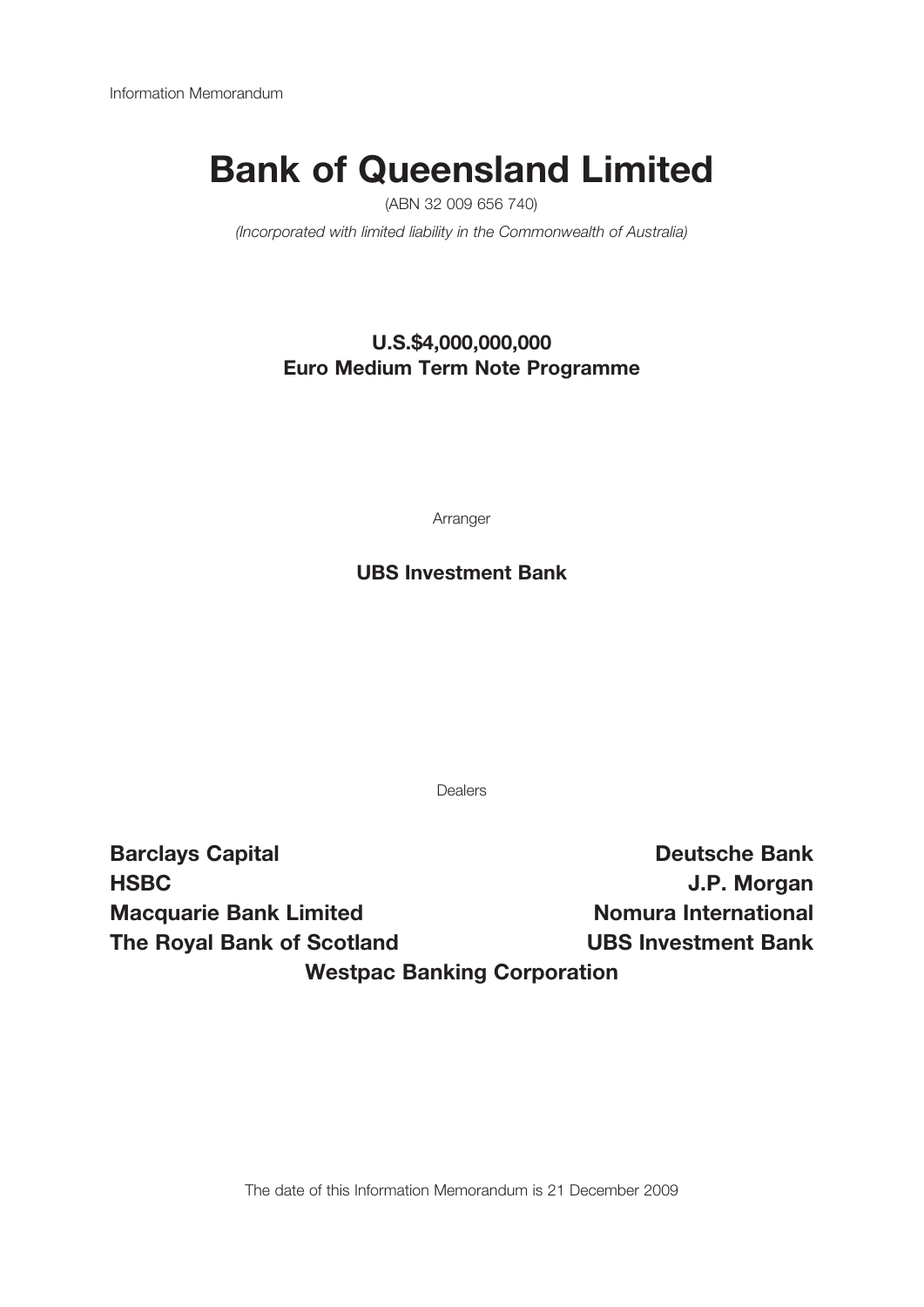This Information Memorandum comprises a base prospectus for the purpose of Article 5.4 of Directive 2003/71/EC (the "Prospectus Directive"), replaces and supersedes the Information Memorandum dated 18 December 2008 describing the Programme (as defined below). Any Notes (as defined below) issued under the Programme on or after the date of this Information Memorandum are issued subject to the provisions contained herein. This does not affect any Notes already issued.

Under the Euro Medium Term Note Programme described in this Information Memorandum (the "Programme"), Bank of Queensland Limited (ABN 32 009 656 740) (the "Issuer" or the "Bank"), subject to compliance with all relevant laws, regulations and directives, may from time to time issue Euro Medium Term Notes (the "Notes"). The aggregate nominal amount of Notes outstanding will not at any time exceed U.S.\$4,000,000,000 (or the equivalent in other currencies) or such higher amount as may be agreed by the Issuer and the Dealers (as defined in "Subscription and Sale" ).

Notes will be issued in one or more series (each a "Series"). Each Series shall be in bearer form and may be issued in one or more tranches (each a "Tranche") on different issue dates. Notes of each Series will have the same maturity date, bear interest on the same basis and at the same rate and be issued on terms otherwise identical (except in relation to interest commencement dates and matters related thereto).

Each Tranche of Notes will be represented on issue by a temporary global note (each a "Temporary Global Note") which may be deposited on the issue date with a common depositary on behalf of Euroclear Bank S.A./N.V. ("Euroclear") and Clearstream Banking, société anonyme ("Clearstream, Luxembourg") and/or any other agreed clearing system. The provisions governing the exchange of interests in Temporary Global Notes for permanent global notes (each a "Permanent Global Note") and Definitive Notes are described in "Summary of Provisions Relating to the Notes while in Global Form".

Application has been made to the Financial Services Authority in its capacity as competent authority under the Financial Services and Markets Act 2000 (the "UK Listing Authority") for Notes issued under the Programme during the period of 12 months from the date of this Information Memorandum to be admitted to the official list of the UK Listing Authority (the "Official List") and to the London Stock Exchange plc (the "London Stock Exchange") for such Notes to be admitted to trading on the London Stock Exchange's regulated market. References in this Information Memorandum to Notes being "listed" (and related references) on the London Stock Exchange shall mean that such Notes have been admitted to trading on the London Stock Exchange's regulated market and have been admitted to the Official List. The London Stock Exchange's regulated market is a regulated market for the purposes of Directive 2004/ 39/EC (the Markets in Financial Instruments Directive). Notice of the aggregate nominal amount of, interest (if any) payable in respect of, the issue price of, and any other terms and conditions not contained herein which are applicable to, the Notes of each Tranche will be set forth in the Final Terms (the "Final Terms") which, with respect to Notes to be listed on the London Stock Exchange, will be delivered to the UK Listing Authority and the London Stock Exchange on or before the date of issue of the Notes of such Tranche.

Subject as provided in the applicable Final Terms, the only persons authorised to use this Information Memorandum in connection with an offer of Notes are the persons named in the applicable Final Terms as the relevant Dealer or the Managers, as the case may be.

Copies of each Final Terms will be available from FT Business Research Centre operated by FT Interactive Data at Fitzroy House, 13-17 Epworth Street, London EC2A 4DL (in the case of Notes admitted to the Official List and to trading by the London Stock Exchange only) and from the specified office of each of the Paying Agents (as defined below).

The Issuer (the "Responsible Person") accepts responsibility for the information contained in this Information Memorandum. To the best of the knowledge and belief of the Issuer (which has taken all reasonable care to ensure that such is the case), the information contained in this Information Memorandum is in accordance with the facts and does not omit anything likely to affect the import of such information.

The information on the Commonwealth of Australia (including the Commonwealth Disclosure (as defined below) which is incorporated by reference into this Information Memorandum) has been reproduced from information provided by the Commonwealth of Australia (the "Third Party Information"). The Issuer confirms that the Third Party Information has been accurately reproduced from the information provided to it and as far as the Issuer is aware and able to ascertain, no facts have been omitted which would render the reproduced information inaccurate or misleading.

No person is or has been authorised by the Issuer to give any information or to make any representation not contained in or not consistent with this Information Memorandum or any other information supplied in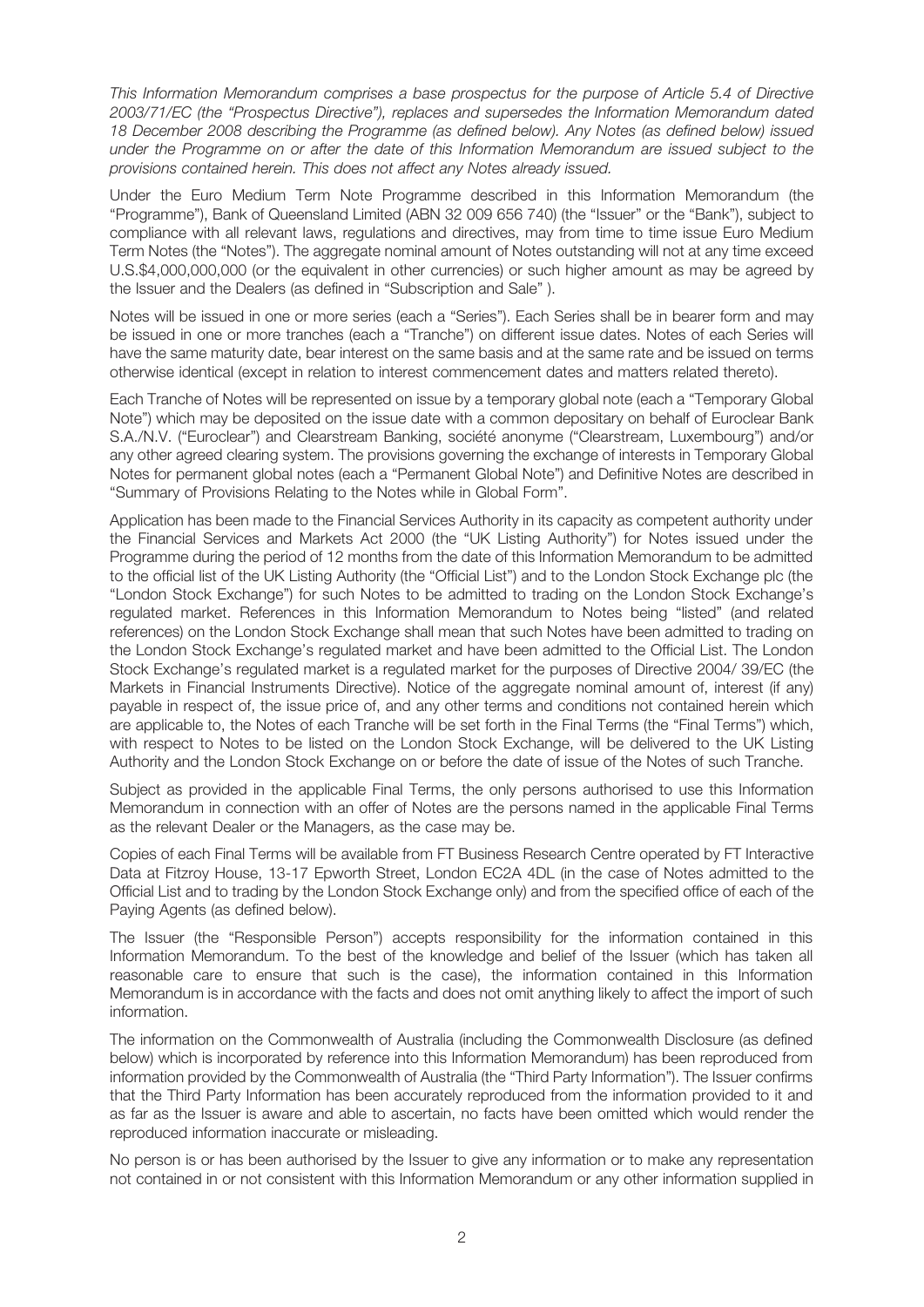connection with the Programme or the Notes and, if given or made, such information or representation must not be relied upon as having been authorised by the Issuer, any of the Dealers or the Arranger (as defined in "Summary of the Programme"). Neither the delivery of this Information Memorandum nor any sale made in connection herewith shall, under any circumstances, create any implication that there has been no change in the affairs of the Issuer or its Subsidiaries (as defined below) taken as a whole (the "Group") since the date hereof or the date upon which this Information Memorandum has been most recently amended or supplemented or that there has been no adverse change in the financial position of the Issuer or the Group since the date hereof or the date upon which this Information Memorandum has been most recently amended or supplemented or that any other information supplied in connection with the Programme is correct as of any time subsequent to the date on which it is supplied or, if different, the date indicated in the document containing the same.

The distribution of this Information Memorandum and the offering or sale of the Notes in certain jurisdictions may be restricted by law. Persons into whose possession this Information Memorandum comes are required by the Issuer, the Dealers and the Arranger to inform themselves about and to observe any such restriction. The Notes have not been and will not be registered under the United States Securities Act of 1933, as amended (the "Securities Act") and are subject to U.S. tax law requirements. Subject to certain exceptions, Notes may not be offered, sold or delivered within the United States or to, or for the account or benefit of, U.S. persons. For a description of certain restrictions on offers and sales of Notes and on distribution of this Information Memorandum, see "Subscription and Sale".

This Information Memorandum does not constitute an offer of, or an invitation by or on behalf of the Issuer or the Dealers to subscribe for, or purchase, any Notes.

Neither the Arranger nor the Dealers have independently verified the information contained in this Information Memorandum. None of the Dealers or the Arranger makes any representation, express or implied, or accepts any responsibility or liability, with respect to the accuracy or completeness of any of the information contained or incorporated in this Information Memorandum or any other information provided by the Issuer in connection with the Programme. Neither this Information Memorandum nor any other financial statements are intended to provide the basis of any credit or other evaluation and should not be considered as a recommendation or a statement of opinion, or a report of either of those things, by any of the Issuer, the Arranger, the Dealers or the Commonwealth of Australia that any recipient of this Information Memorandum or any other financial statements should purchase any of the Notes. Each potential purchaser of Notes should determine for itself the relevance of the information contained in this Information Memorandum and its purchase of Notes should be based upon such investigation as it deems necessary. None of the Dealers or the Arranger undertakes to review the financial condition or affairs of the Issuer or the Commonwealth of Australia in its capacity as guarantor of Guaranteed Notes (as defined below) during the life of the arrangements contemplated by this Information Memorandum nor to advise any investor or potential investor in any Notes of any information coming to the attention of any of the Dealers or the Arranger. None of the Dealers or the Arranger accepts any liability in relation to the information contained or incorporated by reference in this Information Memorandum or any other information provided by the Issuer in connection with the Programme.

This Information Memorandum has been prepared on the basis that any offer of Notes in any Member State of the European Economic Area which has implemented the Prospectus Directive (each, a "Relevant Member State") will be made pursuant to an exemption under the Prospectus Directive, as implemented in that Relevant Member State, from the requirement to publish a prospectus for offers of Notes. Accordingly any person making or intending to make an offer in that Relevant Member State of Notes which are the subject of an offering contemplated in this Information Memorandum as completed by final terms in relation to the offer of those Notes may only do so in circumstances in which no obligation arises for the Issuer or any Dealer to publish a prospectus pursuant to Article 3 of the Prospectus Directive or supplement a prospectus pursuant to Article 16 of the Prospectus Directive, in each case, in relation to such offer. Neither the Issuer nor any Dealer have authorised, nor do they authorise, the making of any offer of Notes in circumstances in which an obligation arises for the Issuer or any Dealer to publish or supplement a prospectus for such offer.

In connection with any Tranche, one of the Dealers may act as a stabilising manager (the "Stabilising Manager"). The identity of the Stabilising Manager will be disclosed in the relevant Final Terms. References in the next paragraph to "the issue" are to each Tranche in relation to which a Stabilising Manager is appointed.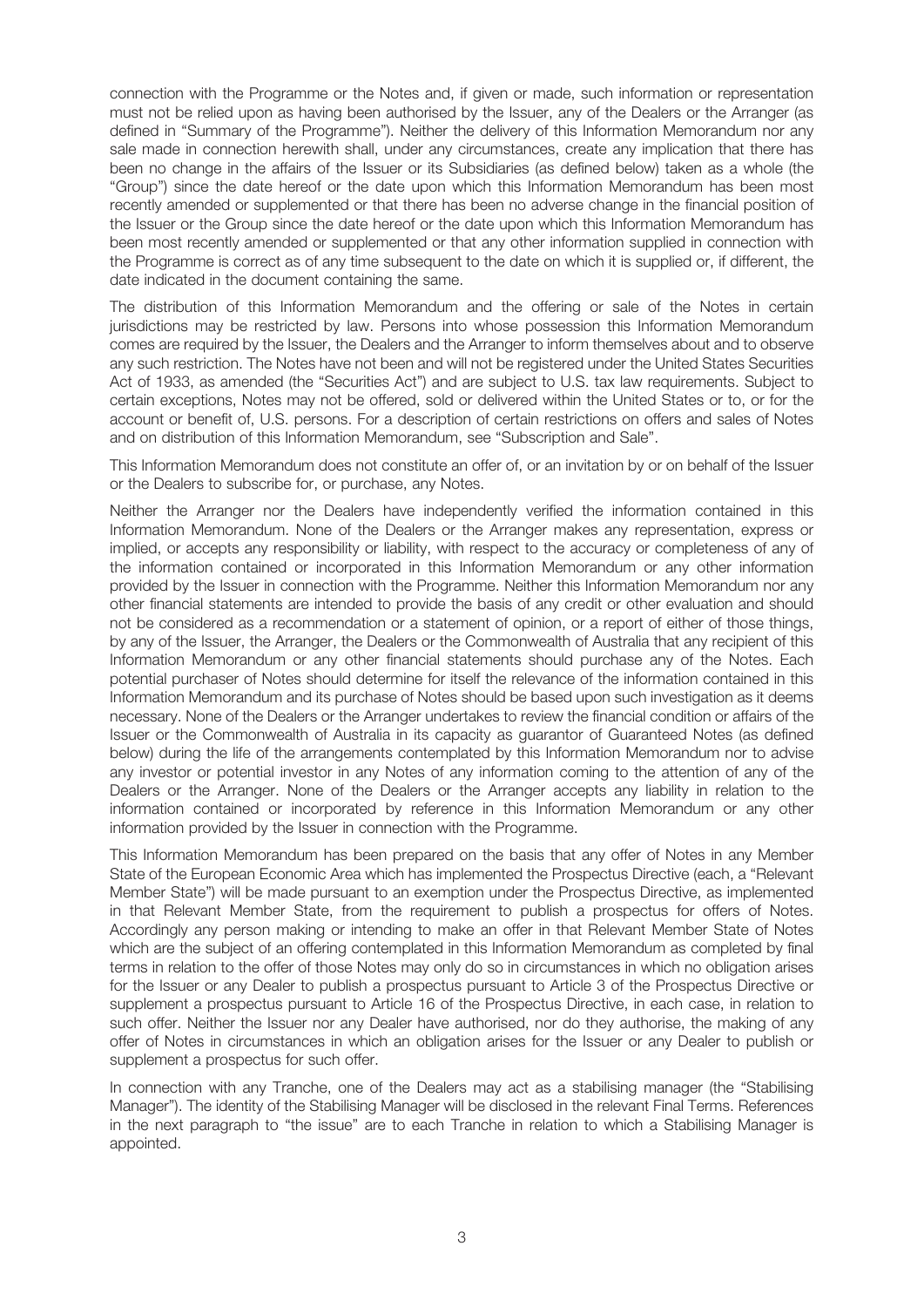In connection with the issue of any Tranche of Notes, the Dealer or Dealers (if any) named as the Stabilisation Manager(s) (or persons acting on behalf of any Stabilisation Manager(s)) in the applicable Final Terms may, outside Australia and on a financial market operated outside Australia, over-allot Notes or effect transactions with a view to supporting the market price of the Notes at a level higher than that which might otherwise prevail. However, there is no assurance that the Stabilising Manager(s) (or persons acting on behalf of a Stabilising Manager) will undertake stabilisation action. Any stabilisation action may begin on or after the date on which adequate public disclosure of the terms of the offer of the relevant Tranche of Notes is made and, if begun, may be ended at any time, but it must end no later than the earlier of 30 days after the issue date of the relevant Tranche of Notes and 60 days after the date of the allotment of the relevant Tranche of Notes. Any stabilisation action or over-allotment must be conducted by the relevant Stabilising Manager(s) (or persons acting on behalf of any Stabilising Manager(s)) in accordance with all applicable laws and rules.

The financial information included in this Information Memorandum has not been prepared in accordance with the international accounting standards (the "International Accounting Standards") adopted pursuant to the procedure of Article 3 of Regulation (EC) No 1606/2002 and there may be material differences in the financial information had Regulation (EC) No 1606/2002 been applied to the historical financial information.

In this Information Memorandum, unless otherwise specified or the context otherwise requires, references to "U.S. dollars", "U.S.\$" and to "cents" are to the currency of the United States of America, to "A\$", "\$" and "dollars" are to the currency of the Commonwealth of Australia, to "£" and "Sterling" are to the currency of the United Kingdom and to "euro" are to the currency introduced at the third stage of European economic and monetary union pursuant to the Treaty establishing the European Union, as amended.

#### Guaranteed Notes

Certain Notes issued under this Programme will have the benefit of an irrevocable guarantee dated 20 November 2008 and taking effect from 28 November 2008 from the Commonwealth of Australia ("Guaranteed Notes") as expressed in the form of guarantee as reproduced in this Information Memorandum and which is available at www.guaranteescheme.gov.au, a website maintained by the Commonwealth of Australia (the "Guarantee"). Where Guaranteed Notes are issued, "Commonwealth of Australia Guarantee" will be marked "Applicable" in the applicable Final Terms. Any claim under the Guarantee must be made in writing in the form attached to the Australian Government Guarantee Scheme for Large Deposits and Wholesale Funding Rules (the "Scheme Rules") available at www.guaranteescheme.gov.au. Certain information about the Commonwealth of Australia has been prepared by the Commonwealth of Australia in a report entitled "Description of the Commonwealth and the Commonwealth Guarantee" dated 6 November 2009 in connection with the Australian Government Guarantee Scheme for Large Deposits and Wholesale Funding (the "Commonwealth Disclosure"). The Commonwealth Disclosure, which the Commonwealth of Australia may amend and supplement from time to time, is incorporated by reference in, and forms part of, this Information Memorandum, and (together with the Guarantee and the Scheme Rules) should be read with this Information Memorandum prior to making an investment decision (see "Documents Incorporated by Reference").

The Third Party Information has been prepared by the Commonwealth of Australia. None of the Issuer, the Arranger, the Dealers or their respective affiliates have reviewed or verified the Third Party Information. The Issuer does not make any other and the Arrangers and the Dealers do not make any representation or warranties with respect to, or accepts any responsibility for, the accuracy, sufficiency or completeness of the Third Party Information. The Issuer, the Arranger and the Dealers accordingly disclaim all and any liability, whether arising in tort or contract or otherwise, which they might otherwise have in respect of the Third Party Information.

Each investor contemplating purchasing any Guaranteed Notes must also rely on their own examination of the Commonwealth Disclosure and the terms of the Guarantee and the Scheme Rules, including (without limitation) the risks summarised herein under "Risks related to the Guaranteed Notes".

Other than the Commonwealth Disclosure, the Commonwealth of Australia has not authorised the publication of, or reviewed, this Information Memorandum, and it has not verified the information contained in it or made any representations or warranties with respect to, or accepted any responsibility for, the contents of this Information Memorandum or any other statement made or purported to be made on its behalf in connection herewith or the issue and offering of the Guaranteed Notes by the Issuer.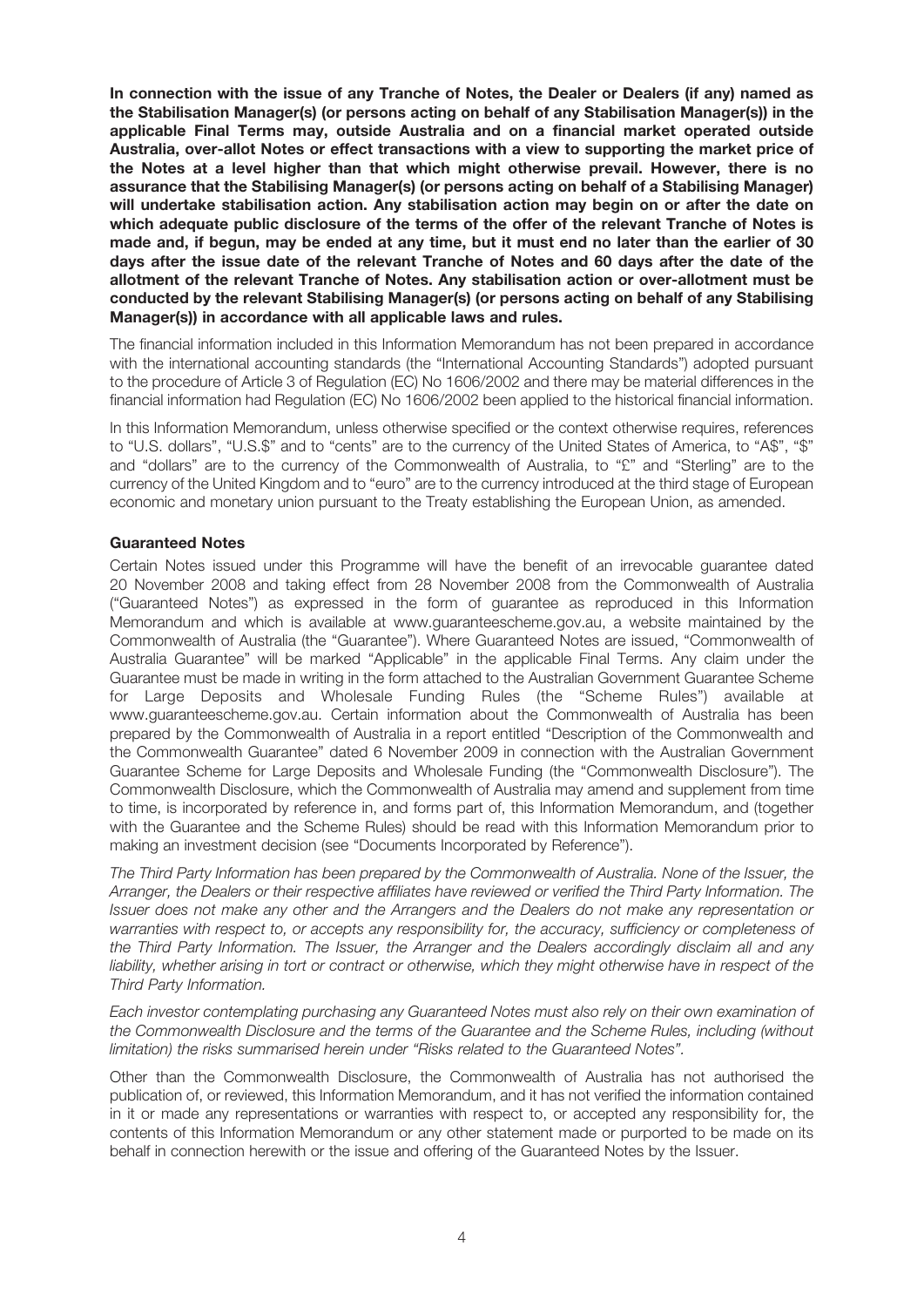## Documents Incorporated by Reference

The following documents which have previously been published shall be incorporated in, and form part of, this Information Memorandum:

- the Profit Announcements for the years ended 31 August 2008 and 31 August 2009 (including the auditors' report, the audited consolidated financial statements of the Issuer in respect of the years ended 31 August 2008 and 31 August 2009 and notes thereon); and
- the Terms and Conditions of the Notes contained in the previous Information Memorandum dated 15 December 2006, pages 15 to 33 (inclusive) and in the previous Information Memorandum dated 18 December 2008, pages 21 to 40 (inclusive) prepared by the Issuer in connection with the Programme.

In addition, in respect of the Commonwealth of Australia and the Guarantee, the Commonwealth Disclosure shall be incorporated in, and form part of, this Information Memorandum.

Following the publication of this Information Memorandum a supplement may be prepared by the Issuer and approved by the UK Listing Authority in accordance with Article 16 of the Prospectus Directive. Statements contained in any such supplement (or contained in any document incorporated by reference therein) shall, to the extent applicable (whether expressly, by implication or otherwise), be deemed to modify or supersede statements contained in this Information Memorandum or in a document which is incorporated by reference in this Information Memorandum. Any statement so modified or superseded shall not be deemed, except as so modified or superseded, to constitute a part of this Information Memorandum.

Copies of documents incorporated by reference in this Information Memorandum can be obtained from the registered office of the Issuer and from the specified office of the Paying Agent for the time being in London, set out at the end of this Information Memorandum.

Any internet site addresses in this Information Memorandum are included for reference only and the contents of any such internet sites are not incorporated by reference into, and do not form part of, this Information Memorandum. Any document incorporated by reference in any of the documents described above does not form part of this Information Memorandum.

## Supplemental Information Memorandum

The Issuer will, in the event of any significant new factor, material mistake or inaccuracy relating to information included in this Information Memorandum which is capable of affecting the assessment of any Notes, prepare a supplement to this Information Memorandum or publish a new Information Memorandum for use in connection with any subsequent issue of Notes. The Issuer has undertaken to the Dealers in the Dealer Agreement (as defined in "Subscription and Sale") that it will comply with section 87G of the Financial Services and Markets Act 2000 ("FSMA").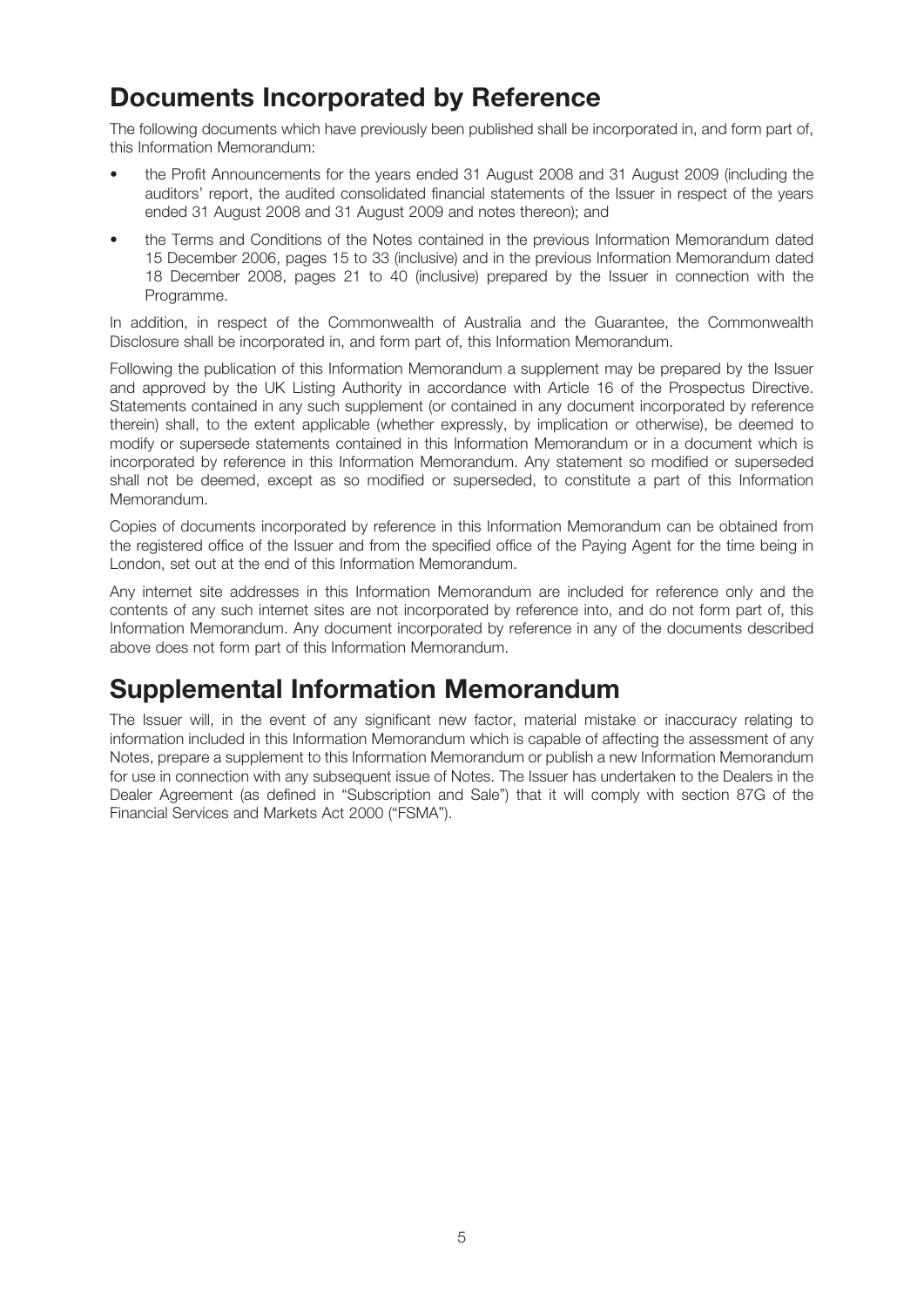## Table of Contents

|                                                  | Page |
|--------------------------------------------------|------|
| <b>Overview of the Programme</b>                 | 7    |
| <b>Risk Factors</b>                              | 12   |
| <b>Form of the Notes</b>                         | 21   |
| <b>Terms and Conditions of the Notes</b>         | 23   |
| <b>Description of Guarantee Scheme</b>           | 43   |
| <b>Form of Deed of Guarantee</b>                 | 44   |
| Use of Proceeds                                  | 47   |
| <b>Bank of Queensland Limited</b>                | 48   |
| <b>Australian Taxation</b>                       | 53   |
| United Kingdom Taxation and EU Savings Directive | 58   |
| <b>Subscription and Sale</b>                     | 59   |
| <b>Form of Final Terms</b>                       | 63   |
| <b>General Information</b>                       | 73   |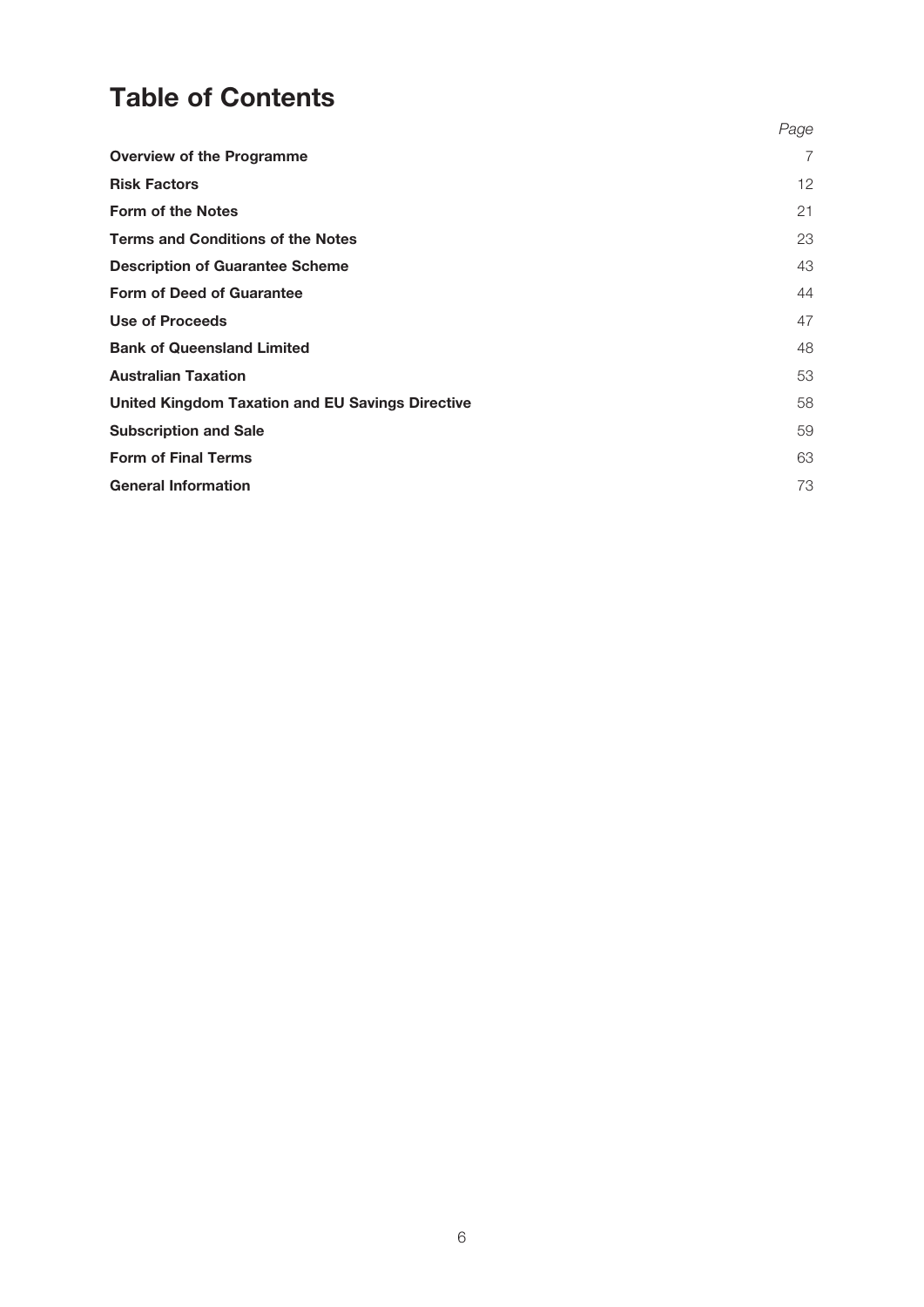## Overview of the Programme

The following overview is qualified in its entirety by the remainder of this Information Memorandum and, in relation to the terms and conditions of any Tranche, by the applicable Final Terms. Words and expressions defined in the "Terms and Conditions of the Notes" shall have the same meanings in this summary.

| <b>Issuer:</b>                                             | Bank of Queensland Limited (ABN 32 009 656 740)                                                                                                                                                                                                                                                                                                                                                                                                                                                                                                                                                                                                                                                                                                                                             |
|------------------------------------------------------------|---------------------------------------------------------------------------------------------------------------------------------------------------------------------------------------------------------------------------------------------------------------------------------------------------------------------------------------------------------------------------------------------------------------------------------------------------------------------------------------------------------------------------------------------------------------------------------------------------------------------------------------------------------------------------------------------------------------------------------------------------------------------------------------------|
| <b>Guarantor in respect of</b><br><b>Guaranteed Notes:</b> | Commonwealth of Australia (the "Guarantor")                                                                                                                                                                                                                                                                                                                                                                                                                                                                                                                                                                                                                                                                                                                                                 |
| Guarantee in respect of<br><b>Guaranteed Notes:</b>        | The due payment of all sums due and payable by the Issuer in respect of<br>Guaranteed Notes will be irrevocably guaranteed by the Guarantor.                                                                                                                                                                                                                                                                                                                                                                                                                                                                                                                                                                                                                                                |
|                                                            | The Guarantor's obligations in that respect are contained in a deed of<br>guarantee dated 20 November 2008, the form of which is available at<br>www.guaranteescheme.gov.au.                                                                                                                                                                                                                                                                                                                                                                                                                                                                                                                                                                                                                |
|                                                            | Notwithstanding the remaining paragraphs of this Summary, Guaranteed<br>Notes will have the following features:                                                                                                                                                                                                                                                                                                                                                                                                                                                                                                                                                                                                                                                                             |
|                                                            | Currency: Guaranteed Notes may be denominated in any one currency.                                                                                                                                                                                                                                                                                                                                                                                                                                                                                                                                                                                                                                                                                                                          |
|                                                            | Maturities: Guaranteed Notes are subject to a requirement that the term may<br>only be up to 60 months.                                                                                                                                                                                                                                                                                                                                                                                                                                                                                                                                                                                                                                                                                     |
|                                                            | Index-Linked: No Guaranteed Notes will be index-linked.                                                                                                                                                                                                                                                                                                                                                                                                                                                                                                                                                                                                                                                                                                                                     |
|                                                            | Redemption: Guaranteed Notes cannot be redeemed prior to their stated<br>maturity (other than a redemption by the Issuer for certain taxation reasons<br>or a redemption following an applicable Event of Default).                                                                                                                                                                                                                                                                                                                                                                                                                                                                                                                                                                         |
|                                                            | Taxation: All payments in respect of Guaranteed Notes will be made without<br>deduction for or on account of withholding taxes to the extent provided in<br>Condition 7. In the event that any such deduction is made, the Issuer will,<br>save in certain limited circumstances provided in Condition 7, be required to<br>pay additional amounts to cover the amounts so deducted. However, in the<br>event that any payment made by the Guarantor in respect of the Guarantee<br>is made subject to deduction or withholding for or on account of any taxes,<br>duties, assessments or governmental charges of any nature, no additional<br>amounts shall be payable by the Guarantor, the Issuer, any Paying Agent, or<br>any other person in respect of such deduction or withholding. |
|                                                            | Cross Default: None.                                                                                                                                                                                                                                                                                                                                                                                                                                                                                                                                                                                                                                                                                                                                                                        |
|                                                            | Governing Law: The Guarantee is governed by the laws of the State of New<br>South Wales.                                                                                                                                                                                                                                                                                                                                                                                                                                                                                                                                                                                                                                                                                                    |
| <b>Description:</b>                                        | Euro Medium Term Note Programme                                                                                                                                                                                                                                                                                                                                                                                                                                                                                                                                                                                                                                                                                                                                                             |
| Size:                                                      | Up to U.S.\$4,000,000,000 (or the equivalent in other currencies at the date<br>of issue) aggregate nominal amount of Notes outstanding at any one time.                                                                                                                                                                                                                                                                                                                                                                                                                                                                                                                                                                                                                                    |
| Arranger:                                                  | UBS Limited ("UBS").                                                                                                                                                                                                                                                                                                                                                                                                                                                                                                                                                                                                                                                                                                                                                                        |
| <b>Dealers:</b>                                            | Barclays Bank PLC<br>Deutsche Bank AG, London Branch<br><b>HSBC Bank plc</b><br>J.P. Morgan Securities Ltd.<br>Macquarie Bank Limited (ABN 46 008 583 542)<br>Nomura International plc<br>The Royal Bank of Scotland plc                                                                                                                                                                                                                                                                                                                                                                                                                                                                                                                                                                    |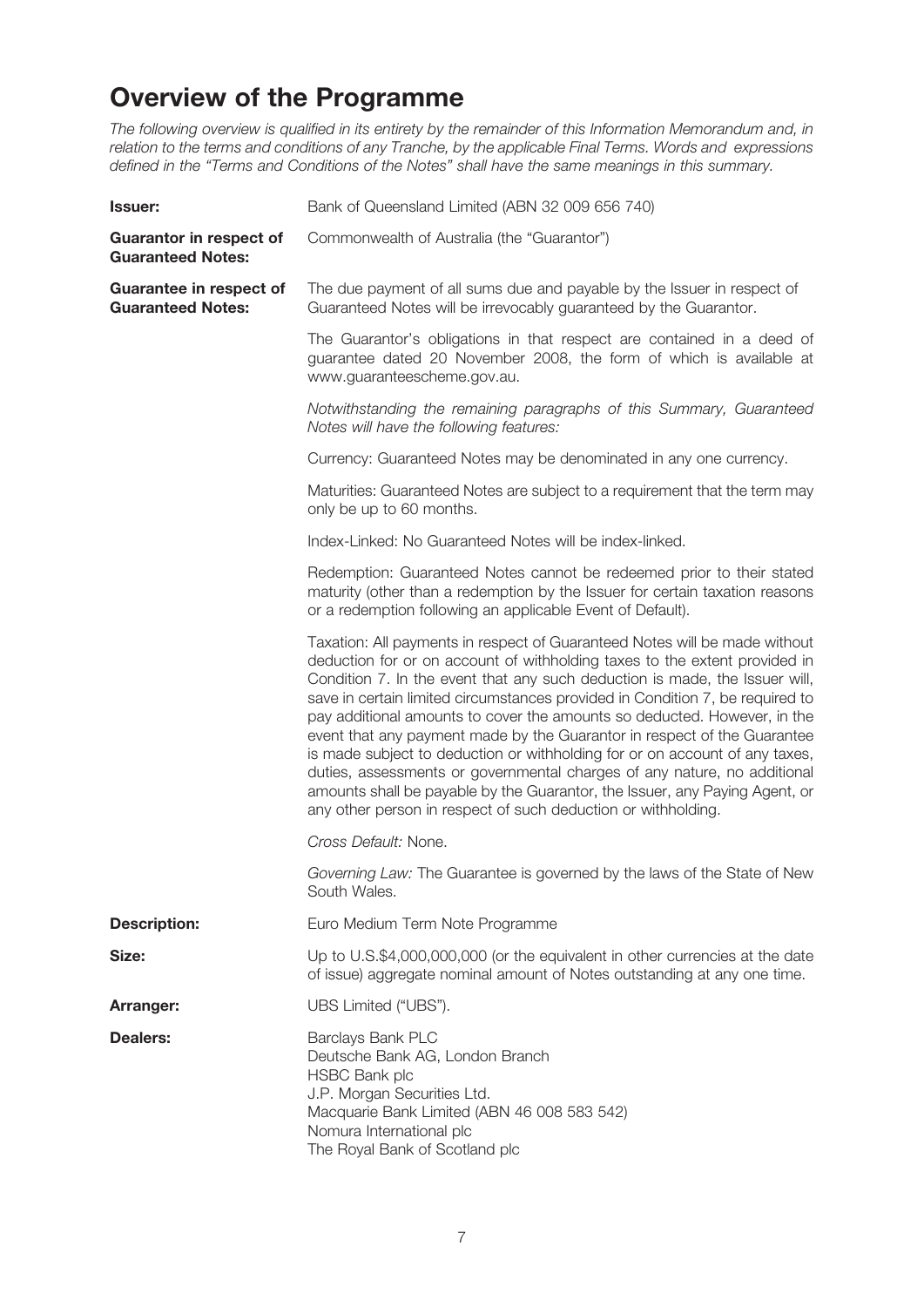UBS Limited Westpac Banking Corporation, Singapore

The Issuer may from time to time terminate the appointment of any Dealer under the Programme or appoint additional dealers either in respect of one or more Tranches or in respect of the whole Programme.

Agent: Citibank, N.A., London Branch

**Method of Issue:** The Notes will be issued on a syndicated or non-syndicated basis. The Notes will be issued in Series having one or more issue dates and on terms otherwise identical (or identical other than in respect of the interest commencement date and related matters), the Notes of each Series being intended to be interchangeable with all other Notes of that Series. Each Series may be issued in Tranches on the same or different issue dates. The specific terms of each Tranche (which will be supplemented, where necessary, with supplemental terms and conditions and, save in respect of the issue date, issue price, first payment of interest and nominal amount of the Tranche, will be identical to the terms of other Tranches of the same Series) will be set out in a Final Terms.

**Issue Price:** Notes may be issued at their nominal amount or at a discount or premium to their nominal amount and may be issued on a fully-paid or partly-paid basis.

Form of Notes: The Notes will be issued in bearer form only. Each Tranche of Notes will be represented on issue by a Temporary Global Note which will be deposited on the issue date with a common depositary on behalf of Euroclear and Clearstream, Luxembourg and/or any other agreed clearing system and which will be exchangeable, upon request, as described therein for either a Permanent Global Note or Definitive Notes (as indicated in the applicable Final Terms and subject, in the case of Definitive Notes, to such notice period as is specified in the applicable Final Terms) in each case not earlier than 40 days after the issue date upon certification of non-U.S. beneficial ownership as required by U.S. Treasury regulations. A Permanent Global Note will be exchangeable for Definitive Notes (as specified in the applicable Final Terms), either (i) upon not less than 60 days' written notice from Euroclear and/or Clearstream, Luxembourg (acting on the instructions of any holder of an interest in such Permanent Global Note) to the Agent as described therein or (ii) upon the occurrence of an Exchange Event (as defined in "Summary of Provisions Relating to the Notes while in Global Form" below). Any interest in a Global Note will be transferable only in accordance with the rules and procedures for the time being of Euroclear and/or Clearstream, Luxembourg and/or any other agreed clearing system, as appropriate.

**Clearing Systems:** Euroclear, Clearstream, Luxembourg and, in relation to any Tranche, such other clearing system as may be agreed between the Issuer, the relevant Dealer(s) and the Agent.

Initial Delivery of Notes: Temporary Global Notes may be deposited with Euroclear and/or Clearstream, Luxembourg or any other clearing system or may be delivered outside any clearing system provided that the method of such delivery has been agreed in advance by the Issuer, the relevant Dealer(s) and the Agent.

**Currencies:** Subject to compliance with all relevant laws, regulations and directives, Notes may be issued in Australian dollars, Canadian dollars, Danish kroner, euro, Hong Kong dollars, New Zealand dollars, Sterling, Swedish kronor,

<sup>1</sup> The exchange upon notice option should not be expressed to be applicable if the Notes have a denomination consisting of the minimum Specified Denomination plus a higher integral multiple of another smaller amount.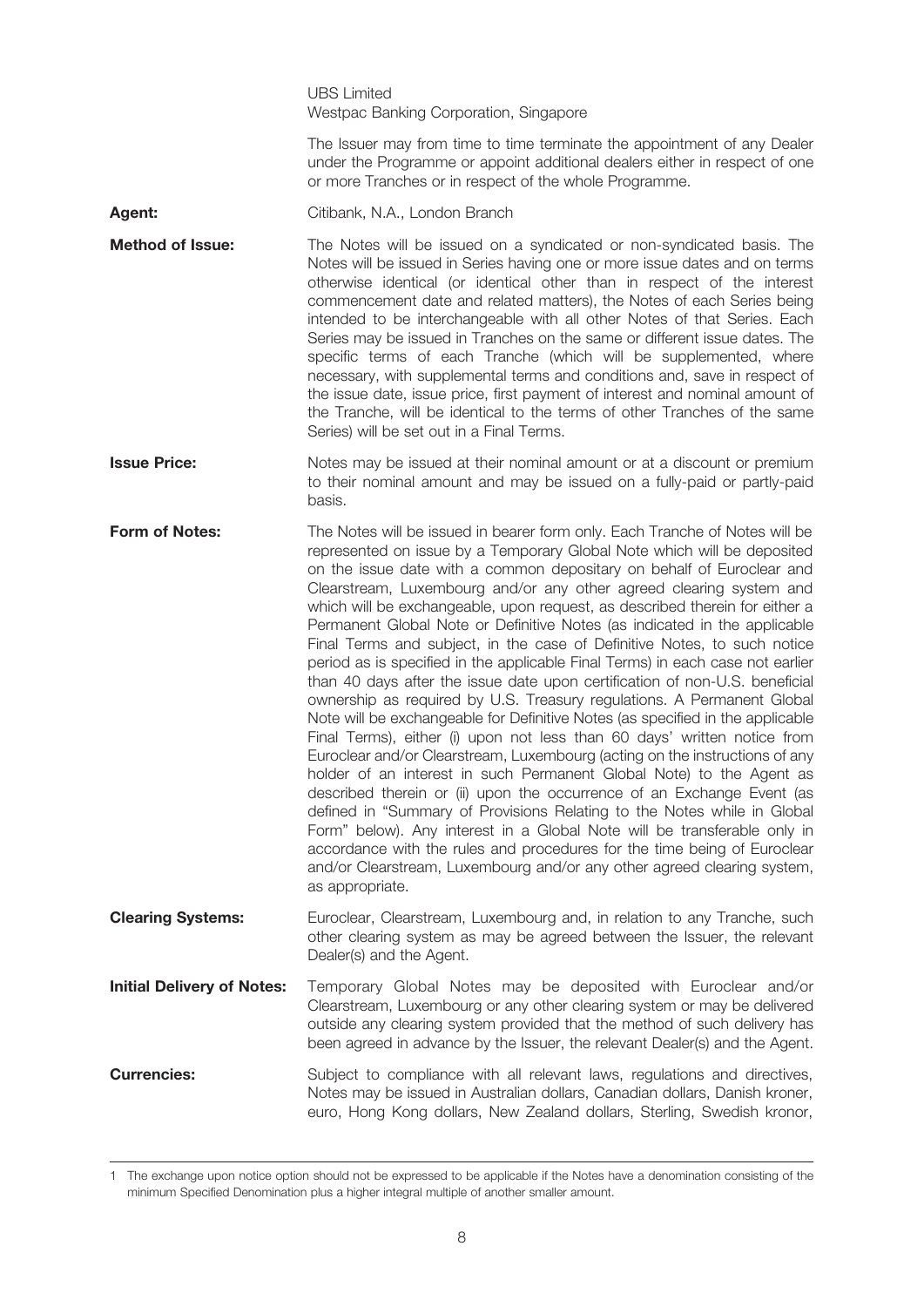Swiss francs or U.S. dollars or in other currencies if the Issuer and the relevant Dealer(s) so agree.

- **Redenomination:** The applicable Final Terms may provide that certain Notes may be redenominated in euro.
- **Maturities:** Such maturities as may be agreed between the Issuer and the relevant Dealer(s) and as indicated in the applicable Final Terms, subject to such minimum or maximum maturities as may be allowed or required from time to time by the relevant central bank (or equivalent body) or any laws or regulations applicable to the Issuer or the relevant currency and save that, in the case of Guaranteed Notes, the scheduled maturity must not exceed 60 months.

At the date of this Information Memorandum, the minimum maturity of all Notes is one month.

Notes having a maturity of less than one year will, if the proceeds of the issue are accepted in the United Kingdom, constitute deposits for the purposes of the prohibition on accepting deposits contained in section 19 of the FSMA unless they are issued to a limited class of professional investors and have a denomination of at least £100,000 or its equivalent, see "Subscription and Sale".

**Denomination:** Notes will be issued in such denominations as may be agreed between the Issuer and the relevant Dealer and as indicated in the applicable Final Terms save that the minimum denomination of each Note will be such as may be allowed or required from time to time by the relevant central bank (or equivalent body) or any laws or regulations applicable to the relevant Specified Currency (see also "Currencies" above) and save that the minimum denomination of each Note admitted to trading on a regulated market within the European Economic Area or offered to the public in a Member State of the European Economic Area in circumstances which otherwise require the publication of a prospectus under the Prospectus Directive will be €50,000 (or, if the Notes are denominated in a currency other than euro, the equivalent amount in such currency).

**Fixed Rate Notes:** Fixed interest will be payable in arrears on such date or dates in each year as may be agreed between the Issuer and the relevant Dealer(s) and on redemption and will be calculated on the basis of such Day Count Fraction as may be agreed between the Issuer and the relevant Dealer(s).

**Floating Rate Notes:** Floating Rate Notes will bear interest at a rate determined:

- (i) on the same basis as the floating rate under a notional interest-rate swap transaction in the relevant currency governed by an agreement incorporating the 2006 ISDA Definitions (as published by the International Swaps and Derivatives Association, Inc., and as amended and updated as at the issue date of the first Tranche of the Notes of the relevant Series); or
- (ii) on the basis of a reference rate appearing on the agreed screen page of a commercial quotation service; or
- (iii) on such other basis as may be agreed between the Issuer and the relevant Dealer(s),

as indicated in the applicable Final Terms.

The margin (if any) relating to such floating rate will be agreed between the Issuer and the relevant Dealer(s) for each Series of Floating Rate Notes.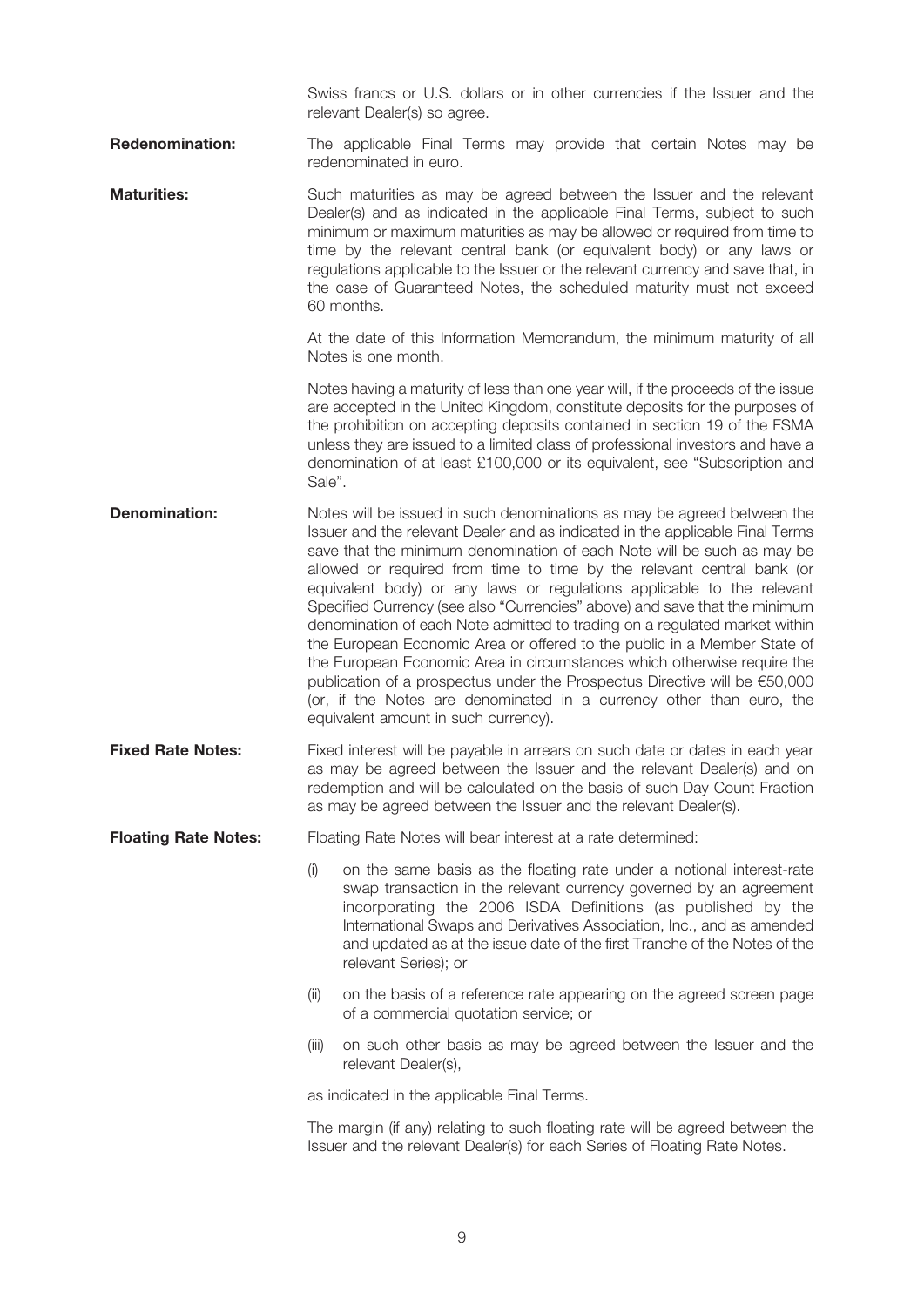Index Linked Notes: Payments of principal in respect of Index Linked Redemption Notes or of interest in respect of Index Linked Interest Notes will be calculated by reference to such index and/or formula or changes in the prices of securities or commodities or to such other factors as the Issuer and the relevant Dealer(s) may agree (as indicated in the applicable Final Terms).

Floating Rate Notes and Index Linked Interest Notes may also have a maximum interest rate, a minimum interest rate or both. Other provisions in relation to Floating Rate Notes and Index

Interest on Floating Rate Notes and Index Linked Interest Notes in respect of each Interest Period, as selected prior to issue by the Issuer and the relevant Dealer(s), will be payable on such Interest Payment Dates as are specified in, or determined pursuant to, the applicable Final Terms and will be calculated on the basis of such Day Count Fraction as may be agreed by the Issuer and the relevant Dealer(s). Linked Interest Notes:

**Dual Currency Notes:** Payments (whether in respect of principal or interest and whether at maturity or otherwise) in respect of Dual Currency Notes will be made in such currencies, and based on such rates of exchange, as the Issuer and the relevant Dealer(s) may agree (as indicated in the applicable Final Terms).

- **Zero Coupon Notes:** Zero Coupon Notes will not bear interest and will be offered and sold at a discount to their nominal amount unless otherwise specified in the applicable Final Terms.
- **Redemption:** The Final Terms relating to each Tranche of Notes will indicate either that the Notes of such Tranche cannot be redeemed prior to their stated maturity (other than in specified instalments (see below), if applicable, or for taxation reasons or following an Event of Default) or that such Notes will be redeemable at the option of the Issuer and/or the Noteholders upon giving not less than 15 nor more than 30 days' irrevocable notice (or such other notice period (if any) as is indicated in the applicable Final Terms) to the Noteholders or the Issuer, as the case may be, on a date or dates specified prior to such stated maturity and at a price or prices and on such terms as are indicated in the applicable Final Terms.

The Final Terms may provide that Notes may be redeemable in two or more instalments of such amounts and on such dates as are indicated in the applicable Final Terms.

- **Status of the Notes:** Notes and any relative Receipts and/or Coupons will be direct, unconditional, unsubordinated and (subject to Condition 3) unsecured obligations of the Issuer and (subject as provided above) will rank pari passu, without any preference among themselves, with all other outstanding unsecured and unsubordinated obligations of the Issuer, present and future (other than obligations preferred by mandatory provisions of law) – see Condition 2.
- **Negative Pledge:** The terms of the Notes will contain a negative pledge provision as further described in Condition 3.
- **Cross Default:** The terms of the Notes (other than the Guaranteed Notes) will contain a cross-default provision as further described in Condition 9. In respect of any Guaranteed Note, any cross default provision or cross acceleration provision will be disapplied within the applicable Final Terms.
- **Withholding Tax:** All payments in respect of the Notes, Receipts and Coupons by the Issuer will be made without withholding or deduction for or on account of withholding taxes of the Commonwealth of Australia or the State of Queensland unless the withholding or deduction of such taxes is required by law. In that event, the Issuer will (subject to certain exceptions) pay such additional amounts as will result in the holders of Notes, Receipts or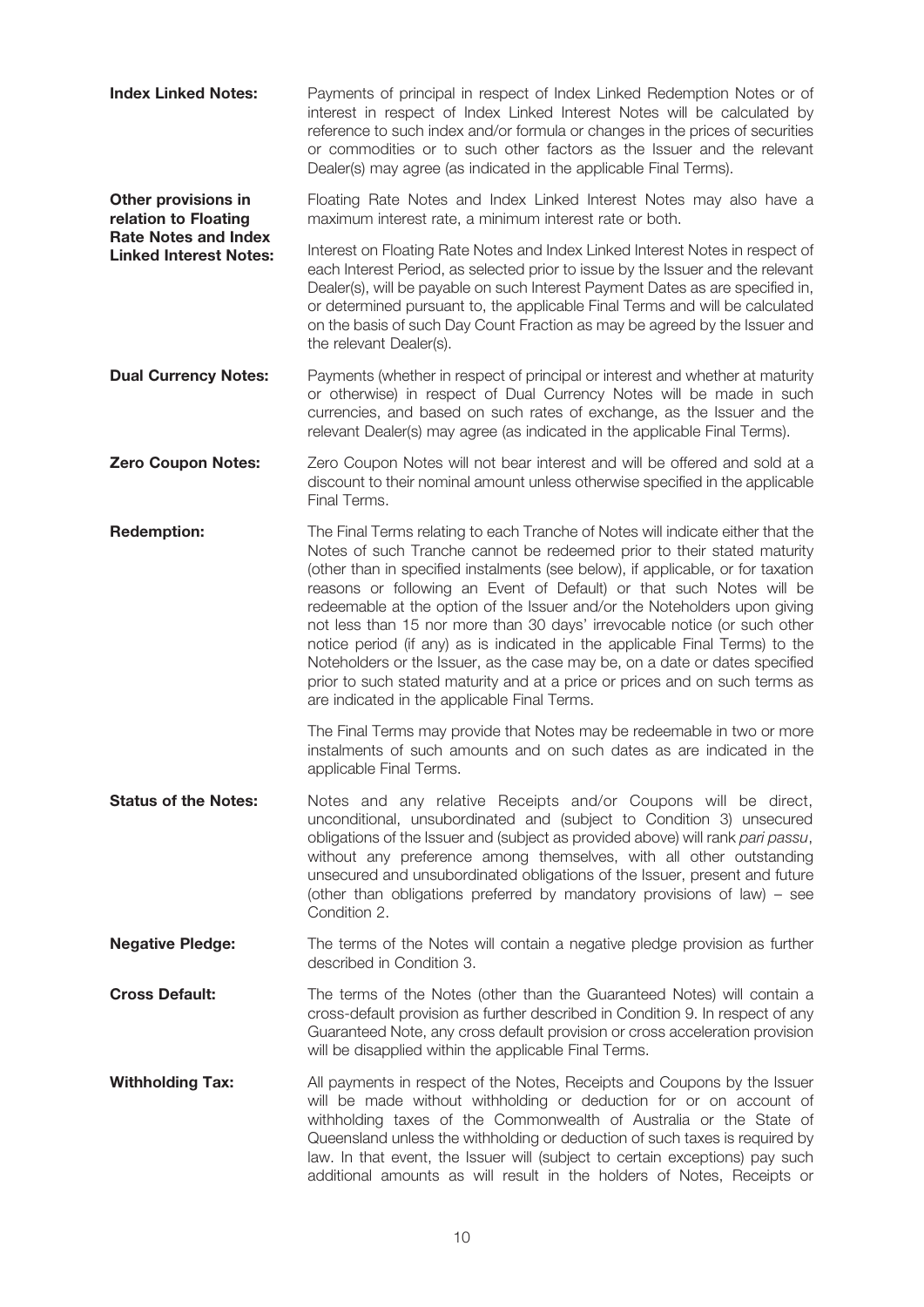|                                             | Coupons receiving such amounts as they would have received in respect of<br>such Notes, Receipts or Coupons had no such withholding or deduction<br>been required, all as more fully described in Condition 7.                                                                                                                                                                                                                                                                                                                              |
|---------------------------------------------|---------------------------------------------------------------------------------------------------------------------------------------------------------------------------------------------------------------------------------------------------------------------------------------------------------------------------------------------------------------------------------------------------------------------------------------------------------------------------------------------------------------------------------------------|
|                                             | Except as may be otherwise stated in the Final Terms, payments by the<br>Guarantor under the Guarantee in respect of the Guaranteed Notes should<br>not be subject to withholding or deduction for, or on account of, taxes,<br>duties, assessments or governmental charges of whatever nature imposed<br>or levied by or on behalf of the Commonwealth of Australia.                                                                                                                                                                       |
|                                             | If the Guarantor is at any time compelled or authorised by law to deduct or<br>withhold an amount in respect of any Australian withholding taxes imposed<br>or levied by the Commonwealth of Australia or any political subdivision<br>thereof or any authority therein or thereof having power to tax, in relation to<br>payments under the Guarantee in respect of any Guaranteed Note, none of<br>the Issuer, the Guarantor or any other person is obliged to pay any additional<br>amounts in respect of such deduction or withholding. |
| <b>Governing Law:</b>                       | English.                                                                                                                                                                                                                                                                                                                                                                                                                                                                                                                                    |
|                                             | The Guarantee is governed by the law of New South Wales.                                                                                                                                                                                                                                                                                                                                                                                                                                                                                    |
| Rating:                                     | The Rating of the Notes to be issued under the Programme will be specified<br>in the applicable Final Terms.                                                                                                                                                                                                                                                                                                                                                                                                                                |
| <b>Listing and Admission</b><br>to Trading: | Application has been made to the UKLA for Notes issued under the<br>Programme to be admitted to the Official List and to admit them to trading<br>on the London Stock Exchange's regulated market. The Notes may also be<br>listed on such other or further stock exchange(s) as may be agreed between<br>the Issuer and the relevant Dealer in relation to each Series.                                                                                                                                                                    |
|                                             | Unlisted Notes may also be issued.                                                                                                                                                                                                                                                                                                                                                                                                                                                                                                          |
|                                             | The Final Terms relating to each Tranche of Notes will state whether or not<br>and, if so, on which stock exchange(s) the Notes are to be listed.                                                                                                                                                                                                                                                                                                                                                                                           |
|                                             | The Dealer Agreement provides that, if the maintenance of the listing of any<br>Notes has, in the opinion of the Issuer, become unduly onerous for any<br>reason whatsoever, the Issuer shall be entitled to terminate such listing<br>subject to its using its best endeavours promptly to list or admit to trading<br>the Notes on an alternative stock exchange, within or outside the European<br>Union, to be agreed between the Issuer and the relevant Dealer.                                                                       |
| <b>Selling Restrictions:</b>                | United States, European Economic Area, (including the United Kingdom),<br>the Commonwealth of Australia, Switzerland, Hong Kong and Singapore and<br>such other jurisdictions as may be required in connection with the offering<br>and sale of a particular Tranche of Notes. See "Subscription and Sale".                                                                                                                                                                                                                                 |
|                                             | The Issuer is Category 2 for the purposes of Regulation S under the<br>Securities Act. TEFRA D will apply.                                                                                                                                                                                                                                                                                                                                                                                                                                  |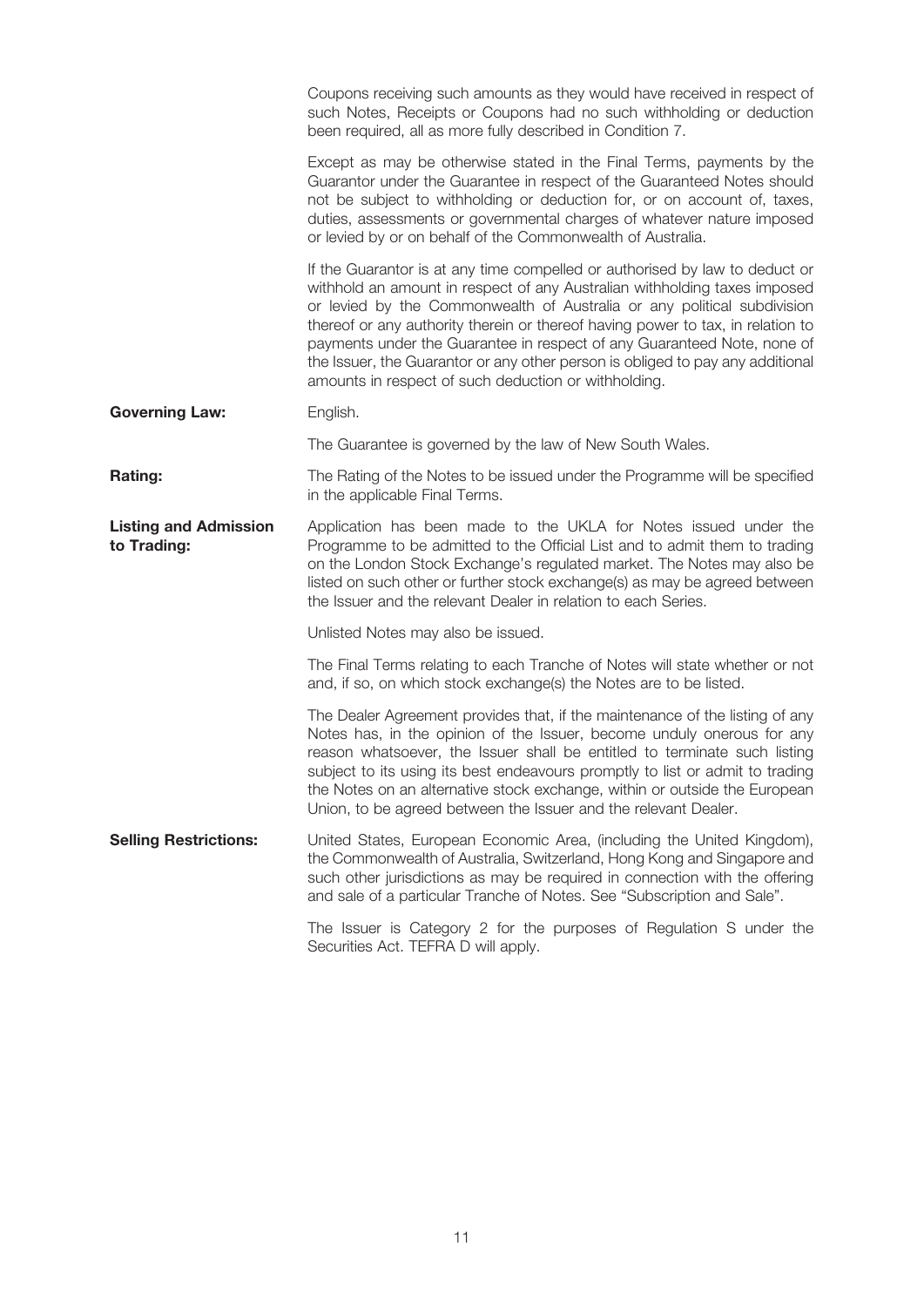## Risk Factors

The Issuer believes that the following factors may affect its ability to fulfil its obligations under Notes issued under the Programme. These factors are contingencies which may or may not occur and the Issuer is not in a position to express a view on the likelihood of any such contingency occurring.

In addition, factors which are material for the purpose of assessing the market risks associated with Notes issued under the Programme are also described below.

The Issuer believes that the factors described below represent the principal risks inherent in investing in Notes issued under the Programme, but the inability of the Issuer to pay interest, principal or other amounts on or in connection with any Notes may occur for other reasons which may not be considered significant risks by the Issuer. Prospective investors should also read the detailed information set out elsewhere in this Information Memorandum and reach their own views prior to making any investment decision.

## Factors that may affect the Issuer's ability to fulfil its obligations under Notes issued under the Programme

## Changes in Economic Conditions

The financial performance of the Issuer could be affected by changes in economic conditions in Australia and overseas. Such changes include:

- changes in economic growth, unemployment levels and consumer confidence which may lead to a general fall in the demand for the Issuer's products and services;
- changes in underlying cost structures for labour and service charges;
- changes in fiscal and monetary policy, including inflation and interest rates, which may impact the profitability of the Issuer or a general fall in the demand for the Issuer's products and services;
- declines in aggregate investment and economic output in Australia or in key offshore regions;
- declines in asset prices, in particular housing prices, which could cause loan losses on defaulted loans; and
- national or international political and economic instability or the instability of national or international financial markets including that as a result of terrorist acts or war.

Although the Issuer will have in place a number of strategies to minimise the exposure to economic risk and will engage in prudent management practices to minimise its exposure to such risk in the future, such factors may nonetheless have an adverse impact on the Issuer's financial performance and position.

## Industry Competition

There is substantial competition for the provision of financial services in the markets in which the Issuer operates. The effect of competitive market conditions may adversely impact the earnings and asset level of the Issuer. These competitive pressures may occur at other levels, such as the competition for acceptable wholesale funding.

## Credit and Impairment risk

As a financial institution, the Issuer is exposed to the risks associated with extending credit to other parties. Credit risk is the risk of financial loss arising from a debtor or counterparty failing to meet their contractual debts and obligations or the failure to recover the recorded value of secured assets. The Issuer's lending activities cover a broad range of sectors, customers and products, including mortgages, consumer loans, and commercial loans (including commercial property). Less favourable economic or business conditions, whether generally or in a specific industry sector or geographic region, could cause customers to experience an adverse financial situation, thereby exposing the Issuer to the increased risk that those customers will fail to meet their obligations in accordance with agreed terms. Recent market and economic conditions have led to increased impairment charges, and if these conditions deteriorate further, some customers and counterparties may experience higher levels of financial stress. As a result, the Issuer has experienced, and may continue to experience, an increase in defaults and write-offs and may be required to further increase its bad and doubtful debt provisioning. These may negatively impact the Issuer's financial performance and financial position.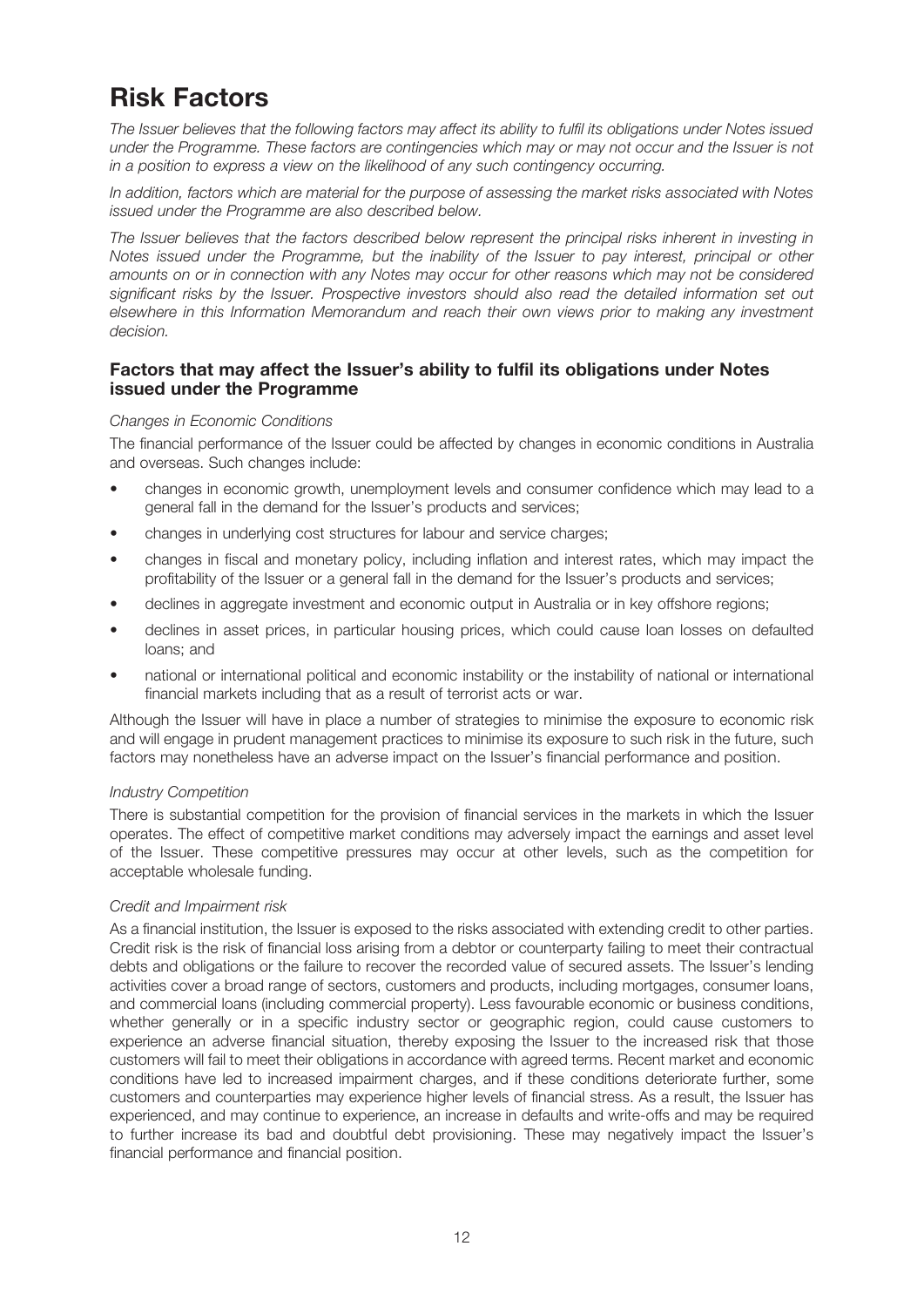Credit risk is a significant risk for the Issuer and arises primarily from its lending activities. The Issuer uses two methods for calculating impairment:

#### (i) Specific impairment provisions

Impairment losses on individually assessed loans and advances are determined on a case-by-case basis. If there is objective evidence that an individual loan or advance is impaired, then a specific provision for impairment is raised. The amount of the specific provision is based on the carrying amount of the loan or advance, including the security held against the loan or advance and the present value of expected future cash flows. Any subsequent write-offs are then made against the specific provision for impairment. The unwinding of the discount from initial recognition of impairment through to recovery of the written down amount is recognised through interest income.

#### (ii) Collective impairment provisions

Where no evidence of impairment has been identified for loans and advances, these loans and advances are grouped together on the basis of similar credit characteristics for the purpose of calculating a collective impairment loss. Collective impairment provisions are based on historical loss experience adjusted for current observable data. The amount required to bring the collective provision for impairment to its required level is charged to the income statement.

If these provisions prove inadequate, either because of an economic downturn or a significant breakdown in its credit disciplines, then this could have a material adverse affect on its business.

#### Market risk

Market risk is the risk of an adverse event in financial markets causing a loss of earnings to the Issuer. This risk generally arises from either funding risk, interest rate risk or currency risk.

Funding risk is the risk of over-reliance on a particular funding source, including securitisation, affecting the volatility in the cost or availability to the Issuer of funds.

In the second half of 2007, disruption in the global credit markets, coupled with the re-pricing of credit risk and the deterioration of the housing markets in the United States and elsewhere, created increasingly difficult conditions in the financial markets. Among the sectors of the global credit markets that experienced particular difficulty due to the current crisis are the markets associated with sub-prime mortgage backed securities, asset backed securities, collateralized debt obligations, leveraged finance and complex structured securities. These conditions have resulted in historic volatility, less liquidity or no liquidity, widening of credit spreads and a lack of price transparency in certain markets. These conditions also resulted in the failures of a number of financial institutions in the United States and Europe and unprecedented action by governmental authorities, regulators and central banks around the world, including Australia. In October 2008, the Australian government announced that it will guarantee deposits and certain wholesale term funding of eligible authorised deposit-taking institutions in Australia. For further information, refer to section of this Information Memorandum entitled "Description of Guarantee Scheme".

It is difficult to determine how long unpredictable market conditions will exist and whether the Issuer's investments and markets may be adversely affected. Market conditions may be exacerbated by persisting volatility in the financial sector and the capital markets, or concerns about, or a default by, one or more institutions, which could lead to significant market-wide liquidity problems, losses or defaults by other institutions. Accordingly, such conditions could adversely affect the Issuer's investments, consolidated financial condition or results of operations in future periods.

Interest rate risk arises from a variety of sources, including mismatches between the repricing periods of assets and liabilities. As a result of these mismatches, movements in interest rates may affect earnings or the value of the Issuer.

Currency risk is the risk of loss of earnings due to adverse movements in foreign exchange rates. The Issuer's foreign exchange rate exposures are managed through detailed policies set by the Board and monitored by the Asset and Liability Committee and the Bank's Treasury Department.

The Issuer has reviewed and will continue to review its pricing model and funding mix in light of market conditions to ensure products are appropriately priced.

## Counterparty risk

The Issuer faces the possibility that a counterparty will be unable to honour its contractual obligations. These counterparties may default on their obligations due to bankruptcy, lack of liquidity, operational failure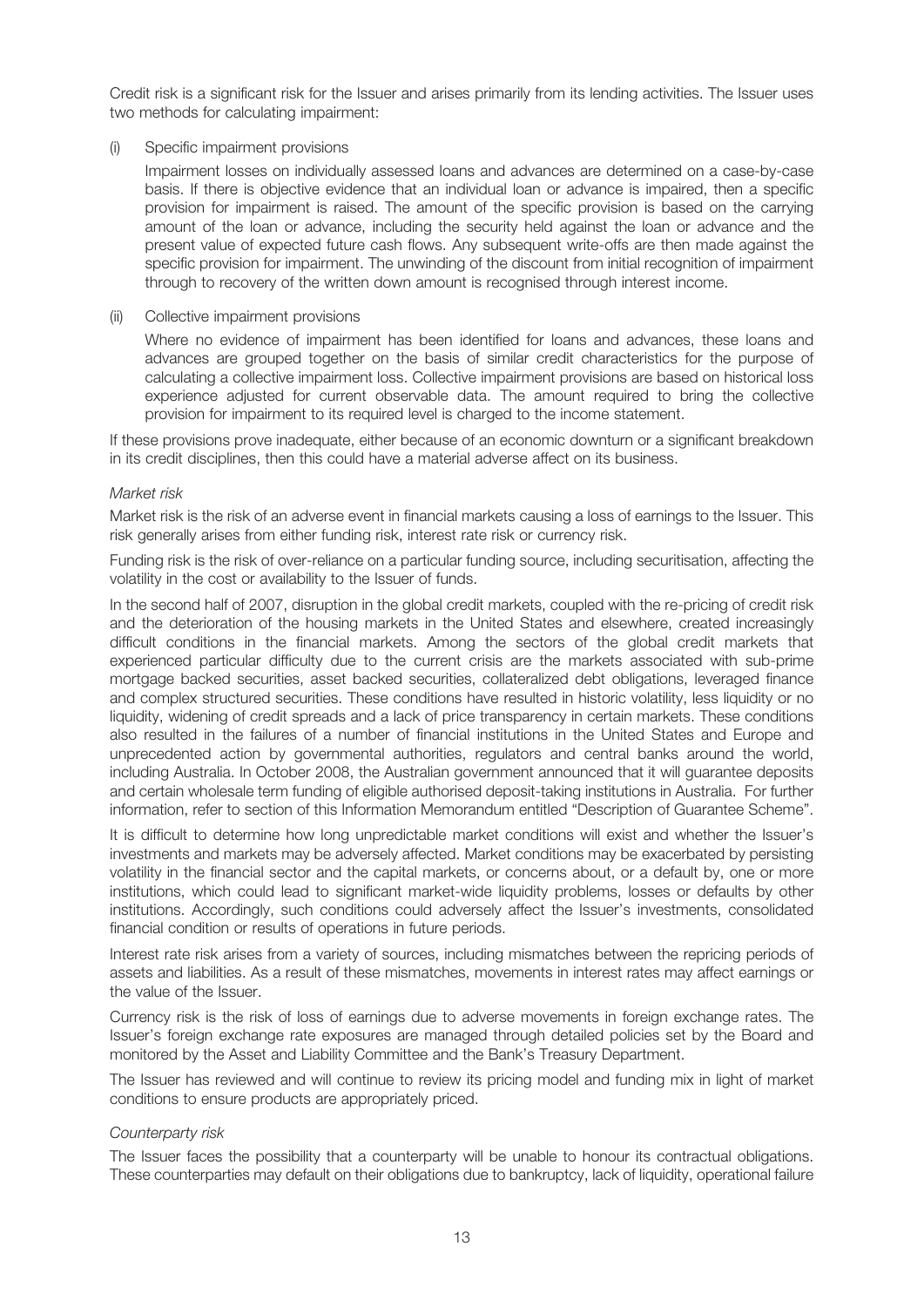or other reasons. This risk may arise, for example, from entering into swap contracts under which counterparties have obligations to make payments to the Issuer executing trades that fail to settle at the required time due to non-delivery by the counterparty or systems failure by clearing agents, exchanges, clearing houses or other financial intermediaries. Such counterparty risk is more acute in difficult market conditions where the risk of failure of counterparties is higher.

#### Liquidity risk

Liquidity risk arises from the possibility that the Issuer is unable to meet its financial obligations as they fall due as a result of mismatches in its cash flows from financial transactions. Liquidity risk is managed through a series of detailed policies, including the management of cash flow mismatches, the maintenance of a stable, core retail deposits base, the diversification of the funding base and the retention of adequate levels of high quality liquid assets. In accordance with global regulatory reviews of liquidity, the Australian Prudential Regulation Authority ("APRA") is currently reviewing its regulation of liquidity under Australian Prudential Standard APS 210 – Liquidity, which may require the Issuer to alter its liquidity management framework. The Issuer's liquidity risk management framework models its ability to fund under both normal conditions and during a crisis situation. This approach is designed to ensure that the Issuer's funding framework is sufficiently flexible to ensure liquidity under a wide range of market conditions. The availability of funding from uncertain financial markets may increase liquidity risks to financial institutions generally, as discussed above under "Market risk".

#### Regulatory and Legal risk

The Issuer's business is subject to substantial legal and regulatory oversight. In particular the Issuer is subject to prudential supervision by APRA. The Issuer is required, amongst other things, to meet minimum capital and liquidity requirements within its operations. The Issuer has adopted the Basel II Standard Method approach to measure risk for the purpose of calculating capital adequacy. Any significant regulatory developments, including changes to capital adequacy, liquidity and accounting standards, could have an adverse effect on how the Issuer conducts its business and on the Issuer's financial condition and results of operations.

The Issuer's business and earnings are also affected by the fiscal or other policies that are adopted by various regulatory authorities of the Australian government, foreign governments and international agencies.

In the course of its operations, the Issuer may be involved in disputes and possible litigation. The extent of such disputes and litigation cannot be ascertained at this time. However, there is a risk that any material or costly dispute or litigation could adversely affect the value of the assets or future financial performance of the Issuer.

## Reputation

Reputation risk may arise through the actions of the Issuer and adversely affect perceptions of the Issuer held by the public, shareholders, regulators or rating agencies. Damage to the Issuer's reputation may have an adverse impact on the Issuer's financial performance, capacity to source funding and liquidity, cost of sourcing funding and liquidity and by constraining business opportunities.

## Operational risk

Operational risk is the risk of loss, other than that captured in the credit and market risk categories, resulting from inadequate or failed internal processes, people or systems, or from external events. The Issuer is exposed to a variety of risks including those arising from process error, fraud, technology failure, security and physical protection, franchise agreements entered into with owners of Owner Managed Branches (OMBs), customer services, staff skills and performance, and product development and maintenance.

Operational risk is managed by the Issuer through appropriate reporting lines, defined responsibilities, policies and procedures and an operational risk program incorporating regular risk monitoring and reporting by each business unit. Operational risks are documented in risk databases which provide the basis for the business unit and Issuer-wide risk profiles, the latter being reported to the Board on a regular basis. Although these steps are in place, there is no guarantee that the Issuer will not suffer loss as a result of these risks.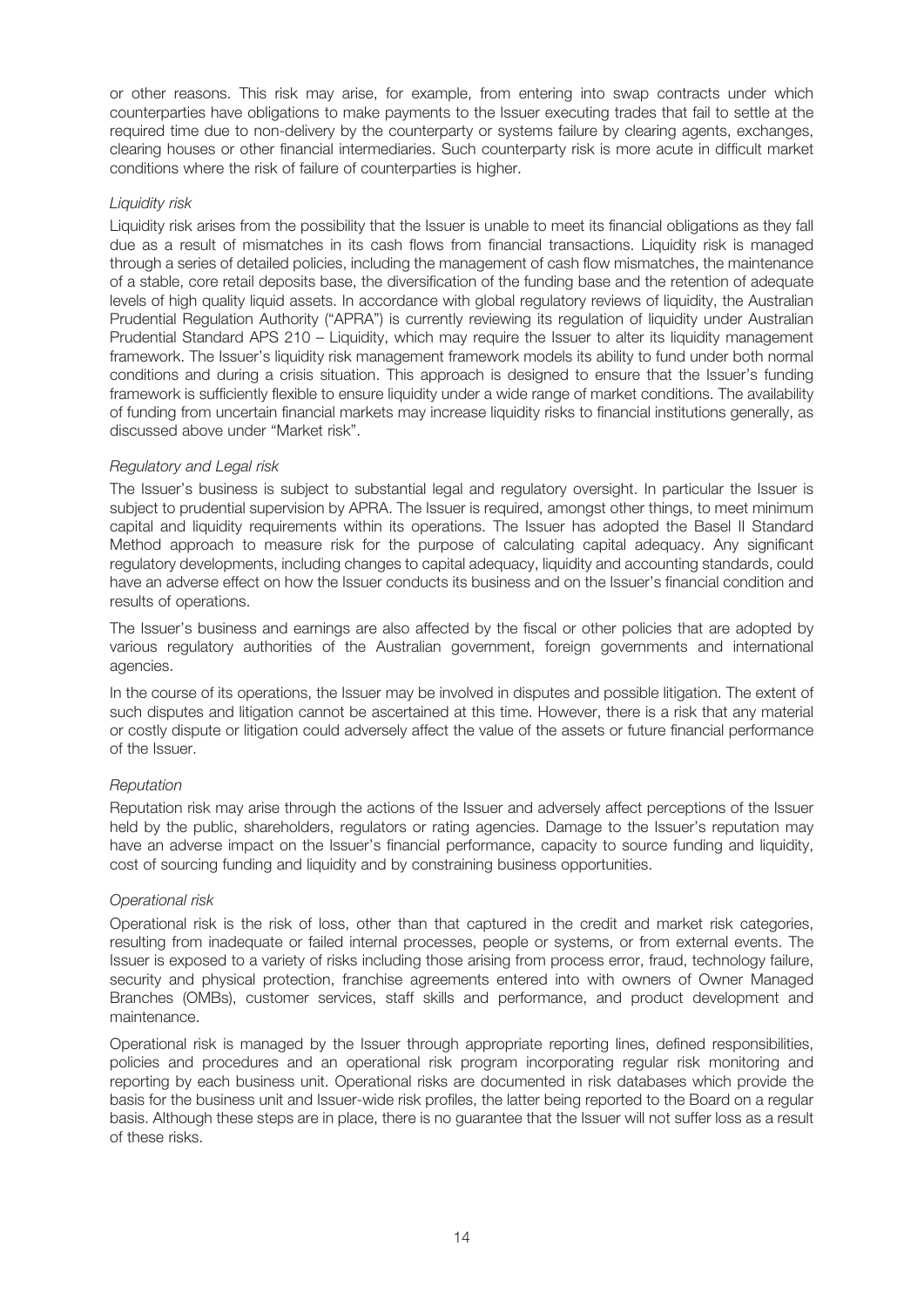Notwithstanding anything in this risk factor, this risk factor should not be taken as implying that either the Issuer or the Group will be unable to comply with its obligations as a bank with securities admitted to the Official List of the UK Listing Authority.

## Owner Managed Branch ("OMB") Model

Under its OMB model, the Issuer operates OMBs in every state and territory of Australia. The OMBs are operated by franchisees who have entered into franchise agreements with the Issuer to manage and operate an OMB. While the Issuer considers carefully the suitability of potential franchisees, and has a rigorous accreditation program, there can be no guarantee of the success of an individual OMB. The success or otherwise of OMBs depends largely on personal attributes of the franchisee in addition to external market factors. As a growing network, a material proportion of the Issuer's retail branch network is relatively new, and there are risks that may develop over time. Poor performance by OMBs, or the termination of franchise agreements may impact revenue and the Issuer's brand.

#### Reliance on external parties

The Issuer outsources a number of operational services such as information technology and banking platforms, and a number of customer facing products such as ATMs, credit cards, insurance products and wealth management services. Although the Issuer has taken steps to protect it from the effects of defaults under these arrangements, such defaults may have an adverse effect on the Issuer's business and financial performance.

#### Changes in Technology

Technology plays an increasingly important role in the delivery of financial services to customers in a cost effective manner. The Issuer's ability to compete effectively in the future will, in part, be driven by its ability to maintain appropriate technology platforms for the efficient delivery of its products and services.

#### Risks to the Issuer's growth strategy

Risks that relate to the Issuer's growth strategy are interrelated and include risk of local market saturation, and risks associated with geographical diversification.

(i) Risk of local market saturation

The Issuer currently has a growing market share in Queensland. Despite the size of the Queensland market, the Issuer faces the challenge of maintaining a high penetration rate in that market in order to achieve continued growth. In addition, the Issuer will continue to be exposed to fluctuations in the Queensland economy in particular.

#### (ii) Risk of geographical diversification

Through the mergers with Pioneer Permanent Building Society and Home Building Society in 2006 and 2007, respectively, the Issuer has expanded its geographical presence and distribution in Australia. This brings challenges to the Issuer's management and control systems as it becomes a more geographically diverse organisation.

## Factors which are material for the purpose of assessing the market risks associated with Notes issued under the Programme

#### Risks related to the Guarantee

#### Acceleration of the Guaranteed Notes will not be available until holders make a valid claim under the Guarantee and the Commonwealth of Australia fails to pay such claim in a timely manner

Upon the occurrence of an event of default resulting from the Issuer's failure to make any payment under the Guaranteed Notes, the holders of the Guaranteed Notes will not be entitled to accelerate the maturity of the Guaranteed Notes unless the holder makes a written valid claim against the Commonwealth of Australia for payment under the Guarantee and the Commonwealth of Australia fails to pay such claim in a timely manner. As a result, holders will not be able to accelerate the maturity of a Guaranteed Note as long as the Commonwealth of Australia makes timely payment under the Guarantee in respect of the Guaranteed Notes after receiving a written valid claim from a holder of Guaranteed Notes for such payment. The length of time within which the Commonwealth of Australia will or must make a payment in respect of the Guarantee has not been determined.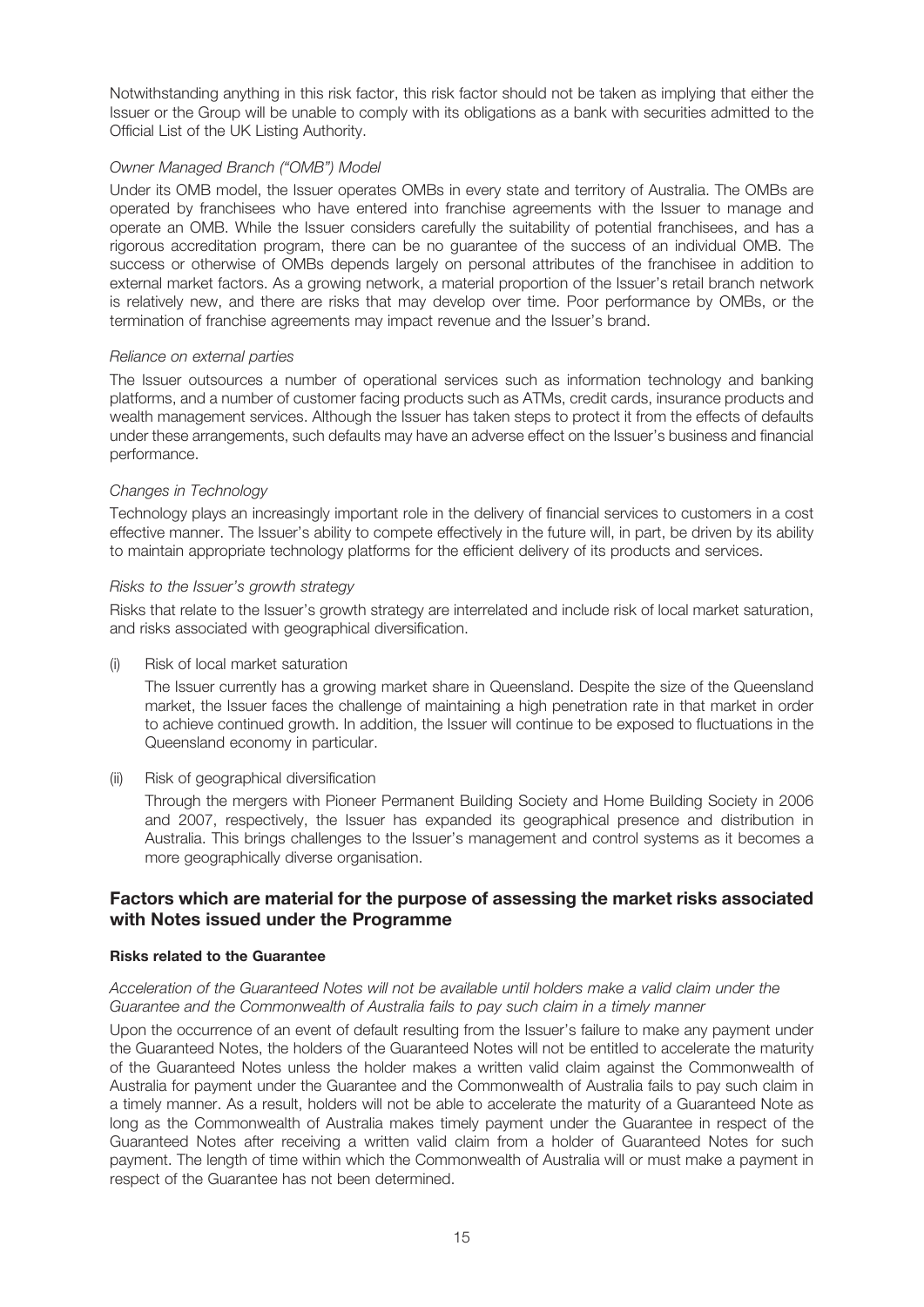#### Payments by the Commonwealth of Australia may be delayed

There is no designated period within which the Commonwealth of Australia is required to make payments under the Guarantee, after it receives a valid claim from a holder of a Guaranteed Note and verifies the same. If the Commonwealth of Australia does not make the applicable guarantee payments on receipt of a valid claim, the guarantee payments on the Guaranteed Notes could be delayed from the date the payment is due and payable under the terms of the Guaranteed Notes.

#### You may not receive payment under the Guarantee if you fail to follow the Scheme Rules

The Guarantee and the Scheme Rules contain procedures relating to the submission of claims under the Guarantee. In order to recover payment under the Guarantee after the Issuer's failure to pay on the Guaranteed Notes, you, as holder of the Guaranteed Notes, must make a written valid claim through the Scheme Administrator (as specified in the Scheme Rules) to the Commonwealth of Australia in accordance with the form specified and manner specified within the Scheme Rules. See "Description and Form of the Guarantee". You may not receive payment under the Guarantee if you fail to follow the Scheme Rules.

#### You will be required to commence proceedings in Australia if the Commonwealth of Australia does not perform its obligations under the Deed of Guarantee.

If the Commonwealth of Australia does not perform its obligations under the Guarantee, a holder of the Guaranteed Notes could commence proceedings against the Commonwealth of Australia under the Judiciary Act 1903 (Cth) (the "Judiciary Act"). In proceedings under the Judiciary Act, the Commonwealth of Australia may not be entitled to any defence based on crown or sovereign immunity. In proceedings against the Commonwealth of Australia, the rights of parties are, as nearly as possible, the same as in proceedings between subjects of the Commonwealth of Australia.

The Guarantee does not contain any submission to the courts of any jurisdiction outside Australia, and it does not contain any waiver of any crown or sovereign immunity which might be available to the Commonwealth of Australia under the law of any foreign jurisdiction, including member states of the European Union. A holder of a Guaranteed Note who brings an action against the Commonwealth of Australia in a jurisdiction other than Australia may therefore be unable to enforce its rights under the Guarantee outside Australia. If a holder of a Guaranteed Note was able to obtain a judgment from a foreign court against the Commonwealth of Australia based on the Guarantee, applicable Australian law may prevent or limit the enforceability of that judgment. A money judgment obtained in relation to the Guarantee in a superior court of a foreign country could, in certain circumstances, be registered in the Federal Court of Australia or the Supreme Court of a State or Territory and enforced as a judgment of that Australian court, under the Foreign Judgments Act 1991 (Cth). The circumstances include that the Foreign Judgments Act 1991 (Cth) applies to the relevant foreign country on the basis of reciprocity of treatment in that country of money judgments given in Australian superior courts.

If a judgment is obtained against the Commonwealth of Australia under the Judiciary Act, no execution or attachment can be issued against the property or revenues of the Commonwealth of Australia. If any judgment is given against the Commonwealth of Australia, the Minister for Finance is obliged under the Judiciary Act to satisfy the judgment out of money legally available, on receipt of a certificate of the judgment issued by an officer of a court in which such judgment has been obtained.

The Guarantee is governed by the laws of the State of New South Wales.

The Commonwealth of Australia has enacted the Guarantee Scheme for Large Deposits and Wholesale Funds Appropriation Act 2008 (Cth) for the purposes of appropriating funds to pay any valid claims made, in accordance with the Scheme Rules, under the Guarantee.

#### Changes to the Australian Government Guarantee Scheme for Large Deposits and Wholesale Funding

The Australian Government Guarantee Scheme for Large Deposits and Wholesale Funding is subject to the Scheme Rules. The Scheme Rules may be withdrawn or changed, which may have a negative impact on the availability of funding in the markets in which the Issuer operates. The Commonwealth of Australia has announced the Australian Government Guarantee Scheme for Large Deposits and Wholesale Funding will be reviewed on an ongoing basis and revised if necessary.

The Commonwealth of Australia shall not be liable to perform its obligations under the Guarantee in respect of Guaranteed Liabilities (as defined in the Guarantee) which have been varied, amended, waived, released, novated, supplemented, extended or restated in any material respect without the prior written consent of the Commonwealth of Australia. The Guaranteed Notes may not be varied, amended, waived,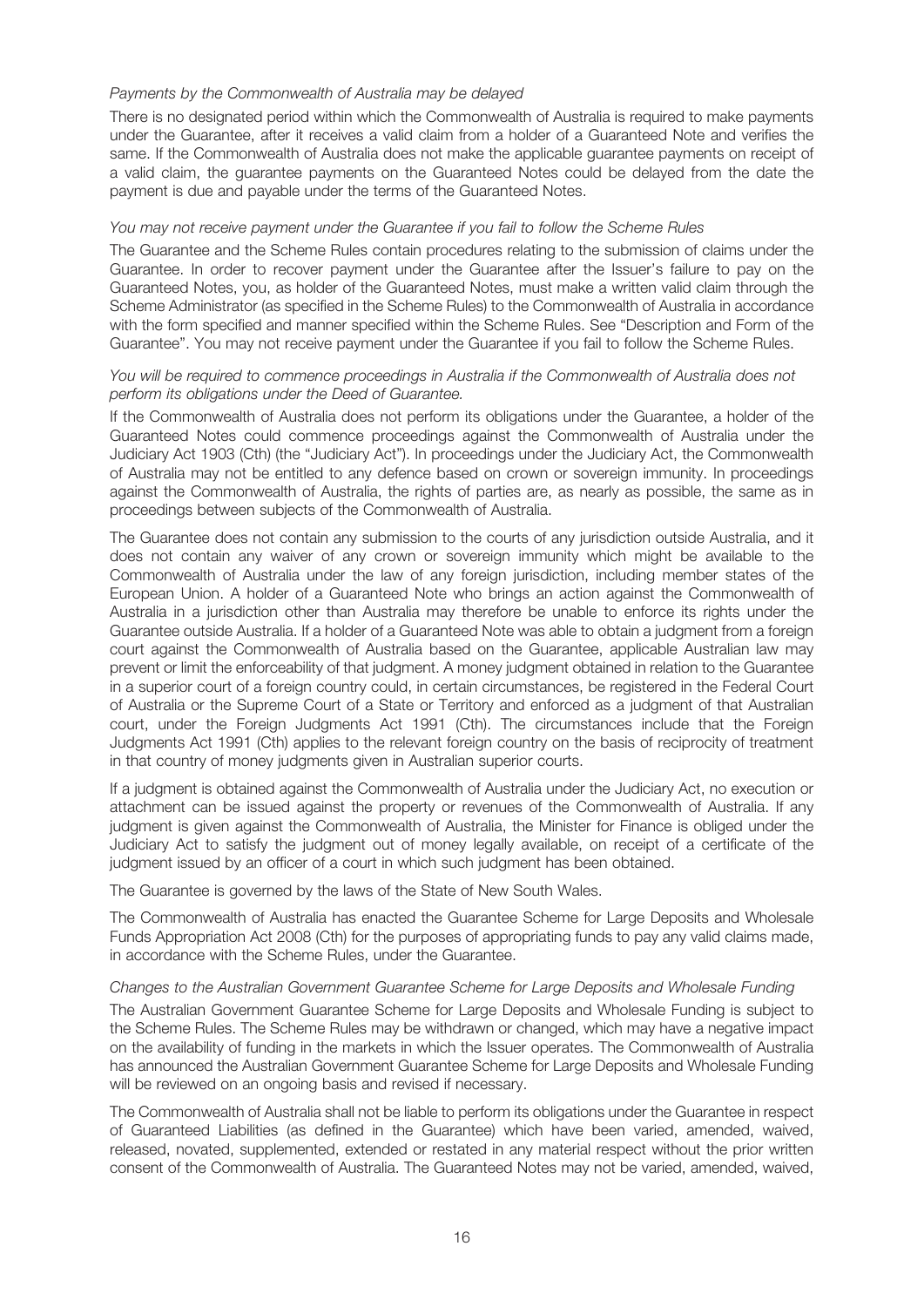released, novated, supplemented, extended or restated in any material respect without the prior written consent of the Commonwealth of Australia.

The Commonwealth of Australia may also amend the terms of the Guarantee at any time at its discretion, provided that (except insofar as such amendment is required by law) such amendment does not reduce the Commonwealth of Australia's obligations to the beneficiaries under the Guarantee in a manner which is prejudicial to the interests of the beneficiaries in respect of any subsisting Guaranteed Liability (as defined in the Guarantee).

#### Effect of the Australian Government's proposals on its financial position

There is no limit on the amount which may be guaranteed under the Guarantee and the effect of this on the financial position of the Commonwealth of Australia is unknown.

#### The Notes may not be a suitable investment for all investors

Each potential investor in the Notes must determine the suitability of that investment in light of its own circumstances. In particular, each potential investor should:

- (i) have sufficient knowledge and experience to make a meaningful evaluation of the Notes, the merits and risks of investing in the Notes and the information contained or incorporated by reference in this Information Memorandum or any applicable supplement;
- (ii) have access to, and knowledge of, appropriate analytical tools to evaluate, in the context of its particular financial situation, an investment in the Notes and the impact the Notes will have on its overall investment portfolio;
- (iii) have sufficient financial resources and liquidity to bear all of the risks of an investment in the Notes, including Notes with principal or interest payable in one or more currencies, or where the currency for principal or interest payments is different from the potential investor's currency;
- (iv) understand thoroughly the terms of the Notes and be familiar with the behaviour of any relevant indices and financial markets; and
- (v) be able to evaluate (either alone or with the help of a financial adviser) possible scenarios for economic, interest rate and other factors that may affect its investment and its ability to bear the applicable risks.

Some Notes are complex financial instruments. Sophisticated institutional investors generally do not purchase complex financial instruments as stand-alone investments. They purchase complex financial instruments as a way to reduce risk or enhance yield with an understood, measured, appropriate addition of risk to their overall portfolios. A potential investor should not invest in Notes which are complex financial instruments unless it has the expertise (either alone or with a financial adviser) to evaluate how the Notes will perform under changing conditions, the resulting effects on the value of the Notes and the impact this investment will have on the potential investor's overall investment portfolio.

#### Risks related to the structure of a particular issue of Notes

A wide range of Notes may be issued under the Programme. A number of these Notes may have features which contain particular risks for potential investors. Set out below is a description of the most common such features:

#### Notes subject to optional redemption by the Issuer

An optional redemption feature of Notes is likely to limit their market value. During any period when the Issuer may elect to redeem Notes, the market value of those Notes generally will not rise substantially above the price at which they can be redeemed. This also may be true prior to any redemption period.

The Issuer may be expected to redeem Notes when its cost of borrowing is lower than the interest rate on the Notes. At those times, an investor generally would not be able to reinvest the redemption proceeds at an effective interest rate as high as the interest rate on the Notes being redeemed and may only be able to do so at a significantly lower rate. Potential investors should consider reinvestment risk in light of other investments available at that time.

#### Index Linked Notes and Dual Currency Notes

The Issuer may issue Notes (other than Guaranteed Notes) with principal or interest determined by reference to an index or formula, to changes in the prices of securities or commodities, to movements in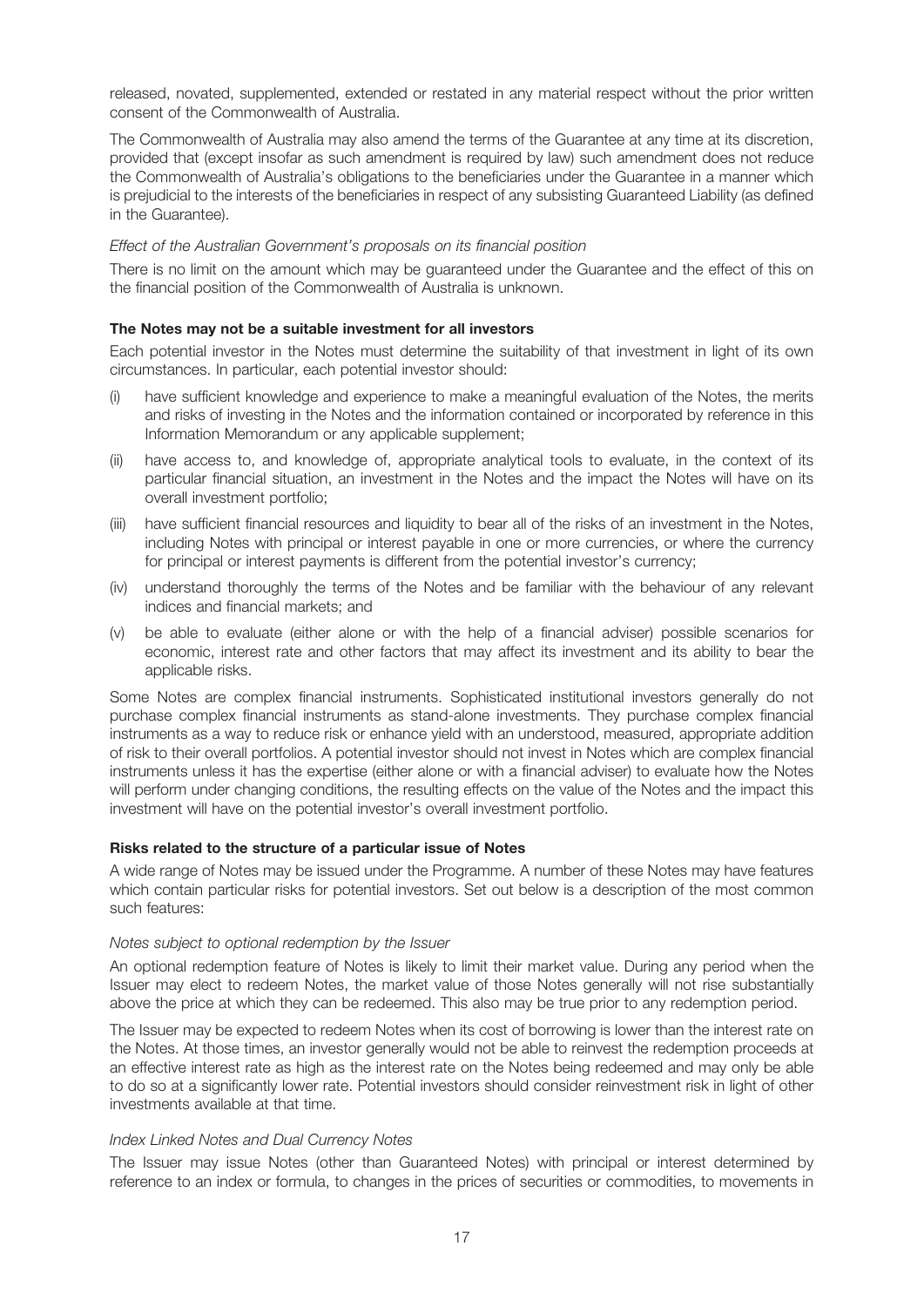currency exchange rates or other factors (each, a "Relevant Factor"). In addition, the Issuer may issue Notes (other than Guaranteed Notes) with principal or interest payable in one or more currencies which may be different from the currency in which the Notes are denominated. Potential investors should be aware that:

- (i) the market price of such Notes may be volatile;
- (ii) they may receive no interest;
- (iii) payment of principal or interest may occur at a different time or in a different currency than expected;
- (iv) they may lose all or a substantial portion of their principal;
- (v) a Relevant Factor may be subject to significant fluctuations that may not correlate with changes in interest rates, currencies or other indices;
- (vi) if a Relevant Factor is applied to Notes in conjunction with a multiplier greater than one or contains some other leverage factor, the effect of changes in the Relevant Factor on principal or interest payable likely will be magnified; and
- (vii) the timing of changes in a Relevant Factor may affect the actual yield to investors, even if the average level is consistent with their expectations. In general, the earlier the change in the Relevant Factor, the greater the effect on yield.

The historical experience of an index should not be viewed as an indication of the future performance of such index during the term of any Index Linked Notes. Accordingly, potential investors should consult their own financial and legal advisers about the risk entailed by an investment in any Index Linked Notes and the suitability of such Notes in light of their particular circumstances.

#### Partly-paid Notes

The Issuer may issue Notes where the issue price is payable in more than one instalment. Failure to pay any subsequent instalment could result in an investor losing all of his investment.

#### Variable rate Notes with a multiplier or other leverage factor

Notes with variable interest rates can be volatile investments. If they are structured to include multipliers or other leverage factors, or caps or floors, or any combination of those features or other similar related features, their market values may be even more volatile than those for securities that do not include those features.

## Fixed/Floating Rate Notes

Fixed/Floating Rate Notes may bear interest at a rate that the Issuer may elect to convert from a fixed rate to a floating rate, or from a floating rate to a fixed rate. Where the Issuer has the right to effect such a conversion, this will affect the secondary market and the market value of the Notes since the Issuer may be expected to convert the rate when it is likely to produce a lower overall cost of borrowing. If the Issuer converts from a fixed rate to a floating rate in such circumstances, the spread on the Fixed/Floating Rate Notes may be less favourable than then prevailing spreads on comparable Floating Rate Notes tied to the same reference rate. In addition, the new floating rate at any time may be lower than the rates on other Notes. If the Issuer converts from a floating rate to a fixed rate in such circumstances, the fixed rate may be lower than then prevailing rates on its Notes. The rate at which any Floating Rate Notes which are also Guaranteed Notes will bear interest shall not at any time be less than 0%.

#### Notes issued at a substantial discount or premium

The market values of securities issued at a substantial discount or premium from their principal amount tend to fluctuate more in relation to general changes in interest rates than do prices for conventional interest-bearing securities. Generally, the longer the remaining term of the securities, the greater the price volatility as compared to conventional interest-bearing securities with comparable maturities.

## Risks related to Notes generally

Set out below is a brief description of certain risks relating to the Notes generally:

#### Modification and waiver

The conditions of the Notes contain provisions for calling meetings of Noteholders to consider matters affecting their interests generally. These provisions permit defined majorities to bind all Noteholders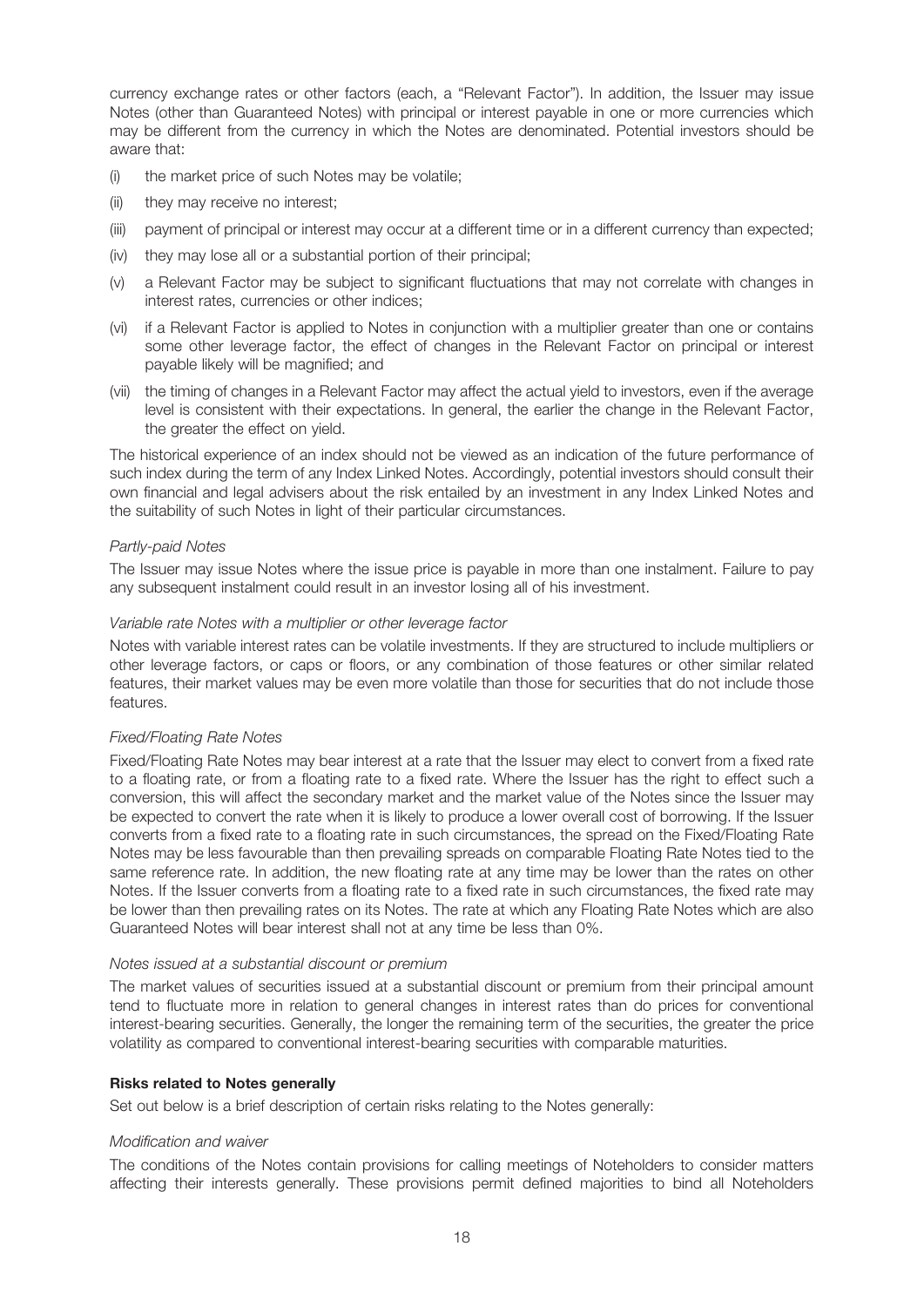including Noteholders who did not attend and vote at the relevant meeting and Noteholders who voted in a manner contrary to the majority.

The conditions of the Notes also provide that the Principal Paying Agent and the Issuer may, without the consent of Noteholders, agree to (i) any modification of the Notes, the Coupons, the Receipts or the Agency Agreement which is not prejudicial to the interests of the Noteholders or (ii) any modification of the Notes, the Coupons, or the Agency Agreement which is of a formal, minor or technical nature or is made to correct a manifest error or to comply with a mandatory provision of law.

## EU Savings Directive

Under EC Council Directive 2003/48/EC on the taxation of savings income, Member States, including Belgium from 1 January 2010, are required to provide to the tax authorities of another Member State details of payments of interest (or similar income) paid by a person within its jurisdiction to an individual resident in that other Member State or to certain limited types of entities established in that other Member State. However, for a transitional period, Belgium, Luxembourg and Austria are instead required (unless during that period they elect otherwise) to operate a withholding system in relation to such payments (the ending of such transitional period being dependent upon the conclusion of certain other agreements relating to information exchange with certain other countries). A number of non-EU countries and territories including Switzerland have adopted similar measures (a withholding system in the case of Switzerland).

On 15 September 2008 the European Commission issued a report to the Council of the European Union on the operation of the Directive, which included the Commission's advice on the need for changes to the Directive. On 13 November 2008 the European Commission published a more detailed proposal for amendments to the Directive, which included a number of suggested changes. The European Parliament approved an amended version of this proposal on 24 April 2009. If any of those proposed changes are made in relation to the Directive, they may amend or broaden the scope of the requirements described above.

If a payment were to be made or collected through a Member State which has opted for a withholding system and an amount of, or in respect of, tax were to be withheld from that payment, neither the Issuer nor any Paying Agent nor any other person would be obliged to pay additional amounts with respect to any Note as a result of the imposition of such withholding tax. The Issuer is required to maintain a Paying Agent in a Member State that will not be obliged to withhold or deduct tax pursuant to the Directive.

## Change of law

The conditions of the Notes are based on English law in effect as at the date of this Information Memorandum. No assurance can be given as to the impact of any possible judicial decision or change to English law or administrative practice after the date of this Information Memorandum.

#### Notes where denominations involve integral multiples: Definitive Notes

In relation to any issue of Notes which have a denomination consisting of the minimum Specified Denomination plus a higher integral multiple of another smaller amount, it is possible that such Notes may be traded in amounts in excess of such minimum Specified Denomination that are not integral multiples of such minimum Specified Denomination. In such a case a Noteholder who, as a result of trading such amounts, holds a principal amount which is less than the minimum Specified Denomination in his account with the relevant clearing system at the relevant time may not receive a Definitive Note in respect of such holding (should Definitive Notes be printed) and would need to purchase a principal amount of Notes such that its holding amounts to a Specified Denomination.

If Definitive Notes are issued, Noteholders should be aware that Definitive Notes which have a denomination that is not an integral multiple of the minimum Specified Denomination may be illiquid and difficult to trade.

#### Risks related to the market generally

Set out below is a brief description of the principal market risks, including liquidity risk, exchange rate risk, interest rate risk and credit risk:

#### The secondary market generally

Notes may have no established trading market when issued, and one may never develop. If a market does develop, it may not be very liquid. Therefore, investors may not be able to sell their Notes easily or at prices that will provide them with a yield comparable to similar investments that have a developed secondary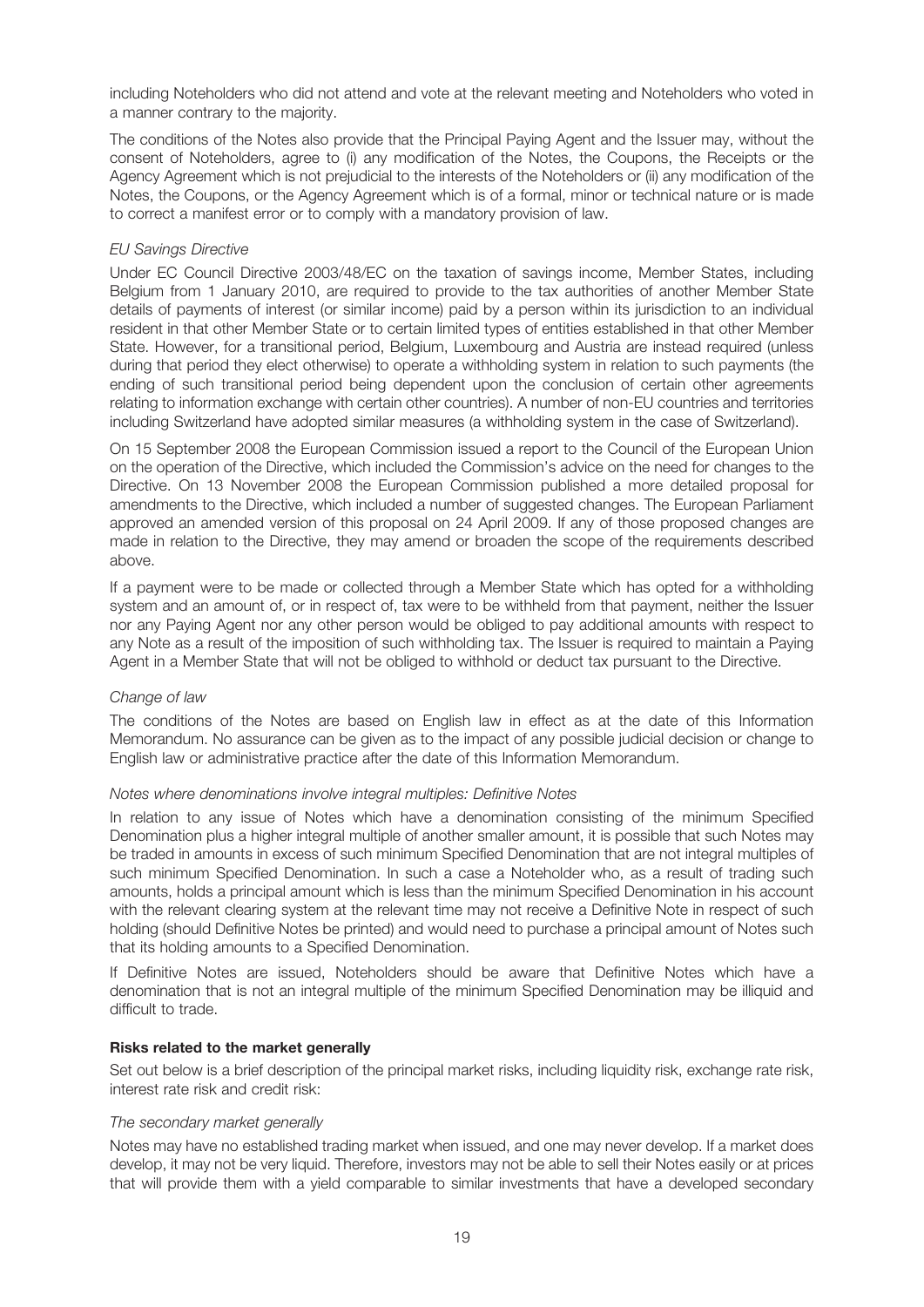market. This is particularly the case for Notes that are especially sensitive to interest rate, currency or market risks, are designed for specific investment objectives or strategies or have been structured to meet the investment requirements of limited categories of investors. These types of Notes generally would have a more limited secondary market and more price volatility than conventional debt securities. Illiquidity may have a severely adverse effect on the market value of Notes.

## Exchange rate risks and exchange controls

The Issuer will pay principal and interest on the Notes in the Specified Currency. This presents certain risks relating to currency conversions if an investor's financial activities are denominated principally in a currency or currency unit (the "Investor's Currency") other than the Specified Currency. These include the risk that exchange rates may significantly change (including changes due to devaluation of the Specified Currency or revaluation of the Investor's Currency) and the risk that authorities with jurisdiction over the Investor's Currency may impose or modify exchange controls. An appreciation in the value of the Investor's Currency relative to the Specified Currency would decrease (1) the Investor's Currency-equivalent yield on the Notes, (2) the Investor's Currency-equivalent value of the principal payable on the Notes and (3) the Investor's Currency-equivalent market value of the Notes.

Government and monetary authorities may impose (as some have done in the past) exchange controls that could adversely affect an applicable exchange rate. As a result, investors may receive less interest or principal than expected, or no interest or principal.

## Interest rate risks

Investment in Fixed Rate Notes involves the risk that subsequent changes in market interest rates may adversely affect the value of the Fixed Rate Notes.

## Credit ratings may not reflect all risks

One or more independent credit rating agencies may assign credit ratings to the Notes. The ratings may not reflect the potential impact of all risks related to structure, market, additional factors discussed above, and other factors that may affect the value of the Notes. A credit rating is not a recommendation to buy, sell or hold securities and may be revised or withdrawn by the rating agency at any time.

#### Legal investment considerations may restrict certain investments

The investment activities of certain investors are subject to legal investment laws and regulations, or review or regulation by certain authorities. Each potential investor should consult its legal advisers to determine whether and to what extent (1) Notes are legal investments for it, (2) Notes can be used as collateral for various types of borrowing and (3) other restrictions apply to its purchase or pledge of any Notes. Financial institutions should consult their legal advisers or the appropriate regulators to determine the appropriate treatment of Notes under any applicable risk-based capital or similar rules.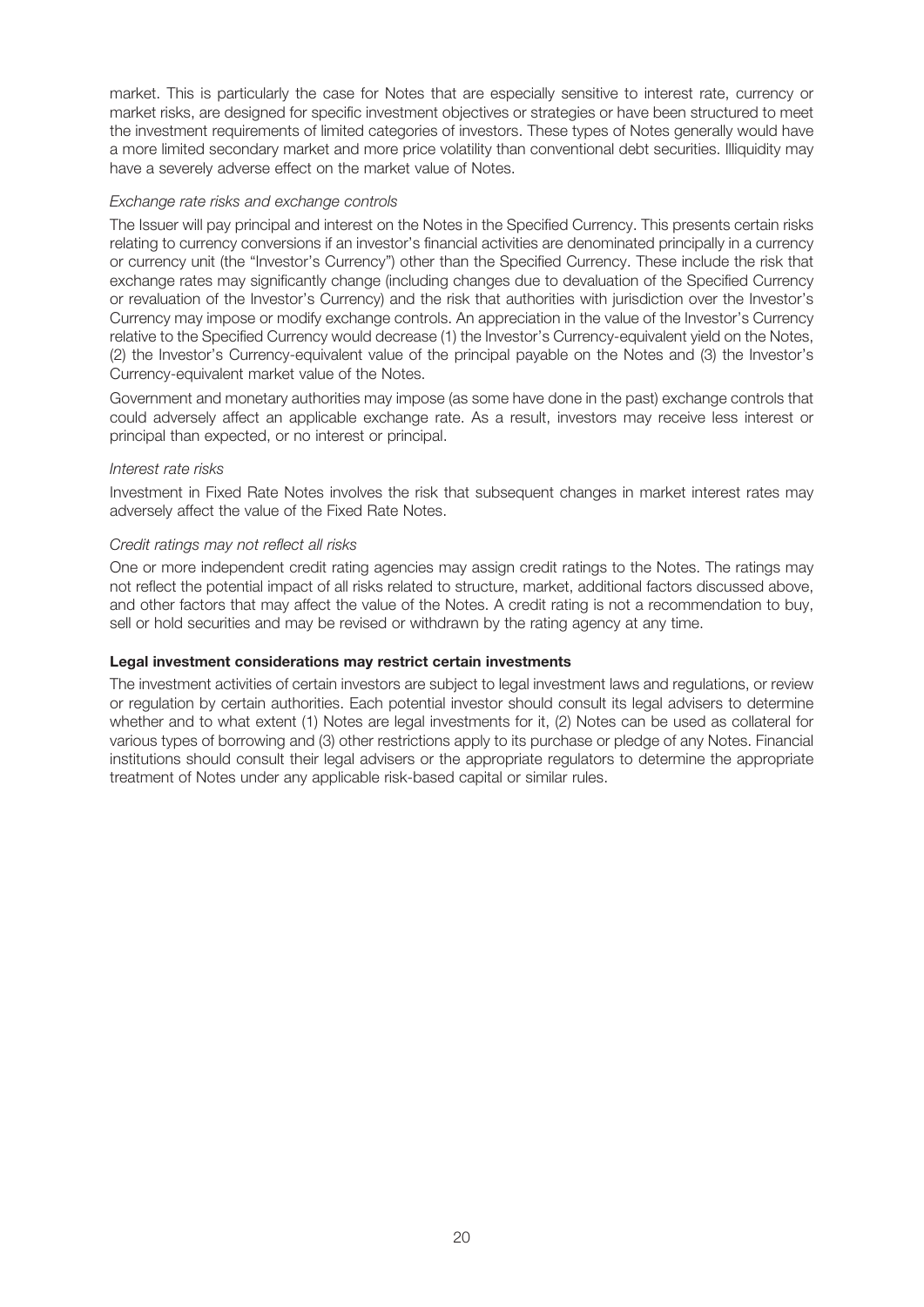## Form of the Notes

## Initial Issue of Notes

Each Tranche of Notes will initially be represented by either a Temporary Global Note or a Permanent Global Note, which on issue, in either case, will be delivered to a common depositary outside the United States for Euroclear and Clearstream, Luxembourg (the "Common Depositary"). Upon such delivery, Euroclear or Clearstream, Luxembourg will credit each subscriber with a nominal amount of Notes equal to the nominal amount thereof for which it has subscribed and paid.

Notes that are initially deposited with the Common Depositary may also be credited to the accounts of subscribers with other clearing systems through direct or indirect accounts with Euroclear and Clearstream, Luxembourg held by other clearing systems. Conversely, Notes that are initially deposited with any other clearing system may similarly be credited to the accounts of subscribers with Euroclear, Clearstream, Luxembourg or other clearing systems.

## Relationship of Accountholders with Clearing Systems

Each of the persons shown in the records of Euroclear, Clearstream, Luxembourg or any other clearing system as the holder of a Note represented by a Temporary Global Note or a Permanent Global Note (each a "Global Note") must look solely to Euroclear, Clearstream, Luxembourg or such other clearing system (as the case may be) for his share of each payment made by the Issuer to the bearer of such Global Note, and in relation to all other rights arising under the Global Notes, subject to and in accordance with the respective rules and procedures of Euroclear, Clearstream, Luxembourg or such other clearing system (as the case may be). Subject to the Terms and Conditions such person shall have no claim directly against the Issuer in respect of payments due on the Notes for so long as the Notes are represented by such Global Note and such obligations of the Issuer will be discharged by payment to the bearer of such Global Note in respect of each amount so paid.

## Exchange

1. Temporary Global Notes. On and after the date (the "Exchange Date") which is 40 days after a Temporary Global Note is issued, interests in a Temporary Global Note will be exchangeable (free of charge) upon a request as described therein either for (i) interests in a Permanent Global Note of the same Series or (ii) for Definitive Notes of the same Series (as indicated in the applicable Final Terms and subject, in the case of Definitive Notes, to such notice period as is specified in the applicable Final Terms), in each case against certification of beneficial ownership as described below unless such certification has already been given. The holder of a Temporary Global Note will not be entitled to collect any payment of interest, principal or other amount due on or after the Exchange Date unless, upon due certification, exchange of the Temporary Global Note for an interest in a Permanent Global Note or for Definitive Notes is improperly withheld or refused.

2. Permanent Global Notes. The applicable Final Terms will specify that a Permanent Global Note will be exchangeable (free of charge), in whole but not in part, for Definitive Notes upon either (i) not less than 60 days' written notice from Euroclear and/or Clearstream, Luxembourg (acting on the instructions of any holder of an interest in such Permanent Global Note) to the Agent as described therein<sup>1</sup> or (ii) only upon the occurrence of an Exchange Event. For these purposes, "Exchange Event" means that (i) an Event of Default (as defined in Condition 9) has occurred and is continuing, (ii) the Issuer has been notified that both Euroclear and Clearstream, Luxembourg have been closed for business for a continuous period of 14 days (other than by reason of holiday, statutory or otherwise) or have announced an intention permanently to cease business or have in fact done so and no successor clearing system is available or (iii) the Issuer has or will become subject to adverse tax consequences which would not be suffered were the Notes represented by the Permanent Global Note in definitive form. The Issuer will promptly give notice to Noteholders in accordance with Condition 13 if an Exchange Event occurs. In the event of the occurrence of an Exchange Event, Euroclear and/or Clearstream, Luxembourg (acting on the instructions of any holder of an interest in such Permanent Global Note) may give notice to the Agent requesting exchange and, in the event of the occurrence of an Exchange Event as described in (iii) above, the Issuer may also give notice to the Agent requesting exchange. Any such exchange shall occur not later than 45 days after the date of receipt of the first relevant notice by the Agent.

<sup>1</sup> The exchange upon notice option should not be expressed to be applicable if the Notes have a denomination consisting of the minimum Specified Denomination plus a higher integral multiple of another smaller amount.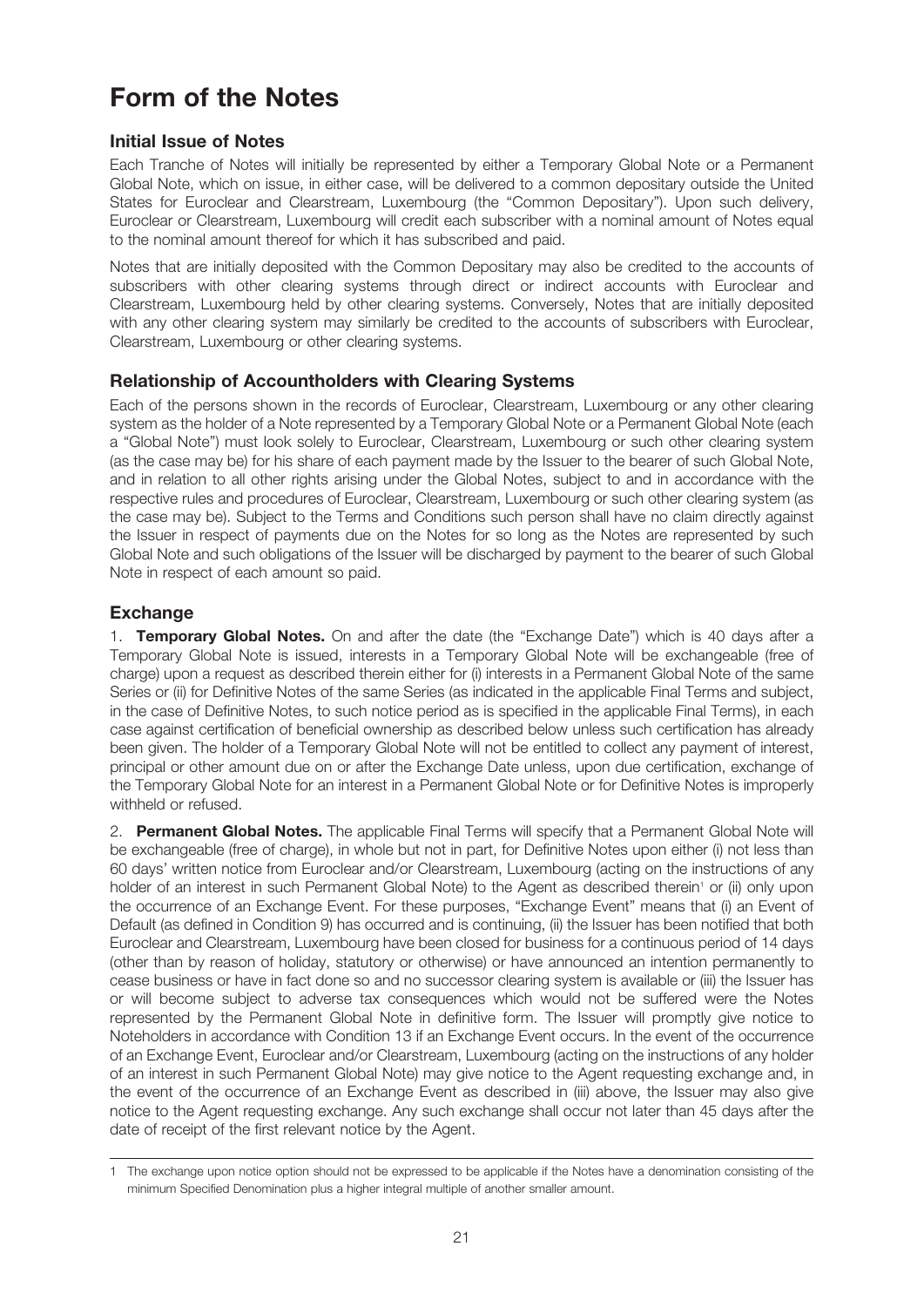In this Information Memorandum, "Definitive Notes" means, in relation to any Global Note, the Definitive Notes for which such Global Note may be exchanged (if appropriate, having attached to them all Receipts, Coupons in respect of interest that has not already been paid on the Global Note and a Talon). Definitive Notes will be security printed in accordance with any applicable legal and stock exchange requirements in or substantially in the form set out in the Agency Agreement. On exchange in full of each Global Note, the Issuer will, if the holder so requests, procure that it is cancelled and returned to the holder together with the relevant Definitive Notes.

3. **Payments.** Whilst any Note is represented by a Temporary Global Note, payments of principal, interest (if any) and any other amount payable in respect of the Notes due prior to the Exchange Date will be made against presentation of the Temporary Global Note only to the extent that certification (in a form to be provided) to the effect that the beneficial owners of interests in such Note are not U.S. persons or persons who have purchased for resale to any U.S. person, as required by U.S. Treasury regulations, has been received by Euroclear and/or Clearstream, Luxembourg and Euroclear and/or Clearstream, Luxembourg, as applicable, has given a like certification (based on the certifications it has received) to the Agent.

Payments of principal, interest (if any) or any other amounts on a Permanent Global Note will be made through Euroclear and/or Clearstream, Luxembourg against presentation or surrender (as the case may be) of the Permanent Global Note without any requirement for certification.

4. Legend. The following legend will appear on all Global Notes, Definitive Notes, Receipts, Coupons and Talons:

"Any United States person who holds this obligation will be subject to limitations under the United States income tax laws, including the limitations provided in sections 165(j) and 1287(a) of the Internal Revenue Code."

The sections referred to provide that United States holders, with certain exceptions, will not be entitled to deduct any loss on Notes, Receipts or Coupons and will not be entitled to capital gains treatment of any gain on any sale, disposition, redemption or payment of principal in respect of Notes, Receipts or Coupons.

## Deed of Covenant

A Note may be accelerated automatically by the holder thereof in certain circumstances described in "Terms and Conditions of the Notes "Events of Default". In such circumstances, where any Note is still represented by a Global Note and a holder of such Note so represented and credited to his securities account with Euroclear or Clearstream, Luxembourg gives notice that it wishes to accelerate such Note, unless within a period of 7 days from the giving of such notice payment has been made in full of the amount due in accordance with the terms of such Global Note, such Global Note will become void. At the same time, holders of interests in such Global Note credited to their accounts with Euroclear or Clearstream, Luxembourg will become entitled to proceed directly against the Issuer on the basis of statements of account provided by Euroclear and Clearstream, Luxembourg, on and subject to the terms of the Deed of Covenant.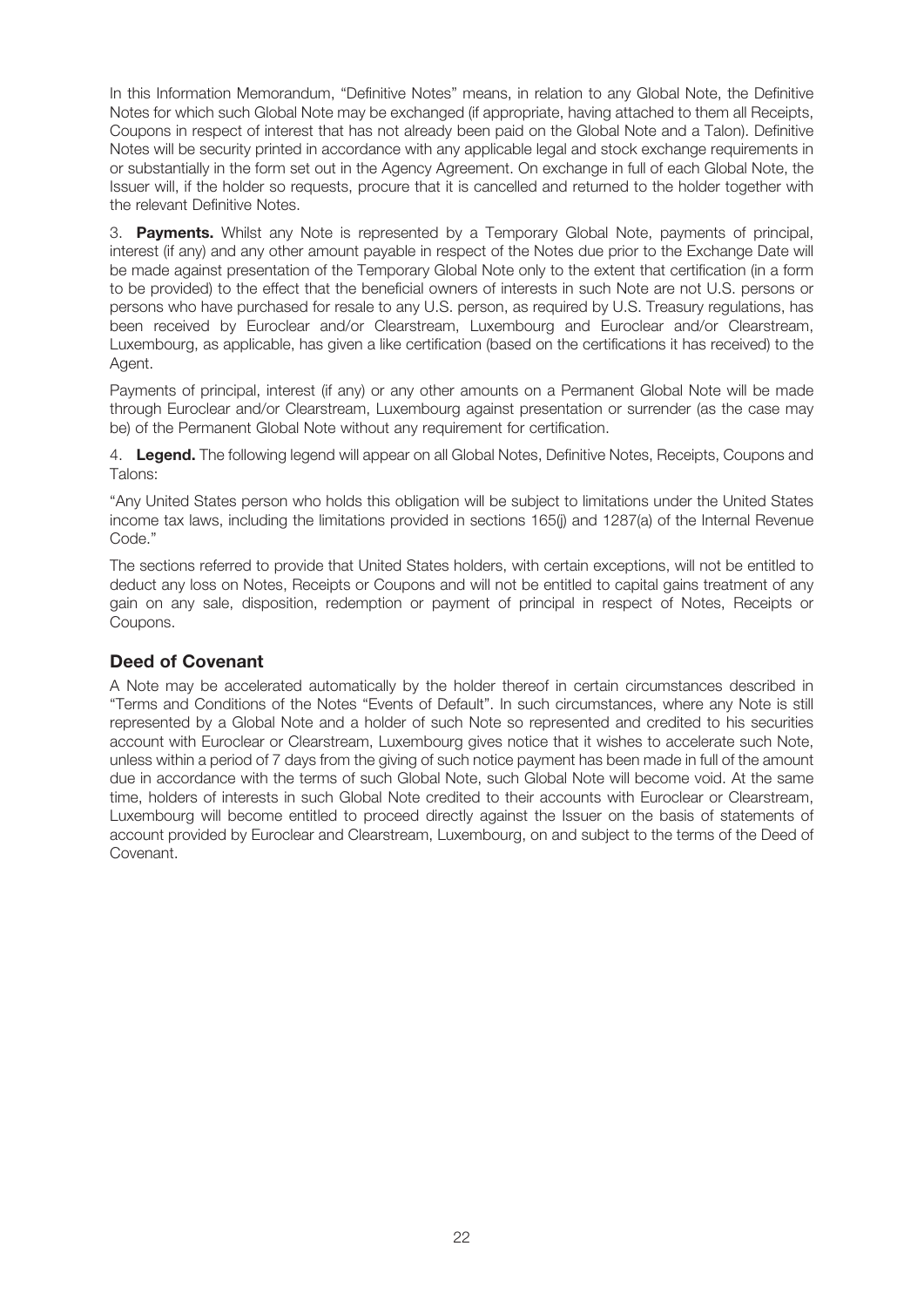## Terms and Conditions of the Notes

The following are the Terms and Conditions of the Notes which will be incorporated by reference into each Global Note and each Definitive Note, in the latter case only if permitted by the relevant stock exchange (if any) or other relevant listing authority (if any) and agreed by the Issuer and the relevant Dealer(s) at the time of issue but, if not so permitted and agreed, such Definitive Note will have endorsed thereon or attached thereto such Terms and Conditions (excluding the italicised paragraphs). The applicable Final Terms in relation to any Tranche of Notes may specify other terms and conditions which shall, to the extent so specified or to the extent inconsistent with the following Terms and Conditions, replace or modify the following Terms and Conditions for the purpose of such Notes. The applicable Final Terms (or the relevant provisions thereof) will be endorsed upon, or attached to, each Temporary Global Note, Permanent Global Note and Definitive Note. Reference should be made to "Form of Final Terms" below. The applicable Final Terms will include the definitions of certain terms used in the following Terms and Conditions or specify which of such terms are to apply in relation to the relevant Notes.

This Note is one of a Series (as defined below) of Notes issued by Bank of Queensland Limited (ABN 32 009 656 740) (the "Issuer") pursuant to the Agency Agreement (as defined below).

References herein to the "Notes" shall be references to the Notes of this Series and shall mean:

- (i) in relation to any Notes represented by a Global Note, units of the lowest Specified Denomination in the Specified Currency;
- (ii) Definitive Notes issued in exchange for a Global Note; and
- (iii) any Global Note.

The Notes, the Receipts (as defined below) and the Coupons (as defined below) have the benefit of an amended and restated agency agreement dated 18 December 2008 as supplemented by a first supplemental agency agreement dated 21 December 2009 (as further amended, supplemented or restated from time to time, the "Agency Agreement") and made between the Issuer, Citibank, N.A., London Branch as issuing and principal paying agent and agent bank (the "Agent", which expression shall include any successor as agent) and Citibank, A.G., Frankfurt office (together with the Agent, the "Paying Agents", which expression shall include any additional or successor paying agents).

Interest bearing Definitive Notes (unless otherwise indicated in the applicable Final Terms) have interest coupons ("Coupons") and, if indicated in the applicable Final Terms, talons for further Coupons ("Talons") attached on issue. Any reference herein to Coupons or coupons shall, unless the context otherwise requires, be deemed to include a reference to Talons or talons. Definitive Notes repayable in instalments have receipts ("Receipts") for the payment of the instalments of principal (other than the final instalment) attached on issue.

The Final Terms for this Note (or the relevant provisions thereof) is attached to or endorsed on this Note and supplements these Terms and Conditions and may specify other terms and conditions which shall, to the extent so specified or to the extent inconsistent with these Terms and Conditions, replace or modify these Terms and Conditions for the purposes of this Note. References herein to the "applicable Final Terms" are to the Final Terms (or the relevant provisions thereof) attached to or endorsed on this Note.

Any reference herein to "Noteholders" shall mean the holders of the Notes, and shall, in relation to any Notes represented by a Global Note, be construed as provided below. Any reference herein to "Receiptholders" shall mean the holders of the Receipts and any reference herein to "Couponholders" shall mean the holders of the Coupons, and shall, unless the context otherwise requires, include the holders of the Talons.

As used herein, "Tranche" means Notes which are identical in all respects (including as to listing) and "Series" means a Tranche of Notes together with any further Tranche or Tranches of Notes which are (i) expressed to be consolidated and form a single series and (ii) identical in all respects (including as to listing) except for their respective Issue Dates, Interest Commencement Dates and/or Issue Prices (as indicated in the applicable Final Terms).

The Noteholders, the Receiptholders and the Couponholders are entitled to the benefit of a Deed of Covenant (the "Deed of Covenant") dated 18 December 2008, and made by the Issuer. The original of the Deed of Covenant is held by a common depositary on behalf of Euroclear and Clearstream, Luxembourg (both as defined below).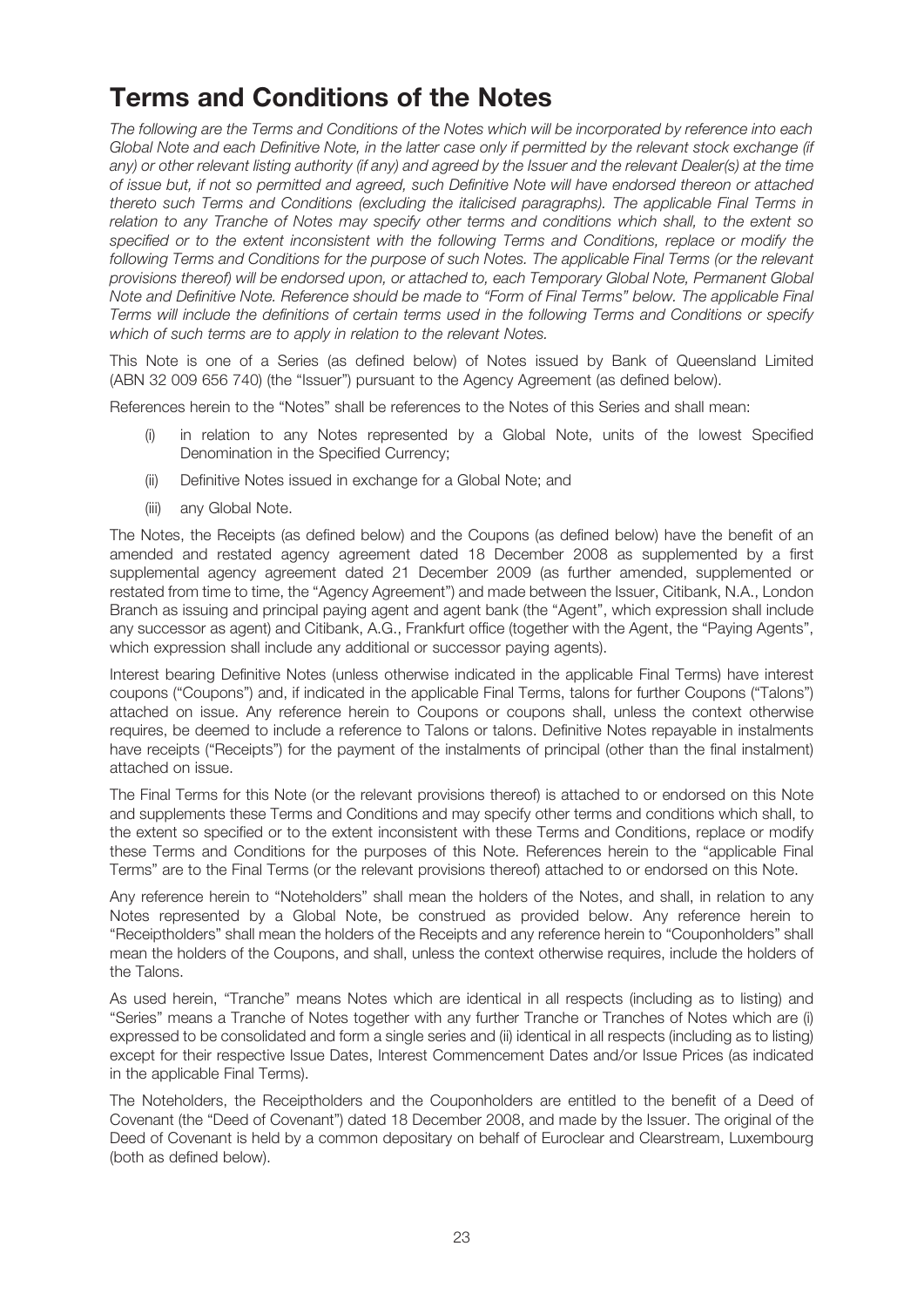Copies of the Agency Agreement, the Final Terms applicable to this Note and the Deed of Covenant are available for inspection during normal business hours at the specified office of each of the Agent and the other Paying Agents save that, if this Note is an unlisted Note of any Series, the applicable Final Terms will only be available for inspection by a Noteholder holding one or more unlisted Notes of that Series and such Noteholder must produce evidence satisfactory to the relevant Paying Agent as to its holding of such Notes and identity. The Noteholders, the Receiptholders and the Couponholders are deemed to have notice of, and are entitled to the benefit of, all the provisions of the Agency Agreement, the Deed of Covenant and the applicable Final Terms which are applicable to them.

If Commonwealth of Australia Guarantee is marked as "Applicable" within the applicable Final Terms (a "Guaranteed Note"), then the Commonwealth of Australia, by a deed of guarantee dated 20 November 2008 (the "Deed of Guarantee"), has irrevocably guaranteed the due payment of sums due and payable by the Issuer under the Guaranteed Notes. Copies of the Deed of Guarantee are available at www.guaranteescheme.gov.au/deed/.

Words and expressions defined in the Agency Agreement or used in the applicable Final Terms shall have the same meanings where used in these Terms and Conditions unless the context otherwise requires or unless otherwise stated and provided that, in the event of inconsistency between the Agency Agreement and the applicable Final Terms, the applicable Final Terms will prevail.

## 1. Form, Denomination and Title

The Notes are in bearer form and, in the case of Definitive Notes, serially numbered, in the Specified Currency and the Specified Denomination(s). Notes of one Specified Denomination may not be exchanged for Notes of another Specified Denomination.

This Note may be a Fixed Rate Note, a Floating Rate Note, a Zero Coupon Note, an Index Linked Interest Note, or a combination of any of the foregoing, depending upon the Interest Basis shown in the applicable Final Terms.

This Note may be an Index Linked Redemption Note, an Instalment Note, a Dual Currency Note, a Partly Paid Note or a combination of any of the foregoing, depending upon the Redemption/Payment Basis shown in the applicable Final Terms. However, no Guaranteed Note will be an Index Linked Redemption Note, a Dual Currency Note or an Index Linked Note.

Definitive Notes are issued with Coupons attached, unless they are Zero Coupon Notes in which case references to Coupons and Couponholders in these Terms and Conditions are not applicable.

Subject as set out below, title to the Notes, Receipts and Coupons will pass by delivery. The Issuer and any Paying Agent may deem and treat the bearer of any Note, Receipt or Coupon as the absolute owner thereof (whether or not overdue and notwithstanding any notice of ownership or writing thereon or notice of any previous loss or theft thereof) for all purposes but, in the case of any Global Note, without prejudice to the provisions set out in the next succeeding paragraph.

For so long as any of the Notes is represented by a Global Note held on behalf of Euroclear Bank S.A./ N.V. ("Euroclear") and/or Clearstream Banking, société anonyme ("Clearstream, Luxembourg", formerly Cedelbank), each person (other than Euroclear or Clearstream, Luxembourg) who is for the time being shown in the records of Euroclear or of Clearstream, Luxembourg as the holder of a particular nominal amount of such Notes (in which regard any certificate or other document issued by Euroclear or Clearstream, Luxembourg as to the nominal amount of such Notes standing to the account of any person shall be conclusive and binding for all purposes save in the case of manifest error) shall be treated by the Issuer, the Agent and any other Paying Agent as the holder of such nominal amount of such Notes for all purposes other than with respect to the payment of principal or interest on the Notes, for which purpose the bearer of the relevant Global Note shall be treated by the Issuer, the Agent and any other Paying Agent as the holder of such nominal amount of such Notes in accordance with and subject to the terms of the relevant Global Note and the expressions "Noteholder" and "holder of Notes" and related expressions shall be construed accordingly. Notes which are represented by a Global Note will be transferable only in accordance with the rules and procedures for the time being of Euroclear or of Clearstream, Luxembourg, as the case may be.

References to Euroclear and/or Clearstream, Luxembourg shall, whenever the context so permits, be deemed to include a reference to any additional or alternative clearing system approved by the Issuer and the Agent.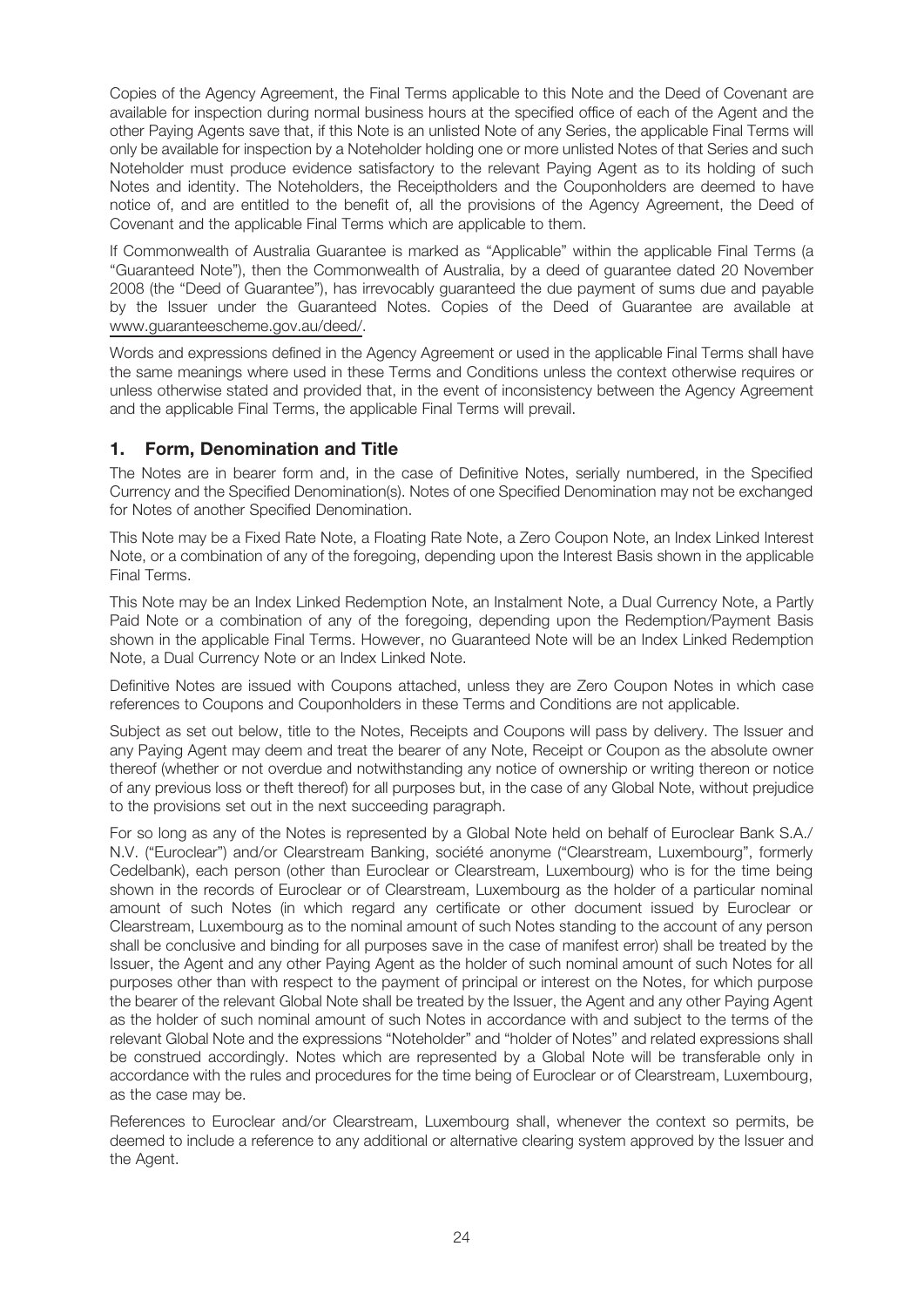## 2. Status of the Notes

The Notes and any relative Receipts and/or Coupons are direct, unconditional, unsubordinated and (subject to the provisions of Condition 3) unsecured obligations of the Issuer and (subject as provided above) rank and will rank pari passu, without any preference among themselves, with all other outstanding unsecured and unsubordinated obligations of the Issuer, present and future (other than obligations preferred by mandatory provisions of law).

Section 13A of the Banking Act 1959 of Australia ("Australian Banking Act") provides that the assets in Australia of an authorised deposit-taking institution ("ADI"), which includes banks such as the Issuer, would, in the event of the ADI becoming unable to meet its obligations or suspending payment, be available to satisfy, in priority to all other liabilities of the ADI:

- (a) first, certain liabilities of the ADI to APRA (if any) arising under Division 2AA of Part II of the Australian Banking Act in respect of amounts payable by APRA to holders of protected accounts;
- (b) second, APRA's costs in exercising its powers and performing its functions relating to the ADI in connection with the government guarantee of protected accounts; and
- (c) third, the ADI's deposit liabilities in Australia (other than any liabilities under the first priority listed above).

Under section 16 of the Australian Banking Act, debts due to APRA shall in a winding-up of an ADI have, subject to section 13A of the Australian Banking Act, priority over all other unsecured debts of that ADI. Further, under section 86 of the Reserve Bank Act 1959 of Australia, debts due by a bank to the Reserve Bank of Australia shall, in a winding-up of that bank, have, subject to section 13A of the Australian Banking Act, priority over all other debts, other than debts due to the Commonwealth of Australia.

## 3. Negative Pledge

So long as any of the Notes remain outstanding (as defined in the Agency Agreement), the Issuer will not create or permit to subsist any Security Interest (as defined in Condition 9(b)) upon the whole or any part of its present or future assets or revenues or those of any of its Subsidiaries (as defined below) as security for any Debt Instruments (as defined below) or any Guarantee (as defined in Condition 9(b)) given in respect of any Debt Instruments unless, in the case of the creation of a Security Interest, prior to or simultaneously therewith, and in any other case, promptly, the Issuer either:

- (i) grants or procures to be granted a Security Interest or Security Interests securing its obligations under the Notes and the relative Receipts and Coupons which will result in such obligations being secured equally and rateably in all respects so as to rank pari passu with the relevant Debt Instruments or Guarantee; or
- (ii) grants or procures to be granted such other Security Interest or Security Interests in respect of its obligations under the Notes and the relative Receipts and Coupons as shall be approved by an Extraordinary Resolution (as defined in the Agency Agreement) of the Noteholders.

For the purposes of these Conditions, "Debt Instruments" means any notes, bonds, certificates of deposit, loan stock, debentures, bills of exchange, transferable loan certificates or other similar instruments of indebtedness issued by, or the obligations under which have been assumed by, the Issuer or a Subsidiary of the Issuer.

In these Conditions, "Subsidiary" has the same meaning as that provided in Section 9 of the Corporations Act 2001 of Australia (as amended) (the "Corporations Act").

## 4. Interest

## (a) Interest on Fixed Rate Notes

Each Fixed Rate Note bears interest on its outstanding nominal amount (or, if it is a Partly Paid Note, the amount paid up) from (and including) the Interest Commencement Date at the rate(s) per annum equal to the Rate(s) of Interest. Interest will be payable in arrear on the Interest Payment Date(s) in each year up to and including the Maturity Date.

If the Notes are in definitive form, except as provided in the applicable Final Terms, the amount of interest payable on each Interest Payment Date in respect of the Fixed Interest Period ending on (but excluding) such date will amount to the Fixed Coupon Amount. Payments of interest on any Interest Payment Date will, if so specified in the applicable Final Terms, amount to the Broken Amount so specified.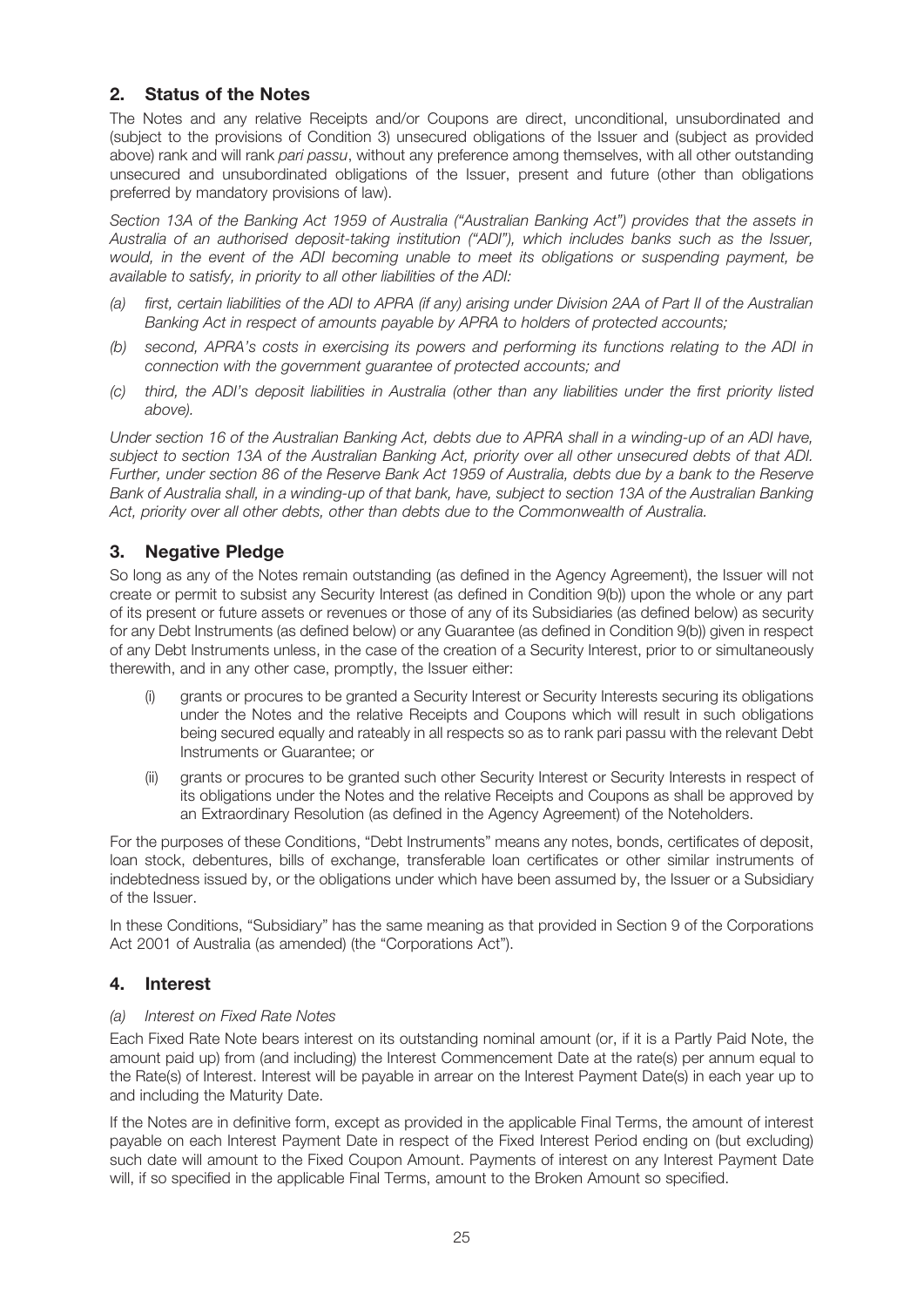As used in these Conditions, "Fixed Interest Period" means the period from (and including) an Interest Payment Date (or the Interest Commencement Date) to (but excluding) the next (or first) Interest Payment Date.

Except in the case of Notes in definitive form where an applicable Fixed Coupon Amount or Broken Amount is specified in the applicable Final Terms, interest shall be calculated in respect of any period by applying the Rate of Interest to:

- (A) in the case of Fixed Rate Notes which are represented by a Global Note, the aggregate outstanding nominal amount of the Fixed Rate Notes represented by such Global Note (or, if they are Partly Paid Notes, the aggregate amount paid up); or
- (B) in the case of Fixed Rate Notes in definitive form, the Calculation Amount;

and, in each case, multiplying such sum by the applicable Day Count Fraction, and rounding the resultant figure to the nearest sub-unit of the relevant Specified Currency, half of any such sub-unit being rounded upwards or otherwise in accordance with applicable market convention. Where the Specified Denomination of a Fixed Rate Note in definitive form is a multiple of the Calculation Amount, the amount of interest payable in respect of such Fixed Rate Note shall be the product of the amount (determined in the manner provided above) for the Calculation Amount and the amount by which the Calculation Amount is multiplied to reach the Specified Denomination without any further rounding.

"Day Count Fraction" means, in respect of the calculation of an amount of interest in accordance with this Condition 4(a):

- (i) if "Actual/Actual (ICMA)" is specified in the applicable Final Terms:
	- (A) in the case of Notes where the number of days in the relevant period from (and including) the most recent Interest Payment Date (or, if none, the Interest Commencement Date) to (but excluding) the relevant payment date (the "Accrual Period") is equal to or shorter than the Determination Period during which the Accrual Period ends, the number of days in such Accrual Period divided by the product of (1) the number of days in such Determination Period and (2) the number of Determination Dates (as specified in the applicable Final Terms) that would occur in one calendar year; or
	- (B) in the case of Notes where the Accrual Period is longer than the Determination Period during which the Accrual Period ends, the sum of:
		- (1) the number of days in such Accrual Period falling in the Determination Period in which the Accrual Period begins divided by the product of (x) the number of days in such Determination Period and (y) the number of Determination Dates (as specified in the applicable Final Terms) that would occur in one calendar year; and
		- (2) the number of days in such Accrual Period falling in the next Determination Period divided by the product of  $(x)$  the number of days in such Determination Period and  $(y)$ the number of Determination Dates that would occur in one calendar year; and
- (ii) If "30/360" is specified in the applicable Final Terms, the number of days in the period from (and including) the most recent Interest Payment Date (or, if none, the Interest Commencement Date) to (but excluding) the relevant payment date (such number of days being calculated on the basis of a year of 360 days with 12 30-day months) divided by 360.

## In these Conditions:

"Determination Period" means the period from (and including) a Determination Date to (but excluding) the next Determination Date (including, where either the Interest Commencement Date or the final Interest Payment Date is not a Determination Date, the period commencing on the first Determination Date prior to, and ending on the first Determination Date falling after, such date); and

"sub-unit" means, with respect to any currency other than euro, the lowest amount of such currency that is available as legal tender in the country of such currency and, with respect to euro, means one cent.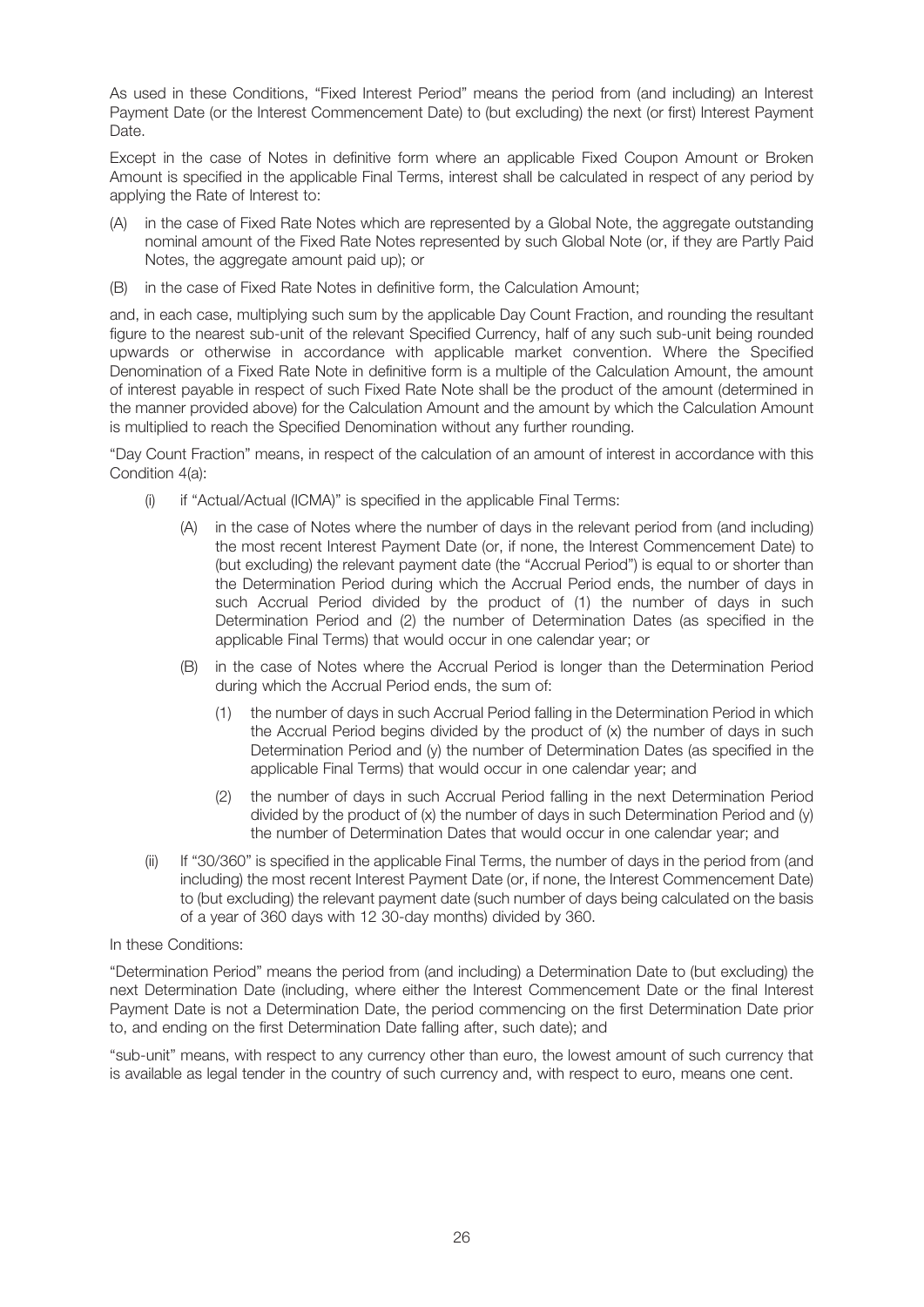- (b) Interest on Floating Rate Notes and Index Linked Interest Notes
	- (i) Interest Payment Dates

Each Floating Rate Note and Index Linked Interest Note bears interest on its nominal amount (or, if it is a Partly Paid Note, the amount paid up) from (and including) the Interest Commencement Date and such interest will be payable in arrear on either:

- (A) the Specified Interest Payment Date(s) (each an "Interest Payment Date") in each year specified in the applicable Final Terms; or
- (B) if no Specified Interest Payment Date(s) is/are specified in the applicable Final Terms, each date (each an "Interest Payment Date") which falls the number of months or other period specified as the Specified Period in the applicable Final Terms after the preceding Interest Payment Date or, in the case of the first Interest Payment Date, after the Interest Commencement Date.

Such interest will be payable in respect of each Interest Period (which expression shall, in these Conditions, mean the period from (and including) an Interest Payment Date (or the Interest Commencement Date) to (but excluding) the next (or first) Interest Payment Date).

The rate at which the Floating Rate Notes will bear interest shall not at any time be less than 0%.

If a business day convention is specified in the applicable Final Terms and (x) if there is no numerically corresponding day on the calendar month in which an Interest Payment Date should occur or (y) if any Interest Payment Date would otherwise fall on a day which is not a Business Day, then, if the business day convention specified is:

- (1) in any case where Specified Periods are specified in accordance with Condition  $4(b)/i/(B)$ above, the Floating Rate Convention, such Interest Payment Date (i) in the case of (x) above, shall be the last day that is a Business Day in the relevant month and the provisions of (B) below shall apply *mutatis mutandis* or (ii) in the case of  $(y)$  above, shall be postponed to the next day which is a Business Day unless it would thereby fall into the next calendar month, in which event (A) such Interest Payment Date shall be brought forward to the immediately preceding Business Day and (B) each subsequent Interest Payment Date shall be the last Business Day in the month which falls within the Specified Period after the preceding applicable Interest Payment Date occurred; or
- (2) the Following Business Day Convention, such Interest Payment Date shall be postponed to the next day which is a Business Day; or
- (3) the Modified Following Business Day Convention, such Interest Payment Date shall be postponed to the next day which is a Business Day unless it would thereby fall into the next calendar month, in which event such Interest Payment Date shall be brought forward to the immediately preceding Business Day; or
- (4) the Preceding Business Day Convention, such Interest Payment Date shall be brought forward to the immediately preceding Business Day.

In this Condition, "Business Day" means a day which is both:

- (A) a day on which commercial banks and foreign exchange markets settle payments in London and any Additional Business Centre specified in the applicable Final Terms; and
- (B) either (1) in relation to interest payable in a Specified Currency other than euro, a day on which commercial banks and foreign exchange markets settle payments and are open for general business (including dealing in foreign exchange and foreign currency deposits) in the principal financial centre of the country of the relevant Specified Currency (if other than London and any Additional Business Centre and which if the Specified Currency is Australian dollars shall be Sydney) or (2) in relation to any sum payable in euro, a day on which the Trans European Automated Real-Time Gross Settlement Express Transfer (TARGET2) System (the "TARGET2 System") is open.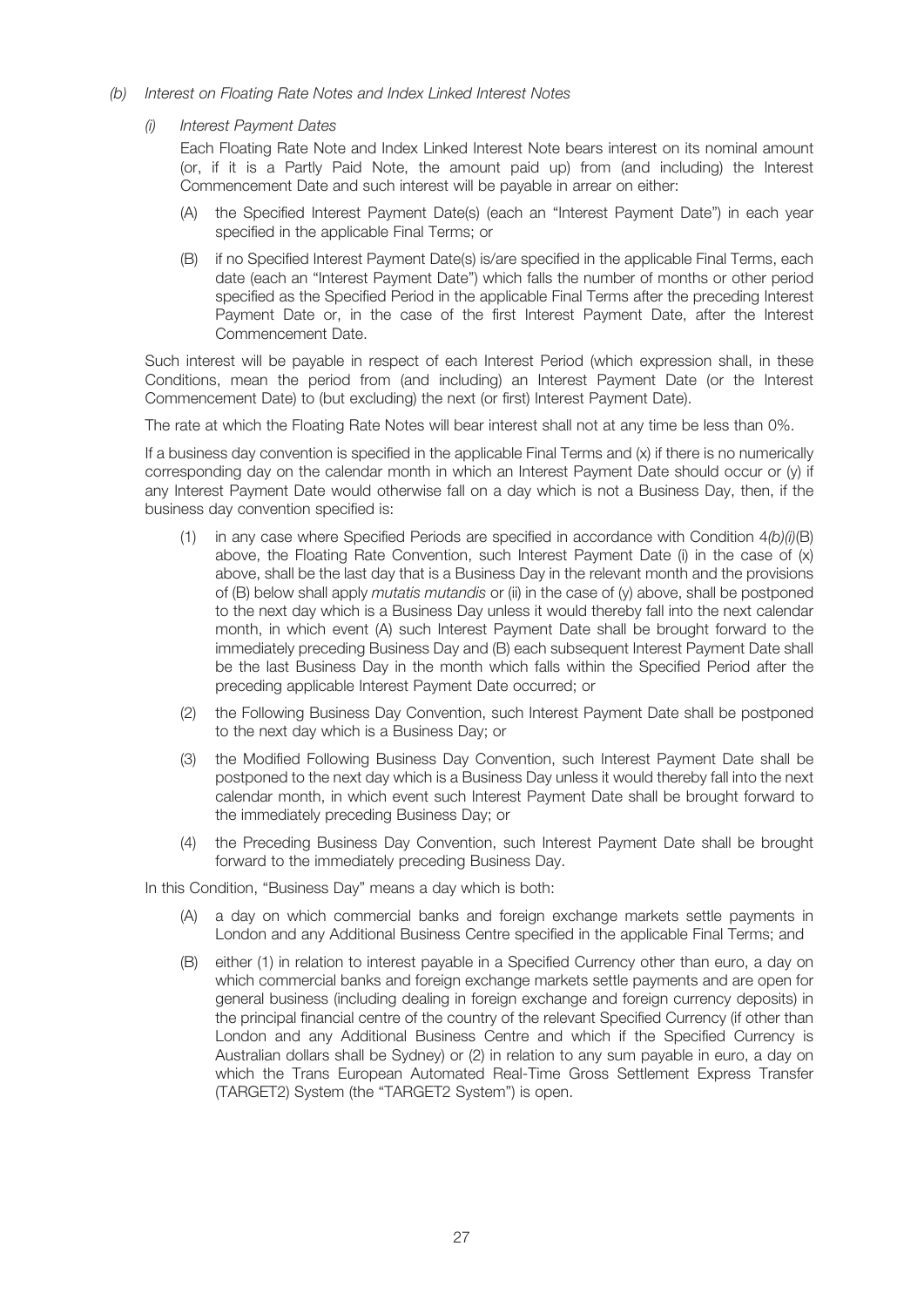#### (ii) Rate of Interest

The Rate of Interest payable from time to time in respect of Floating Rate Notes and Index Linked Interest Notes will be determined in the manner specified in the applicable Final Terms.

#### (A) ISDA Determination for Floating Rate Notes

Where ISDA Determination is specified in the applicable Final Terms as the manner in which the Rate of Interest is to be determined, the Rate of Interest for each Interest Period will be the relevant ISDA Rate plus or minus (as indicated in the applicable Final Terms) the Margin (if any). For the purposes of this sub-paragraph (A), "ISDA Rate" for an Interest Period means a rate equal to the Floating Rate that would be determined by the Agent under an interest rate swap transaction if the Agent were acting as Calculation Agent for that swap transaction under the terms of an agreement incorporating the 2006 ISDA Definitions (as published by the International Swaps and Derivatives Association, Inc. (the "ISDA Definitions")) and under which:

- (1) the Floating Rate Option is as specified in the applicable Final Terms;
- (2) the Designated Maturity is a period specified in the applicable Final Terms; and
- (3) the relevant Reset Date is either (i) if the applicable Floating Rate Option is based on the London inter-bank offered rate ("LIBOR") or on the Euro-zone inter-bank offered rate ("EURIBOR") for a currency, the first day of that Interest Period or (ii) in any other case, as specified in the applicable Final Terms.

For the purposes of this sub-paragraph (A), "Floating Rate", "Calculation Agent", "Floating Rate Option", "Designated Maturity" and "Reset Date" have the meanings given to those terms in the ISDA Definitions.

- (B) Screen Rate Determination for Floating Rate Notes
	- (1) Where Screen Rate Determination is specified in the applicable Final Terms as the manner in which the Rate of Interest is to be determined, the Rate of Interest for each Interest Period will, subject as provided below, be either:
		- (A) the offered quotation; or
		- (B) the arithmetic mean (rounded if necessary to the fifth decimal place, with 0.000005 being rounded upwards) of the offered quotations,

(expressed as a percentage rate per annum) for the Reference Rate which appears or appear, as the case may be, on the Relevant Screen Page as at 11.00 a.m. (London time, in the case of LIBOR, or Brussels time, in the case of EURIBOR) on the Interest Determination Date in question plus or minus (as indicated in the applicable Final Terms) the Margin (if any), all as determined by the Agent. If five or more of such offered quotations are available on the Relevant Screen Page, the highest (or, if there is more than one such highest quotation, one only of such quotations) and the lowest (or, if there is more than one such lowest quotation, one only of such quotations) shall be disregarded by the Agent for the purpose of determining the arithmetic mean (rounded as provided above) of such offered quotations.

(2) If the Relevant Screen Page is not available or, if in the case of Condition 4(b)(ii)(B)(1)(A) above, no such offered quotation appears or, in the case of Condition 4(b)(ii)(B)(1)(B) above, fewer than three such offered quotations appear, in each case as at the time specified in the preceding paragraph the Agent shall request each of the Reference Banks (as defined below) to provide the Agent with its offered quotation (expressed as a percentage rate per annum) for the Reference Rate at approximately 11.00 a.m. (London time, in the case of LIBOR, or Brussels time, in the case of EURIBOR) on the Interest Determination Date in question. If two or more of the Reference Banks provide the Principal Paying Agent with such offered quotations, the Rate of Interest for such Interest Period shall be the arithmetic mean (rounded if necessary to the fifth decimal place with 0.000005 being rounded upwards) of such offered quotations plus or minus (as appropriate) the Margin (if any), all as determined by the Agent.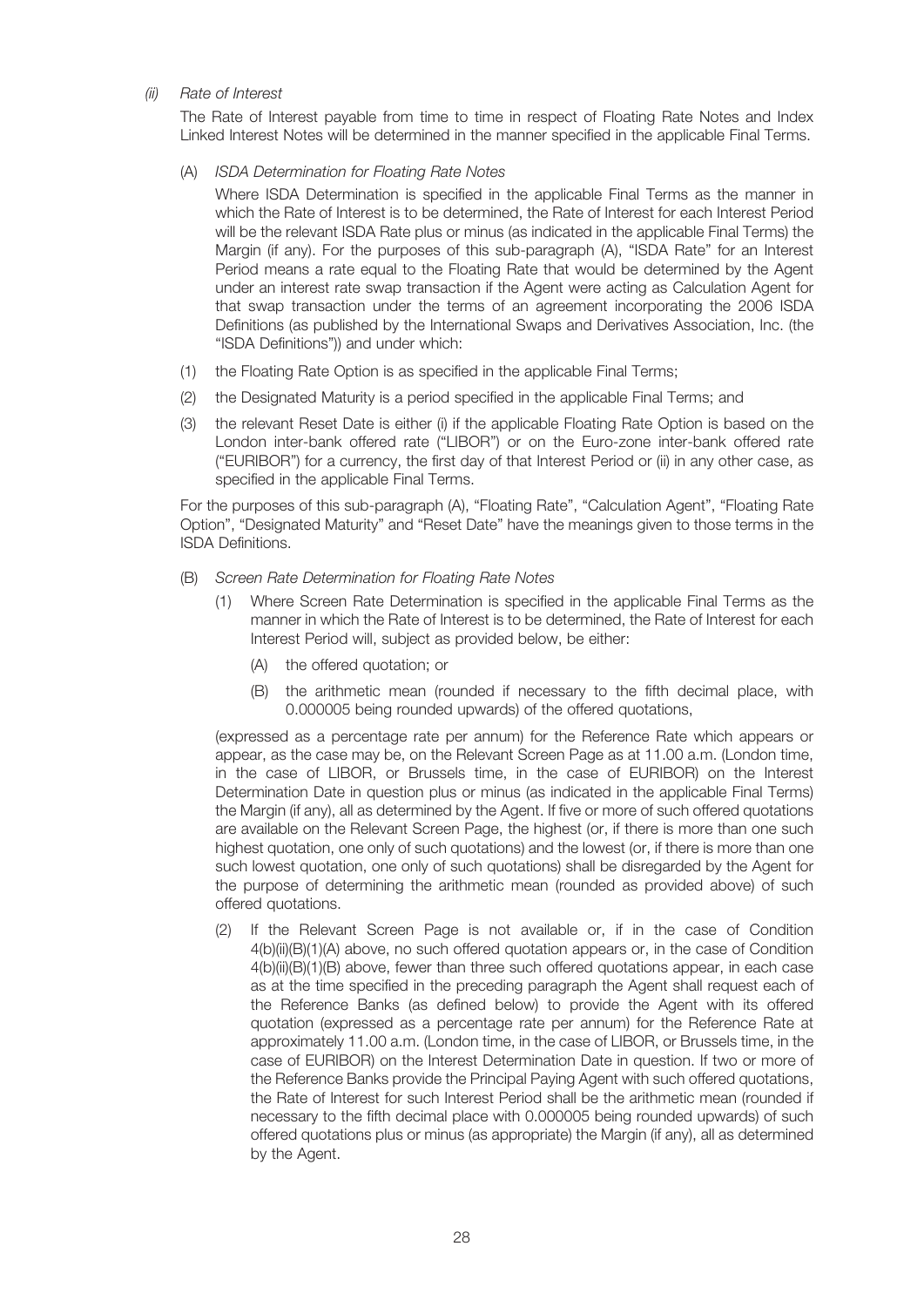- (3) If on any Interest Determination Date one only or none of the Reference Banks provides the Agent with such offered quotations as provided in the preceding paragraph, the Rate of Interest for the relevant Interest Period shall be the rate per annum which the Agent determines as being the arithmetic mean (rounded if necessary to the fifth decimal place, with 0.000005 being rounded upwards) of the rates, as communicated to (and at the request of) the Agent by the Reference Banks or any two or more of them, at which such banks were offered, at approximately 11.00 a.m. (London time, in the case of LIBOR, or Brussels time, in the case of EURIBOR) on the relevant Interest Determination Date, deposits in the Specified Currency for a period equal to that which would have been used for the Reference Rate by leading banks in the London inter-bank market plus or minus (as appropriate) the Margin (if any) or, if fewer than two of the Reference Banks provide the Agent with such offered rates, the offered rate for deposits in the Specified Currency for a period equal to that which would have been used for the Reference Rate, or the arithmetic mean (rounded as provided above) of the offered rates for deposits in the Specified Currency for a period equal to that which would have been used for the Reference Rate, at which, at approximately 11.00 a.m. (London time, in the case of LIBOR, or Brussels time, in the case of EURIBOR) on the relevant Interest Determination Date, any one or more banks (which bank or banks is or are in the opinion of the Issuer suitable for such purpose) informs the Agent it is quoting to leading banks in the London interbank market plus or minus (as appropriate) the Margin (if any), provided that, if the Rate of Interest cannot be determined in accordance with the foregoing provisions of this paragraph, the Rate of Interest shall be determined as at the last preceding Interest Determination Date (though substituting, where a different Margin is to be applied to the relevant Interest Period from that which applied to the last preceding Interest Period, the Margin relating to the relevant Interest Period, in place of the Margin relating to that last preceding Interest Period).
- (4) "Reference Banks" means, in the case of Condition 4(b)(ii)(B)(1)(A) above, those banks whose offered rates were used to determine such quotation when such quotation last appeared on the Relevant Screen Page and, in the case of Condition 4(b)(ii)(B)(1)(B) above, those banks whose offered quotations last appeared on the Relevant Screen Page when no fewer than three such offered quotations appeared.
- (5) If the Reference Rate from time to time in respect of Floating Rate Notes is specified in the applicable Final Terms as being other than LIBOR or EURIBOR, the Rate of Interest in respect of such Notes will be determined as provided in the applicable Final Terms.

#### (iii) Minimum and/or Maximum Interest Rate

If the applicable Final Terms specifies a Minimum Rate of Interest for any Interest Period, then, in the event that the Rate of Interest in respect of such Interest Period determined in accordance with the provisions of paragraph (ii) above is less than such Minimum Rate of Interest, the Rate of Interest for such Interest Period shall be such Minimum Rate of Interest.

If the applicable Final Terms specifies a Maximum Rate of Interest for any Interest Period, then, in the event that the Rate of Interest in respect of such Interest Period determined in accordance with the provisions of paragraph (ii) above is greater than such Maximum Rate of Interest, the Rate of Interest for such Interest Period shall be such Maximum Rate of Interest.

#### (iv) Determination of Rate of Interest and Calculation of Interest Amounts

The Agent, in the case of Floating Rate Notes, and the Calculation Agent, in the case of Index Linked Interest Notes, will at or as soon as practicable after each time at which the Rate of Interest is to be determined, determine the Rate of Interest for the relevant Interest Period. In the case of Index Linked Interest Notes, the Calculation Agent will notify the Agent of the Rate of Interest for the relevant Interest Period as soon as practicable after calculating the same.

The Agent will calculate the amount of interest (the "Interest Amount") payable on the Floating Rate Notes or Index Linked Interest Notes for the relevant Interest Period by applying the Rate of Interest to: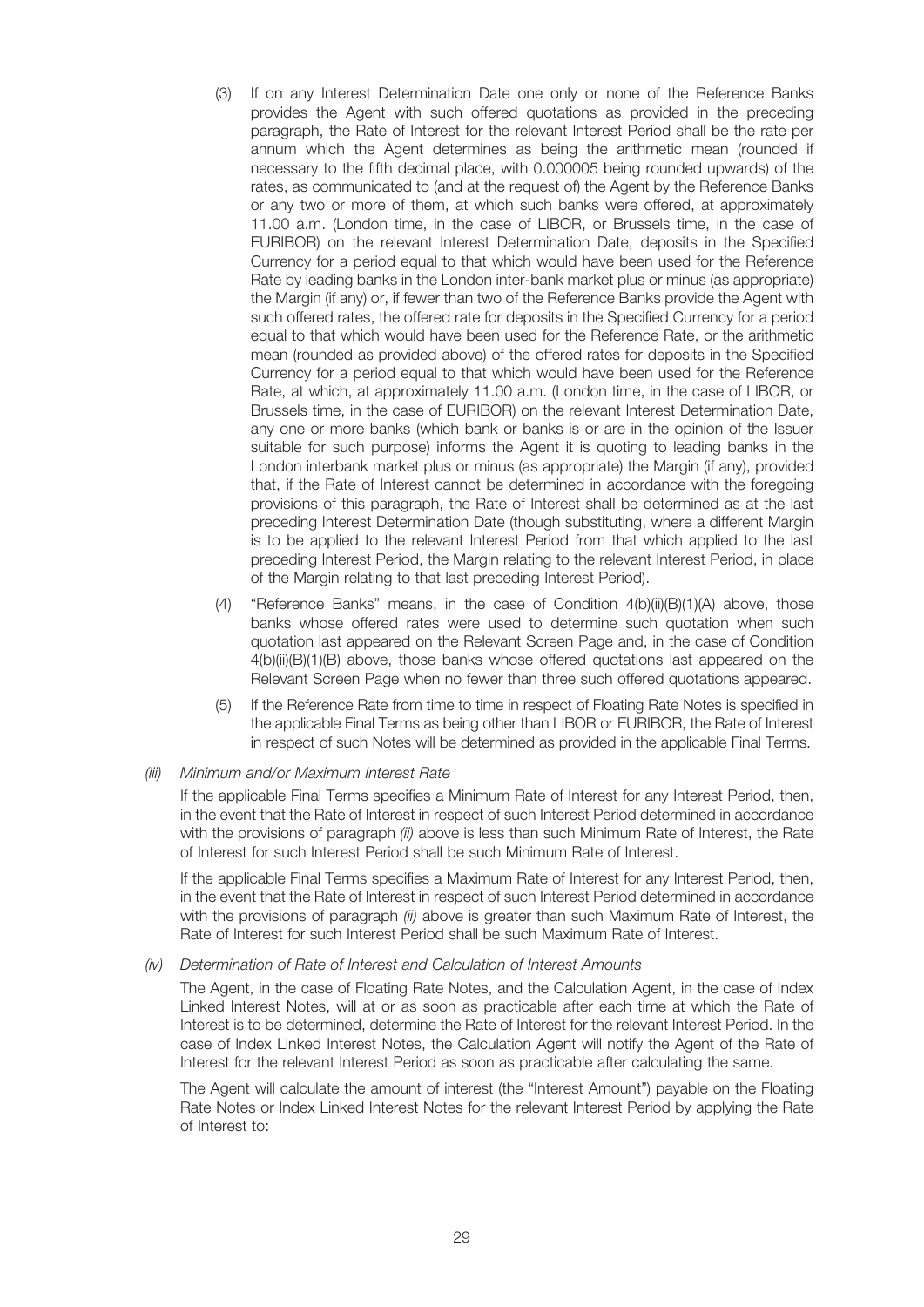- (A) in the case of Floating Rate Notes or Index Linked Interest Notes which are represented by a Global Note, the aggregate outstanding nominal amount of the Notes represented by such Global Note (or, if they are Partly Paid Notes, the aggregate amount paid up); or
- (B) in the case of Floating Rate Notes or Index Linked Interest Notes in definitive form, the Calculation Amount;

and, in each case, multiplying such sum by the applicable Day Count Fraction, and rounding the resultant figure to the nearest sub-unit of the relevant Specified Currency, half of any such subunit being rounded upwards or otherwise in accordance with applicable market convention. Where the Specified Denomination of a Floating Rate Note or an Index Linked Interest Note in definitive form is a multiple of the Calculation Amount, the Interest Amount payable in respect of such Note shall be the product of the amount (determined in the manner provided above) for the Calculation Amount and the amount by which the Calculation Amount is multiplied to reach the Specified Denomination without any further rounding.

"Day Count Fraction" means, in respect of the calculation of an amount of interest for any Interest Period:

(A) if "Actual/Actual (ISDA)" or "Actual/Actual" is specified in the applicable Final Terms, the actual number of days in the Interest Period divided by 365 (or, if any portion of that Interest

Period falls in a leap year, the sum of (1) the actual number of days in that portion of the Interest Period falling in a leap year divided by 366 and (2) the actual number of days in that portion of the Interest Period falling in a non-leap year divided by 365);

- (B) if "Actual/365 (Fixed)" is specified in the applicable Final Terms, the actual number of days in the Interest Period divided by 365;
- (C) if "Actual/365 (Sterling)" is specified in the applicable Final Terms, the actual number of days in the Interest Period divided by 365 or, in the case of an Interest Payment Date falling in a leap year, 366;
- (D) if "Actual/360" is specified in the applicable Final Terms, the actual number of days in the Interest Period divided by 360;
- (E) if "30/360", "360/360" or "Bond Basis" is specified in the applicable Final Terms, the number of days in the Interest Period divided by 360, calculated on a formula basis as follows:

Day Count Fraction = 
$$
\frac{[360 \times (Y_2 - Y_1)] + [30 \times (M_2 - M_1)] + (D_2 - D_1)}{360}
$$

where:

"Y<sub>1</sub>" is the year, expressed as a number, in which the first day of the Interest Period falls;

"Y<sub>2</sub>" is the year, expressed as a number, in which the day immediately following the last day of the Interest Period falls;

"M<sub>1</sub>" is the calendar month, expressed as a number, in which the first day of the Interest Period falls;

"M2" is the calendar month, expressed as a number, in which the day immediately following the last day of the Interest Period falls;

"D<sub>1</sub>" is the first calendar day, expressed as a number, of the Interest Period, unless such number is 31, in which case  $D_1$  will be 30; and

"D<sub>2</sub>" is the calendar day, expressed as a number, immediately following the last day included in the Interest Period, unless such number would be  $31$  and  $D_1$  is greater than 29, in which case  $D<sub>2</sub>$  will be 30;

(F) if "30E/360" or "Eurobond basis" is specified in the applicable Final Terms, the number of days in the Interest Period divided by 360, calculated on a formula basis as follows:

Day Count Fraction =  $\frac{[360 \times (Y_2 - Y_1)] + [30 \times (M_2 - M_1)] + (D_2 - D_1)}{[360 \times (M_2 - M_1)] + (D_2 - D_1)}$ 360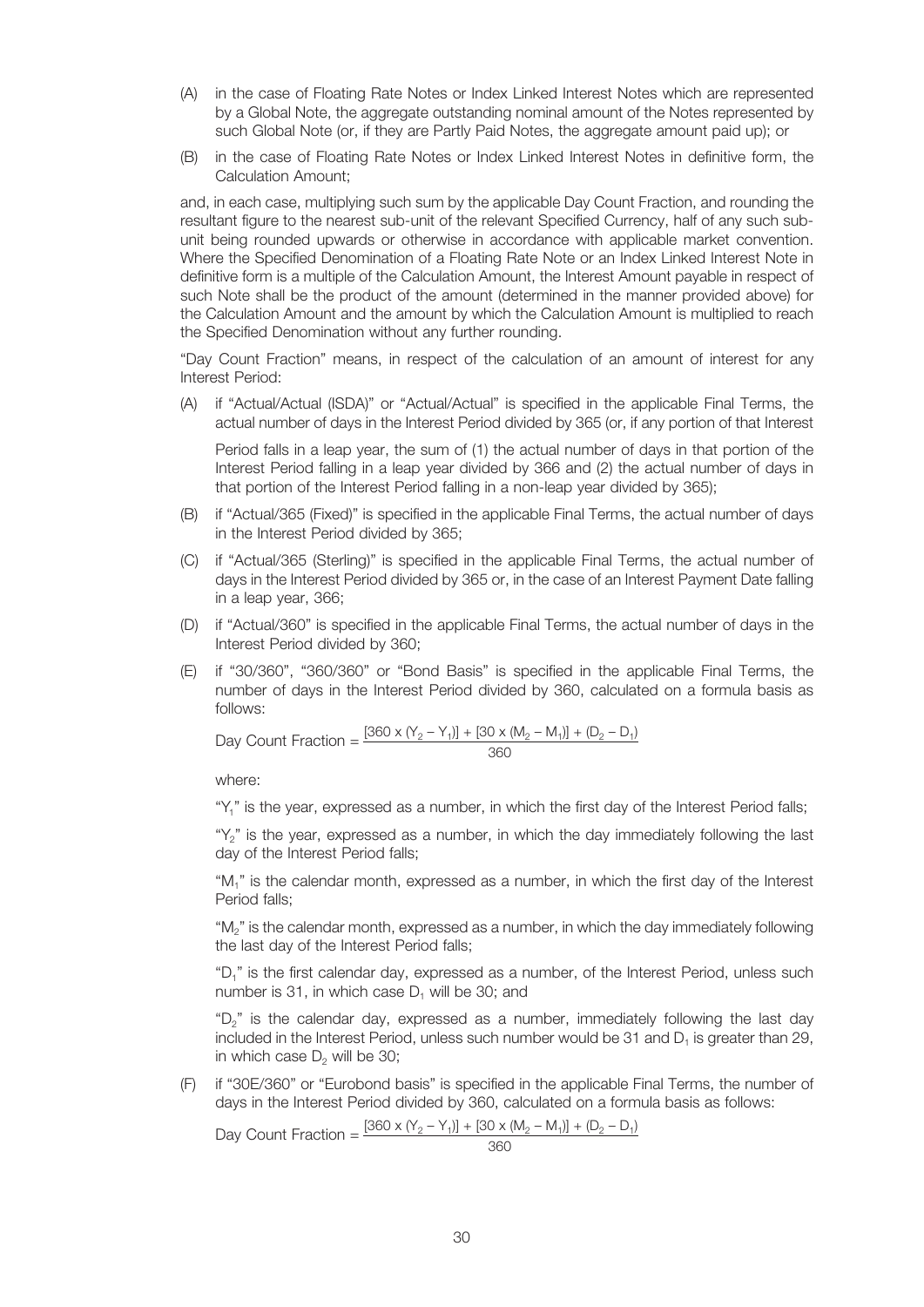where:

" $Y_1$ " is the year, expressed as a number, in which the first day of the Interest Period falls;

"Y2" is the year, expressed as a number, in which the day immediately following the last day of the Interest Period falls;

"M<sub>1</sub>" is the calendar month, expressed as a number, in which the first day of the Interest Period falls;

"M2" is the calendar month, expressed as a number, in which the day immediately following the last day of the Interest Period falls;

"D1" is the first calendar day, expressed as a number, of the Interest Period, unless such number would be  $31$ , in which case  $D_1$  will be  $30$ ; and

"D<sub>2</sub>" is the calendar day, expressed as a number, immediately following the last day included in the Interest Period, unless such number would be  $31$ , in which case  $D<sub>2</sub>$  will be 30; or

(G) if "30E/360 (ISDA)" is specified in the applicable Pricing Supplement, the number of days in the Interest Period divided by 360, calculated on a formula basis as follows:

Day Count Fraction =  $\frac{[360 \times (Y_2 - Y_1)] + [30 \times (M_2 - M_1)] + (D_2 - D_1)}{360}$ 

where:

"Y<sub>1</sub>" is the year, expressed as a number, in which the first day of the Interest Period falls;

" $Y_2$ " is the year, expressed as a number, in which the day immediately following the last day of the Interest Period falls;

"M1" is the calendar month, expressed as a number, in which the first day of the Interest Period falls;

"M2" is the calendar month, expressed as a number, in which the day immediately following the last day of the Interest Period falls;

"D1" is the first calendar day, expressed as a number, of the Interest Period, unless (i) that day is the last day of February or (ii) such number would be 31, in which case  $D_1$  will be 30; and

"D<sub>2</sub>" is the calendar day, expressed as a number, immediately following the last day included in the Interest Period, unless (i) that day is the last day of February but not the Maturity Date or (ii) such number would be 31, in which case  $D_2$  will be 30.

#### (v) Notification of Rate of Interest and Interest Amounts

The Agent will cause the Rate of Interest and each Interest Amount for each Interest Period and the relevant Interest Payment Date to be notified to the Issuer and any stock exchange on which the relevant Floating Rate Notes or Index Linked Interest Notes are for the time being listed and notice thereof to be published in accordance with Condition 13 as soon as possible after their determination but in no event later than the fourth London Business Day thereafter. Each Interest Amount and Interest Payment Date so notified may subsequently be amended (or appropriate alternative arrangements made by way of adjustment) without prior notice in the event of an extension or shortening of the Interest Period. Any such amendment will be promptly notified to each stock exchange on which the relevant Floating Rate Notes or Index Linked Interest Notes are for the time being listed and to the Noteholders in accordance with Condition 13. For the purposes of this paragraph, the expression "London Business Day" means a day (other than a Saturday or a Sunday) on which banks and foreign exchange markets are open for business in London.

(vi) Certificates to be Final

All certificates, communications, opinions, determinations, calculations, quotations and decisions given, expressed, made or obtained for the purposes of the provisions of this Condition 4(b), whether by the Agent or, if applicable, the Calculation Agent, shall (in the absence of wilful default, bad faith or manifest error by them or any of their directors, officers,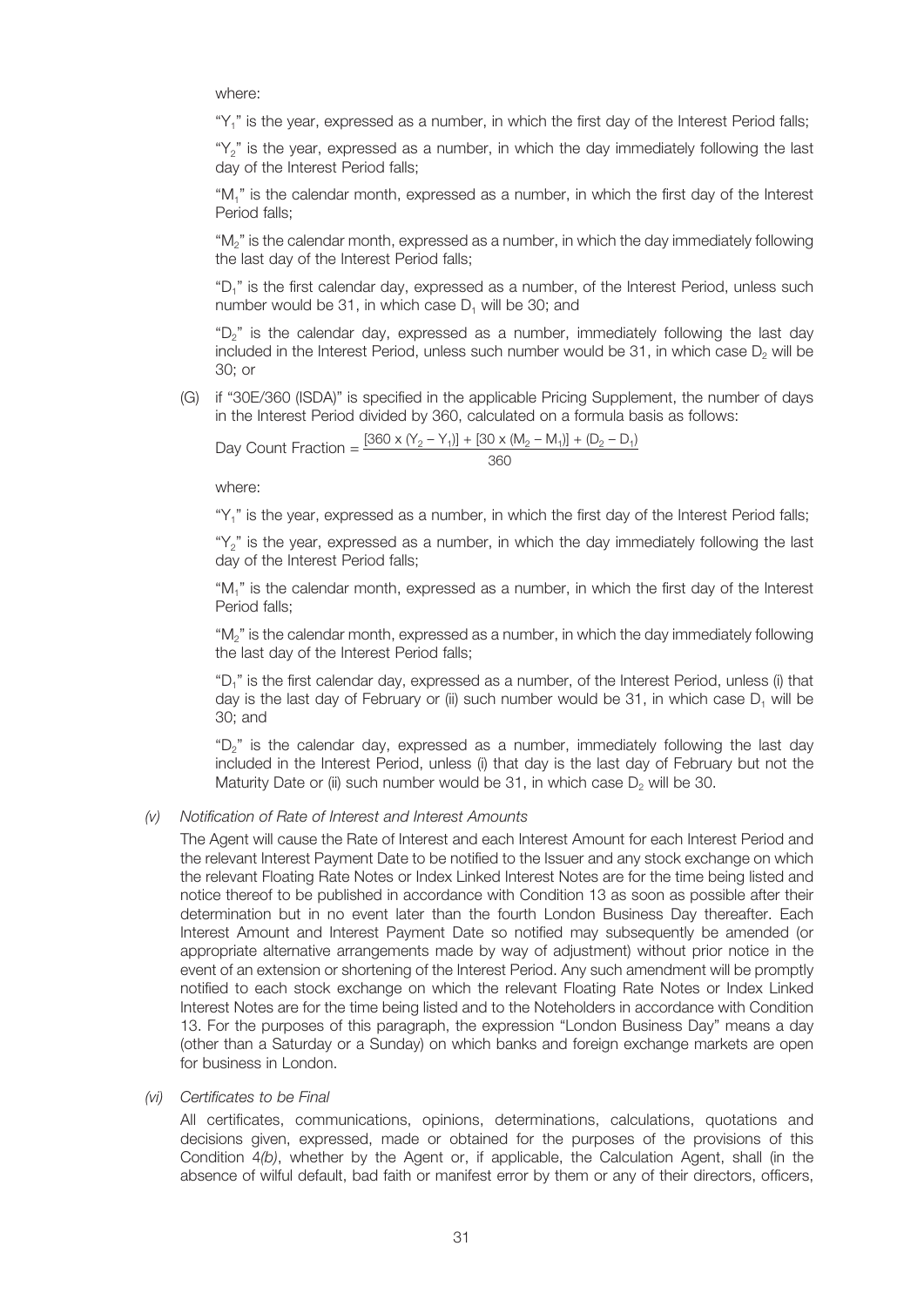employees or agents) be binding on the Issuer, the Agent, the Calculation Agent (if applicable), the other Paying Agents and all Noteholders, Receiptholders and Couponholders and (in the absence of the above) no liability to the Issuer, the Noteholders, the Receiptholders or the Couponholders shall attach to the Agent or (if applicable) the Calculation Agent in connection with the exercise or non-exercise by it of its powers, duties and discretions under this Condition.

## (c) Interest on Dual Currency Notes

In the case of Dual Currency Notes, if the rate or amount of interest falls to be determined by reference to an exchange rate, the rate or amount of interest payable shall be determined in the manner specified in the applicable Final Terms.

#### (d) Interest on Partly Paid Notes

In the case of Partly Paid Notes (other than Partly Paid Notes which are Zero Coupon Notes), interest will accrue as aforesaid on the paid-up nominal amount of such Notes and otherwise as specified in the applicable Final Terms.

#### (e) Accrual of Interest

Each Note (or, in the case of the redemption of part only of a Note, that part only of such Note) will cease to bear interest (if any) from the date for its redemption unless, upon due presentation thereof, payment of principal is improperly withheld or refused. In such event, interest will continue to accrue until whichever is the earlier of:

- (i) the date on which all amounts due in respect of such Note have been paid; and
- (ii) five days after the date on which the full amount of the moneys payable in respect of such Note has been received by the Agent and notice to that effect has been given to the Noteholders in accordance with Condition 13.

## 5. Payments

#### (a) Method of Payment

Subject as provided below:

- payments in a Specified Currency other than euro will be made by credit or transfer to an account in the relevant Specified Currency (which, in the case of a payment in Japanese yen to a non-resident of Japan, shall be a non-resident account) maintained by the payee with, or, at the option of the Payee, by a cheque in such Specified Currency drawn on, a bank in the principal financial centre of the country of such Specified Currency; and
- (ii) payments in euro will be made by credit or transfer to a euro account (or any other account to which euro may be credited or transferred) specified by the payee or, at the option of the payee, by a euro cheque.

Payments will be subject in all cases to any fiscal or other laws and regulations applicable thereto in the place of payment, but without prejudice to the provisions of Condition 7. Reference in these Conditions to "Specified Currency" will include any successor currency under applicable law.

## (b) Presentation of Definitive Notes, Receipts and Coupons

Payments of principal in respect of Definitive Notes will (subject as provided below) be made in the manner provided in paragraph (a) above only against presentation and surrender (or, in the case of part payment of any sum due, endorsement) of Definitive Notes, and payments of interest in respect of Definitive Notes will (subject as provided below) be made as aforesaid only against presentation and surrender (or, in the case of part payment of any sum due, endorsement) of Coupons, in each case at the specified office of any Paying Agent outside the United States (which expression, as used herein, means the United States of America (including the States and the District of Columbia, its territories, its possessions and other areas subject to its jurisdiction)).

Payments of instalments of principal (if any), in respect of Definitive Notes, other than the final instalment, will (subject as provided below) be made in the manner provided in paragraph (a) above against presentation and surrender (or, in the case of part payment of any sum due, endorsement) of the relevant Receipt in accordance with the preceding paragraph. Payment of the final instalment will be made in the manner provided in paragraph (a) above only against presentation and surrender (or, in the case of part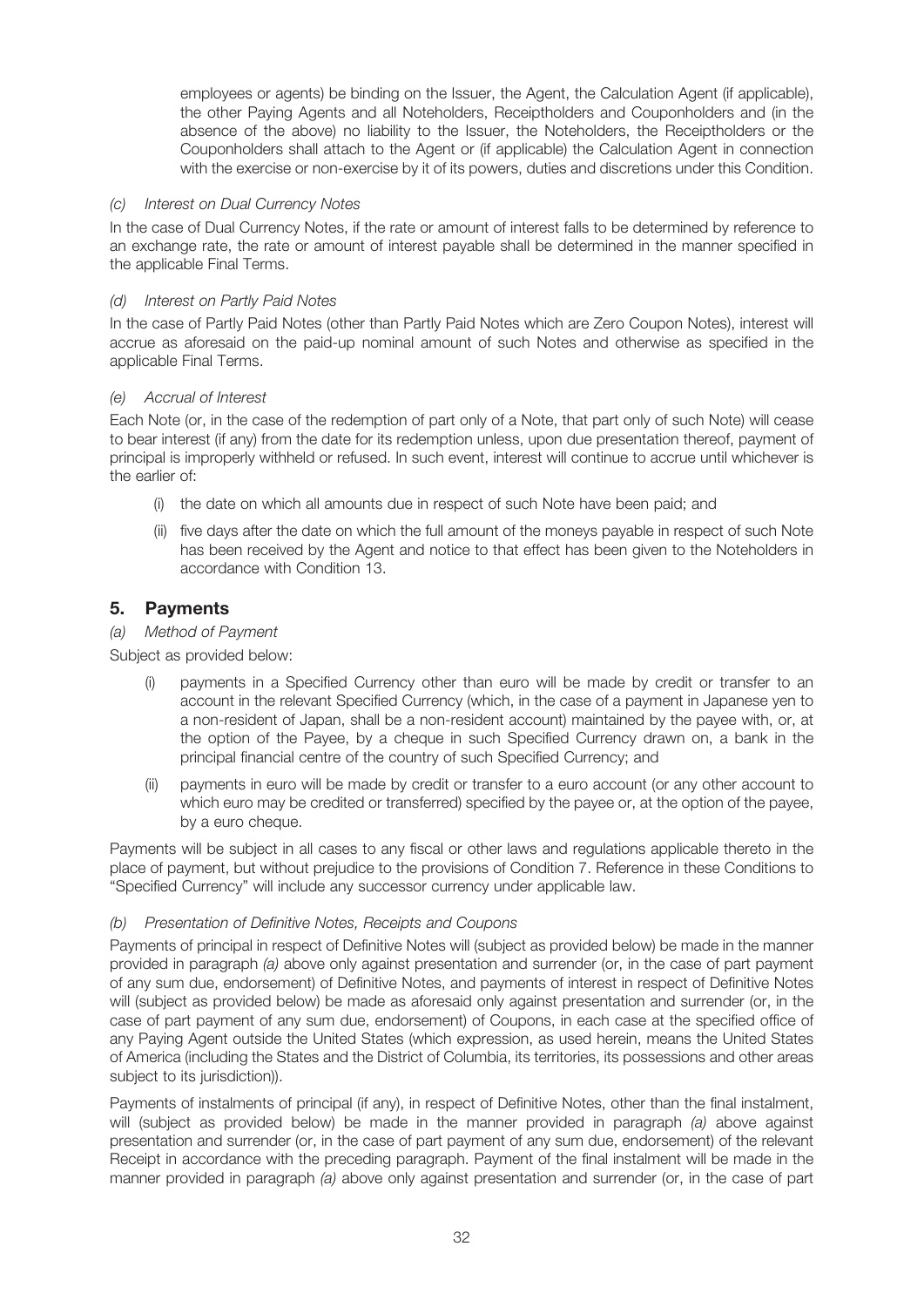payment of any sum due, endorsement) of the relevant Note in accordance with the preceding paragraph. Each Receipt must be presented for payment of the relevant instalment together with the Definitive Note to which it appertains. Receipts presented without the Definitive Note to which they appertain do not constitute valid obligations of the Issuer. Upon the date on which any Definitive Note becomes due and repayable, unmatured Receipts (if any) relating thereto (whether or not attached) shall become void and no payment shall be made in respect thereof.

Fixed Rate Notes in definitive form (other than Dual Currency Notes, Index Linked Notes or Long Maturity Notes (as defined below) should be presented for payment together with all unmatured Coupons appertaining thereto (which expression shall for this purpose include Coupons falling to be issued on exchange of matured Talons), failing which the amount of any missing unmatured Coupon (or, in the case of payment not being made in full, the same proportion of the amount of such missing unmatured Coupon as the sum so paid bears to the sum due) will be deducted from the sum due for payment. Each amount of principal so deducted will be paid in the manner mentioned above against surrender of the relative missing Coupon at any time before the expiry of 10 years after the Relevant Date (as defined in Condition 7) in respect of such principal (whether or not such Coupon would otherwise have become void under Condition 8) or, if later, 5 years from the date on which such Coupon would otherwise have become due, but in no event thereafter.

Upon any Fixed Rate Note in definitive form becoming due and repayable prior to its Maturity Date, all unmatured Talons (if any) appertaining thereto will become void and no further Coupons will be issued in respect thereof.

Upon the date on which any Floating Rate Note, Dual Currency Note, Index Linked Note or Long Maturity Note in definitive form becomes due and repayable, unmatured Coupons and Talons (if any) relating thereto (whether or not attached) shall become void and no payment or, as the case may be, exchange for further Coupons shall be made in respect thereof. A "Long Maturity Note" is a Fixed Rate Note (other than a Fixed Rate Note which on issue had a Talon attached) whose nominal amount on issue is less than the aggregate interest payable thereon provided that such Note shall cease to be a Long Maturity Note on the Interest Payment Date on which the aggregate amount of interest remaining to be paid after that date is less than the nominal amount of such Note.

If the due date for redemption of any Definitive Note is not an Interest Payment Date, interest (if any) accrued in respect of such Note from (and including) the preceding Interest Payment Date or, as the case may be, the Interest Commencement Date shall be payable only against surrender of the relevant Definitive Note.

## (c) Payments in respect of Global Notes

Payments of principal and interest (if any) in respect of Notes represented by any Global Note will (subject as provided below) be made in the manner specified above in relation to Definitive Notes and otherwise in the manner specified in the relevant Global Note against presentation or surrender, as the case may be, of such Global Note at the specified office of any Paying Agent outside the United States. A record of each payment made against presentation or surrender of any Global Note, distinguishing between any payment of principal and any payment of interest, will be made on such Global Note by the Paying Agent to which it was presented and such record shall be prima facie evidence that the payment in question has been made.

## (d) General provisions applicable to payments

The holder of a Global Note shall be the only person entitled to receive payments in respect of Notes represented by such Global Note and the Issuer will be discharged by payment to, or to the order of, the holder of such Global Note in respect of each amount so paid. Each of the persons shown in the records of Euroclear or Clearstream, Luxembourg as the beneficial holder of a particular nominal amount of Notes represented by such Global Note must look solely to Euroclear or Clearstream, Luxembourg, as the case may be, for his share of each payment so made by the Issuer to, or to the order of, the holder of such Global Note.

Notwithstanding the foregoing provisions of this condition, if any amount of principal and/or interest in respect of Notes is payable in U.S. dollars, such U.S. dollar payments of principal and/or interest in respect of such Notes will be made at the specified office of a Paying Agent in the United States if:

(i) the Issuer has appointed Paying Agents with specified offices outside the United States with the reasonable expectation that such Paying Agents would be able to make payment in U.S. dollars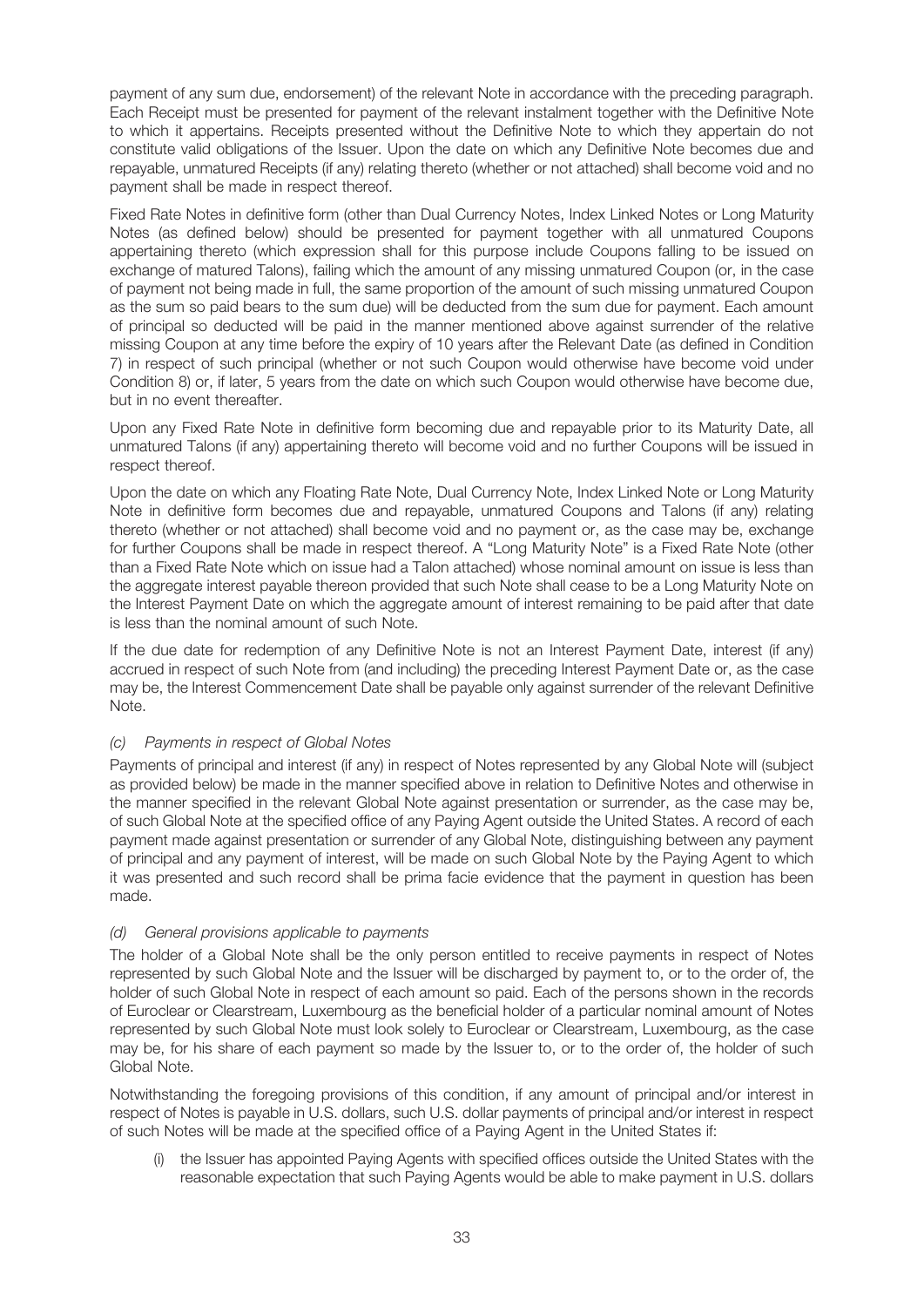at such specified offices outside the United States of the full amount of principal and interest on the Notes in the manner provided above when due;

- (ii) payment of the full amount of such principal and interest at all such specified offices outside the United States is illegal or effectively precluded by exchange controls or other similar restrictions on the full payment or receipt of principal and interest in U.S. dollars; and
- (iii) such payment is then permitted under United States law without involving, in the opinion of the Issuer, adverse tax consequences to the Issuer.

#### (e) Payment Day

If the date for payment of any amount in respect of any Note, Receipt or Coupon is not a Payment Day, the holder thereof shall not be entitled to payment until the next following Payment Day in the relevant place and shall not be entitled to further interest or other payment in respect of such delay. For these purposes, "Payment Day" means any day which (subject to Condition 8) is:

- a day on which commercial banks and foreign exchange markets settle payments and are open for general business (including dealing in foreign exchange and foreign currency deposits) in:
	- (A) the relevant place of presentation;
	- (B) London;
	- (C) any Additional Financial Centre specified in the applicable Final Terms; and
- (ii) either (1) in relation to any sum payable in a Specified Currency other than euro, a day on which commercial banks and foreign exchange markets settle payments and are open for general business (including dealing in foreign exchange and foreign currency deposits) in the principal financial centre of the country of the relevant Specified Currency (if other than the place of presentation, London and any Additional Financial Centre and which if the Specified Currency is Australian dollars shall be Sydney) or (2) in relation to any sum payable in euro, a day on which the TARGET2 System is open.

#### (f) Interpretation of Principal and Interest

Any reference in these Terms and Conditions to principal in respect of the Notes shall be deemed to include, as applicable:

- (i) any Additional Amounts which may be payable with respect to principal under Condition 7;
- (ii) the Final Redemption Amount of the Notes;
- (iii) the Early Redemption Amount of the Notes;
- (iv) the Optional Redemption Amount(s) (if any) of the Notes;
- (v) in relation to Notes redeemable in instalments, the Instalment Amounts;
- (vi) in relation to Zero Coupon Notes, the Amortised Face Amount (as defined in Condition 6(e)); and
- (vii) any premium and any other amounts which may be payable by the Issuer under or in respect of the Notes.

Any reference in these Terms and Conditions to interest in respect of the Notes shall be deemed to include, as applicable, any Additional Amounts which may be payable with respect to interest under Condition 7.

## 6. Redemption and Purchase

#### (a) Redemption at Maturity

Unless previously redeemed or purchased and cancelled as specified below, each Note will be redeemed by the Issuer at its Final Redemption Amount specified in, or determined in the manner specified in, the applicable Final Terms in the relevant Specified Currency on the Maturity Date.

#### (b) Redemption for Tax Reasons

If (i) as a result of any change in, or amendment to, the laws or regulations of the Commonwealth of Australia or the State of Queensland or any political sub-division of, or any authority in, or of, the Commonwealth of Australia or the State of Queensland having power to tax, or any change in the application or official interpretation of the laws or regulations, which change or amendment becomes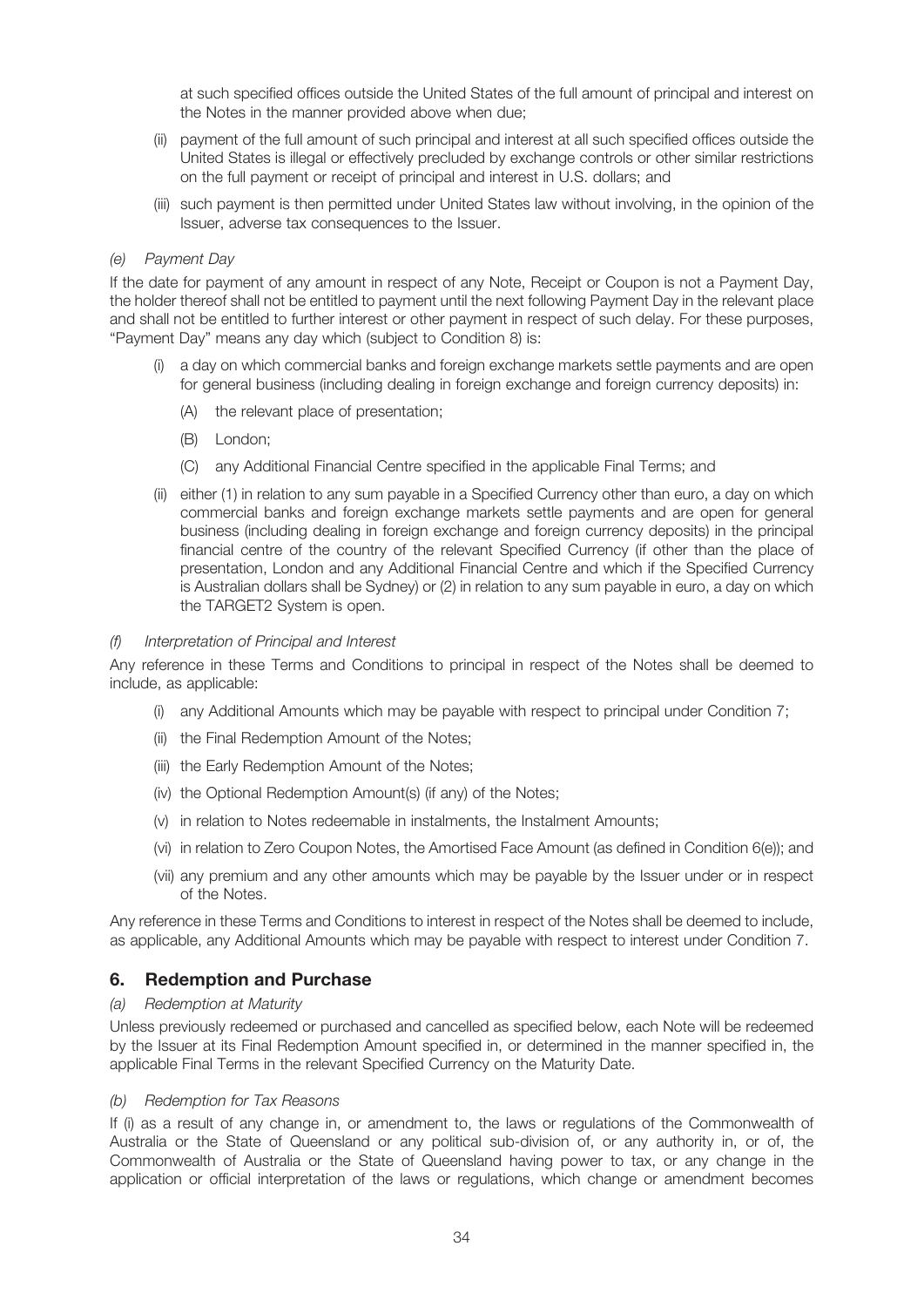effective after the Issue Date of the first Tranche of the Notes, on the occasion of the next payment due in respect of the Notes the Issuer would be required to pay Additional Amounts as provided or referred to in Condition 7, and (ii) the requirement cannot be avoided by the Issuer taking reasonable measures available to it, the Issuer may at its option, having given not less than 30 nor more than 60 days' notice to the Noteholders in accordance with Condition 13 (which notice shall be irrevocable), redeem all the Notes, but not some only, at any time (if this Note is neither a Floating Rate Note nor an Index Linked Interest Note) or on any Interest Payment Date (if this Note is either a Floating Rate Note or an Index Linked Interest Note) provided that no such notice of redemption shall be given earlier than 90 days prior to the earliest date on which the Issuer would be obliged to pay such additional amounts were a payment in respect of the Notes then due. Prior to the publication of any notice of redemption pursuant to this paragraph, the Issuer shall deliver to the Agent a certificate signed by two Directors of the Issuer stating that the Issuer is entitled to effect such redemption and setting forth a statement of facts showing that the conditions precedent to the right of the Issuer so to redeem have occurred, and an opinion of independent legal advisers of recognised standing to the effect that the Issuer has or will become obliged to pay such additional amounts as a result of such change or amendment. Upon the expiry of any notice as is referred to in this paragraph the Issuer shall be bound to redeem the Notes to which the notice refers in accordance with the provisions of this paragraph.

Notes redeemed pursuant to this Condition 6(b) will be redeemed at their Early Redemption Amount referred to in paragraph (e) below together (if appropriate) with interest accrued to (but excluding) the date of redemption.

## (c) Redemption at the Option of the Issuer (Issuer Call)

If Issuer Call is specified in the applicable Final Terms, the issuer may, having given:

- (i) not less than 15 nor more than 30 days' notice to the Noteholders in accordance with Condition 13; and
- (ii) not less than 15 days before the giving of the notice referred to in (i), notice in writing to the Agent;

(which notices shall be irrevocable and shall specify the date fixed for redemption), redeem all or some only of the Notes then outstanding on any Optional Redemption Date and at the Optional Redemption Amount(s) specified in, or determined in the manner specified in, the applicable Final Terms together, if appropriate, with interest accrued to (but excluding) the relevant Optional Redemption Date. Any such redemption must be of a nominal amount equal to the Minimum Redemption Amount or a Higher Redemption Amount. In the case of a partial redemption of Notes, the Notes to be redeemed ("Redeemed Notes") will be selected individually by lot, in the case of Redeemed Notes represented by Definitive Notes, and in accordance with the rules of Euroclear and/or Clearstream, Luxembourg, in the case of Redeemed Notes represented by a Global Note, not more than 30 days prior to the date fixed for redemption (such date of selection being hereinafter called the "Selection Date"). In the case of Redeemed Notes represented by Definitive Notes, a list of the serial numbers of such Redeemed Notes will be published in accordance with Condition 13 not less than 15 days prior to the date fixed for redemption. The aggregate nominal amount of Redeemed Notes represented by Definitive Notes shall bear the same proportion to the aggregate nominal amount of all Redeemed Notes as the aggregate nominal amount of Definitive Notes outstanding bears to the aggregate nominal amount of the Notes outstanding, in each case on the Selection Date, provided that such first-mentioned nominal amount shall, if necessary, be rounded downwards to the nearest integral multiple of the Specified Denomination, and the aggregate nominal amount of Redeemed Notes represented by a Global Note shall be equal to the balance of the Redeemed Notes. No exchange of the relevant Global Note will be permitted during the period from (and including) the Selection Date to (and including) the date fixed for redemption pursuant to this paragraph (c) and notice to that effect shall be given by the Issuer to the Noteholders in accordance with Condition 13 at least 5 days prior to the Selection Date.

## (d) Redemption at the Option of the Noteholders (Investor Put)

If Investor Put is specified in the applicable Final Terms, upon the holder of any Note giving to the Issuer in accordance with Condition 13 not less than 15 nor more than 30 days' notice or such other period of notice as is specified in the applicable Final Terms the Issuer will, upon the expiry of such notice, redeem, subject to, and in accordance with, the terms specified in the applicable Final Terms, in whole (but not in part), such Note on the Optional Redemption Date and at the Optional Redemption Amount specified in,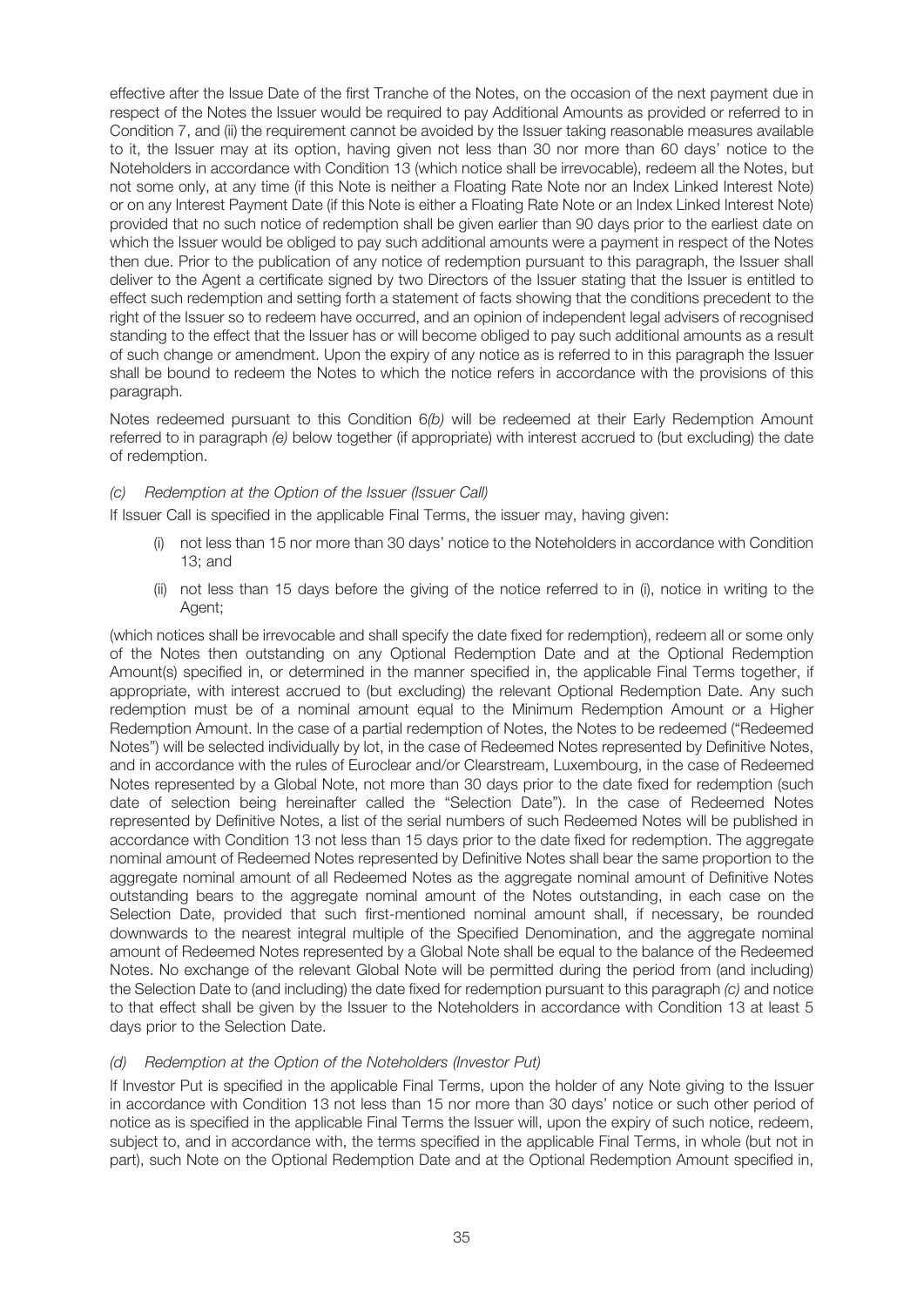or determined in the manner specified in, the applicable Final Terms together, if appropriate, with interest accrued to (but excluding) the Optional Redemption Date.

If this Note is in definitive form, to exercise the right to require redemption of this Note the holder of this Note must deliver such Note at the specified office of any Paying Agent at any time during normal business hours of such Paying Agent falling within the notice period, accompanied by a duly completed and signed notice of exercise in the form (for the time being current) obtainable from any specified office of any Paying Agent (a "Put Notice") and in which the holder must specify a bank account or, if payment is by cheque, an address to which payment is to be made under this Condition. If this Note is represented by a Global Note, to exercise the right to require redemption of this Note the holder of this Note must, within the notice period, give notice of such exercise in accordance with the standard procedures of Euroclear and Clearstream, Luxembourg (which may include notice being given on his instruction by Euroclear or Clearstream, Luxembourg or any common depositary for them to the Agent by electronic means) in a form acceptable to Euroclear and Clearstream, Luxembourg from time to time and, at the same time, present or procure the presentation of the relevant Global Note to the Agent for notation accordingly.

Any Put Notice given by a holder of any Note pursuant to this paragraph shall be irrevocable except where prior to the due date of redemption an Event of Default shall have occurred and be continuing in which event such holder, at its option, may elect by notice to the Issuer to withdraw the notice given pursuant to this paragraph and instead to declare such Note forthwith due and payable pursuant to Condition 9.

#### (e) Early Redemption Amounts

For the purpose of paragraph (b) above and Condition 9, each Note will be redeemed at the Early Redemption Amount calculated as follows:

- (i) in the case of a Note with a Final Redemption Amount equal to the Issue Price, at the Final Redemption Amount thereof;
- (ii) in the case of a Note (other than a Zero Coupon Note but including an Instalment Note and Partly Paid Note) with a Final Redemption Amount which is or may be less or greater than the Issue Price or which is payable in a Specified Currency other than that in which the Note is denominated, at the amount specified in, or determined in the manner specified in, the applicable Final Terms or, if no such amount or manner is so specified in the applicable Final Terms, at their nominal amount; or
- (iii) in the case of a Zero Coupon Note, at an amount (the "Amortised Face Amount") equal to the product of:
	- (A) the Reference Price; and
	- (B) the sum of the figure 1 and the Accrual Yield, raised to the power of x, where "x" is a fraction the numerator of which is equal to the number of days (calculated on the basis of a 360 day year consisting of 12 months of 30 days each) from (and including) the Issue Date of the first Tranche of the Notes to (but excluding) the date fixed for redemption or (as the case may be) the date upon which such Note becomes due and repayable and the denominator of which is 360,

or on such other calculation basis as may be specified in the applicable Final Terms.

#### (f) Instalments

Instalment Notes will be redeemed in the Instalment Amounts and on the Instalment Dates. In the case of early redemption, the Early Redemption Amount will be determined pursuant to paragraph (e) above.

#### (g) Partly Paid Notes

Partly Paid Notes will be redeemed, whether at maturity, early redemption or otherwise, in accordance with the provisions of this Condition and the applicable Final Terms.

#### (h) Purchases

The Issuer or any of its Related Entities (as defined below) may at any time purchase Notes (provided that, in the case of Definitive Notes, all unmatured Receipts, Coupons and Talons appertaining thereto are purchased therewith) at any price in the open market or otherwise. If purchases are made by tender, tenders must be available to all Noteholders alike. Such Notes may be held, reissued, resold or, at the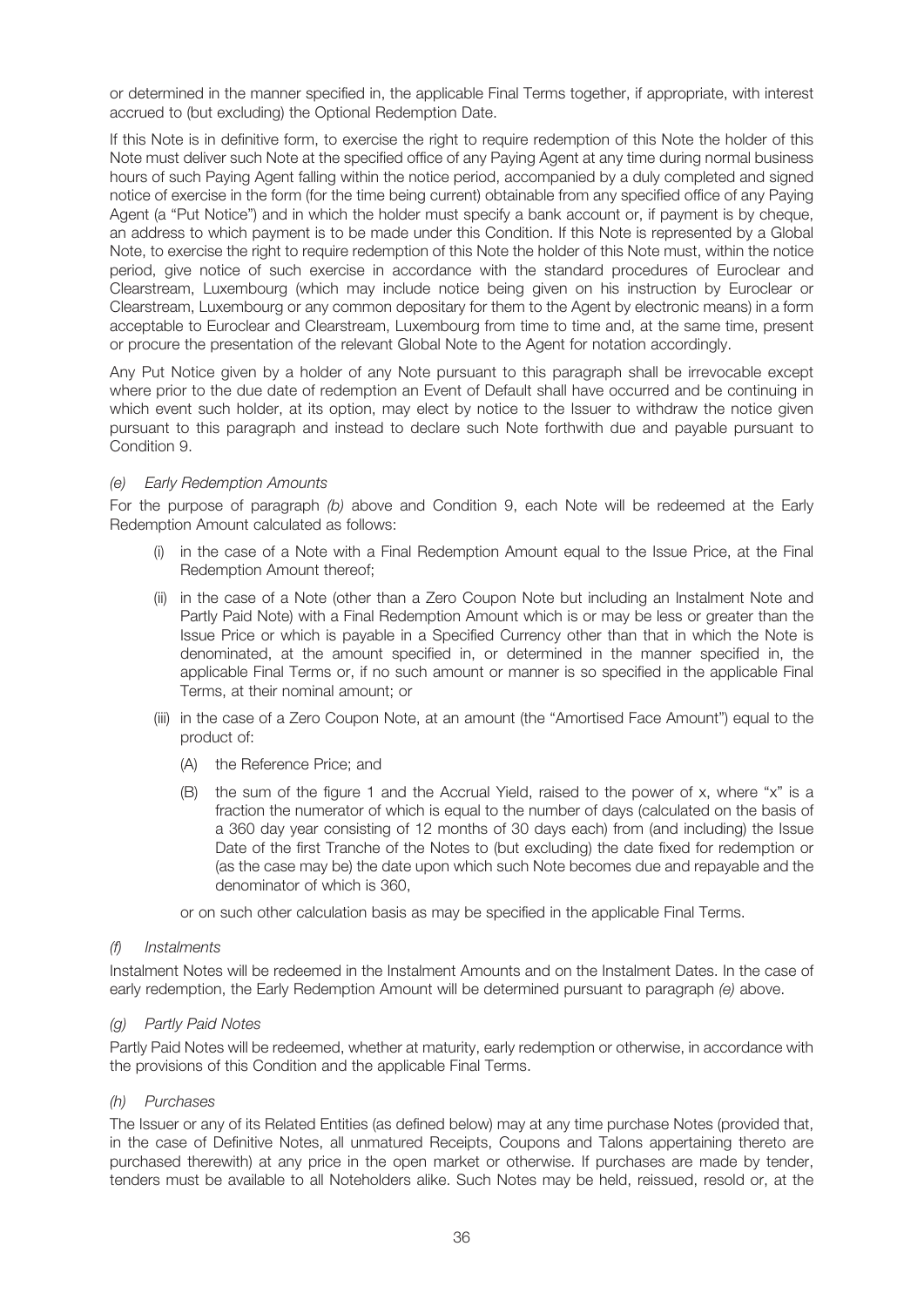option of the Issuer, surrendered to any Paying Agent for cancellation. In this Condition 6(h), "Related Entities" has the meaning given to that term in the Corporations Act.

### (i) Cancellation

All Notes which are (i) redeemed or (ii) purchased for cancellation pursuant to paragraph  $(h)$  above, will forthwith be cancelled (together with all unmatured Receipts, Coupons and Talons attached thereto or surrendered therewith at the time of redemption), and shall be forwarded to the Agent and cannot be reissued or resold.

### Late payment on Zero Coupon Notes

If the amount payable in respect of any Zero Coupon Note upon redemption of such Zero Coupon Note pursuant to paragraph (a), (b), (c) or (d) above or upon its becoming due and repayable as provided in Condition 9 is improperly withheld or refused, the amount due and repayable in respect of such Zero Coupon Note shall be the amount calculated as provided in paragraph (e) (iii) above as though the references therein to the date fixed for the redemption or the date upon which such Zero Coupon Note becomes due and payable were replaced by references to the date which is the earlier of:

- (i) the date on which all amounts due in respect of such Zero Coupon Note have been paid; and
- (ii) five days after the date on which the full amount of the moneys payable in respect of such Zero Coupon Notes has been received by the Agent and notice to that effect has been given to the Noteholders in accordance with Condition 13.

# 7. Taxation

All payments in respect of the Notes, Receipts and Coupons by the Issuer shall be made without withholding or deduction for, or on account of, any present or future taxes, duties, assessments or governmental charges of whatever nature ("Taxes") imposed or levied by or on behalf of the Commonwealth of Australia or the State of Queensland, or any political sub-division of, or any authority in, or of, the Commonwealth of Australia or the State of Queensland having power to tax, unless the withholding or deduction of the Taxes is required by law. In that event, the Issuer will pay such additional amounts ("Additional Amounts") as may be necessary in order that the net amounts received by the Noteholders, Receiptholders and Couponholders after such withholding or deduction shall equal the respective amounts which would otherwise have been receivable in respect of the Notes or, as the case may be, Receipts or Coupons, in the absence of such withholding or deduction; except that no such Additional Amounts shall be payable in relation to any payment in respect of any Note, Receipt or Coupon:

- (a) to, or to a third party on behalf of, a holder who is liable to such Taxes in respect of such Note, Receipt or Coupon by reason of his having some connection with the Commonwealth of Australia or the State of Queensland other than the mere holding of such Note, Receipt or Coupon or receipt of principal or interest in respect thereof provided that such a holder shall not be regarded as being connected with the Commonwealth of Australia for the reason that such a holder is a resident of the Commonwealth of Australia within the meaning of the Income Tax Assessment Act 1936 (the "Tax Act") where, and to the extent that, such tax is payable by reason of section 128B (2A) of the Tax Act;
- (b) presented for payment more than 30 days after the Relevant Date except to the extent that a holder would have been entitled to Additional Amounts on presenting the same for payment on the last day of the period of 30 days assuming, whether or not such is in fact the case, that day to have been a Payment Date;
- (c) to, or to a third party on behalf of, a holder who is liable to the Taxes in respect of the Note, Receipt or Coupon by reason of his being an associate of the Issuer for the purposes and within the meaning of sections 128F(5), 128F(6) and 128F(9) of the Tax Act;
- (d) where such withholding or deduction is imposed on a payment to an individual and is required to be made pursuant to European Council Directive 2003/48/EC or any law implementing or complying with, or introduced in order to conform to, such Directive; or
- (e) presented for payment by or on behalf of a holder who would have been able to avoid such withholding or deduction by presenting the relevant Note, Receipt or Coupon to another Paying Agent in a Member State of the EU.

As used herein, the "Relevant Date" means the date on which such payment first becomes due, except that, if the full amount of the moneys payable has not been duly received by the Agent on or before the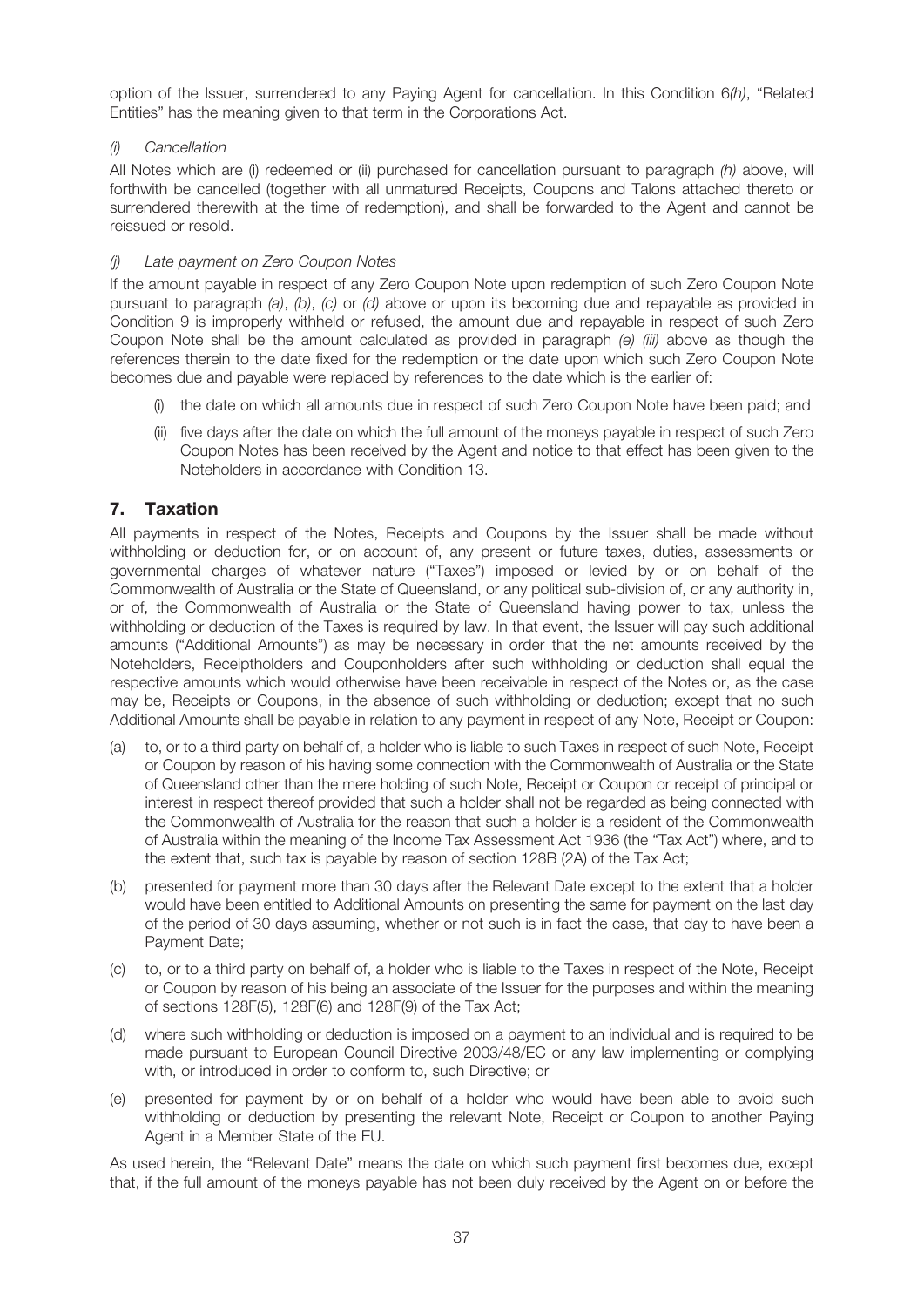due date, it means the date on which, the full amount of such moneys having been so received, notice to that effect is duly given to the Noteholders in accordance with Condition 13.

# 8. Prescription

The Notes, Receipts and Coupons will become void unless presented for payment within a period of 10 years (in the case of principal) and 5 years (in the case of interest) after the Relevant Date (as defined in Condition 7) therefor, subject as provided in Condition 5(b).

There shall not be included in any Coupon sheet issued on exchange of a Talon any Coupon the claim for payment in respect of which would be void pursuant to this Condition or Condition 5(b) or any Talon which would be void pursuant to Condition 5(b).

# 9. Events of Default

- (a) If any one or more of the following events (each an "Event of Default") shall occur:
	- (i) if the Issuer fails to pay any principal or any interest in respect of the Notes within seven days of the relevant due date;
	- (ii) if the Issuer is in default in the performance, or is otherwise in breach, of any covenant or undertaking or other agreement of the Issuer in respect of the Notes (other than any obligation for the payment of any amount due in respect of any of the Notes) and such default or breach continues for a period of 14 days after notice thereof has been given to the Issuer;
	- (iii) if it is or will become unlawful for the Issuer to perform or comply with any one or more of its obligations under the Notes or the Agency Agreement;
	- (iv) if the Issuer (A) becomes insolvent, is unable to pay its debts as they fall due or fails to comply with a statutory demand (which is still in effect) under section 459F of the Corporations Act, or (B) stops or suspends or threatens to stop or suspend payment of all or a material part of its debts or appoints an administrator under section 436A of the Corporations Act, or (C) begins negotiations or takes any proceeding or other step with a view to re-adjustment, rescheduling or deferral of all its indebtedness (or any part of its indebtedness which it will or might otherwise be unable to pay when due) or proposes or makes a general assignment or an arrangement or composition with or for the benefit of its creditors, or a moratorium is agreed or declared in respect of or affecting indebtedness of the Issuer, except in any case referred to in (C) above for the purposes of a solvent reconstruction or amalgamation the terms of which have previously been approved by an Extraordinary Resolution of the Noteholders;
	- (v) if an order is made or an effective resolution is passed for the winding-up of the Issuer (except in any such case for the purposes of a solvent reconstruction or amalgamation the terms of which have previously been approved by an Extraordinary Resolution of the Noteholders) or an administrator is appointed to the Issuer by a provisional liquidator of the Issuer under section 436B of the Corporations Act;
	- (vi) if a distress, attachment, execution or other legal process is levied, enforced or sued out against or on the Issuer or against all or a material part of the assets of the Issuer and is not stayed, satisfied or discharged within 21 days;
	- (vii) if any present or future Security Interest (other than any Guaranteed Note Security Interest) on or over the assets of the Issuer becomes enforceable and any step (including the taking of possession or the appointment of a receiver, manager or similar officer which is not vacated or discharged within 14 days) is taken to enforce that Security Interest by reason of a default or event of default (howsoever described) having occurred;
	- (viii) in relation to any Guaranteed Notes, if any Guaranteed Note Security Interest granted in respect of such Notes becomes enforceable and any step (including the taking of possession or the appointment of a receiver, manager or similar officer which is not vacated or discharged within 14 days) is taken to enforce that Guaranteed Note Security Interest by reason of a default or event of default (howsoever described) having occurred;
	- (ix) if any event occurs which, under the laws of any relevant jurisdiction, has an analogous or equivalent effect to any of the events mentioned in this Condition; or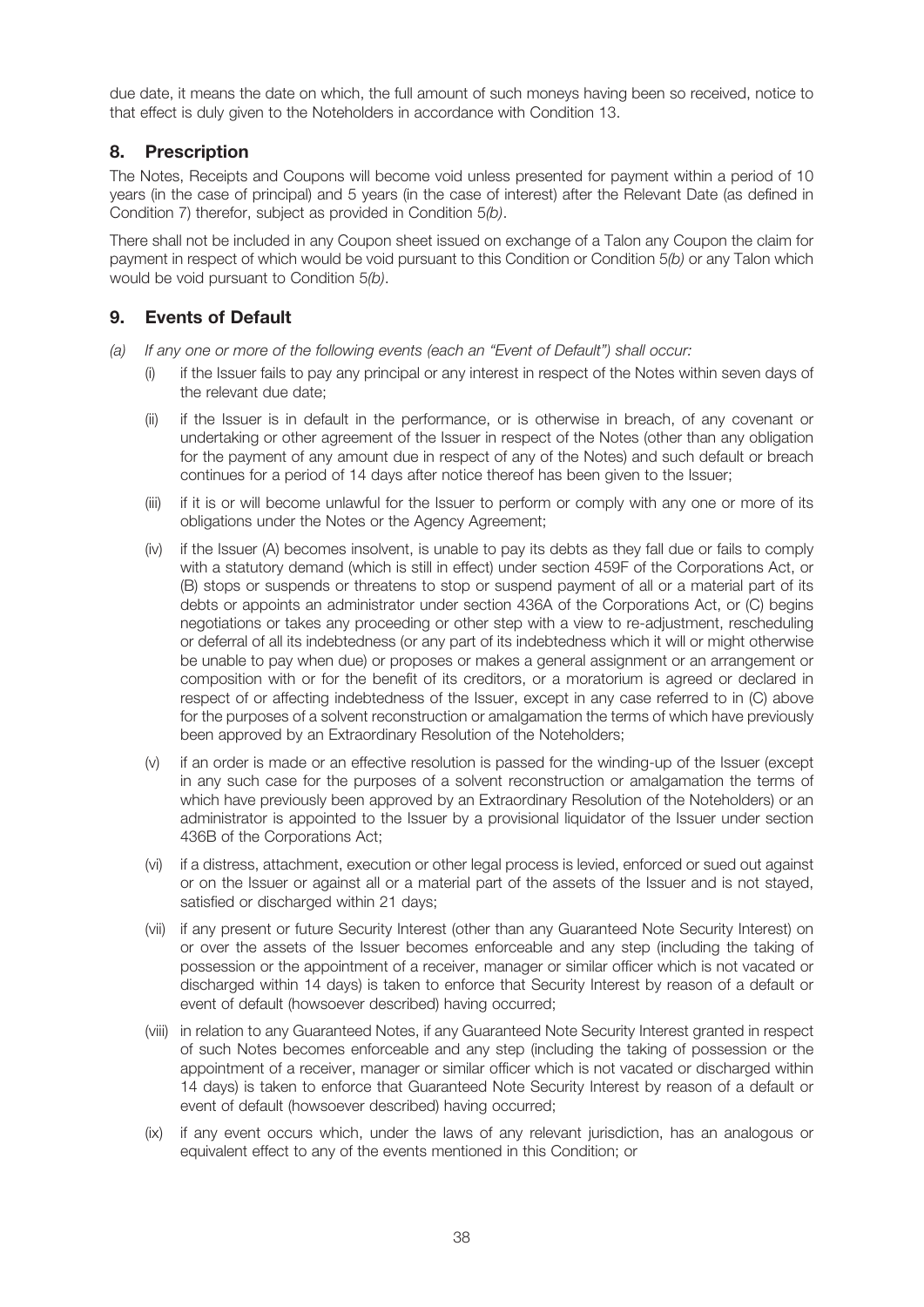- (x) if any Financial Indebtedness of the Issuer which in aggregate exceeds A\$2,500,000 (or its equivalent in any other currency or currencies):
	- (A) is not paid when due or within any applicable grace period as originally provided (or, if payable or to be discharged or honoured on demand, when demanded); or
	- (B) becomes due and repayable before its scheduled maturity by reason of a default or event of default (howsoever described),

then any Noteholder may, by written notice to the Issuer at the specified office of the Agent, effective upon the date of receipt thereof by the Agent, declare the Note held by the holder to be forthwith due and payable whereupon the same shall become forthwith due and payable at the Early Redemption Amount (as described in Condition 6(e)), together with accrued interest (if any) to the date of repayment, without presentment, demand, protest or other notice of any kind. Notwithstanding the foregoing, in the case of any failure by the Issuer to make any payment of interest on, principal of or any other amount payable in respect of any Guaranteed Note and the expiration of any applicable grace period with respect to such payment as specified in the Events of Default, such failure shall not constitute an Event of Default unless (i) the holder of the relevant Guaranteed Note shall have validly submitted a written claim to the Commonwealth of Australia, in accordance with the Scheme Rules, for any amount due with respect to the relevant Guaranteed Note and (ii) the Commonwealth of Australia shall have failed to pay such claim in a timely manner.

- (b) For the purposes of these Conditions:
	- (i) "Corporations Act" means the Corporations Act 2001 of Australia;
	- (ii) "Financial Arrangement" includes a futures contract or futures option, a currency swap, an interest rate swap, a forward exchange agreement or any other option agreement or combination of the above or any similar arrangement;
	- (iii) "Financial Indebtedness" means, in respect of any person, any indebtedness, present or future, actual or contingent of that person in respect of moneys borrowed or raised or any financial accommodation or Financial Arrangement whatsoever including (without limiting the generality of the foregoing):
		- (A) under or in respect of any Guarantee, bill, acceptance or endorsement or any discounting arrangement;
		- (B) in respect of any obligation to pay par value, premium and dividend (whether or not declared, and whether or not there are sufficient profits or other moneys for payment) of any redeemable share or stock issued by that person or to purchase any share or stock issued by that person which is the subject of a put option against that person;
		- (C) in respect of any Lease which under current accounting practice would be required to be capitalised on the balance sheet of the lessee;
		- (D) the deferred purchase price (for more than 90 days) of any asset or service and any related obligation; and
		- (E) in respect of any obligation to deliver goods or services which are paid for in advance by a financier or which are paid for in advance in relation to any financing transaction;
	- (iv) "Government Agency" means any government or any governmental, semi-governmental or judicial entity or authority;
	- (v) "Guarantee" means any guarantee, indemnity, letter of credit, suretyship or any other obligation (whatever called and of whatever nature):
		- (A) to pay or to purchase; or
		- (B) to provide funds (whether by the advance of money, the purchase of or subscription for share or other securities, the purchase of assets, rights or services, or otherwise) for the payment or discharge of; or
		- (C) to indemnify against the consequences of default in the payment of; or
		- (D) otherwise to be responsible for: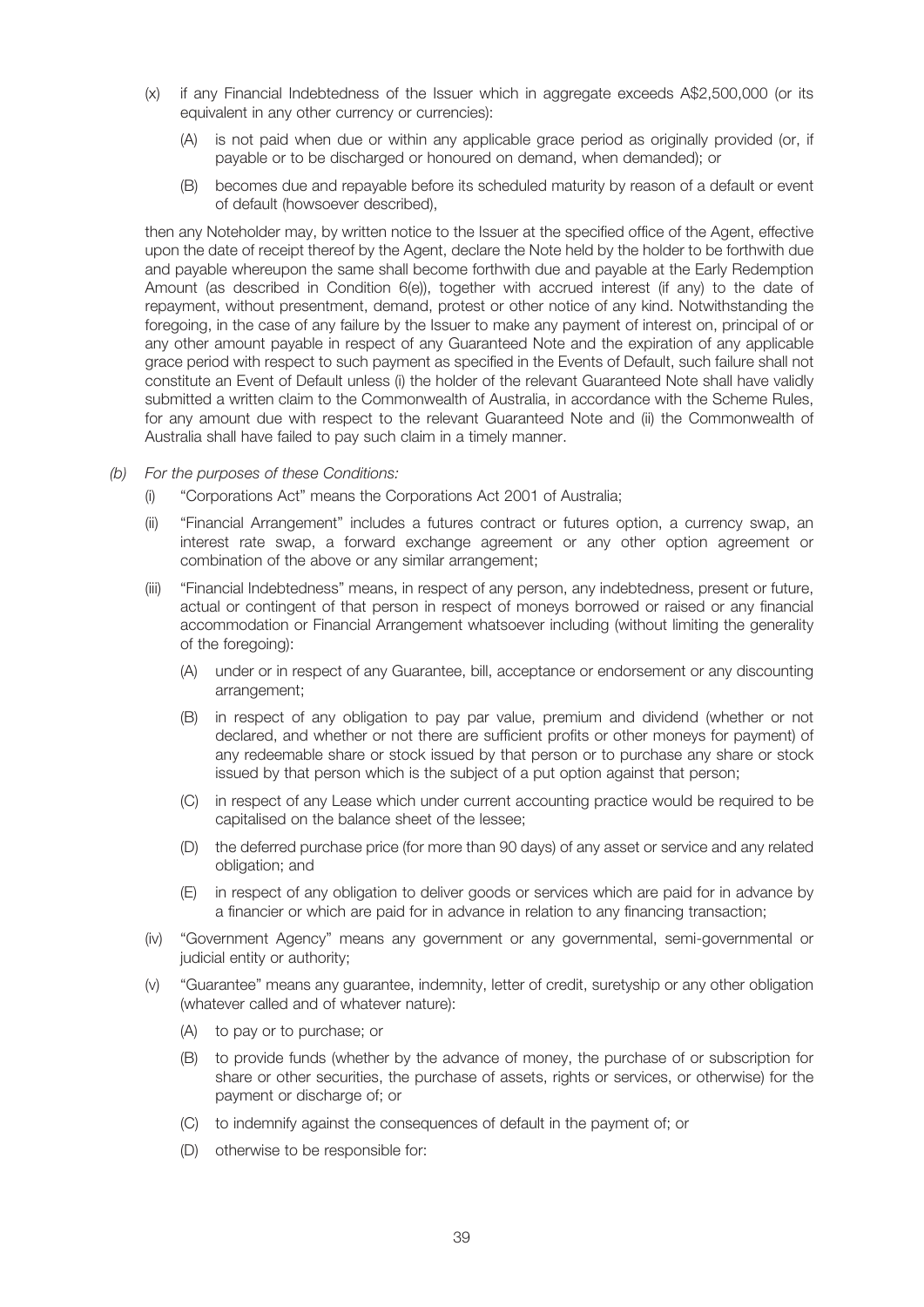any obligation or indebtedness, any dividend, capital or premium on shares or stock or the insolvency or the financial condition of any other person;

- (vi) "Lease" means:
	- (A) any lease, charter or hiring arrangement of any property;
	- (B) any other agreement under which any property is or may be used or operated by a person other than the owner; and
	- (C) any agreement under which any property is or may be managed or operated for or on behalf of the owner or another person by a person other than the owner, and the operator or manager or its related body corporate (as defined in section 9 of the Corporations Act) (whether in the same or another agreement) is required to make or assure minimum, fixed and/or floating rate payments of a periodic nature;

(other than agreements under which the manager of a joint venture uses assets owned by the joint venture on behalf of the joint venture);

- (vii) "Guaranteed Note Security Interest" means, in respect of any Guaranteed Note, any Security Interest granted by the Issuer securing its obligations under such Note as a result of the operation of Condition 3; and
- (viii) "Security Interest" includes any mortgage, pledge, lien or charge or any security or preferential interest or arrangement of any kind (including, without limitation, retention of title and any deposit of money by way of security), but excluding (A) any charge or lien arising in favour of any Government Agency by operation of law (provided there is no default in payment of moneys owing under such charge or lien), (B) a right of title retention in connection with the acquisition of goods in the ordinary course of business on the terms of sale of the supplier (provided there is no default in connection with the relevant acquisition) and (C) any security or preferential interest or arrangement arising under or created pursuant to any right of set-off.

# 10. Replacement of Notes, Receipts, Coupons and Talons

Should any Note, Receipt, Coupon or Talon be lost, stolen, mutilated, defaced or destroyed, it may be replaced at the specified office of the Agent upon payment by the claimant of such costs and expenses as may be incurred in connection therewith and on such terms as to evidence and indemnity as the Issuer may reasonably require. Mutilated or defaced Notes, Receipts, Coupons or Talons must be surrendered before replacements will be issued.

# 11. Agent and Paying Agents

The names of the initial Agent and the other initial Paying Agents and their initial specified offices are set out below.

The Issuer is entitled to vary or terminate the appointment of any Paying Agent and/or appoint additional or other Paying Agents and/or approve any change in the specified office through which any Paying Agent acts, provided that:

- (i) so long as the Notes are listed on or admitted to trading by any stock exchange or admitted to listing by any other relevant authority, there will at all times be a Paying Agent with a specified office in such place as may be required by the rules and regulations of the relevant stock exchange or any other relevant authority;
- (ii) there will at all times be a Paying Agent with a specified office in a city in continental Europe;
- (iii) there will at all times be an Agent; and
- (iv) the Issuer undertakes that it will ensure that it maintains a paying agent in a Member State of the European Union that is not obliged to withhold or deduct tax pursuant to European Council Directive 2003/48/EC or any law implementing or complying with, or introduced in order to conform to, such Directive.

In addition, the Issuer shall forthwith appoint a Paying Agent having a specified office in New York City in the circumstances described in Condition 5(d). Any variation, termination, appointment or change shall only take effect (other than in the case of insolvency, when it shall be of immediate effect) after not less than 30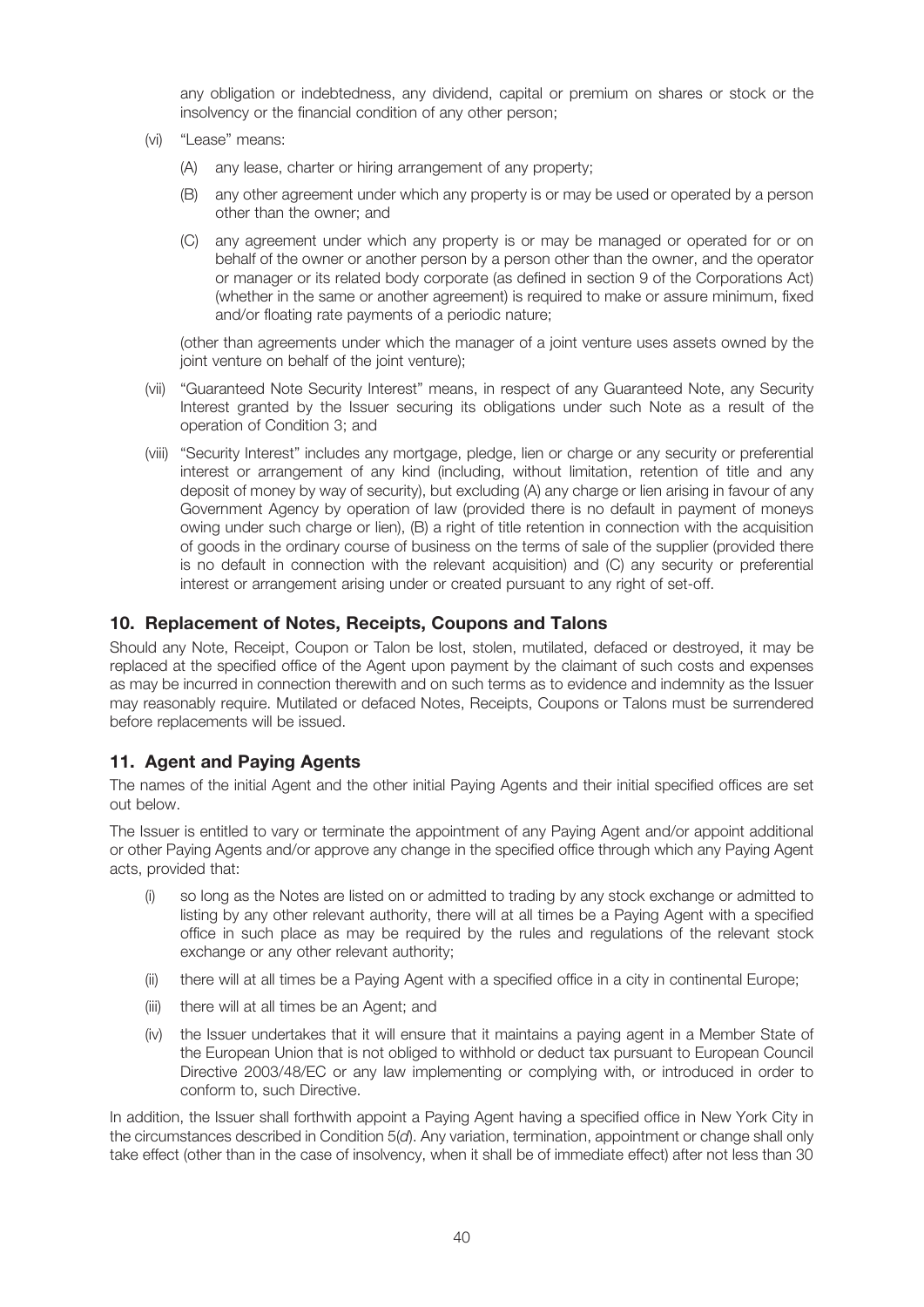nor more than 45 days' prior notice thereof shall have been given to the Noteholders in accordance with Condition 13.

In acting under the Agency Agreement, the Paying Agents act solely as agents of the Issuer and do not assume any obligation to, or relationship of agency or trust with, any Noteholders, Receiptholders or Couponholders. The Agency Agreement contains provisions permitting any entity into which any Paying Agent is merged or converted or with which it is consolidated or to which it transfers all or substantially all of its assets to become the successor paying agent.

# 12. Exchange of Talons

On and after the Interest Payment Date, on which the final Coupon comprised in any Coupon sheet matures, the Talon (if any) forming part of such Coupon sheet may be surrendered at the specified office of the Agent or any other Paying Agent in exchange for a further Coupon sheet including (if such further Coupon sheet does not include Coupons to (and including) the final date for the payment of interest due in respect of the Note to which it appertains) a further Talon, subject to the provisions of Condition 8. Each Talon shall, for the purposes of these Terms and Conditions, be deemed to mature on the Interest Payment Date on which the final Coupon comprised in the Coupon Sheet in which that Talon was included on issue matures.

# 13. Notices

All notices regarding the Notes will be deemed to be validly given if published in a leading English language daily newspaper of general circulation in London. It is expected that such publication will be made in the Financial Times in London. The Issuer shall also ensure that notices are duly published in a manner which complies with the rules and regulations of any stock exchange or other relevant authority on which the Notes are for the time being listed or by which they have been admitted to listing. Any such notice will be deemed to have been given on the date of the first publication.

Until such time as any Definitive Notes are issued, there may, so long as any Global Note(s) representing the Notes is or are held in its/their entirety on behalf of Euroclear and Clearstream, Luxembourg, be substituted for such publication in such newspaper(s) the delivery of the relevant notice to Euroclear and Clearstream, Luxembourg for communication by them to the holders of the Notes and, in addition, for so long as any Notes are listed or admitted to trading on a stock exchange or are admitted to listing by other relevant authority and the rules of that stock exchange or other relevant authority so require, such notice will be published in a daily newspaper of general circulation in the place or places required by that stock exchange or other relevant authority. Any such notice shall be deemed to have been given to the holders of the Notes on the seventh day after the day on which the said notice was given to Euroclear and Clearstream, Luxembourg.

Notices to be given by any Noteholder shall be in writing and given by lodging the same, together (in the case of any Note in definitive form) with the relative Note or Notes, with the Agent. Whilst any of the Notes are represented by a Global Note, such notice may be given by any holder of a Note to the Agent via Euroclear and/or Clearstream, Luxembourg, as the case may be, in such manner as the Agent and Euroclear and/or Clearstream, Luxembourg, as the case may be, may approve for this purpose.

# 14. Meetings of Noteholders and Modification

The Agency Agreement contains provisions for convening meetings of the Noteholders to consider any matter affecting their interests, including (subject, in the case of any Guaranteed Note, to the terms of the Deed of Guarantee) the modification by Extraordinary Resolution of any of the Notes, the Receipts, the Coupons or any of the provisions of the Agency Agreement. Such a meeting may be convened by the Issuer or Noteholders holding not less than 5 per cent. in nominal amount of the Notes for the time being outstanding. The quorum at any meeting for passing an Extraordinary Resolution will be one or more persons present holding or representing a clear majority in nominal amount of the Notes for the time being outstanding, or at any adjourned meeting one or more persons present whatever the nominal amount of the Notes held or represented by him or them, except that at any adjourned meeting, the business of which includes the modification of certain provisions of the Notes, Receipts or Coupons (including modifying the date of maturity of the Notes or any date for payment of interest thereof, reducing or cancelling the amount of principal or the rate of interest payable in respect of the Notes or altering the currency of payment of the Notes, Receipts or Coupons), the quorum shall be one or more persons holding or representing not less than 75 per cent. in nominal amount of the Notes for the time being outstanding, or at any adjourned such meeting one or more persons holding or representing a clear majority, in nominal amount of the Notes for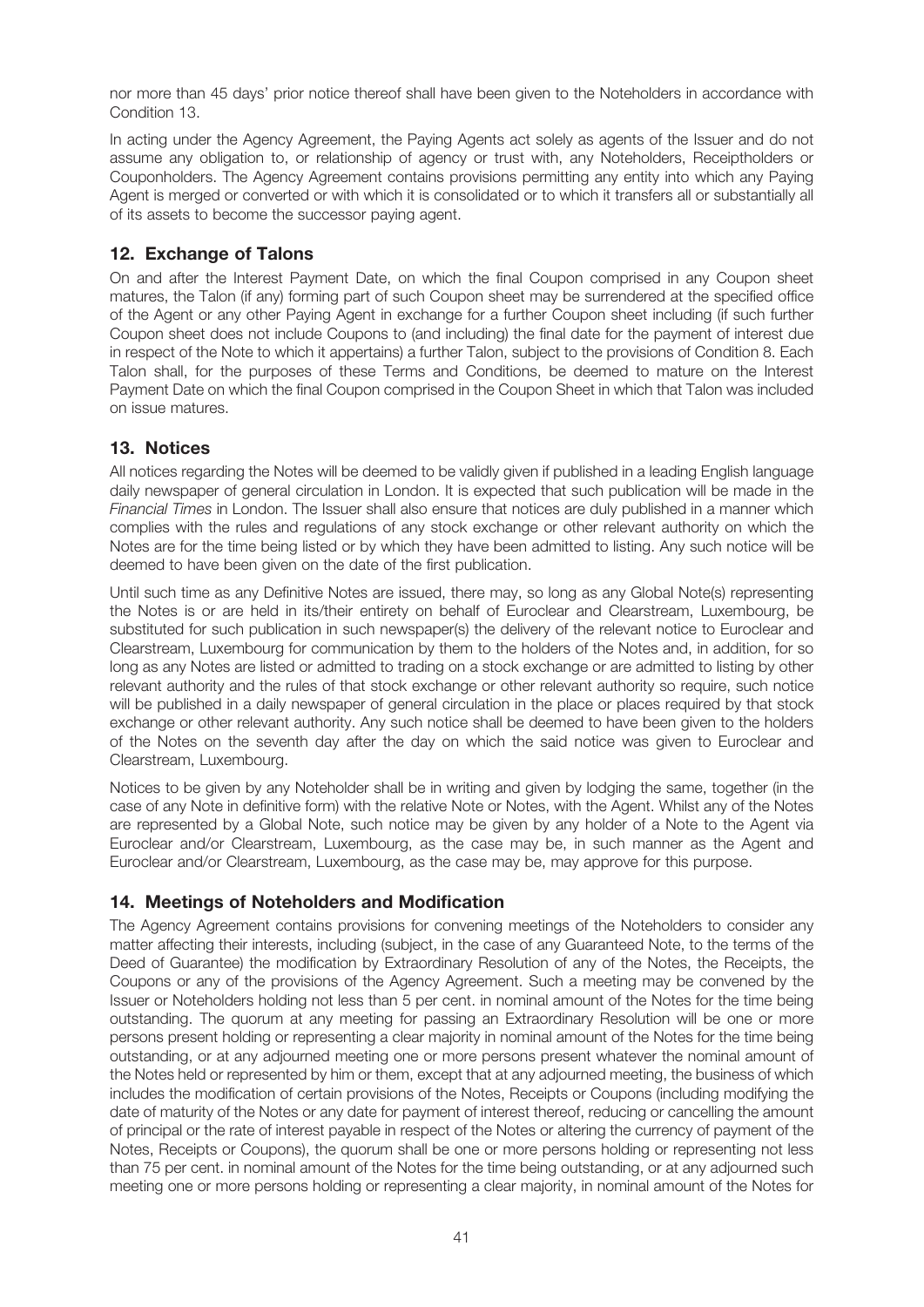the time being outstanding. An Extraordinary Resolution passed at any meeting of the Noteholders shall be binding on all the Noteholders, whether or not they are present at the meeting, and on all Receiptholders and Couponholders.

Subject to the terms of the Deed of Guarantee for Guaranteed Notes, the Agent and the Issuer may agree, without the consent of the Noteholders, Receiptholders or Couponholders to:

- any modification (except as mentioned above) of the Agency Agreement which is not prejudicial to the interests of the Noteholders; or
- (ii) any modification of the Notes, the Receipts, the Coupons or the Agency Agreement which is of a formal, minor or technical nature or is made to correct a manifest error or to comply with mandatory provisions of the law of the jurisdiction in which the Issuer is incorporated.

Any such modification shall be binding on the Noteholders, the Receiptholders and the Couponholders and any such modification shall be notified to the Noteholders in accordance with Condition 13 as soon as practicable thereafter.

# 15. Further Issues

The Issuer is at liberty from time to time without the consent of the Noteholders, the Receiptholders or the Couponholders to create and issue further notes having terms and conditions the same as the Notes or the same in all respects save for the amount and date of the first payment of interest thereon and so that the same shall be consolidated and form a single Series with the outstanding Notes.

# 16. Contracts (Rights of Third Parties) Act 1999

No rights are conferred on any person under the Contracts (Rights of Third Parties) Act 1999 to enforce any term of this Note, but this does not affect any right or remedy of any person which exists or is available apart from that Act.

# 17. Governing law and submission to jurisdiction

#### (a) Governing Law

The Agency Agreement, the Notes, the Receipts and the Coupons and any non-contractual obligations arising out of or in connection with any of the foregoing and every other agreement for the issue of Notes are governed by, and will be construed in accordance with English law.

#### (b) Jurisdiction

The Issuer agrees for the benefit of the Paying Agents, the Noteholders, the Receiptholders and the Couponholders that the courts of England are to have jurisdiction to settle any disputes which may arise out of or in connection with the Agency Agreement, the Notes, the Receipts or the Coupons (including a dispute relating to any non-contractual obligations arising out of or in connection with any of the foregoing) and that accordingly any suit, action or proceedings arising out of or in connection therewith (together referred to as "Proceedings") may be brought in the courts of England.

The Issuer hereby irrevocably and unconditionally waives and agrees not to raise any objection which it may have now or subsequently to the laying of the venue of any Proceedings in the courts of England and any claim that any such Proceedings have been brought in an inconvenient forum and further irrevocably and unconditionally agrees that a judgment in any Proceedings brought in the courts of England shall be conclusive and binding upon it and may be enforced in the courts of any other jurisdiction. Nothing in this Condition shall limit any right to take Proceedings against the Issuer in any other court of competent jurisdiction, nor shall the taking of Proceedings in one or more jurisdictions preclude the taking of Proceedings in any other jurisdiction, whether concurrently or not.

#### (c) Agent for service of process

The Issuer irrevocably and unconditionally appoints Law Debenture Corporate Services Limited at its office in London (currently at Fifth Floor, 100 Wood Street, London EC2V 7EX) as its agent for service of process in England in respect of any Proceedings and undertakes that in the event of Law Debenture Corporate Services Limited ceasing so to act it will appoint such other person as its agent for that purpose.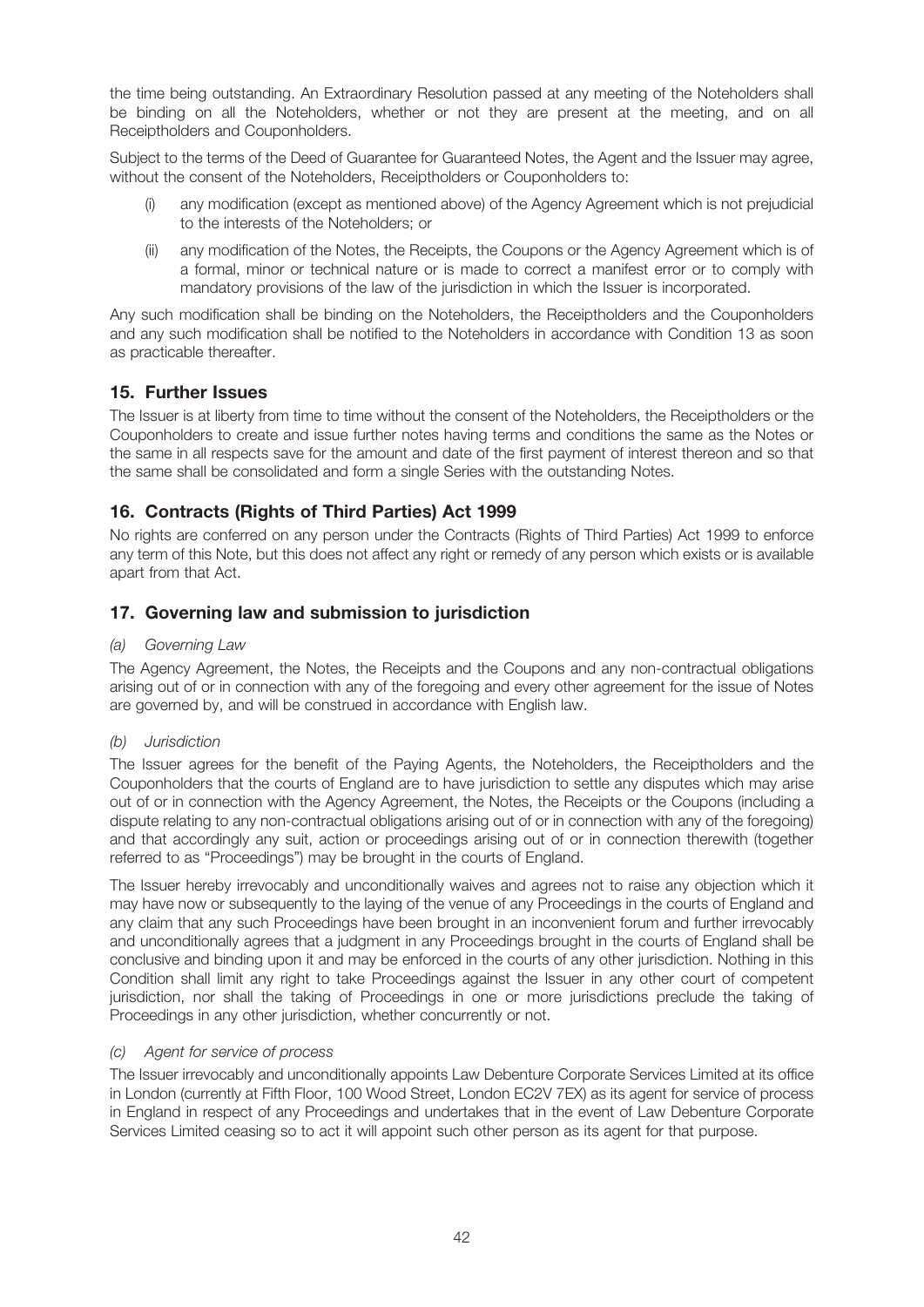# Description of Guarantee Scheme

The following is a summary of certain aspects of the Australian Government Guarantee Scheme for Large Deposits and Wholesale Funding ("Guarantee Scheme"). The summary is qualified in its entirety by the remainder of this Information Memorandum including, in particular, by reference to the Commonwealth Disclosure.

#### Guarantee Scheme

The obligations of the Commonwealth of Australia under the Guarantee Scheme are contained in the Guarantee. The Scheme Rules govern access to the benefit of the Guarantee.

Liabilities only have the benefit of the Guarantee where an eligibility certificate has been issued, in accordance with the Scheme Rules, by the Commonwealth of Australia in respect of those liabilities.

The Issuer is entitled to apply for the issue of an eligibility certificate for certain liabilities to have the benefit of the Guarantee. Such liabilities must be senior unsecured liabilities in any currency which are not complex and issued domestically or off-shore by eligible ADIs with a term of up to 60 months. Guidance on the meaning of "not complex" is available at www.guaranteescheme.gov.au.

A beneficiary of the Guarantee may rely upon the issue of an eligibility certificate as conclusive evidence that the liability described in the eligibility certificate satisfies the eligibility criteria set out in the Scheme Rules.

#### Fees

Fees apply to the wholesale term funding guarantee. A different fee applies to eligible ADIs based on their credit rating. The fee is payable monthly in arrears.

For further information with respect to the Guarantee and the Commonwealth of Australia, see the Commonwealth Disclosure. Also refer to the information summarised in this Information Memorandum under heading "Risks related to the Guarantee".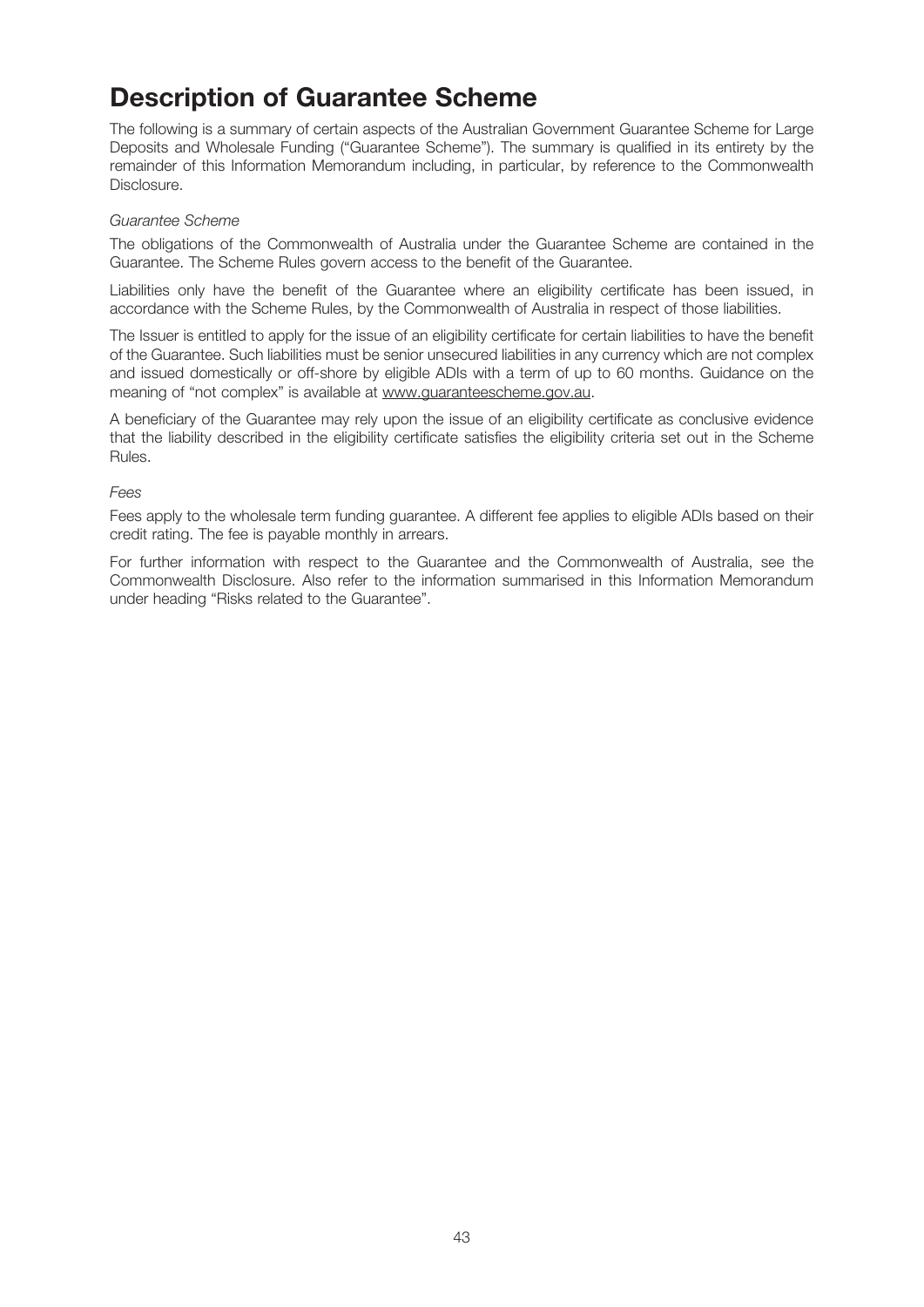# Form of Deed of Guarantee

Set out below is the form of the Deed of Guarantee which is available as at the date of this Information Memorandum.

#### DEED OF GUARANTEE

Deed of Guarantee in respect of the Australian Government Guarantee Scheme for Large Deposits and Wholesale Funding

#### **Date**

This Deed of Guarantee is dated the 20 day of November 2008.

#### Parties

This Deed of Guarantee is made by:

# 1. THE COMMONWEALTH OF AUSTRALIA (the Commonwealth) IN FAVOUR OF

2. THE BENEFICIARIES being persons to whom the Guaranteed Liabilities are from time to time owed (the Beneficiaries).

#### **Context**

This Deed of Guarantee is made in the following context:

- A. The Commonwealth wishes to maintain public confidence in Australian incorporated authorised deposit-taking institutions (ADIs) and, to the extent they operate within Australia, foreign ADIs and maintain the stability of the Australian wholesale debt markets.
- B. The Commonwealth has given effect to a guarantee of specific deposits with Eligible Institutions under the Financial Claims Scheme established under the Banking Act 1959.
- C. In accordance with this Deed of Guarantee, the Commonwealth guarantees payments by Eligible Institutions under certain debt instruments and deposits.

# NOW THIS DEED OF GUARANTEE WITNESSES as follows:

#### 1. Interpretation

#### 1.1. Definitions

1.1.1. Unless the contrary intention appears a term in bold type has the meaning shown opposite it:

| <b>Beneficiary</b>             | means a person to whom a Guaranteed Liability from time to time is<br>owed.                                                                              |  |  |
|--------------------------------|----------------------------------------------------------------------------------------------------------------------------------------------------------|--|--|
| <b>Business Day</b>            | means a day (excluding Saturday and Sunday) on which banks are<br>generally open in New South Wales for the transaction of banking<br>business.          |  |  |
| Due Date                       | has the meaning given to it in Clause 2.1.1.b.                                                                                                           |  |  |
| <b>Eligibility Certificate</b> | means a certificate issued in accordance with the Scheme Rules.                                                                                          |  |  |
| <b>Eligible Institution</b>    | has the meaning given in the Scheme Rules.                                                                                                               |  |  |
| <b>External Administration</b> | has the same meaning as in section 5 of the Payment Systems and<br>Netting Act 1998.                                                                     |  |  |
| <b>Final Application Date</b>  | means the date determined by the Guarantor in accordance with the<br>Scheme Rules.                                                                       |  |  |
| <b>Guaranteed Liability</b>    | means a liability that is the subject of an Eligibility Certificate.                                                                                     |  |  |
| Guarantor                      | means the Commonwealth of Australia.                                                                                                                     |  |  |
| <b>Scheme Rules</b>            | means the rules of the Australian Government Guarantee Scheme<br>for Large Deposits and Wholesale Funding published<br>.on<br>www.guaranteescheme.gov.au |  |  |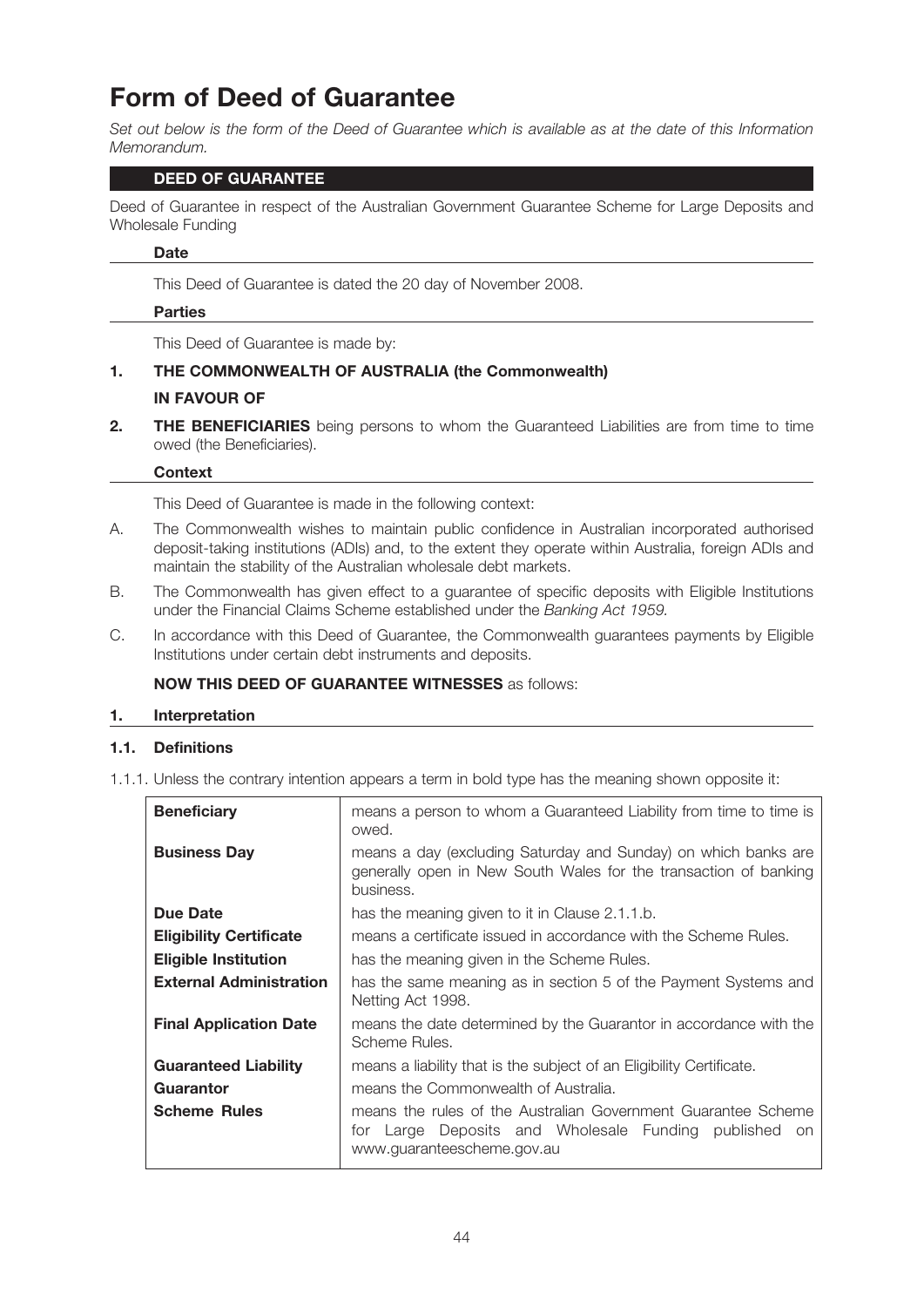### 1.2. Interpretation

- 1.2.1. Any reference in this Guarantee to a Clause or the Schedule is, unless otherwise stated, to a clause hereof or the schedule hereto.
- 1.2.2. Any reference in this Guarantee to "this Guarantee" shall be deemed to be a reference to this Guarantee as a whole and not limited to the particular clause, schedule or provision in which the relevant reference appears and to this Guarantee as varied, amended, supplemented or substituted from time to time.
- 1.2.3. In this Guarantee, unless the contrary intention appears:
	- a. Words and expressions defined in the Scheme Rules have the same meanings where used in this Guarantee;
	- b. The headings in this Guarantee are inserted for convenience only and shall be of no legal effect;
	- c. Words denoting the singular number only shall include the plural and vice versa;
	- d. A reference to a person includes a body politic, body corporate or partnership;
	- e. The word "includes" in any form is not a word of limitation;
	- f. A reference to a person includes that person's administrators, successors and permitted assigns; and
	- g. Any reference to time of day shall be a reference to that time of day in Sydney in the State of New South Wales.

# 1.3. Effective Date

1.3.1. This Guarantee comes into effect on 28 November 2008.

#### 1.4. Eligibility Certificates

1.4.1. A Beneficiary may rely upon the issue of an Eligibility Certificate as conclusive evidence that the liability described in the Eligibility Certificate satisfies the Eligibility Criteria.

#### 2. Guarantee

- 2.1.1. Subject to the terms of this Guarantee, the Guarantor irrevocably:
	- a. guarantees to the Beneficiaries the payment by each Eligible Institution of the Guaranteed Liabilities; and
	- b. undertakes in favour of the Beneficiaries that, whenever the Eligible Institution does not pay any Guaranteed Liability on the date on which it becomes due and payable (the "Due Date"). the Guarantor shall, upon a claim by a Beneficiary made in accordance with Clause 3, and following the expiry of any applicable grace period, pay that Guaranteed Liability in accordance with the Scheme Rules.
- 2.1.2. The Guarantor shall not be liable under Clause 2.1.1 in respect of any Guaranteed Liability which has been varied, amended, waived, released, novated, supplemented, extended or restated in any material respect without the written consent of the Guarantor.

#### 3. Claims

3.1.1. A claim by a Beneficiary for payment under this Guarantee must be in accordance with the Scheme Rules.

#### 4. Benefit of Guarantee

4.1.1. This Guarantee shall inure to the benefit of each Beneficiary and its administrators, successors and permitted assigns. Such administrators, successors and permitted assigns shall be entitled to enforce this Guarantee against the Guarantor.

#### 5. Preservation of Rights

5.1.1. The obligations of the Guarantor under this Guarantee are continuing obligations despite any intermediate payment or settlement of a claim in respect of a specific Guaranteed Liability.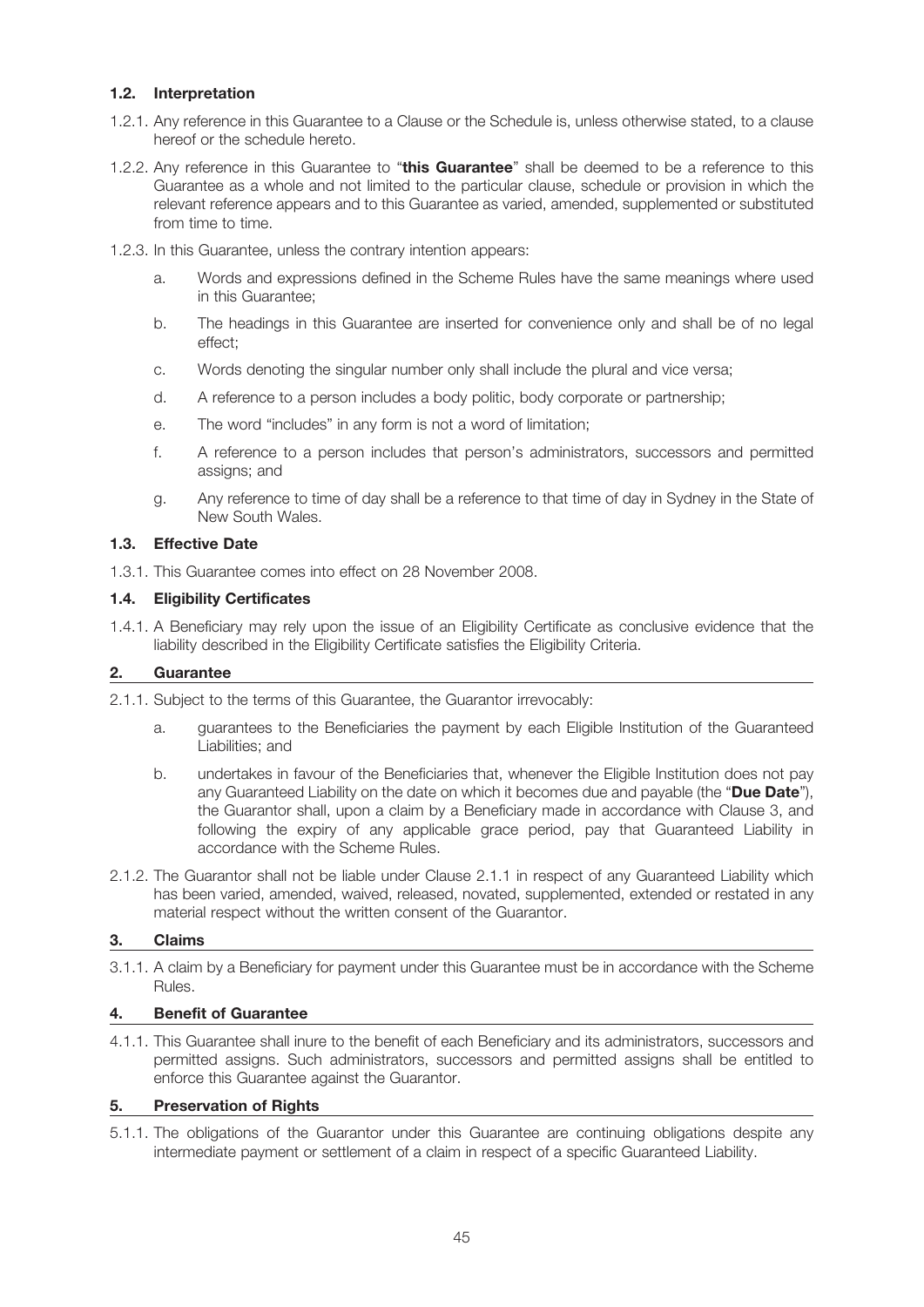5.1.2. Neither the obligations of the Guarantor nor the rights of the Beneficiaries under this Guarantee shall be discharged, impaired or otherwise affected by the External Administration or dissolution of an Eligible Institution or any analogous proceeding in any jurisdiction.

#### 6. Amendment and termination

- 6.1.1. Subject to Clause 6.1.2 below, this Guarantee shall terminate at midnight on the date which is sixtyseven calendar months after the Final Application Date but without prejudice to the rights of any Beneficiary in respect of a valid claim lodged prior to that time.
- 6.1.2. The Guarantor may extend the date of termination of this Guarantee at any time prior to termination in accordance with the Scheme Rules.
- 6.1.3. The Guarantor may amend the terms of this Guarantee at any time at its discretion by publishing such amendment on the website referred to in the Scheme Rules provided that (except insofar as such amendment is required by law) such amendment does not reduce the Guarantor's obligations to the Beneficiaries in a manner which is prejudicial to the interests of the Beneficiaries in respect of any subsisting Guaranteed Liability.

#### 7. Notices

7.1.1. Any notice or other communication under this Guarantee shall be given in accordance with the Scheme Rules.

#### 8. Governing law

8.1.1. This Guarantee is governed by, and shall be construed in accordance with, and any matter related to it is to be governed by, the law of New South Wales.

\_\_\_\_\_\_\_\_\_\_\_\_\_\_\_\_\_\_\_\_\_\_\_\_\_\_\_\_\_\_\_\_\_\_\_ \_\_\_\_\_\_\_\_\_\_\_\_\_\_\_\_\_\_\_\_\_\_\_\_\_\_\_\_\_\_\_\_\_\_\_

#### Executed as a Deed.

#### **Signatures**

SIGNED for and on behalf of the Commonwealth of Australia by: }

The Honourable Wayne Swan MP, Treasurer **Signature** Signature

In the presence of:

Name of Witness Signature of witness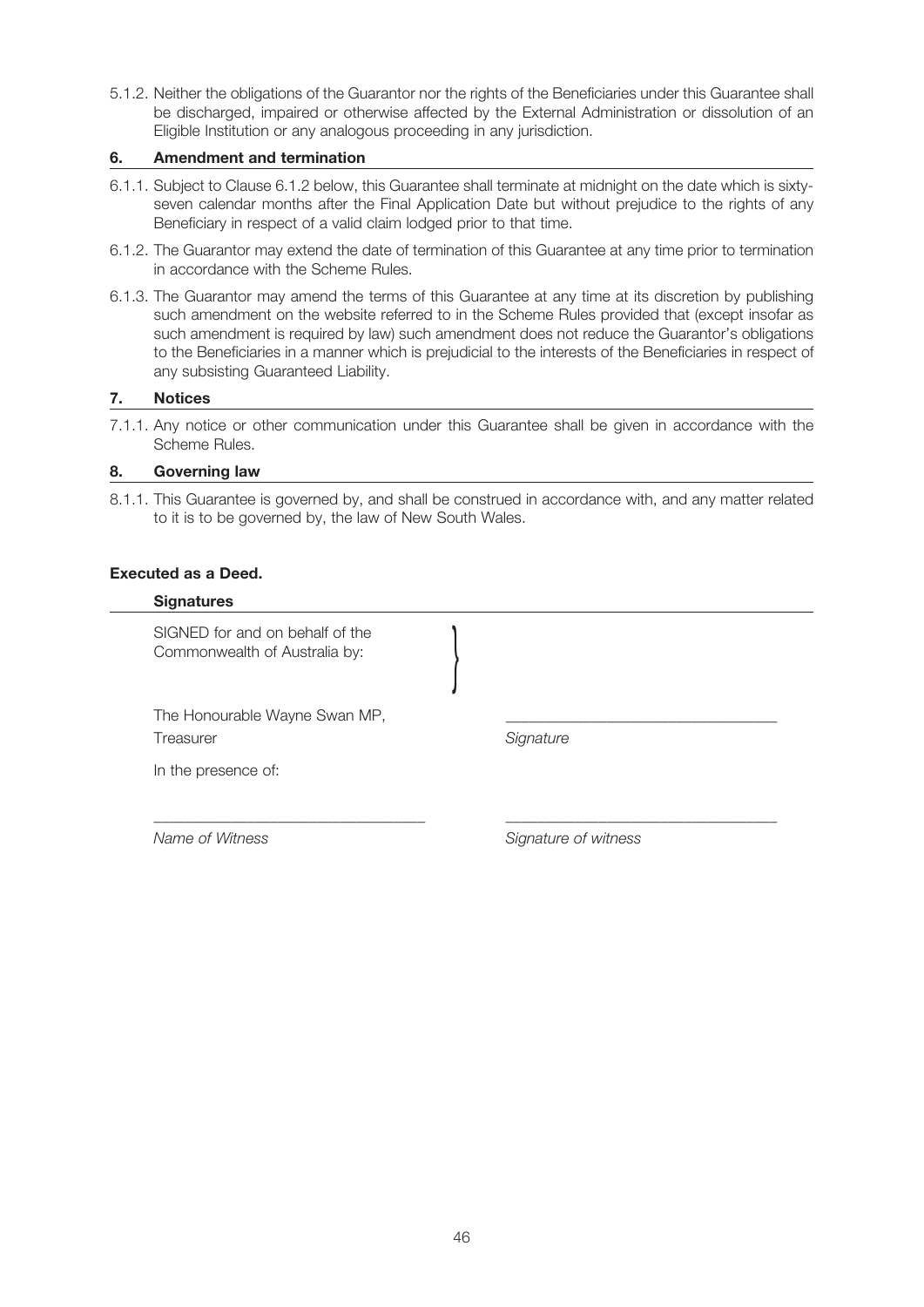# Use of Proceeds

The net proceeds of issue of each Tranche will be used by the Issuer to maintain a prudential level of liquidity and to finance the Australian commercial business operations of the Issuer. If, in respect of any particular issue of Notes which are derivative securities for the purposes of Article 15 of the Commission Regulation No. 809/2004 implementing the Prospectus Directive, there is a particular identified use of proceeds, this will be stated in the applicable Final Terms.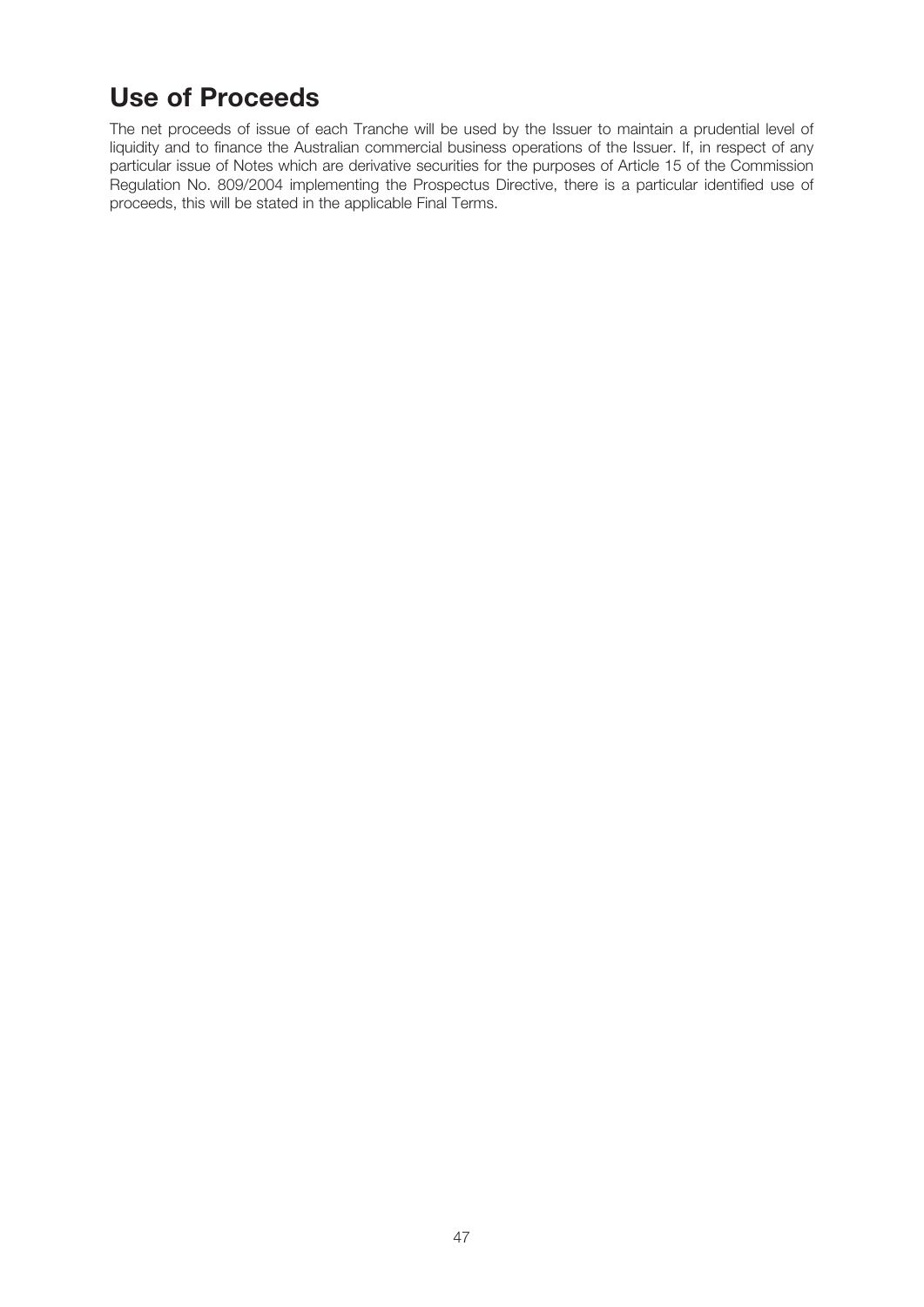# Bank of Queensland Limited

# **History**

The Bank of Queensland Limited (''the Bank'') is a public company incorporated with limited liability under the laws of Australia. The Bank is domiciled in Australia, listed on the Australian Securities Exchange and is regulated by the Australian Prudential Regulation Authority as an authorised deposit-taking institution. The Bank's principal office is located at Level 17, BOQ Centre, 259 Queen Street, Brisbane, 4000 Queensland and its telephone number is +61 7 3212 3333.

The Bank has its origins in the Brisbane Permanent Benefit Building and Investment Society which was formed in 1874. Brisbane Permanent converted from a building society into a bank in 1887. Following various mergers and acquisitions the Bank was granted a formal commercial banking licence in 1941 and changed its name to Bank of Queensland Limited in 1970.

# Profile

With total assets under management of A\$34.5 billion as at 31 August 2009 the Bank is one of the country's top 100 ASX listed companies. The Bank operates a widespread network of 256 retail branches throughout Australia (as at 31 August 2009). Of these 256 branches, 104 are located outside Queensland. 55 branches are owned and operated by the Bank, while 201 are manager-owned using the Bank's innovative Owner-Managed Branch™ ("OMB®") model (as at 31 August 2009).

As at 31 August 2009, the Bank's loans under management total A\$28.9 billion, of which residential property loans accounted for A\$21.0 billion or approximately 73 per cent., commercial loans accounted for A\$4.7 billion or approximately 16 per cent. and leasing and consumer loans accounted for A\$3.2 billion or 11 per cent.

# BUSINESS OVERVIEW

# Retail Banking

The Bank has a comprehensive product offering which encompasses transactional and saving accounts, mortgage and personal lending, and numerous credit card products. Whilst the Bank historically operated exclusively in Queensland, the Bank has diversified its operations and has branches in each State and Territory in Australia. To support this interstate network, customers have access to Bank-branded ATMs across Australia.

The majority of branches are manager-owned using the Bank's innovative OMB® model. The OMB® model involves sharing revenues generated through upfront commissions, trail commissions, net interest income and fee income which provide an incentive for the OMB® to write profitable business. Unlike brokers, OMBs® are also provided incentives to bring in deposits. While the Bank tightly controls brand, credit policy, pricing, compliance and procedures, OMBs® are encouraged to build their own business and manage their local market and are full service branches.

# Commercial Banking

Unlike other Australian regional banks which have their recent origins in building societies, the Bank, with its long history as a fully licensed commercial bank, has for some time had a significant proportion of its lending portfolio in the small to medium business sector. Its history of exposure to this sector has offered the Bank some protection against an over-reliance on residential lending and also afforded the Bank the experience necessary to deal with the more complex credit decisions and on-going management required when lending to the small business sector. An extensive suite of products is offered to business customers and includes transactional accounts, foreign exchange hedging, merchant services and lending products such as factoring, leasing, overdrafts, commercial loans and trade finance facilities.

# Organisational Structure

The Bank's controlled entities are set out in Note 34 to the 2009 consolidated financial statements, which are incorporated by reference and form part of this Information Memorandum.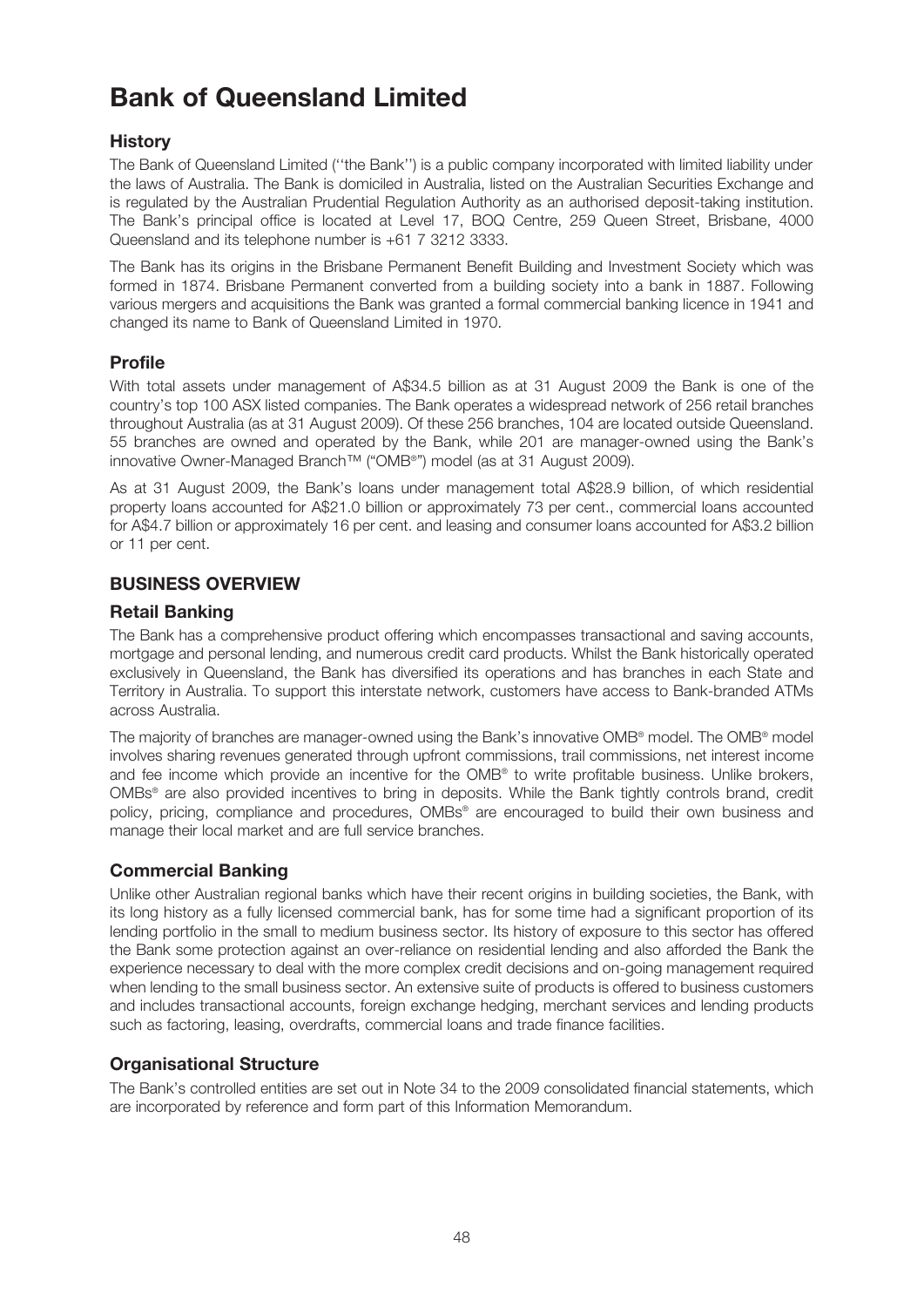# Shareholding Details

As 14 December 2009 the following shareholding details applied:

#### Eight largest ordinary shareholders:

| Shareholder                               | No. of<br>ordinary<br>shares | %     |
|-------------------------------------------|------------------------------|-------|
| HSBC Custody Nominees (Australia) Limited | 32,077,917                   | 15.03 |
| National Nominees Limited                 | 19.094.948                   | 8.95  |
| JP Morgan Nominees Australia Limited      | 15,990,234                   | 7.49  |
| Milton Corporation Limited                | 4.785.083                    | 2.24  |
| UBS Nominees Pty Limited - PB Seg Account | 3.898.464                    | 1.83  |
| Citicorp Nominees Pty Limited             | 3,822,672                    | 1.79  |
| Queensland Investment Corporation         | 2,648,316                    | 1.24  |
| <b>UBS Nominees Pty Limited</b>           | 2,506,800                    | 1.17  |
| Total                                     | 84,824,434                   | 39.74 |
|                                           |                              |       |

# Board of Directors

The Board has nine Directors (including the Chairman) of whom eight are non-executive Directors and one executive Director (the Managing Director). The skills and experience of the Directors and their length of service, membership of Board committees and record of attendance at meetings, are set out in the Director's report.

The Remuneration and Nomination Committee monitors the skills and experience of existing Directors and the balance between experience and new skills, which may lead to consideration of appointments of new Directors. The names and qualifications of those appointed to the Remuneration and Nomination Committee, and number of meetings of the Remuneration and Nomination Committee, during the financial year are set out in the Director's report.

All new and existing Directors are subject to assessment of their fitness and propriety to hold that office under the Bank's fit and proper policy established under Australian Prudential Standard 520 ("APS 520").

This involves an assessment of the Director's qualifications and experience against documented criteria for the competencies required for the office. The assessment includes checks on the Director's propriety such as police checks and insolvency checks. Every Director and Committee of the Board has the right to seek independent professional advice in connection with carrying out their duties at the expense of the Bank. Prior written approval of the Chairman is required.

The Board has assessed that a majority of the non-executive Directors are "independent". The nonexecutive Directors who have been assessed not to be independent are Mr Bill Kelty who during the financial year was associated with a former substantial shareholder, the Linfox Group, and Mr David Graham who is Executive Chairman of DDH Graham Limited which has a commercial relationship with the Bank. In August 2009, the Linfox Group ceased to be a substantial shareholder so the assessment of Mr Kelty may change in 2010 financial year. Mr Peter Fox, who retired from the Board of the Bank and its subsidiaries on 25 November 2009, was also assessed as non-independent as a result of his association with the Linfox Group.

The Board Charter requires that all Directors bring an independent mind to bear on all matters coming before the Board for consideration.

The basis of the Board's assessment is its independence policy which takes into account whether Directors have relationships with the Bank, its shareholders or advisers which are likely to materially interfere with the exercise of the Director's unfettered and independent judgment, having regard to all the circumstances.

The Bank does not consider that the length of service on the Board of any of the independent Directors is currently a factor affecting the Director's ability to act independently and in the best interests of the Bank. The Board generally judges independence against the ability, integrity and willingness of the Director to act, and places less emphasis on length of service as a matter which impairs independence.

As at the date of this Information Memorandum there are no existing or potential conflicts of interests between any duties owed to the Bank by its Directors and the private interests or external duties of those Directors. Note 33 to the 2009 consolidated financial statements sets out key management personnel disclosures, which are incorporated by reference and form part of this Information Memorandum.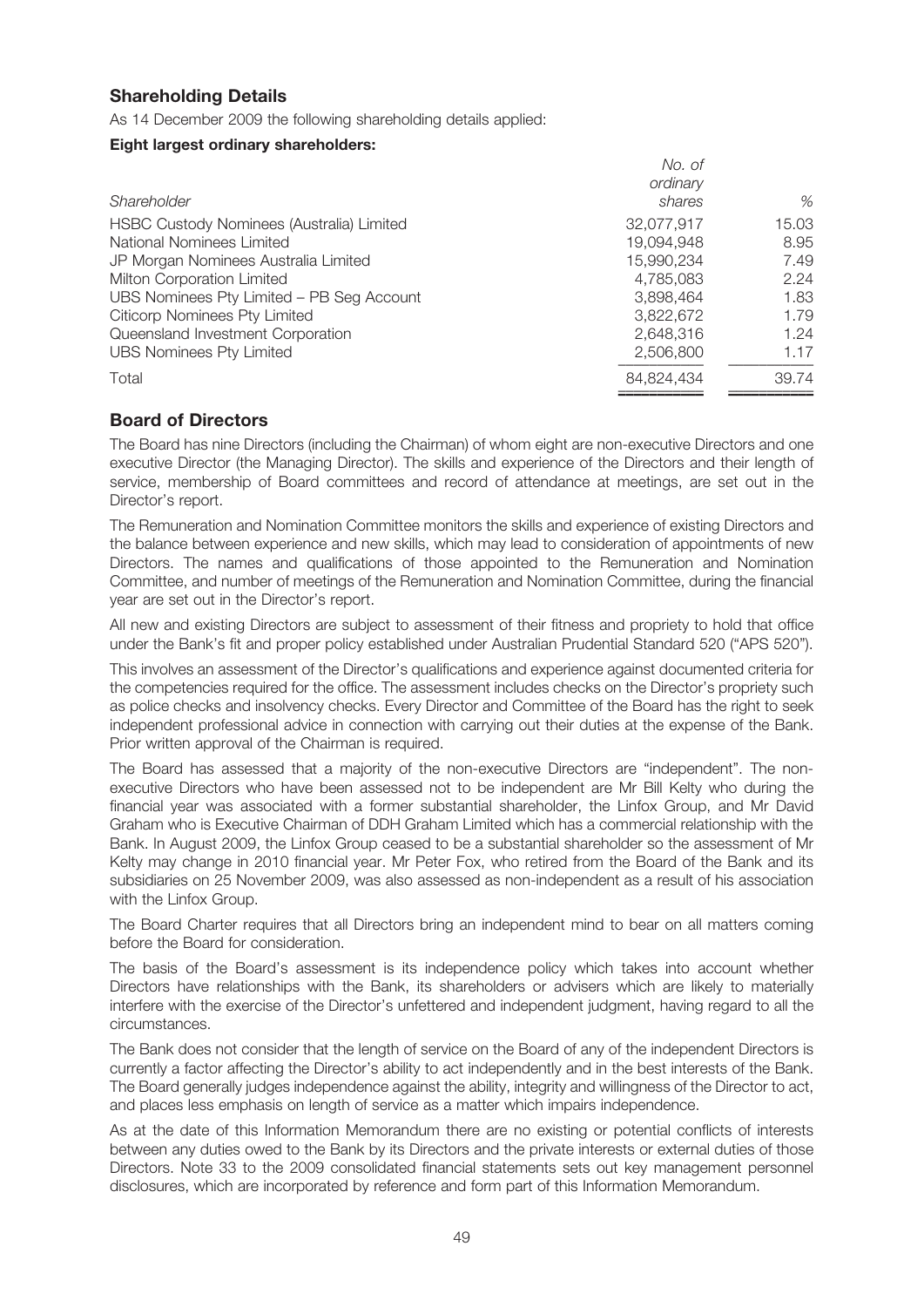The Directors of the Bank, the business address of each of whom should be regarded for the purposes of this Information Memorandum as Level 17, 259 Queen Street, Brisbane 4000 Queensland, and their respective principal outside activities, where significant, are at the date of this Information Memorandum as follows:

# **Directors**

The directors of the Bank at any time during or since the end of the financial year are\*:

#### Name, qualifications and Age Experience, special responsibilities and other independence status directorships

#### Neil Summerson,

B Com, FCA, FAICD, FAIM Chairman Non-Executive Independent Director

#### Anthony Howarth, AO

FAICD, FAIM, SF Fin Deputy Chairman Non-Executive Independent Director

# David Liddy,

MBA, SF FIN, FAICD Managing Director & Chief Executive **Officer** Executive Non-Independent Director

- 61 Neil Summerson is a Chartered Accountant with 39 years experience and is a past Chairman of the Queensland branch of the Institute of Chartered Accountants. He was
	- formerly the Queensland Managing Partner at Ernst & Young. He is a Director of AmerAlia Inc, Australian Made Campaign Limited, Australian Property Growth Limited and Moore Stephens (Queensland) Limited. He is a former Chairman of the Brisbane Water Board and is currently Chairman of Motorama Holdings Pty Ltd, IDEC Pty Ltd and Australian Property Growth Fund. Mr Summerson has been a Director of the Bank since December 1996 and was appointed Chairman on 20 August 2008. Mr Summerson is Chair of the Bank's Remuneration and Nomination Committee and a member of the Audit Committee.
- 57 Tony Howarth was Chairman of Home Building Society Limited which merged with the Bank in December 2007. He has worked in the banking and finance industry for over 31 years. His work has involved a number of overseas appointments. He has been the Managing Director of Challenge Bank Limited and the CEO of Hartleys Limited. He was a former Chairman of Alinta Limited (retired 24 July 2006) and is currently Chairman of Mermaid Marine Australia Limited and non-executive Director of AWB Limited and Wesfarmers Limited. He is also involved with a number of business and community organisations being Chairman of St John of God Health Care Group, President of the Australian Chamber of Commerce and Industry and Chair of the Committee for Perth. In addition he is a member of the Rio Tinto WA Future Fund, and is on the University of Western Australia's Senate. Tony was appointed Deputy Chair of the Bank in August 2008 and he is a member of the Remuneration and Nomination Committee, Risk Committee and Corporate Governance Committee.
- 59 David Liddy has over 40 years experience in banking, including international postings in London and Hong Kong. He was appointed Managing Director of the Bank in April 2001. He has a Masters in Business Administration. He is Deputy Chairman of the Australian Bankers' Association Council, Chairman of the Queensland Museum Foundation, and a Board member of the Brisbane Lions Australian Football Club. He is also a member of the Federal Treasurer's Financial Sector Advisory Council. Mr Liddy is a Senior Fellow of the Financial Services Institute of Australasia and a Fellow of the Australian Institute of Company Directors.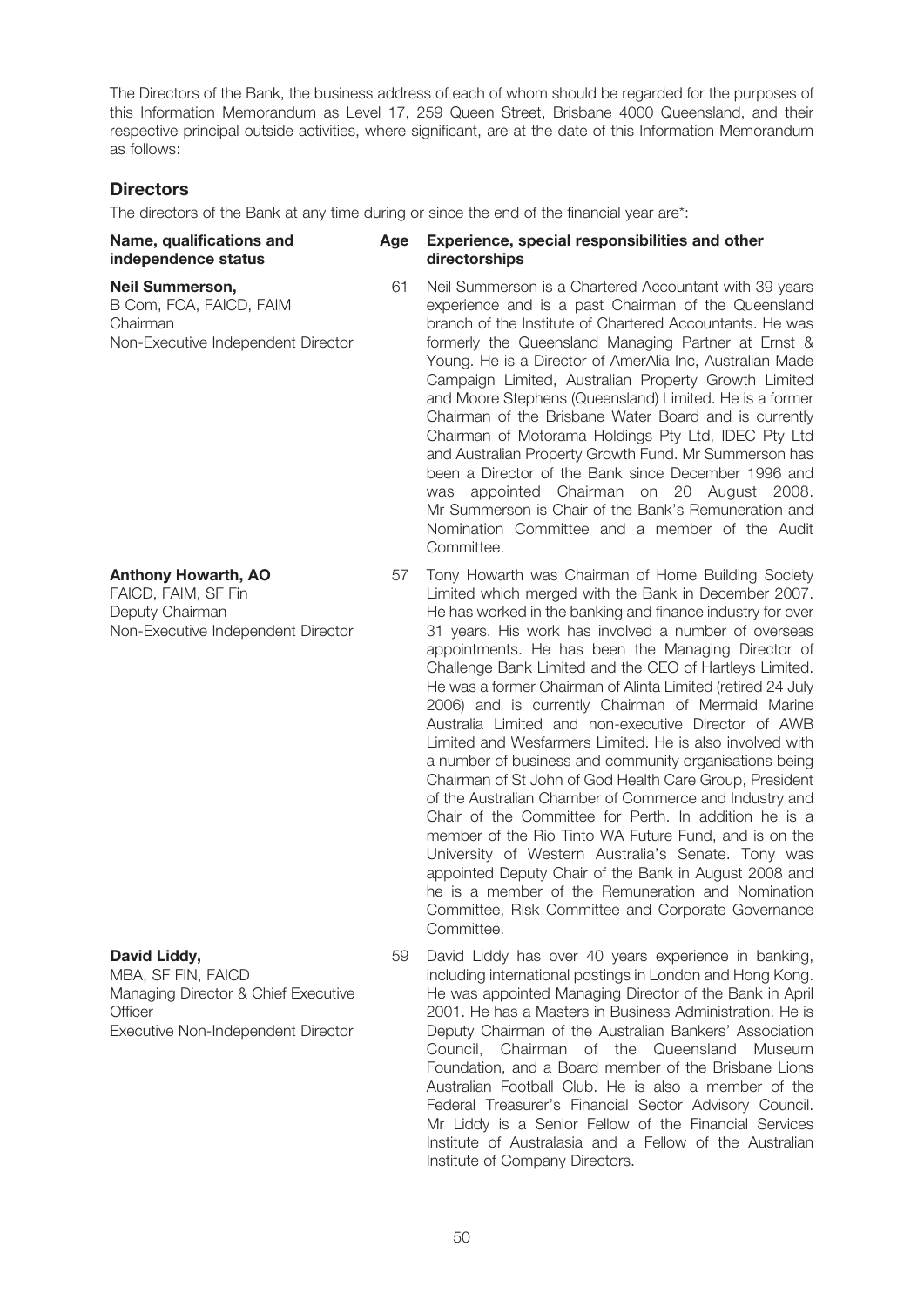# independence status directorships

#### Roger Davis,

B.Econ. (Hons), Masters Philosophy Non-Executive Independent Director

#### \*Peter Fox,

B Bus (Hons) Non-Executive Non-Independent **Director** 

#### David Graham,

B Com, B.Econ. (Hons), MBA, FCPA Non-Executive Non-Independent **Director** 

#### Carmel Gray,

B Bus Non-Executive Independent Director

# Name, qualifications and Age Experience, special responsibilities and other

- 57 Roger Davis was appointed a Director of the Bank on 20 August 2008. He has almost 31 years' experience in banking and investment banking in Australia, the US and Japan. He is currently a consulting Director at Rothschild Australia Limited. He was previously a Managing Director at Citigroup where he worked for over 20 years and more recently was a Group Managing Director at ANZ Bank. He is a Director of Macquarie Office Management Ltd, Ardent Leisure Management Ltd and Ardent Leisure Ltd, Aristocrat Leisure Ltd, Territory Insurance Office and Trust Ltd. He was formerly Chair of Pengana Hedgefunds Ltd and Esanda And a Director of ANZ (New Zealand) Limited, CitiTrust in Japan and Citicorp Securities Inc. in the USA. He has a Bachelor of Economics (Hons) degree from the University of Sydney, a Master of Philosophy degree from Oxford and is a Rhodes Scholar. Mr Davis is a member of the Risk Committee.
- 48 Peter Fox has been with the Linfox Group for over 22 years. After a diverse career within the organisation, he was appointed, in chronological order, National Fleet Manager, Executive Officer, and Director of Linfox Pty Ltd, culminating in his appointment as Executive Chairman of Fox Group Holdings in 1994. Mr Fox was appointed a Director of the Bank in May 2001. He is also a Director of the Alfred Foundation and a member of the Australian Graduate School of Management Advisory Council (UNSW). He is a member of the Bank's Budget Committee.
- 67 David Graham has had extensive experience in the financial sector specialising in capital market transactions. He was appointed as a non-executive Director of the Bank in October 2006. He has been a non-executive Director of a number of ASX listed companies and he is currently a non-executive Director of Bandanna Energy Limited. He is Chairman of DDH Graham Limited, an advisory and funds management company he founded in 1981. He is a member of the Audit and Budget Committee.
- 60 Carmel Gray was appointed a Director of the Bank on 6 April 2006. Ms Gray has had an extensive career in IT and Banking. Ms Gray was Group Executive Information Technology and General Manager Information Technology at Suncorp from 1999 to 2004. Prior to her Suncorp appointment she was General Manager of Energy Information Solutions Pty Ltd and Managing Director of Logica Pty Ltd. Ms Gray is Chair of Information Technologies Australia Pty Ltd. Ms Gray is a member of the Bank's Risk Committee and the Chair of the Audit Committee.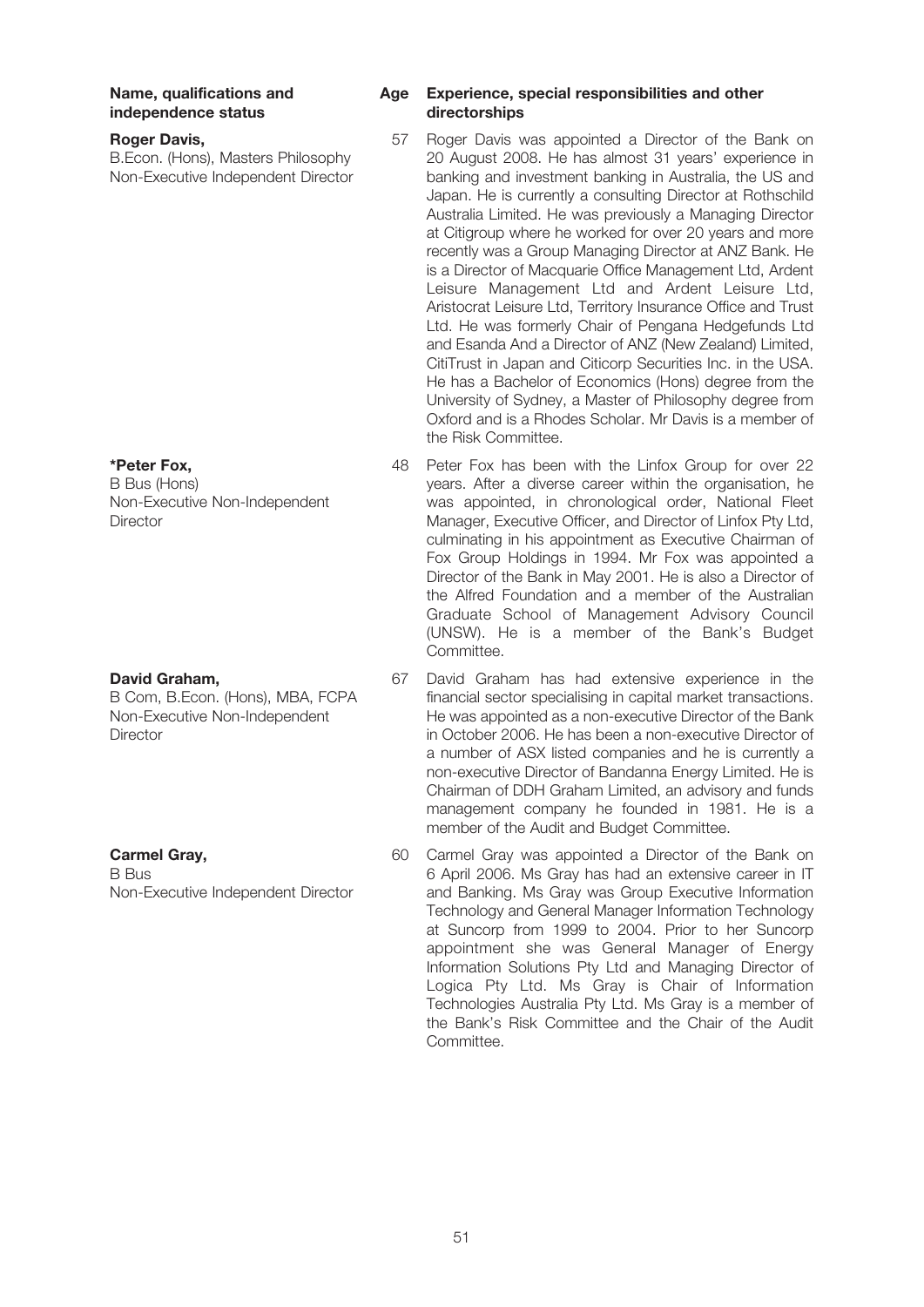independence status directorships

#### Bill Kelty,

B Econ Non-Executive Non-Independent **Director** 

#### Steve Crane,

B Com, SF Fin, MAICD, FAIM Non-Executive Independent Director

#### John Reynolds,

B Sc (Hons), Dip Ed, FAICD, FAIM Non-Executive Independent Director

# Name, qualifications and Age Experience, special responsibilities and other

- 61 Bill Kelty has over 32 years' experience in industrial relations. He was appointed a Director of the Bank in August 2001 and is currently a Director of the Linfox Group and a Commissioner of the Australian Football League. He is also involved in the Foundation for Rural and Regional Taskforce and was previously Chairman of the Federal Government's Regional Development Taskforce. Mr Kelty was Secretary of the Australian Council of Trade Unions from 1983 to 2000 and a member of the Reserve Bank Board from 1988 to 1996. He is the Chair of the Bank's Corporate Governance Committee.
- 57 Steve Crane was appointed Director of the Bank at the Annual General Meeting on 11 December 2008. He has almost 40 years' experience in financial markets in Australia, including experience at both AMP and BZW Australia, where he was promoted to Managing Director – Financial Markets in 1995 and became Chief Executive in 1996. In 1998, when RBS Group (Australia) Pty Limited (formerly ABN AMRO Australia Pty Limited) acquired BZW Australia and New Zealand, Steve became Chief Executive and remained in this role until his retirement in June 2003. Steve is now a member of RBS Group's (Australia) Advisory Council and a Director of Transfield Services, APA Ethane Limited, The Sunnyfield Association, Taronga Conservation Society Australia, Australian Reward Investment Alliance, and Chairman of Global Valve Technology Limited. Mr Crane is a member of the Bank's Corporate Governance Committee and the Chair of the Budget Committee.
- 66 John Reynolds was appointed a Director of the Bank in April 2003. He has extensive CEO-level experience at Top 100 media and resource companies in Australia and overseas. He is Chairman of Arrow Energy Limited. He is a Director of Mater Health Services Brisbane Limited and an advisor to various private companies and professional organisations. Mr Reynolds is Chairman of the Bank's Risk Committee, a member of the Audit Committee and a member of the Bank's Remuneration and Nomination Committee.

Antony Love retired as a Director on 11 December 2008.

Peter Fox retired as a Director on 25 November 2009.

# Company Secretary

Mr Brad Edwards LLB was appointed to the position of company secretary and general counsel in May 2000. He is a director of the Prince Charles Hospital Foundation. Prior to his appointment as company secretary and general counsel, Mr Edwards worked as a solicitor and partner in several legal firms in private practice.

Ms Stacey Hester LLB (Hons), LLM, was jointly appointed to the position of Company Secretary on 26 August 2009. Prior to her appointment as company secretary, Ms Hester held various roles within the Bank, including Assistant Company Secretary, Head of Legal and Corporate Solicitor. After a training and transition period, Ms Hester was appointed the Bank's sole Company Secretary on 10 December 2009. The Bank's previous Company Secretary, Brad Edwards, will remain as the Bank's General Counsel.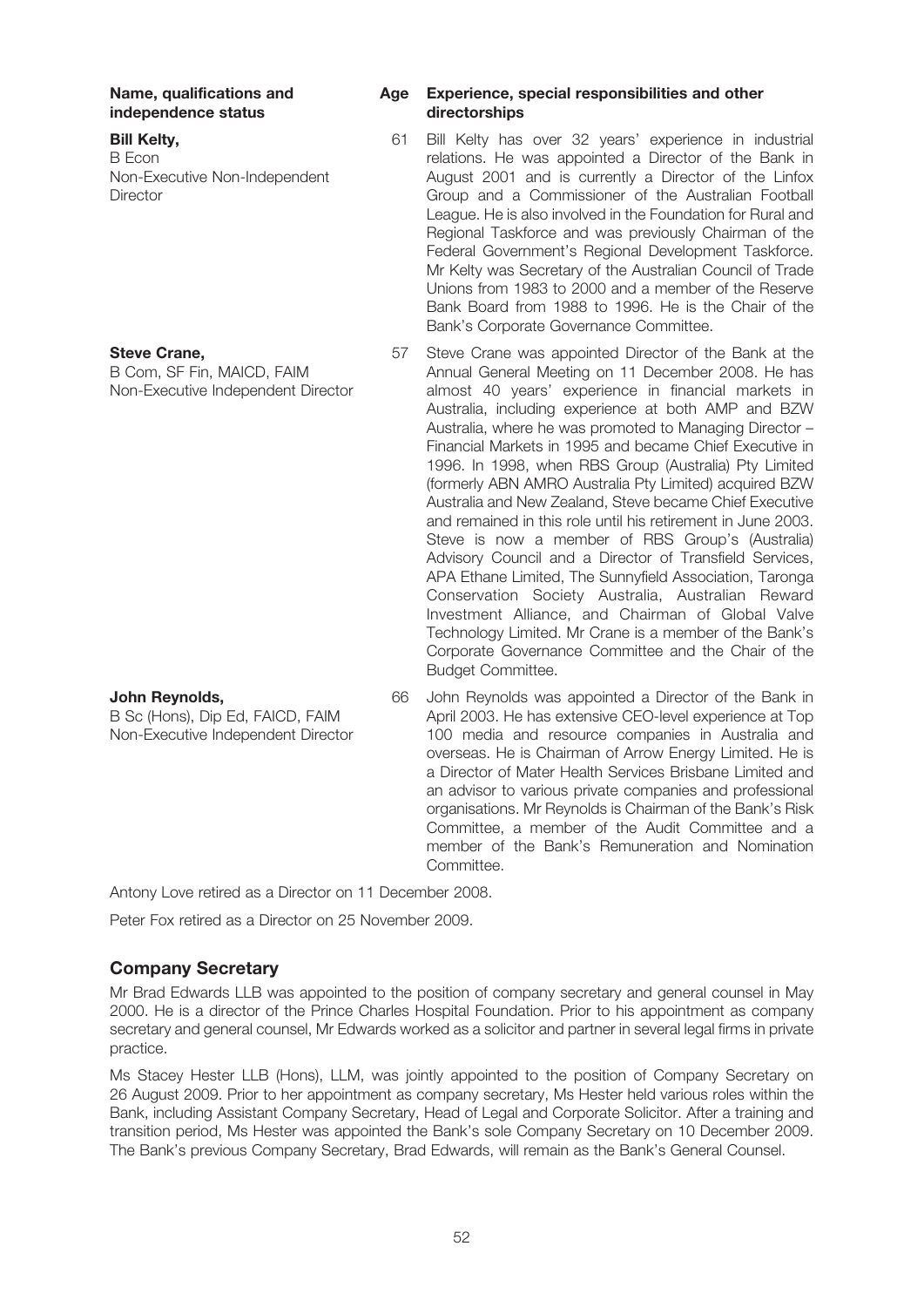# Australian Taxation

The following is a summary of the Australian taxation treatment under the Income Tax Assessment Act of 1936 of Australia (the "Tax Act") and the Income Tax Assessment Act of 1997 of Australia (the "1997 Tax Act") as at the date of this Information Memorandum of payments of interest (as defined in the Tax Act) on the Notes to be issued by the Issuer under the Programme and certain other matters. It is not exhaustive, and in particular, does not deal with the position of certain classes of Noteholders (including, without limitation, dealers in securities, custodians or other third parties who hold Notes on behalf of other persons).

Prospective Noteholders should be aware that particular terms of issue of any Series of Notes may affect the tax treatment of that and other Series of Notes.

The following is a general guide and should be treated with appropriate caution. Information regarding taxes in respect of Notes may also be set out in the relevant Final Terms.

Prospective Noteholders are urged to satisfy themselves as to the overall tax consequences of purchasing, holding and/or Selling Notes and should consult their professional advisers on the tax implications of an investment in the Notes for their particular circumstances.

# Interest Withholding Tax

An exemption from Australian interest withholding tax imposed under Division 11A of Part III of the Tax Act ("IWT") is available in respect of Notes issued by the Issuer under section 128F of the Tax Act if the following conditions are met:

- (a) the Issuer is a company (as defined in Section 128F(9) of the Tax Act) and a resident of Australia when it issues the Notes and when interest is paid. "Interest" is defined in section 128A(1AB) of the Tax Act to include amounts in the nature of, or in substitution for, interest and certain other amounts;
- (b) the Notes are issued in a manner which satisfies the public offer test. There are five principal methods of satisfying the public offer test the purpose of which is to ensure that lenders in overseas capital markets are aware that the Issuer is offering Notes for issue. In summary, the five methods are:
	- (i) offers for sale to at least 10 persons, each of which is carrying on a business of providing finance, or investing or dealing in securities, in the course of operating in financial markets and none of which is known to be or suspected by the Issuer to be, an associate of any of the others;
	- (ii) offers for sale to at least 100 persons whom it was reasonable for the Issuer to have regarded as either having acquired Notes in the past or being likely to be interested in acquiring Notes;
	- (iii) offers as result of the Notes being accepted for listing on a stock exchange, where the Issuer has previously entered into an agreement with a dealer, manager or underwriter, in relation to the placement of debentures, requiring the Issuer to seek such listing;
	- (iv) offers via publicly available information sources; and
	- (v) offers to the Dealers who offer to sell the Notes within 30 days by one of the preceding methods.

In addition, the issue of the Notes either in the form of a Temporary Global Note, a Permanent Global Note or a Definitive Note, by the Issuer and the offering of interests in the Notes by one of these methods should satisfy the public offer test;

- (c) the Issuer does not know, or have reasonable grounds to suspect, at the time of issue, that the Notes were being, or would later be, acquired (directly or indirectly) by an "associate" of the Issuer except as permitted by section 128F(5) of the Tax Act; and
- (d) at the time of the payment of interest, the Issuer does not know, or have reasonable grounds to suspect, that the payee is an associate of the Issuer, except as permitted by section 128F(6) of the Tax Act.

#### Associates

An "associate" of the Issuer for the purposes of section 128F of the Tax Act (when the Issuer is not a trustee) includes (i) a person or entity which holds more than 50 per cent. of the voting shares of, or otherwise controls, the Issuer, (ii) an entity in which more than 50 per cent. of the voting shares are held by, or which is otherwise controlled by, the Issuer, (iii) a trustee of a trust where the Issuer is capable of benefiting (whether directly or indirectly) under that trust, and (iv) a person or entity who is an "associate" of another person or entity which is an "associate" of the Issuer under any of the foregoing.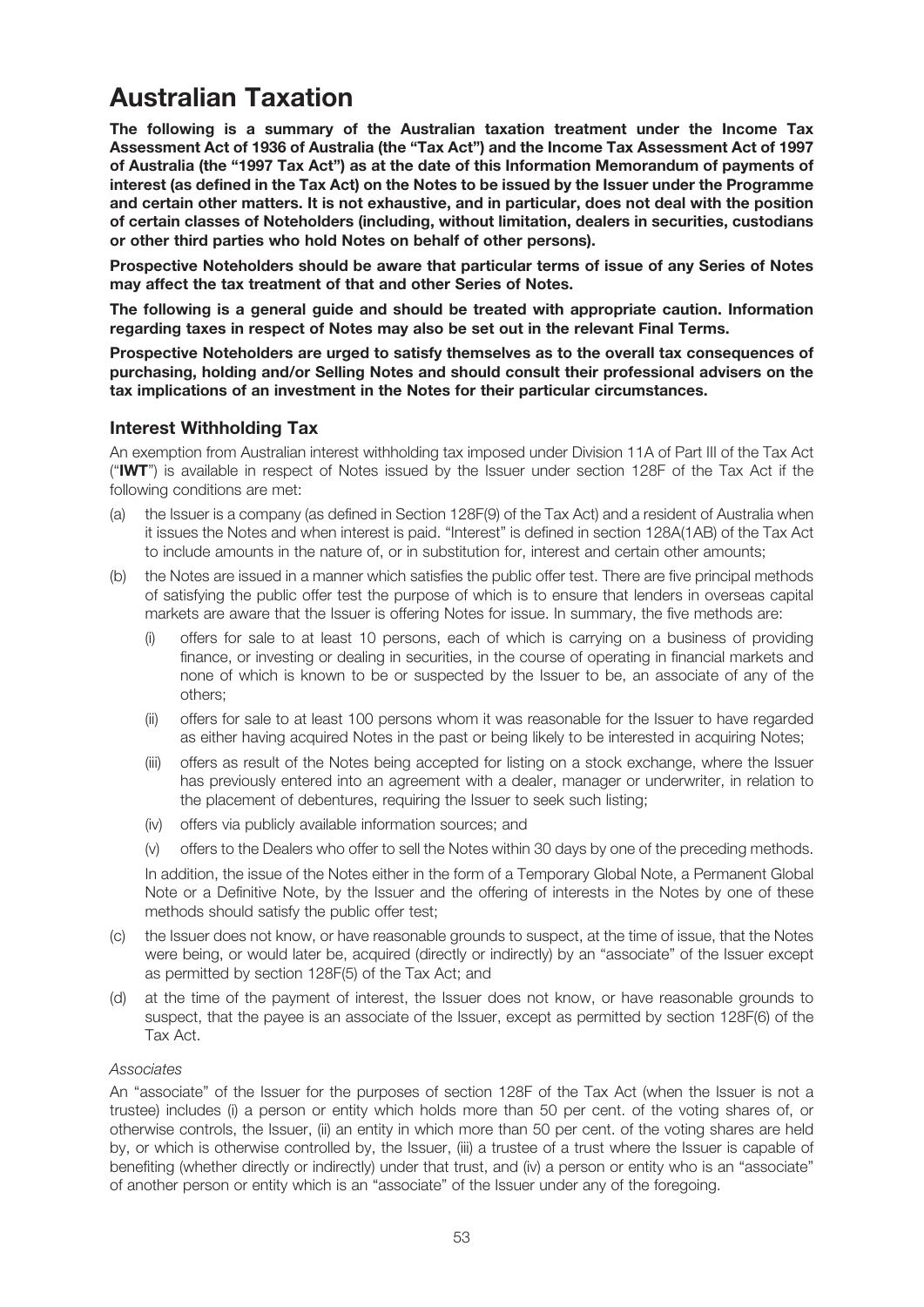However, "associate" does not include:

- (A) Australian resident associates who do not hold the Notes in the course of carrying on business at or through a permanent establishment outside Australia and non-resident associates who hold the Notes in the course of carrying on business at or through a permanent establishment in Australia; or
- (B) Australian resident associates that hold the Notes in the course of carrying on business at or through a permanent establishment outside Australia and non-resident associates who do not hold the Notes in the course of carrying on business through a permanent establishment in Australia who are acting in the capacity of:
	- (i) in the case of section 128F(5), a dealer, manager or underwriter in relation to the placement of the relevant Notes or a clearing house, custodian, funds manager or responsible entity of a registered managed investment scheme; or
	- (ii) in the case of section 128F(6), a clearing house, paying agent, custodian, funds manager or responsible entity of a registered managed investment scheme.

#### Compliance with Section 128F of the Tax Act

Unless otherwise specified in any relevant Final Terms (or another relevant supplement to this Information Memorandum), the Issuer proposes to issue Notes in a manner which will satisfy the requirements of section 128F of the Tax Act.

#### Exemptions under recent tax treaties

The Australian government has signed new or amended double tax conventions ("New Treaties") with a number of countries (each a "Specified Country").

In broad terms, the New Treaties effectively prevent the country in which the interest is sourced taxing that interest where it is derived by:

- the government of the relevant Specified Country and certain governmental authorities and agencies in the Specified Country; or
- a "financial institution" which is a resident of a "Specified Country" and which is unrelated to and dealing wholly independently with the Issuer. The term "financial institution" refers to either a bank or any other form of enterprise which substantially derives its profits by carrying on a business of raising and providing finance. (However, interest under a back-to-back loan or an economically equivalent arrangement will not qualify for this exemption.)

The Australian Federal Treasury maintains a listing of Australia's double tax conventions which provides details of country, status, withholding tax rate limits and Australian domestic implementation which is available to the public at the Federal Treasury Department's website: www.treasury.gov.au/ contentitem.asp?pageId=&ContentID=625.

#### Section 126 of the Tax Act

Section 126 of the Tax Act imposes a type of withholding tax at the rate of 45 per cent. on the payment or credit of interest on certain bearer debt securities (other than certain promissory notes) including Notes issued in bearer form if the Issuer fails to disclose the names and addresses of the holders to the Australian Taxation Office. Section 126 does not apply to the payment of interest on Notes in bearer form held by non-residents who do not carry on business at or through a permanent establishment in Australia where the issue of those Notes satisfied the requirements of section 128F of the Tax Act or IWT is payable.

In addition, the Australian Taxation Office has confirmed that for the purpose of section 126 of the Tax Act, the holder of debentures (such as the Notes in bearer form) means the person in possession of the debentures. Section 126 is therefore limited in its application to persons in possession of the Notes in bearer form who are residents in Australia or non-residents who are engaged in carrying on business in Australia at or through a permanent establishment in Australia. Where interests in Notes in bearer form are held through Euroclear or Clearstream, Luxembourg, the Issuer intends to treat the operators of those clearing systems as the holders of those Notes for the purposes of section 126 of the Tax Act.

#### Payment of additional amounts

As set out in more detail in the Terms and Conditions of the Notes, unless expressly provided to the contrary in the relevant Final Terms (or another relevant supplement to this Information Memorandum), if the Issuer should at any time be compelled by law to deduct or withhold an amount in respect of any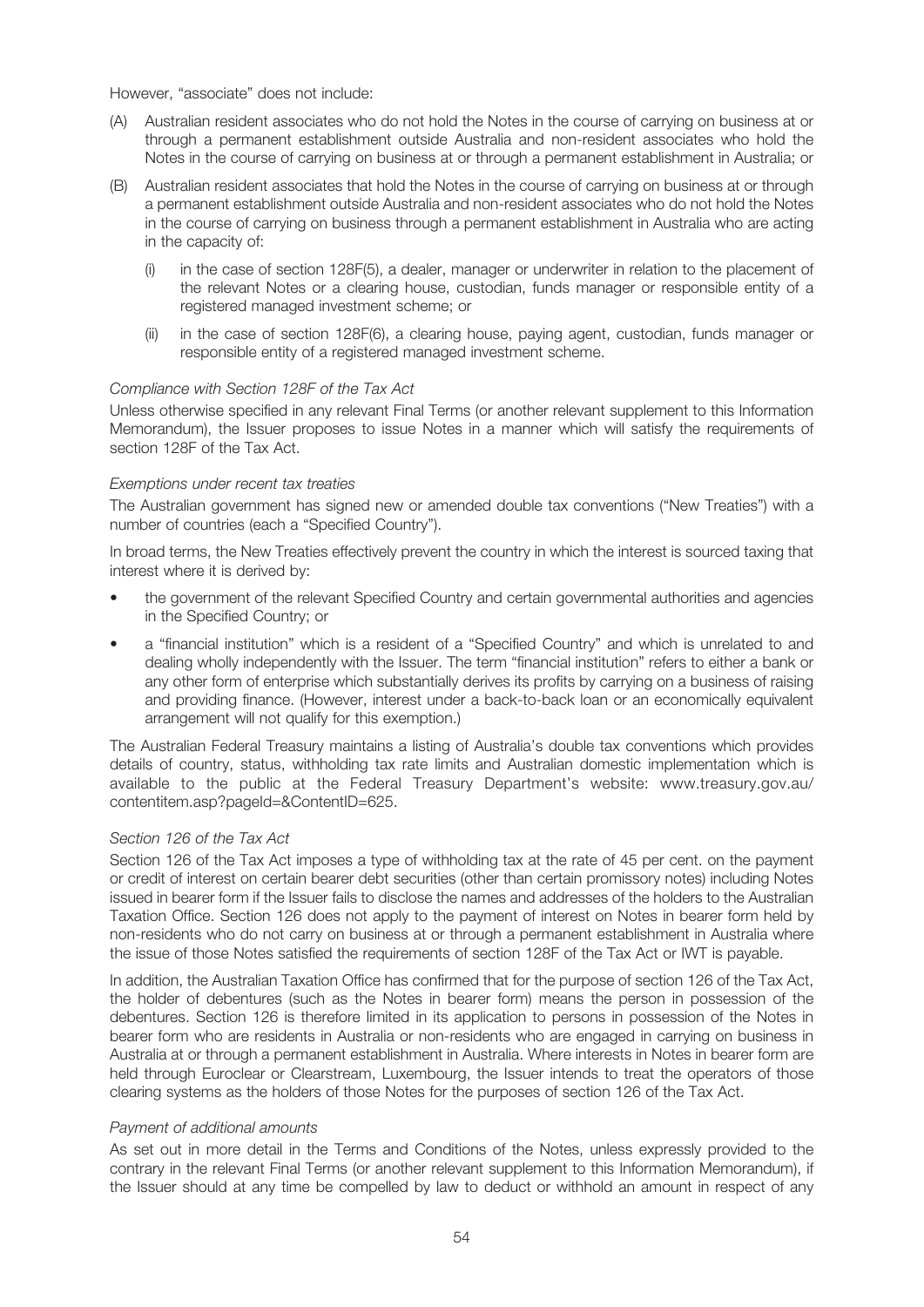withholding taxes imposed or levied by the Commonwealth of Australia, the Issuer shall, subject to certain exceptions, pay such additional amounts as may be necessary in order to ensure that the net amounts received by the Noteholders after such deduction or withholding shall equal the respective amounts which would have been received had no such deduction or withholding been required. If the Issuer is compelled by law in relation to any Notes to deduct or withhold an amount in respect of any withholding taxes, the Issuer will have the option to redeem those Notes in accordance with the relevant Terms and Conditions.

#### General Tax

Under Australian law as presently in effect:

- (A) assuming the requirements of section 128F of the Tax Act are satisfied with respect to the Notes, payment of principal and interest (as defined in section 128A(1AB) of the Tax Act) to a Noteholder, who is a non-resident of Australia and who, during the taxable year, does not hold the Notes in the course of carrying on business at or through a permanent establishment within Australia, will not be subject to Australian income taxes on such principal and interest;
- (B) Australian residents or non-Australian residents who hold the Notes in the course of carrying on business at or through a permanent establishment in Australia ("Australian Holders"), will be assessable for Australian tax purposes on income either received or accrued due to them in respect of the Notes. Whether income will be recognised on a cash receipts or accruals basis will depend upon the tax status of the particular Noteholder and the terms and conditions of the Notes. Special rules apply to the taxation of Australian residents who hold the Notes in the course of carrying on business at or through a permanent establishment outside Australia which vary depending on the country in which that permanent establishment is located;
- (C) a Noteholder, who is a non-Australian resident will not be subject to Australian income tax on gains realised during that year on sale or redemption of the Notes, provided that:
	- (i) if the non-Australian resident is not a resident of a country with which Australia has entered into a double tax convention – such gains do not have an Australian source; or
	- (ii) if the non-Australian resident is a resident of a country with which Australia has entered into a double tax convention – the non-Australian resident does not hold the Notes in the course of carrying on business at or through a permanent establishment in Australia.

A gain arising on the sale of Notes by a non-Australian resident holder to another non-Australian resident where the Notes are sold outside Australia and all negotiations are conducted, and documentation executed, outside Australia would not be regarded as having an Australian source;

- (D) Australian Holders will be required to include any gain or loss on disposal or redemption of the Notes in their taxable income. Special rules apply to the taxation of Australian residents who hold the Notes in the course of carrying on business at or through a permanent establishment outside Australia, which vary depending on the country in which that permanent establishment is located;
- (E) there are specific rules that can apply to treat a portion of the purchase price of the Notes as interest for IWT purposes when certain Notes originally issued at a discount or with a maturity premium or which do not pay interest at least annually are sold to an Australian resident (who does not acquire them in the course of carrying on business at or through a permanent establishment outside Australia) or a non-resident (who acquires them in the course of carrying on business at or through a permanent establishment in Australia). If the Notes are not issued at a discount and do not have a maturity premium, these rules should not apply to the Notes. These rules also do not apply in circumstances where the deemed interest would have been exempt under section 128F of the Tax Act, if the Notes had been held to maturity by a non-resident;
- (F) no Notes will be subject to death, estate or succession duties imposed by Australia, or by any political subdivision or authority therein having power to tax, if held at the time of death;
- (G) no ad valorem stamp, issue, registration or similar taxes are payable in Australia on the issue of any Notes or the transfer of any Notes;
- (H) neither the issue nor receipt of the Notes will give rise to a liability for goods and services tax ("GST") in Australia on the basis that the supply of Notes will comprise either an input taxed financial supply or (in the case of an offshore subscriber) a GST-free supply. Furthermore, neither the payment or receipt of principal or interest by the Issuer, nor the disposal of the Notes, would give rise to any GST liability in Australia;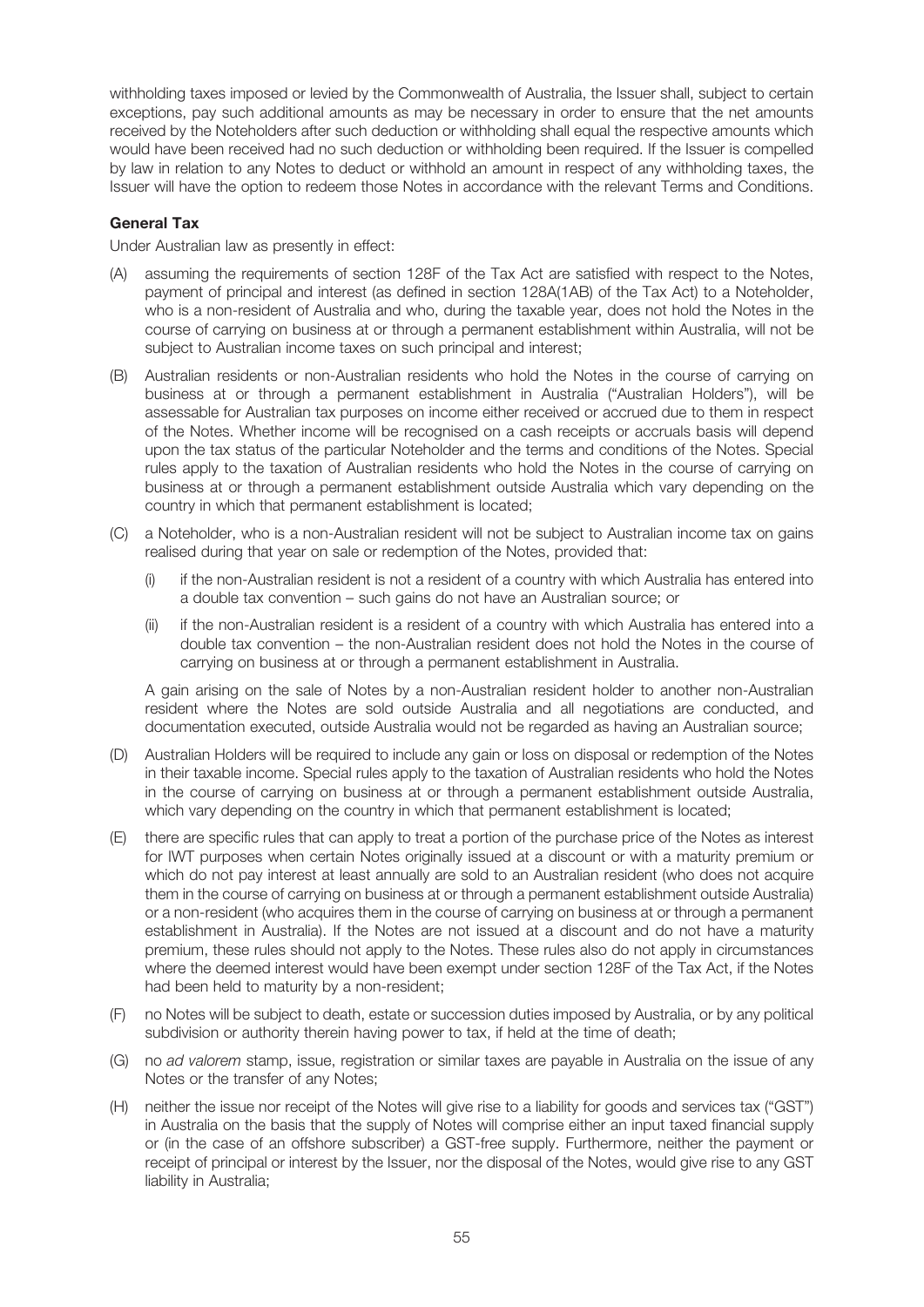- (I) payments in respect of the Notes can be made free and clear of the "supply withholding tax" imposed under section 12-190 of Schedule 1 to the Taxation Administration Act 1953 of Australia ("TAA"); and
- (J) Division 974 of the 1997 Tax Act contains tests for characterising debt (for all entities) and equity (for companies) for Australian tax purposes, including for the purposes of dividend withholding tax and IWT. The Issuer intends to issue Notes which are to be characterised as "debt interests" for the purposes of the tests contained in Division 974 and the returns paid on the Notes are to be "interest" for the purpose of section 128F of the Tax Act. Accordingly, Division 974 is unlikely to adversely affect the Australian tax treatment of holders of Notes.
- (K) Section 12-315 of schedule 1 to the TAA gives the Governor-General power to make regulations requiring withholding from certain payments to non-residents. The regulations that have been made to date do not relate to interest and other payments under the Notes. However, section 12-315 expressly provides that the regulations will not apply to interest and other payments which are already subject to the current IWT rules or specifically exempt from those rules. Further, regulations may only be made if the responsible minister is satisfied the specified payments are of a kind that could reasonably relate to assessable income of foreign residents. The Issuer has been advised that it does not expect the regulations to apply to repayments of principal under the Notes, provided those Notes are not issued at a discount, as repayments of principal amounts will generally not be reasonably related to assessable income. The possible application of any future regulations to the proceeds of any sale of the Notes will need to be monitored.
- (L) Divisions 775 and 960 of the Tax Act contain rules to deal with the taxation consequences of foreign exchange transactions. The rules are complex and will apply to the Issuer in respect of any Notes denominated in a currency other than Australian dollars, as well as any currency hedging arrangements entered into in respect of such Notes. Nevertheless, the Issuer ought to be able to manage its position under the rules so that the tax consequences are effectively the same as the commercial position (that is, that any net foreign exchange gains or losses recognised for tax purposes should be represented by similar cash gains or losses). The rules may also apply to any Noteholders that hold Notes that are not denominated in Australian dollars and who are Australian residents, or non-Australian residents in the course of carrying on business in Australia. Any such Noteholders should consult their professional advisors for advice as to how to tax account for any foreign exchange gains or losses arising from their holding of those Notes.
- (M) The Australian Taxation Office has published a Taxation Determination stating that payments by a guarantor in respect of debentures (such as the Guaranteed Notes) are entitled to the benefit of the exemption contained in section 128F of the Tax Act if payments of interest in respect of those debentures by the Issuer are exempt from IWT. However, there may be some doubt as to whether the Taxation Determination applies in the context of the Guarantee (as it is not specifically the subject of the Taxation Determination) and whether the reasoning adopted in the Taxation Determination is correct.

In particular, it is unclear whether any payment under the Guarantee in respect of the Guaranteed Notes would constitute a payment of interest as so defined, but the better view is that such payments (other than interest paid on an overdue amount) do not constitute interest as so defined and, therefore, should not, in any event, be subject to the interest withholding tax provisions of the Tax Act.

However, if any payment by the Guarantor under the Guarantee was nonetheless subject to Australian IWT and the Guarantor was at any time compelled or authorised by law to deduct or withhold an amount in respect of any Australian withholding taxes imposed or levied by the Commonwealth of Australia or other Australian jurisdictions in respect of payments under the Guarantee, none of the Guarantor, the Issuer, any Paying Agent or any other person is required to pay any additional amounts in respect of such deduction or withholding."

# Tax Laws Amendment (Taxation of Financial Arrangements) Act 2009

The Tax Laws Amendment (Taxation of Financial Arrangements) Act 2009 ("TOFA Act") received royal assent on 26 March 2009. The TOFA Act contains a comprehensive set of principles and rules for the taxation of financial arrangements ("TOFA regime"), The Notes will be within the definition of financial arrangement.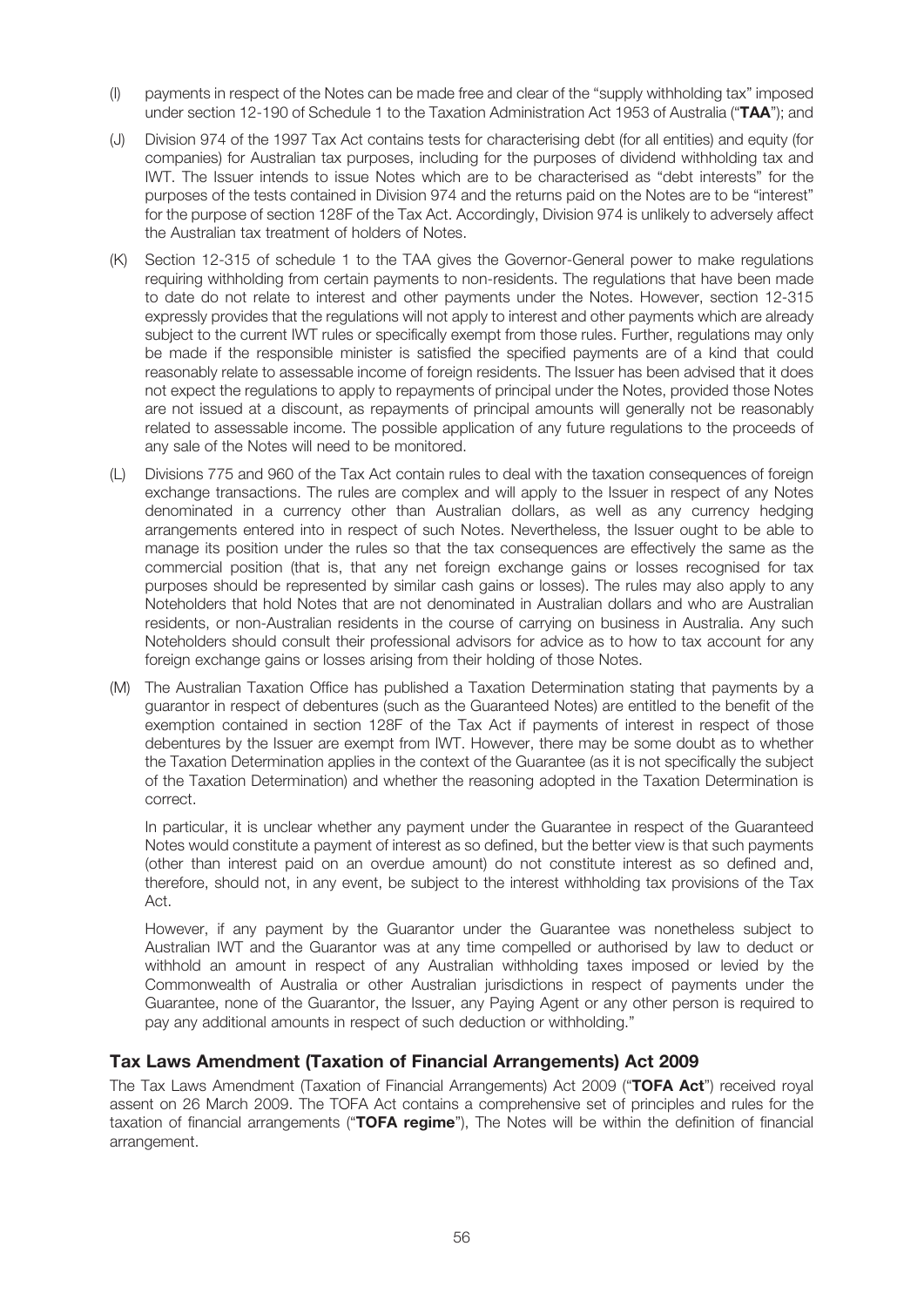The TOFA regime applies to financial arrangements a taxpayer first starts to hold in an income year commencing on or after 1 July 2010, except that:

- a taxpayer can choose to apply the TOFA regime to financial arrangements first held in income years commencing on or after 1 July 2009; and
- a taxpayer can choose to apply the TOFA regime to all financial arrangements in existence at the time the TOFA regime commences to apply to it.

Certain taxpayers are (except where significant deferral of tax is involved) excluded from the TOFA regime, unless they elect otherwise. The excluded taxpayers include individuals and entities whose annual turnover and/or value of assets is below certain monetary thresholds.

Broadly, the TOFA Act:

- sets out the methods under which gains and losses from financial arrangements will be brought to account for tax purposes;
- establishes criteria that determine how different financial arrangements are characterised, and treated under, the different methods; and
- treats gains and losses on revenue account, except where specific rules apply.

If interest withholding tax or the exemption in Section 128F of the Australian Tax Act applies to a payment of interest, the TOFA regime will not apply to assess that interest. However, other gains and losses made in respect of financial arrangements may be dealt with under the TOFA regime.

Broadly, the TOFA regime will generally not apply to a Noteholder who is a non-resident of Australia who has not:

- engaged in trade or business at or through a permanent establishment within Australia; or
- derived Australian sourced gains or losses.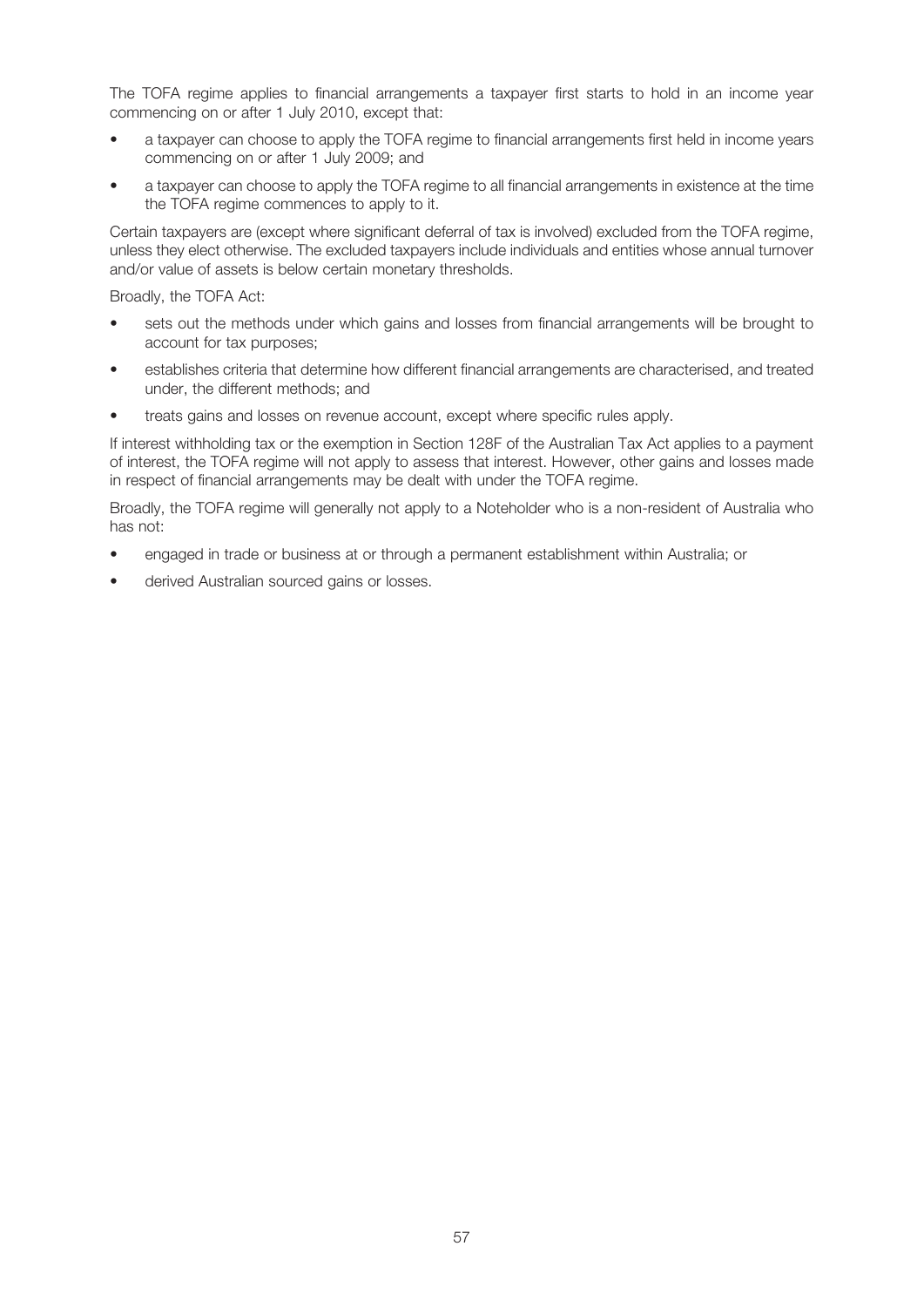# United Kingdom Taxation and EU Savings Directive

# United Kingdom Taxation

The following applies only to persons who are the beneficial owners of Notes and is a summary of the Issuer's understanding of current law and practice in the United Kingdom relating only to United Kingdom withholding tax treatment of payments of principal and interest in respect of Notes. It does not deal with any other United Kingdom taxation implications of acquiring, holding or disposing of Notes. Some aspects do not apply to certain classes of person (such as dealers) to whom special rules may apply. The United Kingdom tax treatment of prospective noteholders depends on their individual circumstances and may be subject to change in the future. Prospective Noteholders who are in any doubt as to their tax position or who may be subject to tax in a jurisdiction other than the United Kingdom should seek their own professional advice.

### Payment of interest on the Notes

Payments of interest on the Notes may be made without withholding on account of United Kingdom income tax provided the payments of interest do not have an United Kingdom source.

However, Noteholders may wish to note that in certain circumstances HM Revenue and Customs has power to obtain information (including the name and address of the beneficial owner of the interest) from any person in the United Kingdom who either pays or credits interest to or receives interest for the benefit of a Noteholder. HM Revenue and Customs also has the power to obtain information from any person in the United Kingdom who pays amounts payable on the redemption of Notes which are deeply discounted securities for the purpose of the Income Tax (Trading and Other Income) Act 2005 or receives such amounts for the benefit of another person although HM Revenue and Customs' published practice indicates that HM Revenue and Customs will not exercise its power to require this information where such amounts are paid on or before 5 April 2010. Information so obtained may, in certain circumstances, be exchanged by HM Revenue and Customs with the tax authorities of the jurisdiction in which the Noteholder is resident for tax purposes.

# EU Savings Directive

Under EC Council Directive 2003/48/EC on the taxation of savings income, Member States, including Belgium from 1 January 2010, are required to provide to the tax authorities of another Member State details of payments of interest (or similar income) paid by a person within its jurisdiction to an individual resident in that other Member State or to certain limited types of entities established in that other Member State. However, for a transitional period, Belgium, Luxembourg and Austria are instead required (unless during that period they elect otherwise) to operate a withholding system in relation to such payments (the ending of such transitional period being dependent upon the conclusion of certain other agreements relating to information exchange with certain other countries). A number of non-EU countries and territories including Switzerland have adopted similar measures (a withholding system in the case of Switzerland).

On 15 September 2008 the European Commission issued a report to the Council of the European Union on the operation of the Directive, which included the Commission's advice on the need for changes to the Directive. On 13 November 2008 the European Commission published a more detailed proposal for amendments to the Directive, which included a number of suggested changes. The European Parliament approved an amended version of this proposal on 24 April 2009. If any of those proposed changes are made in relation to the Directive, they may amend or broaden the scope of the requirements described above.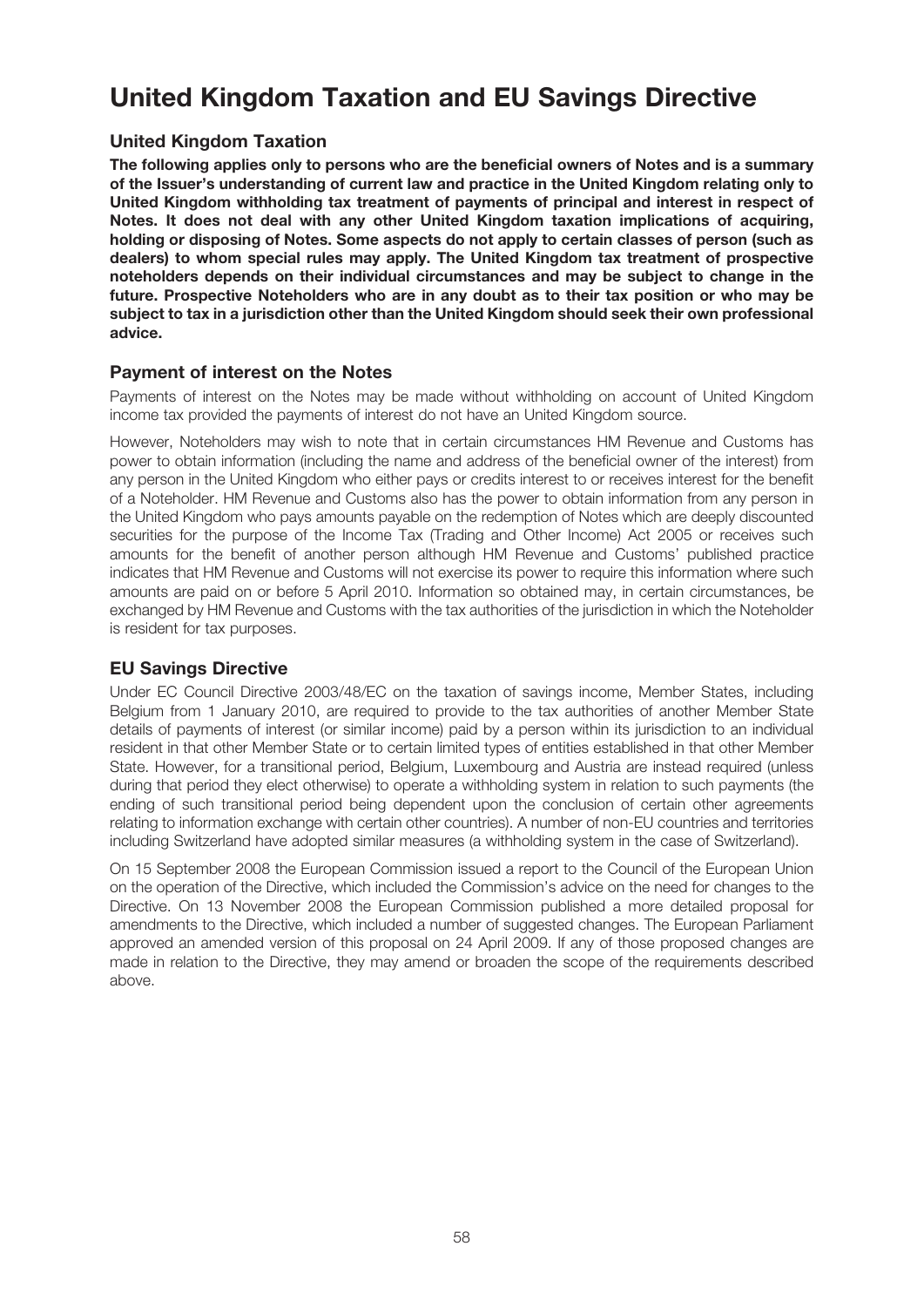# Subscription and Sale

# Summary of Dealer Agreement

Subject to the terms and the conditions contained in an amended and restated dealer agreement dated 18 December 2008 as supplemented by a first supplemental dealer agreement dated 21 December 2009 (as further amended, supplemented or restated from time to time, the "Dealer Agreement") between the Issuer and the Dealers from time to time party thereto (the "Dealers"), the Notes will be offered on a continuous basis by the Issuer to the Dealers. However, the Issuer has reserved the right to sell Notes directly on its own behalf to Dealers in accordance with the Dealer Agreement. The Notes may be resold at prevailing market prices, or at prices related thereto, at the time of such resale, as determined by the relevant Dealer. The Dealer Agreement also provides for Notes to be issued in syndicated Tranches that are jointly and severally underwritten by two or more Dealers.

The Issuer has agreed to indemnify the Dealers against certain liabilities in connection with the offer and sale of the Notes. The Dealer Agreement entitles the Dealers to terminate any agreement that they make to subscribe Notes in certain circumstances prior to payment for such Notes being made to the Issuer.

# Selling Restrictions

### United States

The Notes have not been and will not be registered under the Securities Act and may not be offered or sold within the United States or to, or for the account or benefit of, U.S. persons except in certain transactions exempt from the registration requirements of the Securities Act.

The Notes are subject to U.S. tax law requirements and may not be offered, sold or delivered within the United States or its possessions or to a United States person, except in certain transactions permitted by U.S. tax regulations. Terms used in this paragraph have the meanings given to them by the U.S. Internal Revenue Code and regulations thereunder.

Each Dealer has represented and agreed and each further Dealer appointed under the Programme will be required to represent and agree that, except as permitted by the Dealer Agreement, it will not offer, sell or deliver Notes (i) as part of their distribution at any time and (ii) otherwise until 40 days after the completion of the distribution, as determined and certified by the relevant Dealer or, in the case of an issue of Notes on a syndicated basis, the relevant lead manager of all Notes of the Tranche of which such Notes are a part within the United States or to, or for the account or benefit of, U.S. persons and it will have sent to each Dealer to which it sells Notes during the distribution compliance period a confirmation or other notice setting forth the restrictions on offers and sales of the Notes within the United States or to, or for the account or benefit of, U.S. persons. Terms used in the preceding paragraph and in this paragraph have the meanings given to them by Regulation S under the Securities Act.

In addition, until 40 days after the commencement of the offering of the Notes of the Tranche of which such Notes are a part, an offer or sale of Notes within the United States by any Dealer (whether or not participating in the offering) may violate the registration requirements of the Securities Act if such offer or sale is made otherwise than in accordance with an available exemptions from registrations under the Securities Act.

Each issue of Index Linked Notes and Dual Currency Notes shall be subject to such additional U.S. selling restrictions as the Issuer and the relevant Dealer or Dealers shall agree as a term of the issue and purchase of such Notes, which additional selling restrictions shall be set out in the applicable Final Terms. Each relevant Dealer has agreed and each further Dealer appointed under the Programme will be required to agree that it will offer, sell or deliver such Notes only in compliance with such additional U.S. selling restrictions.

#### Public Offer Selling Restriction under the Prospectus Directive

In relation to each Member State of the European Economic Area which has implemented the Prospectus Directive (each, a "Relevant Member State"), each Dealer has represented and agreed, and each further Dealer appointed under the Programme will be required to represent and agree, that with effect from and including the date on which the Prospectus Directive is implemented in that Relevant Member State (the "Relevant Implementation Date") it has not made and will not make an offer of Notes which are the subject of the offering contemplated by this Information Memorandum as completed by the final terms in relation thereto to the public in that Relevant Member State, except that it may, with effect from and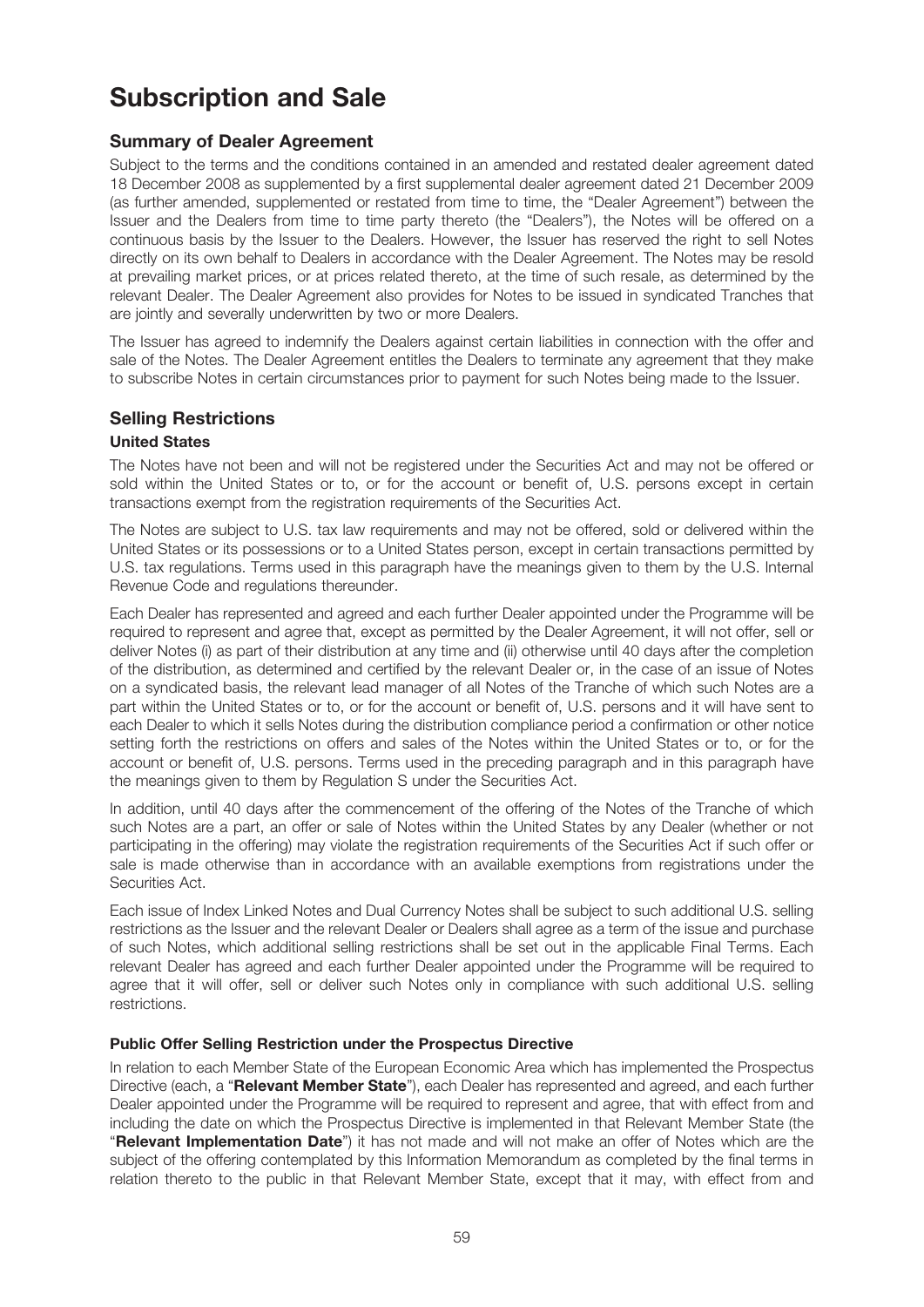including the Relevant Implementation Date, make an offer of such Notes to the public in that Relevant Member State:

- (a) at any time to legal entities which are authorised or regulated to operate in the financial markets or, if not so authorised or regulated, whose corporate purpose is solely to invest in securities;
- (b) at any time to any legal entity which has two or more of (1) an average of at least 250 employees during the last financial year; (2) a total balance sheet of more than €43,000,000 and (3) an annual net turnover of more than €50,000,000, as shown in its last annual or consolidated accounts;
- (c) at any time to fewer than 100 natural or legal persons (other than qualified investors as defined in the Prospectus Directive) subject to obtaining the prior consent of the relevant Dealer or Dealers nominated by the Issuer for any such offer; or
- (d) at any time in any other circumstances falling within Article 3(2) of the Prospectus Directive,

provided that no such offer of Notes referred to above shall require the Issuer or any Dealer to publish a prospectus pursuant to Article 3 of the Prospectus Directive or supplement a prospectus pursuant to Article 16 of the Prospectus Directive.

For the purposes of this provision, the expression an "offer of Notes to the public" in relation to any Notes in any Relevant Member State means the communication in any form and by any means of sufficient information on the terms of the offer and the Notes to be offered so as to enable an investor to decide to purchase or subscribe the Notes, as the same may be varied in that Member State by any measure implementing the Prospectus Directive in that Member State and the expression "Prospectus Directive" means Directive 2003/71/EC and includes any relevant implementing measure in each Relevant Member State.

#### United Kingdom

Each Dealer has represented and agreed and each further Dealer appointed under the Programme will be required to represent and agree that:

- (i) in relation to any Notes having a maturity of less than one year, (a) it is a person whose ordinary activities involve it in acquiring, holding, managing or disposing of investments (as principal or agent) for the purposes of its business and (b) it has not offered or sold and will not offer or sell any Notes other than to persons whose ordinary activities involve them in acquiring, holding, managing or disposing of investments (as principal or as agent) for the purposes of their businesses or who it is reasonable to expect will acquire, hold, manage or dispose of investments (as principal or agent) for the purposes of their businesses where the issue of the Notes would otherwise constitute a contravention of section 19 of the FSMA by the Issuer;
- (ii) it has only communicated or caused to be communicated and will only communicate or cause to be communicated an invitation or inducement to engage in investment activity (within the meaning of section 21 of the FSMA) received by it in connection with the issue of any Notes in circumstances in which section 21(1) of the FSMA does not apply to the Issuer; and
- (iii) it has complied and will comply with all applicable provisions of the FSMA with respect to anything done by it in relation to any Notes in, from or otherwise involving the United Kingdom.

#### Australia

No prospectus or other disclosure document (as defined in the Corporations Act 2001 of Australia (the "**Corporations Act**")) in relation to the Programme or any Notes has been lodged with the Australian Securities and Investments Commission ("ASIC") or ASX Limited ABN 98 008 624 691 ("ASX"). Each Dealer has represented and agreed, and any further Dealer appointed under the Programme will be required to represent and agree that, unless the relevant Final Terms (or another relevant supplement to this Information Memorandum) otherwise provides, in connection with the distribution of the Notes, it:

- (a) has not offered or invited applications, and will not offer or invite applications, for the issue, sale, subscription or purchase of the Notes in Australia (including an offer or invitation which is received by a person in Australia); and
- (b) has not distributed or published, and will not distribute or publish this Information Memorandum or any supplement, advertisement or other offering material relating to the Notes in Australia;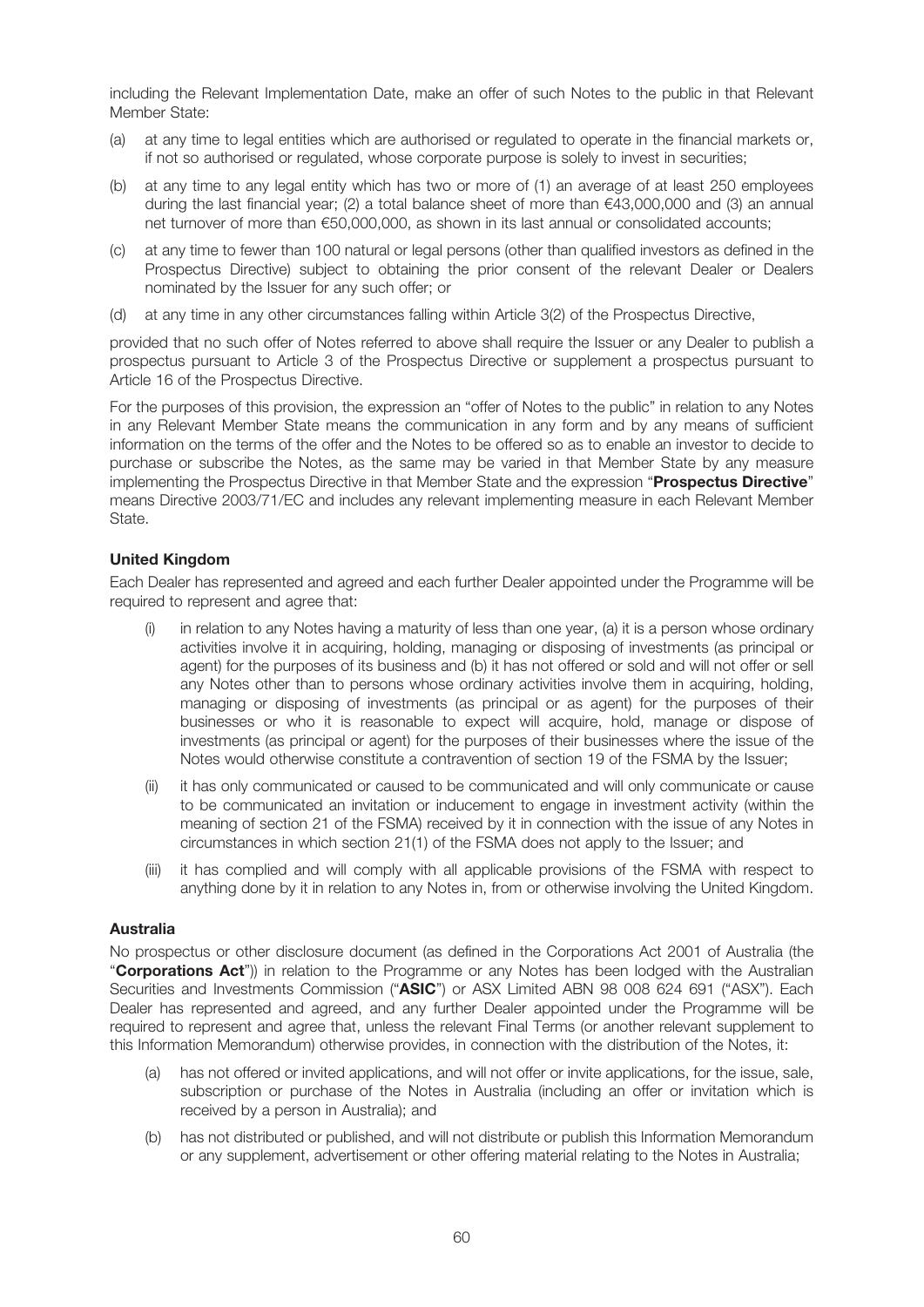unless:

- (i) the minimum aggregate consideration payable by each offeree is at least A\$500,000 (or its equivalent in other currency, in either case, disregarding moneys lent by the offeror or its associates) or the offer or invitation otherwise does not require disclosure to investors under Part 6D.2 of the Corporations Act;
- (ii) the offer or the issuance of the Notes does not constitute an offer to a "retail client" for the purposes of Chapter 7 of the Corporations Act;
- (iii) such action complies with all applicable laws and regulations; and
- (iv) such action does not require any document to be lodged with ASIC or ASX.

Section 708(19) of the Corporations Act provides that an offer of "debentures" (as defined in the Corporations Act) for issue or sale does not need disclosure to investors in accordance with Part 6D.2 of the Corporations Act if the Issuer is an Australian authorised deposit-taking institution ("ADI"). As at the date of this Information Memorandum, the Issuer is an ADI.

In addition, each Dealer has agreed and each further Dealer appointed under the Programme will be required to agree that, in connection with the primary distribution of the Notes, it will not sell Notes to any person if, at the time of such sale, the employees of the Dealer aware of, or involved in, the sale knew or had reasonable grounds to suspect that, as a result of such sale, any Notes or an interest in any Notes were being, or would later be, acquired (directly or indirectly) by an associate of the Issuer that is:

- (a) a non-resident of Australia that did not acquire the Notes in carrying on a business in Australia at or through a permanent establishment in Australia and did not acquire the Notes in the capacity of a dealer, manager or underwriter in relation to the placement of the Notes; or a clearing house, custodian, funds manager or a responsible entity of a registered scheme; or
- (b) a resident of Australia that acquired the Notes in carrying on a business in a country outside Australia at or through a permanent establishment in that country and did not acquire the Notes in the capacity of a dealer, manager or underwriter in relation to the placement of the Notes; or a clearing house, custodian, funds manager or a responsible entity of a registered scheme.

#### **Switzerland**

In connection with the initial placement of any Notes in Switzerland, each Dealer has agreed and each additional Dealer appointed under the Programme will be required to agree that the Notes have not been offered or sold and will not be offered and sold in Switzerland save in accordance with Art. 652a and Art.1156 of the Swiss Code of Obligations of 30 March 1911 (as amended).

#### Hong Kong

Each Dealer has represented and agreed and each further Dealer appointed under the Programme will be required to represent and agree that:

- (a) it has not offered or sold, and will not offer or sell, in Hong Kong, by means of any document, any Notes other than (i) in circumstances which do not constitute an offer to the public within the meaning of the Companies Ordinance (Cap. 32) ("CO"), or (ii) to professional investors within the meaning of the Securities and Futures Ordinance (Cap. 571) ("SFO") and any rules made under the SFO, or (iii) in other circumstances which do not result in the document being a prospectus within the meaning of the CO; and
- (b) it has not issued, or had in its possession for the purposes of issue, and will not issue or have in its possession for the purposes of issue (in each case whether in Hong Kong or elsewhere), any advertisement, invitation or document relating to the Notes which is directed at, or the contents of which are likely to be accessed or read by, the public in Hong Kong (except if permitted to do so under the laws of Hong Kong) other than with respect to Notes which are or are intended to be disposed of only to persons outside Hong Kong or only to "professional investors" within the meaning of the SFO and any rules made under the SFO.

#### **Singapore**

This Information Memorandum has not been registered as a prospectus with the Monetary Authority of Singapore and the Notes will be offered pursuant to exemptions under the Securities and Futures Act,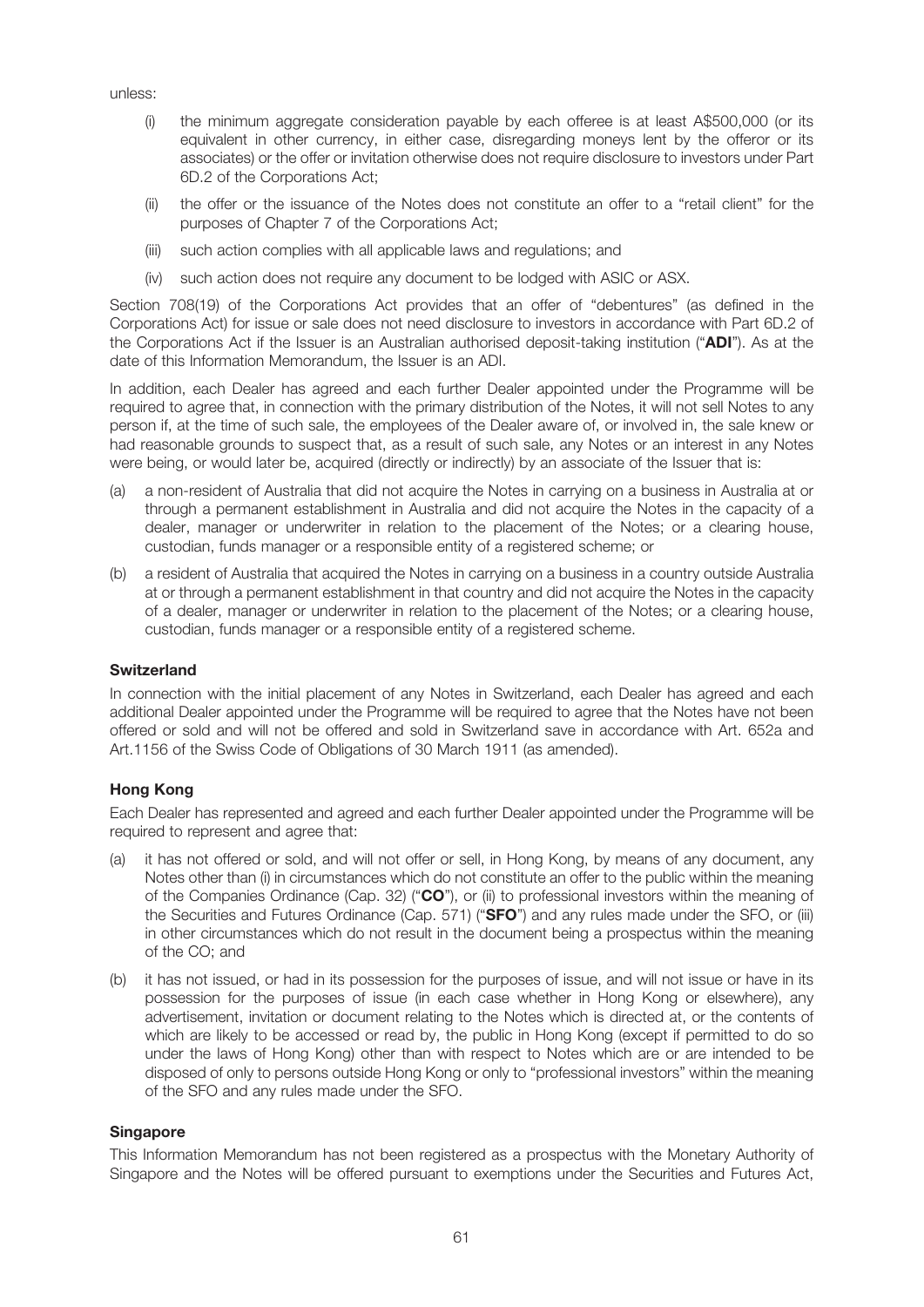Chapter 289 of Singapore (the "Securities and Futures Act"). Each Dealer has represented, warranted and agreed and each further Dealer appointed under the Programme will be required to represent, warrant and agree that the Notes may not be offered or sold or made the subject of an invitation for subscription or purchase nor may this Information Memorandum or any other document or material in connection with the offer or sale or invitation for subscription or purchase of any Notes be circulated or distributed whether directly or indirectly to any person in Singapore other than (a) to an institutional investor pursuant to Section 274 of the Securities and Futures Act, (b) to a relevant person, or any person pursuant to Section 275(1) and Section 275(1A) of the Securities and Futures Act, respectively and in accordance with the conditions specified in Section 275 of the Securities and Futures Act or (c) pursuant to, and in accordance with the conditions of, any other applicable provision of the Securities and Futures Act.

Each of the following relevant persons specified in Section 275 of the Securities and Futures Act which has subscribed or purchased Notes, namely a person who is:

- (a) a corporation (which is not an accredited investor (as defined in Section 4A of the Securities and Futures Act)) the sole business of which is to hold investments and the entire share capital of which is owned by one or more individuals, each of whom is an accredited investor; or
- (b) a trust (where the trustee is not an accredited investor) whose sole purpose is to hold investments and each beneficiary is an individual who is an accredited investor,

should note that shares, debentures and units of shares and debentures of that corporation or the beneficiaries' rights and interest in that trust shall not be transferable for 6 months after that corporation or that trust has acquired the Notes under Section 275 of the Securities and Futures Act except:

- (1) to an institutional investor under Section 274 of the Securities and Futures Act or to a relevant person or any person pursuant to Section 275(1) and Section 275(1A) of the Securities and Futures Act, respectively and in accordance with the conditions, specified in Section 275 of the Securities and Futures Act;
- (2) where no consideration is given for the transfer;
- (3) where the transfer is by operation of law; or
- (4) pursuant to Section 276(7) of the Securities and Futures Act.

#### **General**

Each Dealer has agreed and each further Dealer appointed under the Programme will be required to agree that it will (to the best of its knowledge and belief) comply with all applicable securities laws and regulations in force in any jurisdiction in which it purchases, offers, sells or delivers Notes or possesses or distributes this Information Memorandum or any advertisement or other offering material and will obtain any consent, approval or permission required by it for the purchase, offer, sale or delivery by it of Notes under the laws and regulations in force in any jurisdiction to which it is subject or in which it makes such purchases, offers, sales or deliveries and neither the Issuer nor any other Dealer shall have any responsibility therefor.

Neither the Issuer nor any of the Dealers represents that any Notes may at any time lawfully be sold in compliance with any applicable registration or other requirements in any jurisdiction, or pursuant to any exemption available thereunder, or assumes any responsibility for facilitating such sale.

With regard to each Tranche, the relevant Dealer will be required to comply with such other additional restrictions as the Issuer and the relevant Dealer shall agree and as shall be set out in the applicable Final Terms.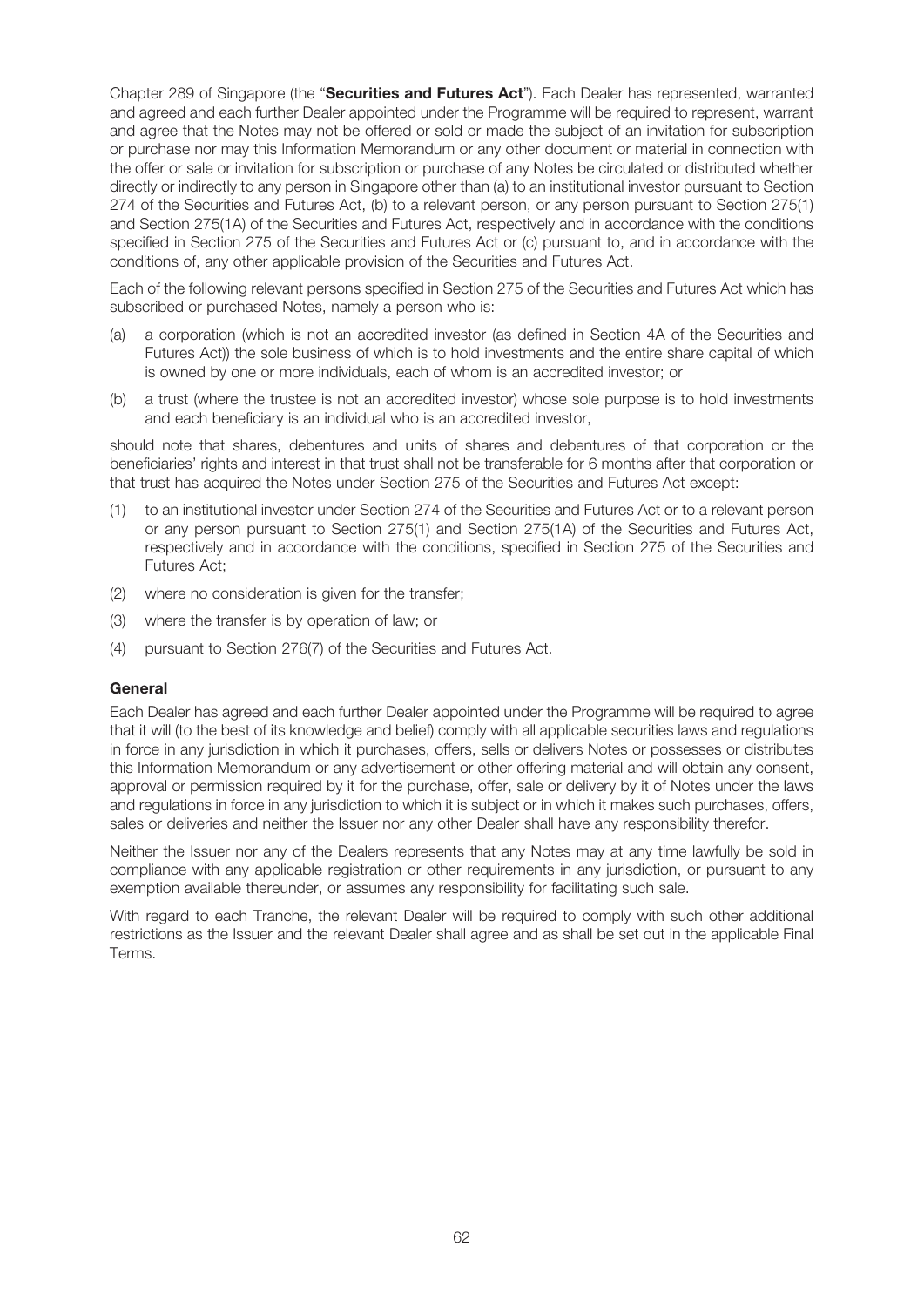# Form of Final Terms

Set out below is the form of Final Terms which will be completed for each Tranche of Notes issued under the Programme.

[Date]

#### Bank of Queensland Limited

### Issue of [Aggregate Nominal Amount of Tranche][Title of Notes] under the U.S.\$4,000,000,000

#### Euro Medium Term Note Programme

# PART A – CONTRACTUAL TERMS

Terms used herein shall be deemed to be defined as such for the purposes of the Conditions set forth in the Information Memorandum dated 21 December 2009 [and the supplement to the Information Memorandum dated  $[\bullet]$  which [together] constitute[s] a base prospectus for the purposes of the Prospectus Directive (Directive 2003/71/EC) (the "Prospectus Directive"). This document constitutes the Final Terms of the Notes described herein for the purposes of Article 5.4 of the Prospectus Directive and must be read in conjunction with the Information Memorandum [as so supplemented]. Full information on the Issuer and the offer of the Notes is only available on the basis of the combination of these Final Terms and the Information Memorandum [as so supplemented]. The Information Memorandum [and the supplement to the Information Memorandum] [is/are] available for viewing at, and copies may be obtained from, [address].

[The following alternative language applies if the first tranche of an issue which is being increased was issued under an Information Memorandum with an earlier date.]

Terms used herein shall be deemed to be defined as such for the purposes of the Conditions (the "Conditions") set forth in the Information Memorandum dated [original date] and incorporated by reference into the Information Memorandum dated 21 December 2009 and which are attached hereto, [and the supplement to the Information Memorandum dated [ $\bullet$ ]]. This document constitutes the Final Terms of the Notes described herein for the purposes of Article 5.4 of the Prospectus Directive (Directive 2003/71/EC) (the "Prospectus Directive") and must be read in conjunction with the Information Memorandum dated 21 December 2009 [and the supplement to the Information Memorandum dated [•]] which [together] constitute[s] a base prospectus for the purposes of the Prospectus Directive. Copies of the Information Memorandum [as so supplemented] are available for viewing at [address] [and] [website] and copies may be obtained from [address].

[Include whichever of the following apply or specify as "Not Applicable" (N/A). Note that the numbering should remain as set out below, even if "Not Applicable" is indicated for individual paragraphs or subparagraphs. Italics denote directions for completing the Final Terms.]

[When adding any other final terms or information consideration should be given as to whether such terms or information constitute "significant new factors" and consequently trigger the need for a supplement to the Information Memorandum under Article 16 of the Prospectus Directive.]

[If the Notes have a maturity of less than one year from the date of their issue, the minimum denomination may need to be £100,000 or its equivalent in any other currency.

|                | lssuer:                              | Bank of Queensland Limited                                                                                                 |
|----------------|--------------------------------------|----------------------------------------------------------------------------------------------------------------------------|
| 2              | Commonwealth of Australia Guarantee: | [Applicable/Not Applicable] <sup>1</sup>                                                                                   |
| 3              | Series Number:<br>(a                 |                                                                                                                            |
|                | Tranche Number:<br>(b)               |                                                                                                                            |
|                |                                      | (If fungible with an existing Series, details of that<br>Series, including the date on which the Notes<br>become fungible) |
| $\overline{4}$ | Specified Currency or Currencies:    |                                                                                                                            |

1 Mark as "Applicable" if Commonwealth of Australia Guarantee dated 20 November 2008 will apply to guarantee all sums payable under the applicable Note. Also disapply cross default and cross acceleration provisions within item 31. "Other final terms".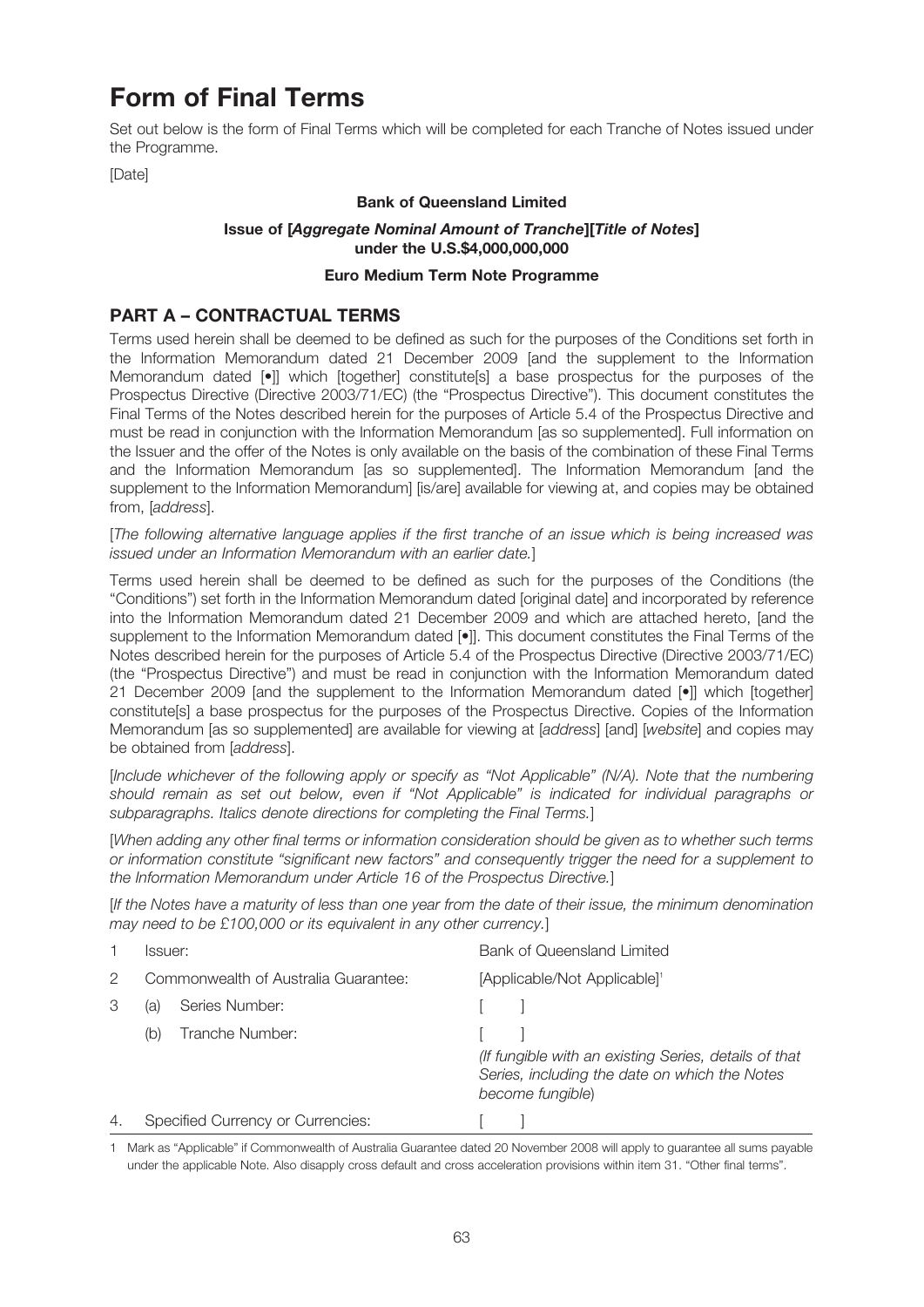| 5.           |                                        | Aggregate Nominal Amount:     |                                                                                                                                                                                                                                                                                                                                                                          |  |  |
|--------------|----------------------------------------|-------------------------------|--------------------------------------------------------------------------------------------------------------------------------------------------------------------------------------------------------------------------------------------------------------------------------------------------------------------------------------------------------------------------|--|--|
|              |                                        | Series:<br>(a)                |                                                                                                                                                                                                                                                                                                                                                                          |  |  |
|              |                                        | Tranche:<br>(b)               |                                                                                                                                                                                                                                                                                                                                                                          |  |  |
| 6.           | (a)                                    | [Issue Price:                 | ] per cent. of the Aggregate Nominal<br>Amount [plus accrued interest from [insert date]<br>(in the case of fungible issues only, if applicable)]                                                                                                                                                                                                                        |  |  |
| $\sqrt{ }$ . | <b>Specified Denominations:</b><br>(a) |                               | (Note – where multiple denominations above<br>[U.S.\$100,000] or equivalent are being used the<br>following sample wording should be followed:<br>"[U.S.\$100,000] and integral multiples of<br>[U.S.\$1,000] in excess thereof up to and<br>including [U.S.\$199,000]. No Notes in definitive<br>form will be issued with a denomination above<br>$[U.S.\$199,000].$ ") |  |  |
|              |                                        |                               | (N.B. If an issue of Notes is (i) NOT admitted to<br>trading on an European Economic Area exchange;<br>and (ii) only offered in the European Economic<br>Area in circumstances where a prospectus is not<br>required to be published under the Prospectus<br>Directive the $€50,000$ minimum denomination is<br>not required.)                                           |  |  |
|              | (b)                                    | <b>Calculation Amount:</b>    | (If only one Specified Denomination, insert the<br>Specified Denomination.                                                                                                                                                                                                                                                                                               |  |  |
|              |                                        |                               | If more than one Specified Denomination, insert<br>the highest common factor. Note: There must be<br>a common factor in the case of two or more<br>Specified Denominations.)                                                                                                                                                                                             |  |  |
| 8.           | (a)                                    | <b>Issue Date:</b>            |                                                                                                                                                                                                                                                                                                                                                                          |  |  |
|              | (b)                                    | Interest Commencement Date:   |                                                                                                                                                                                                                                                                                                                                                                          |  |  |
| 9.           |                                        | <b>Maturity Date:</b>         | [Fixed rate - specify date/<br>Floating rate - Interest Payment Date falling in or<br>nearest to [specify month]]                                                                                                                                                                                                                                                        |  |  |
|              |                                        |                               | (N.B. The Maturity Date for Guaranteed Notes<br>must not be longer than 60 months from the Issue<br>Date.)                                                                                                                                                                                                                                                               |  |  |
| 10.          | Interest Basis:                        |                               | ] per cent. Fixed Rate]<br>II.<br>[[LIBOR/EURIBOR] +/-[ ] per cent. Floating<br>Rate]<br>[Zero Coupon]<br>[Index Linked Interest]<br>[Dual Currency Interest]<br>[specify other]<br>(further particulars specified below)                                                                                                                                                |  |  |
|              |                                        | 11. Redemption/Payment Basis: | [Redemption at par]<br>[Index Linked Redemption]<br>[Dual Currency Redemption]<br>[Partly Paid]<br>[Instalment]<br>[specify other]<br>(N.B. If the Final Redemption Amount is other<br>than 100 per cent. of the nominal value, the                                                                                                                                      |  |  |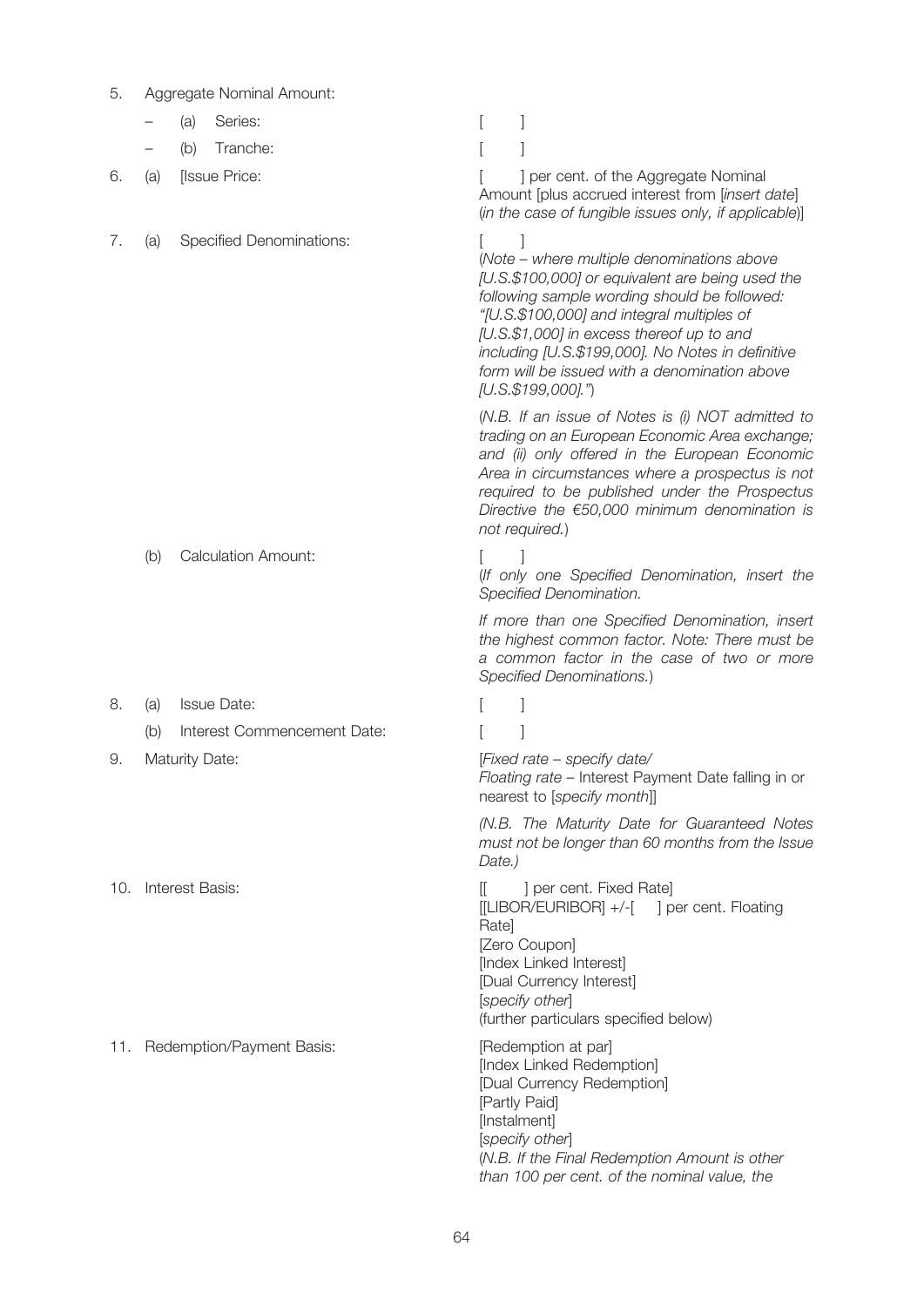- Change of Interest Basis or Redemption/ Payment Basis:
- 13. Put/Call Options: **Example 2018** Section 13. Put/Call Options:
- 14. (a) Status of the Notes: Senior
	- (b) [Date [Board] approval for issuance of [ ] Notes obtained:
- 

### PROVISIONS RELATING TO INTEREST (IF ANY) PAYABLE

- 16. Fixed Rate Note Provisions [Applicable/Not Applicable]
	-
	-
	- (c) Fixed Coupon Amount(s): The Calculation Amount Fixed Coupon Amount(s): (Applicable to Notes in definitive form)
	- Broken Amount(s): (Applicable to Notes in definitive form)
	-
	- (f) Determination Date(s):  $\qquad \qquad$  [ ] in each year

- (g) Other terms relating to the method of [None/Give details] calculating interest for Fixed Rate Notes:
- 17. Floating Rate Note Provisions [Applicable/Not Applicable]
	- (a) Specified Period(s)/Specified Interest [1 Payment Dates:

Notes will be derivative securities for the purposes of the Prospectus Directive and the requirements of Annex XII to the Prospectus Directive Regulation will apply)

[Specify details of any provision for change of Notes into another Interest Basis or Redemption/ Payment Basis]

[Issuer Call] [(further particulars specified below)]

(N.B. Only relevant where Board (or similar) authorisation is required for the particular tranche of Notes)

15. Method of distribution: [Syndicated/Non-syndicated]

(If not applicable, delete the remaining subparagraphs of this paragraph)

(a) Rate(s) of Interest:  $\lceil \ \ \rceil$  per cent. per annum [payable [annually/ semi-annually/quarterly] in arrear] (If payable other than annually, consider amending Condition 4)

(b) Interest Payment Date(s): [[ ] in each year up to and including the Maturity Date]/[specify other] (N.B. This will need to be amended in the case of long or short coupons)

(d) Broken Amount(s):  $\begin{bmatrix} \cdot & \cdot & \cdot \\ \cdot & \cdot & \cdot \\ \cdot & \cdot & \cdot \end{bmatrix}$  per Calculation Amount, payable on the Interest Payment Date falling [in/on][ ] [Insert particulars of any initial or final broken interest amounts which do not correspond with the Fixed Coupon Amount]

(e) Day Count Fraction: [30/360 or Actual/Actual (ICMA) or [specify other]]

[Insert regular interest payment dates, ignoring issue date or maturity date in the case of a long or short first or last coupon

N.B. This will need to be amended in the case of regular interest payment dates which are not of equal duration

N.B. Only relevant where Day Count Fraction is Actual/Actual (ICMA)]

(If not applicable, delete the remaining subparagraphs of this paragraph)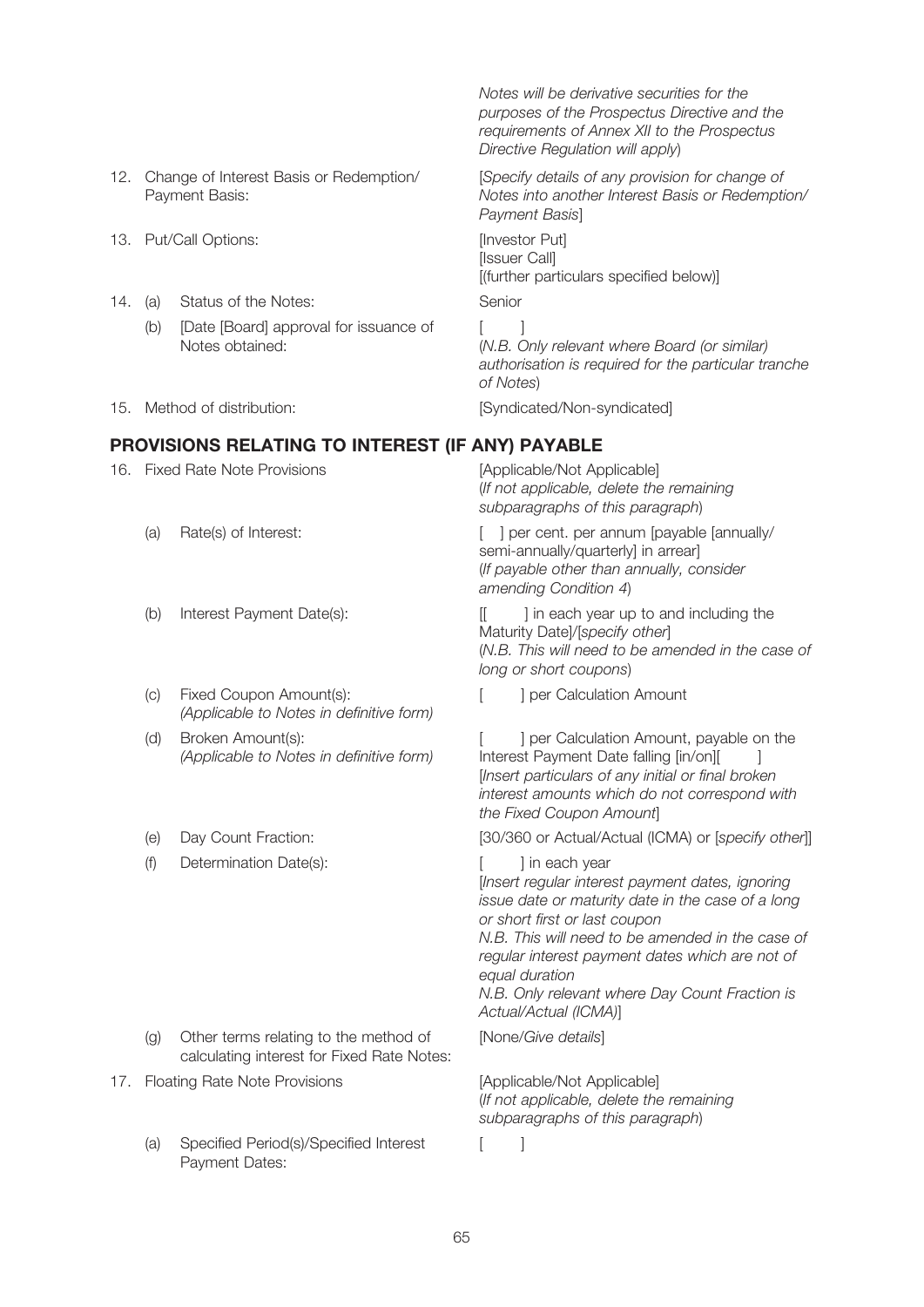- 
- (c) Additional Business Centre(s): [ ]
- Manner in which the Rate of Interest and Interest Amount is to be determined:
- (e) Party responsible for calculating the [ ] Rate of Interest and Interest Amount (if not the Agent):
- (f) Screen Rate Determination:
	- **Property** Reference Rate: The set of the set of the set of the set of the set of the set of the set of the set of the set of the set of the set of the set of the set of the set of the set of the set of the set of the set
	- Interest Determination Date(s): [ ]
	- **Relevant Screen Page:** [ ]
- (g) ISDA Determination:
	- Floating Rate Option: [ ]
	- Designated Maturity: [ ]
	- **Passach Date:** [ ]
- 
- (i) Minimum Rate of Interest:  $\begin{bmatrix} \cdot & \cdot \\ \cdot & \cdot \end{bmatrix}$  per cent. per annum
- (j) Maximum Rate of Interest: [ ] per cent. per annum
- (k) Day Count Fraction: [Actual/Actual (ISDA)

- (I) Fallback provisions, rounding provisions [ ] and any other terms relating to the method of calculating interest on Floating Rate Notes, if different from those set out in the Conditions:
- 18. Zero Coupon Note Provisions [Applicable/Not Applicable]

(b) Business Day Convention: [Floating Rate Convention/Following Business Day Convention/Modified Following Business Day Convention/ Preceding Business Day Convention/[specify other]]

(d) Manner in which the Rate of Interest and [Screen Rate Determination/ISDA Determination/ specify other]

(Either LIBOR, EURIBOR or other, although additional information is required if other including fallback provisions in the Agency Agreement)

(Second London business day prior to the start of each Interest Period if LIBOR (other than Sterling or euro LIBOR), first day of each Interest Period if Sterling LIBOR and the second day on which the TARGET2 System is open prior to the start of each Interest Period if EURIBOR or euro LIBOR)

(In the case of EURIBOR, if not Reuters Page "EURIBOR 01" ensure it is a page which shows a composite rate or amend the fallback provisions appropriately)

(h) Margin(s):  $[+/]-]$  | per cent. per annum Actual/365 (Fixed) Actual/365 (Sterling) Actual/360 30/360 30E/360 30E/360 (ISDA) **Otherl** (See Condition 4 for alternatives)

(If not applicable, delete the remaining subparagraphs of this paragraph)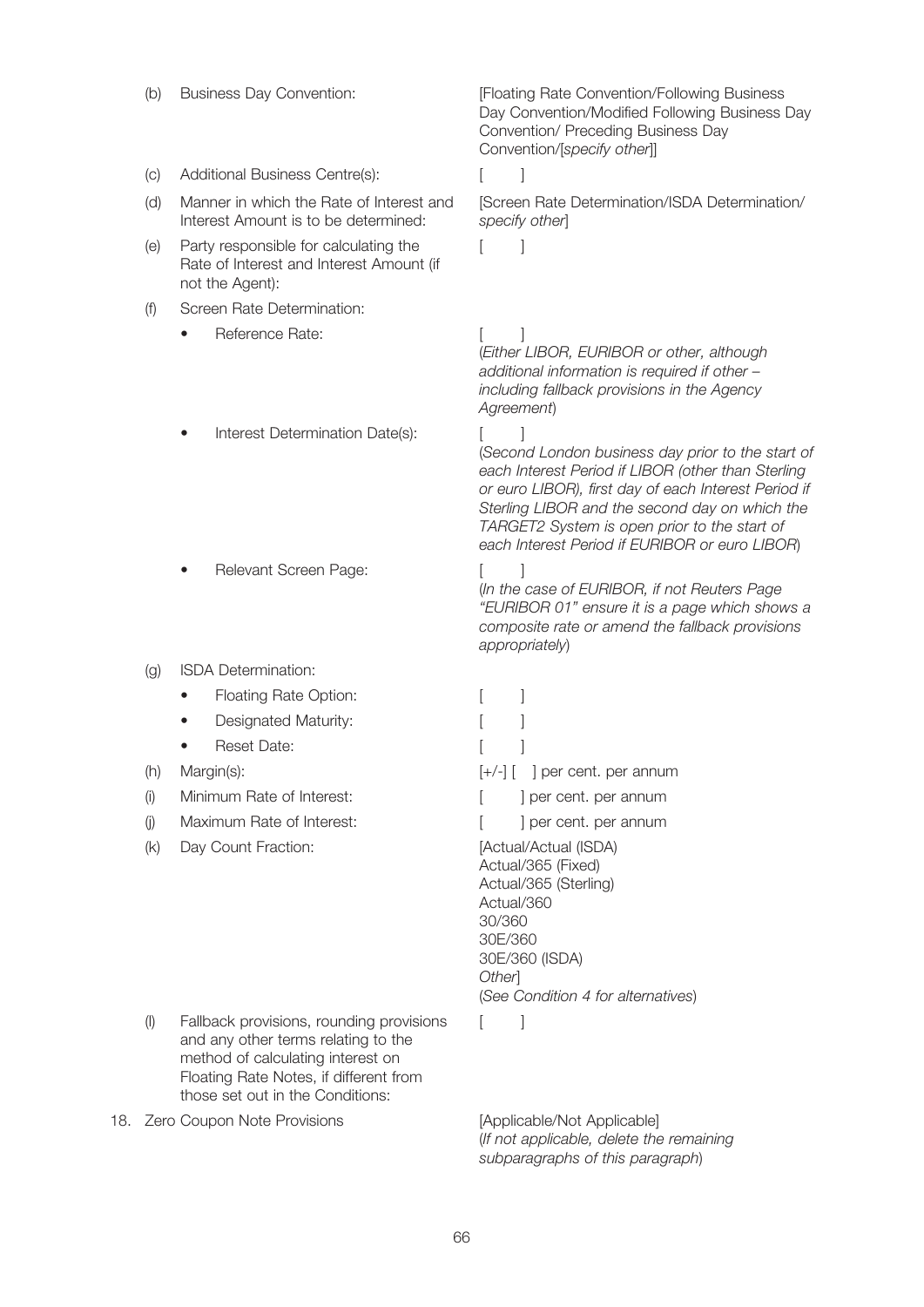- 
- (b) Reference Price: [ ]
- (c) Any other formula/basis of determining [ ] amount payable:
- (d) Day Count Fraction in relation to Early Redemption Amounts and late payment:
- 19. Index Linked Interest Note Provisions [Applicable/Not Applicable]
	-
	-
	- (c) Party responsible for calculating the [ ] Rate of Interest (if not the Calculation Agent) and Interest Amount (if not the Agent):
	- (d) Provisions for determining Coupon where calculation by reference to Index and/or Formula is impossible or impracticable:
	- (e) Specified Period(s)/Specified Interest [ ] Payment Dates:
	-
	- (g) Additional Business Centre(s): [ ]
	- (h) Minimum Rate of Interest:  $\begin{bmatrix} | & | \end{bmatrix}$  per cent. per annum
	- (i) Maximum Rate of Interest: [ ] per cent. per annum
	- (i) Day Count Fraction: [ ]
- 20. Dual Currency Note Provisions: [Applicable/Not Applicable]
	- (a) Rate of Exchange/method of calculating [give details] Rate of Exchange:
	- (b) Calculation Agent, if any, responsible for [ ] calculating the interest payable:
	- (c) Provisions applicable where calculation by reference to Rate of Exchange impossible or impracticable:
	- (d) Person at whose option Specified [ ] Currency(ies) is/are payable:

# PROVISIONS RELATING TO REDEMPTION

- - (a) Optional Redemption Date(s): [ ]

(a) Accrual Yield:  $[$  ] per cent. per annum

[Conditions 6(e) and 6(j) apply/specify other] (Consider applicable day count fraction if not U.S. dollar denominated)

(If not applicable, delete the remaining subparagraphs of this paragraph)

(a) Index/Formula:  $[give or annex details]$ 

(b) Calculation Agent: [give name (and, if the Notes are derivative securities to which Annex XII of the Prospectus Directive Regulation applies, address)]

[need to include a description of market disruption or settlement disruption events and adjustment provisions]

(f) Business Day Convention: [Floating Rate Convention/Following Business Day Convention/Modified Following Business Day Convention/ Preceding Business Day Convention/specify other]

- 
- 
- 

(If not applicable, delete the remaining subparagraphs of this paragraph)

[need to include a description of market disruption or settlement disruption events and adjustment provisions]

21. Issuer Call: **Example 21.** [Applicable/Not Applicable] (If not applicable, delete the remaining subparagraphs of this paragraph)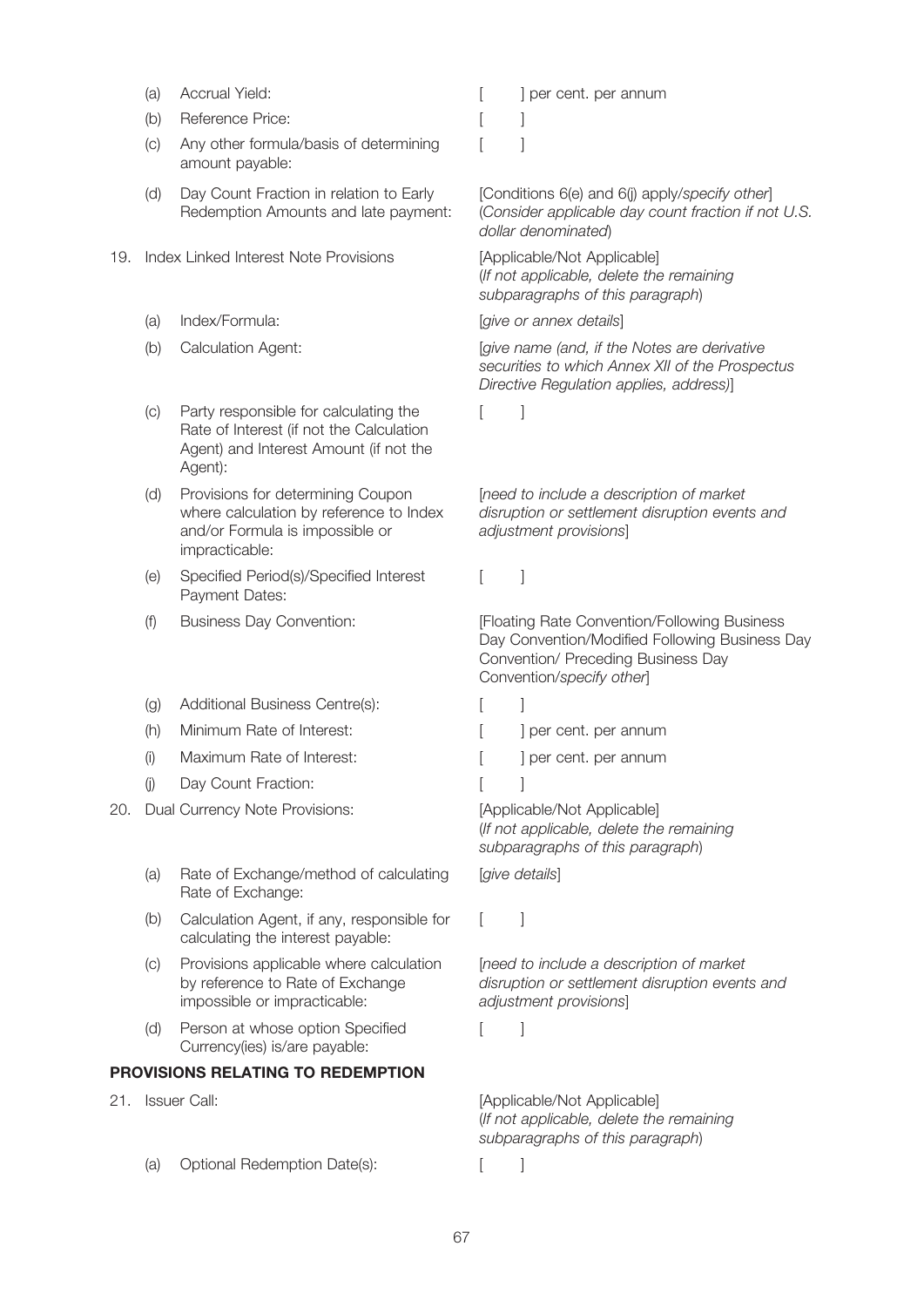- Note and method, if any, of calculation of such amount(s):
- (c) If redeemable in part:
	- (i) Minimum Redemption Amount: [ ]
	- (i) Maximum Redemption Amount: [ ]
- (d) Notice period (if other than as set out in [ ] the Conditions):

- (a) Optional Redemption Date(s):
- Optional Redemption Amount of each Note and method, if any, of calculation of such amount(s):
- (c) Notice period (if other than as set out in [ ] the Conditions):

24. Early Redemption Amount of each Note [[[ ] per Calculation Amount/specify other/see payable on redemption for taxation reasons or on event of default and/or the method of calculating the same (if required or if different from that set out in Condition 6(e)):

(b) Optional Redemption Amount of each [intergal calculation Amount/specify other/see Appendix]

(N.B. If setting notice periods which are different to those provided in the Conditions, the Issuer is advised to consider the practicalities of distribution of information through intermediaries, for example, clearing systems and custodians, as well as any other notice requirements which may apply, for example, as between the Issuer and the Agent)

22. Investor Put: [Applicable/Not Applicable] (If not applicable, delete the remaining subparagraphs of this paragraph)

(b) Optional Redemption Amount of each [[ ] per Calculation Amount/specify other/see Appendix]

> (N.B. If setting notice periods which are different to those provided in the Conditions, the Issuer is advised to consider the practicalities of distribution of information through intermediaries, for example, clearing systems and custodians, as well as any other notice requirements which may apply, for example, as between the Issuer and the Agent)

23. Final Redemption Amount of each Note: <br> [[ ] per Calculation Amount/specify other/see Appendix]

> (N.B. If the Final Redemption Amount is other than 100 per cent. of the nominal value the Notes will be derivative securities for the purposes of the Prospectus Directive and the requirements of Annex XII to the Prospectus Directive Regulation will apply, e.g. need to include a description of market disruption or settlement disruption events and adjustment provisions).

Appendix]

#### GENERAL PROVISIONS APPLICABLE TO THE NOTES

25. Form of Notes: **interporary Global Note exchangeable for a** Permanent Global Note which is exchangeable for Definitive Notes [on 60 days' notice given at any time/only upon an Exchange Event]]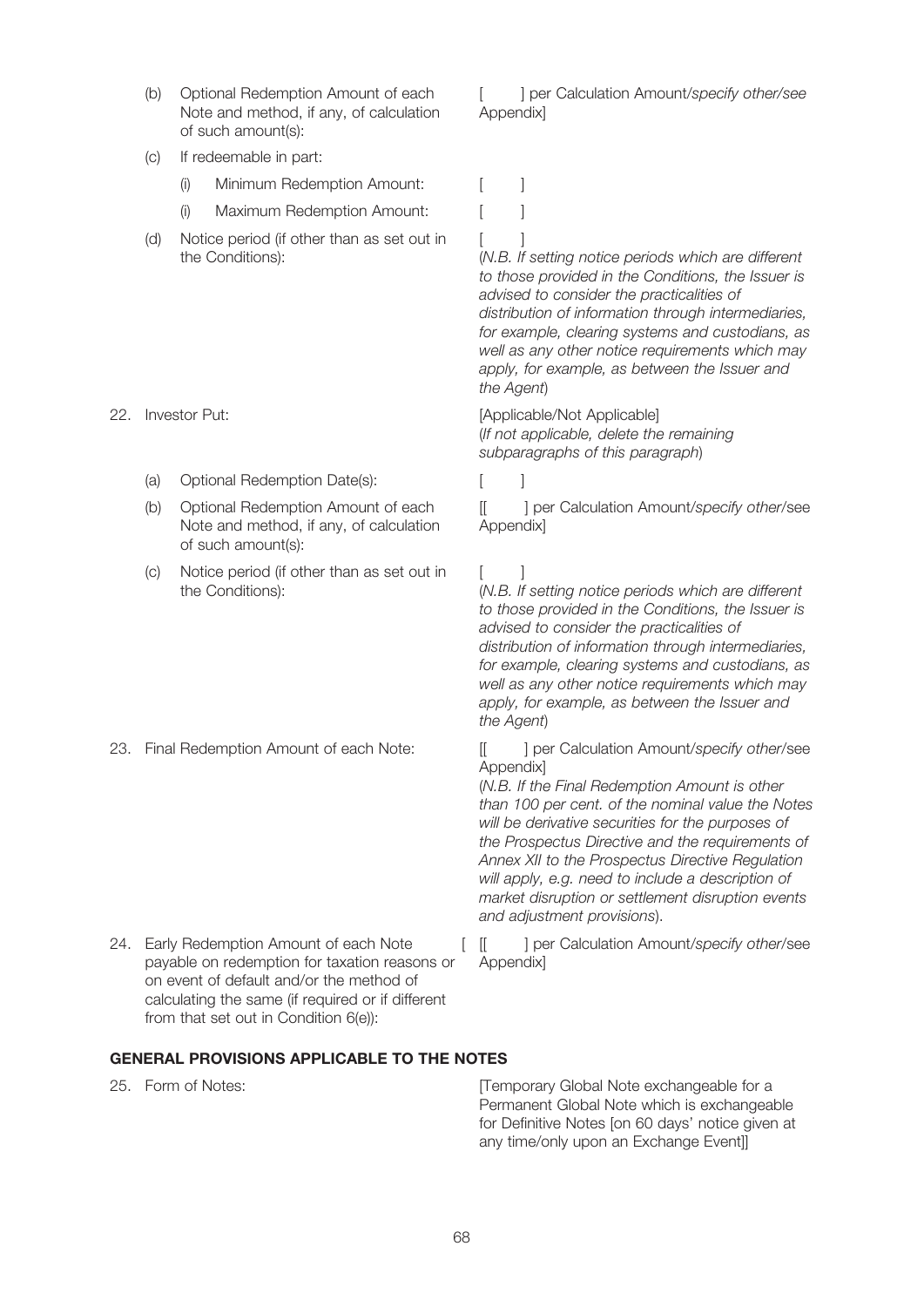- 26. Additional Financial Centre(s) or other special [Not Applicable/give details] provisions relating to Payment Days:
- 27. Talons for future Coupons or Receipts to be [Yes/No. If yes, give details] attached to Definitive Notes (and dates on which such Talons mature):
- 28. Details relating to Partly Paid Notes: amount of each payment comprising the Issue Price and date on which each payment is to be made and consequences of failure to pay, including any right of the Issuer to forfeit the Notes and interest due on late payment:
- 29. Details relating to Instalment Notes:
	- (a) [Instalment Amount(s): [Not Applicable/give details]
	- (b) [Instalment Date(s): [Not Applicable/give details]
- 30. Redenomination applicable: Redenomination [not] applicable
- 

[Temporary Global Note exchangeable for Definitive Notes on and after the Exchange Date]

[Permanent Global Note exchangeable for Definitive Notes [on 60 days' notice given at any time/only upon an Exchange Event]]

(Ensure that this is consistent with the wording in the "Summary of Provisions Relating to the Notes while in Global Form" and the Notes themselves. The exchange upon notice option should not be expressed to be applicable if the Specified Denomination of the Notes in paragraph 6 includes language substantially to the following effect:

"[U.S.\$100,000] and integral multiples of [U.S.\$1,000] in excess thereof up to and including [U.S.\$199,000]. No Notes in definitive form will be issued with a denomination above [U.S.\$199,000]".

Furthermore, such Specified Denomination construction is not permitted in relation to any issue of Notes which is to be represented on issue by a Temporary Global Note exchangeable for Definitive Notes.)

(Note that this item relates to the place of payment and not Interest Period end dates to which items 17(b) and 19(g) relate)

[Not Applicable/give details. N.B. a new form of Temporary Global Note and/or Permanent Global Note may be required for Partly Paid issues]

[(if Redenomination is applicable, specify the terms of the redenomination in an Annex to the Final Terms)]

31. Other final terms: **Example 2018** [Not Applicable/give details]

(Where Commonwealth of Australia Guarantee has been marked as Applicable, please insert the following words: "Conditions 9(a)(vii) and 9(a)(x) of the Terms and Conditions of the Notes will not apply to the Notes on issue under these applicable Final Terms.") (When adding any other final terms consideration should be given as to whether such terms constitute a "significant new factor" and consequently trigger the need for a supplement to the Information Memorandum under Article 16 of the Prospectus Directive.)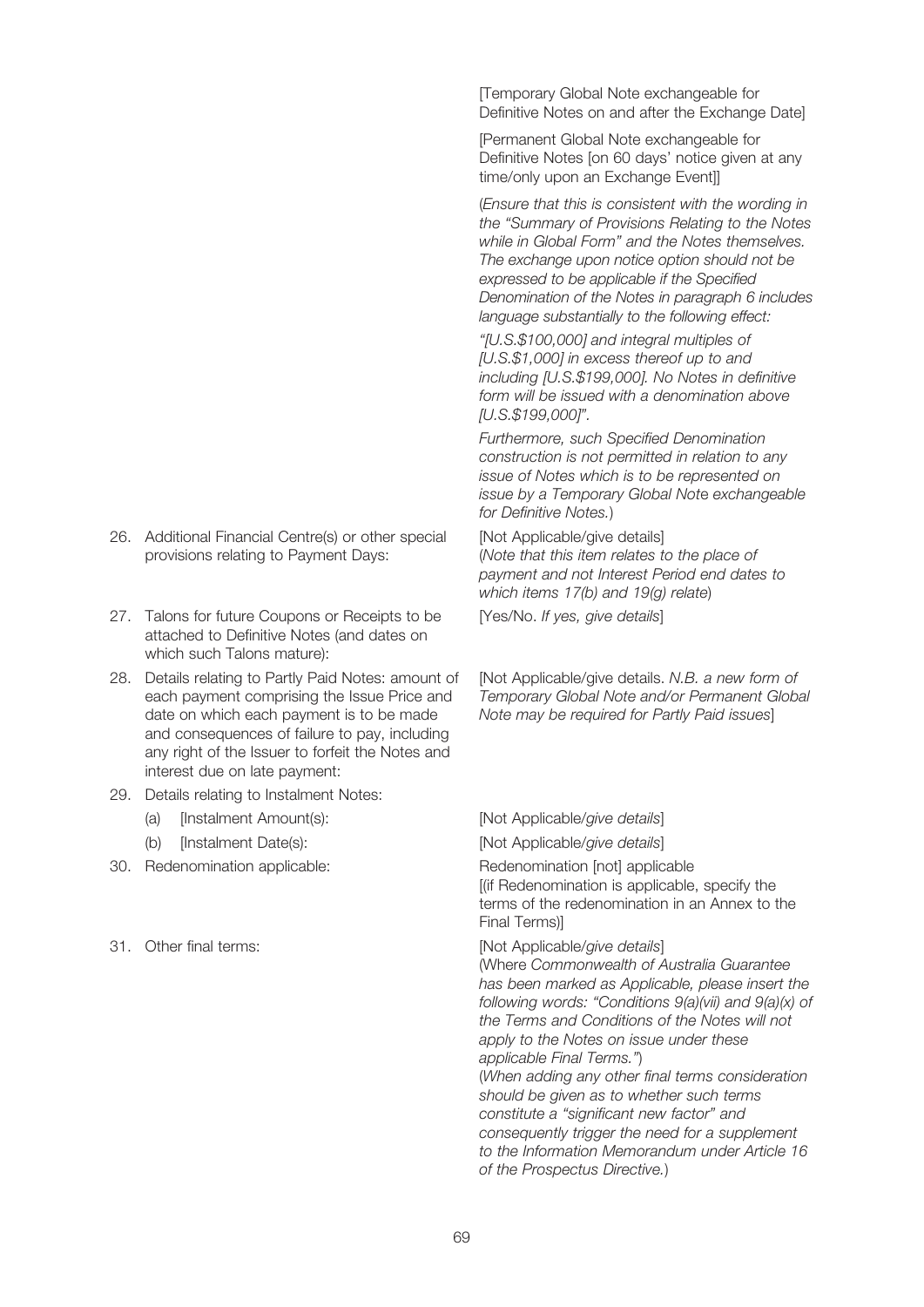# **DISTRIBUTION**

| 32. | (a) | If syndicated, names of Managers:                                             | [Not Applicable/give names]<br>(If the Notes are derivative securities to which<br>Annex XII of the Prospectus Directive Regulation<br>applies, include names of entities agreeing to<br>underwrite the issue on a firm commitment basis<br>and names of the entities agreeing to place the<br>issue without a firm commitment or on a "best"<br>efforts" basis if such entities are not the same as<br>the Managers.) |
|-----|-----|-------------------------------------------------------------------------------|------------------------------------------------------------------------------------------------------------------------------------------------------------------------------------------------------------------------------------------------------------------------------------------------------------------------------------------------------------------------------------------------------------------------|
|     | (b) | Date of Subscription Agreement                                                | (The above is only relevant if the Notes are<br>derivative securities to which Annex XII of the<br>Prospectus Directive Regulation applies.)                                                                                                                                                                                                                                                                           |
|     | (C) | Stabilising Manager (if any):                                                 | [Not Applicable/give name]                                                                                                                                                                                                                                                                                                                                                                                             |
| 33. |     | If non-syndicated, name of relevant Dealer:                                   |                                                                                                                                                                                                                                                                                                                                                                                                                        |
| 34. |     | Whether TEFRA D or TEFRA C rules applicable<br>or TEFRA rules not applicable: |                                                                                                                                                                                                                                                                                                                                                                                                                        |

### PURPOSE OF FINAL TERMS

These Final Terms comprise the final terms required for issue and admission to trading on the London Stock Exchange's regulated market and listing on the Official List of the UK Listing Authority of Notes described herein pursuant to the U.S.\$4,000,000,000 Euro Medium Term Note Programme of Bank of Queensland Limited.

### **RESPONSIBILITY**

The Issuer accepts responsibility for the information contained in these Final Terms.

35. Additional selling restrictions: [Not Applicable/give details]

[The Guarantor accepts no responsibility for the information contained in these Final Terms.]

Signed on behalf of the Issuer:

By:...........................................................

Duly authorised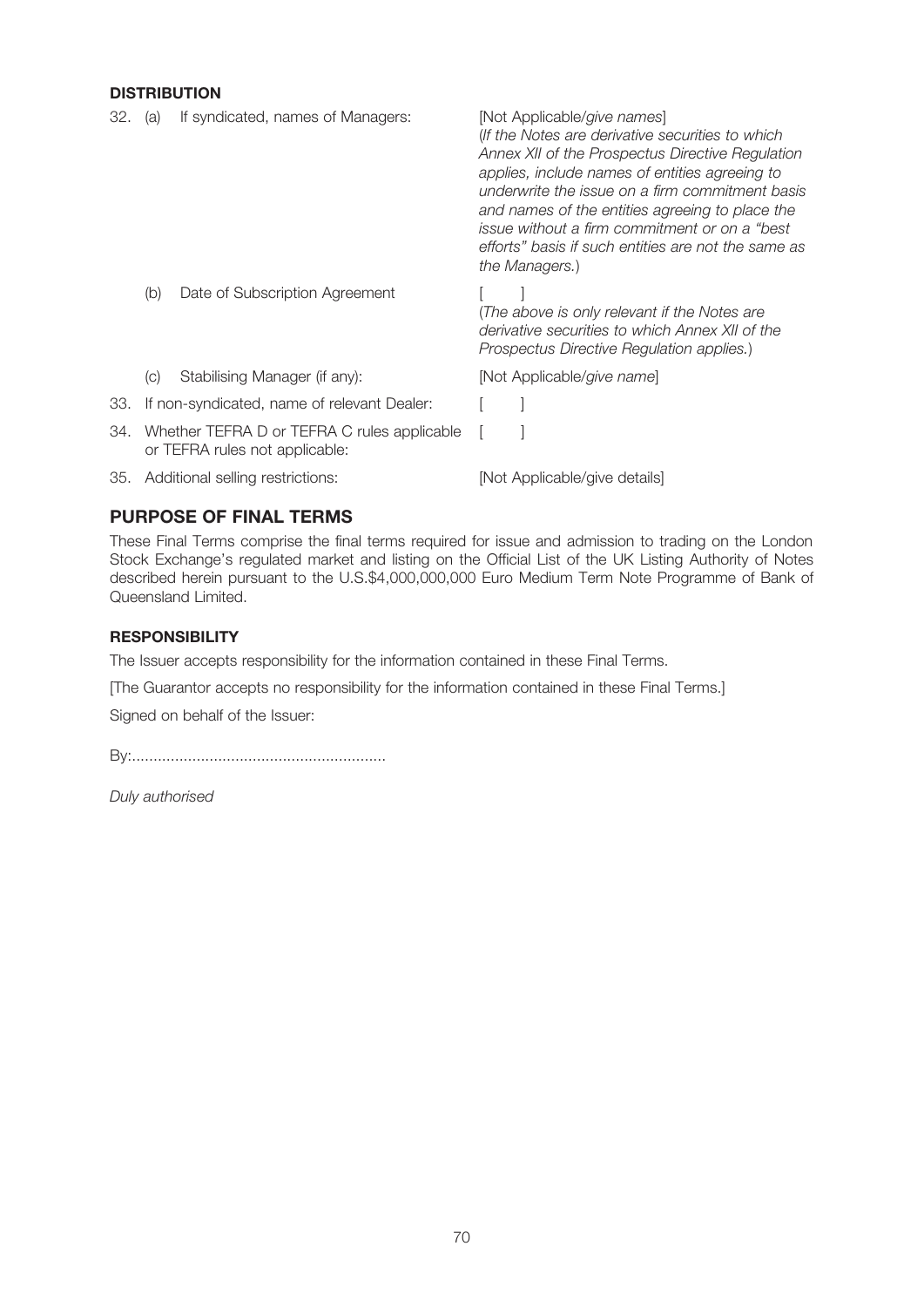# PART B – OTHER INFORMATION

# LISTING

Listing and Admission to trading:

(i) Listing and Admission to [Application has been made by the Issuer (or on its behalf) for the Notes to be admitted to trading on  $\lceil$   $\rceil$  l with effect from  $\lceil$   $\rceil$ .] [Application is expected to be made by the Issuer (or on its behalf) for the Notes to be admitted to trading on  $\lceil \bullet \rceil$  with effect from  $\lceil \bullet \rceil$ . [Not Applicable.]

(ii) Estimate of total expenses [ ] related to admission to trading:

# RATINGS

Ratings: The Notes to be issued have been rated:

[S&P: [ ]]  $[M$ oody's:  $[$   $]$ [[Other]: [ ]]

(The above disclosure should reflect the rating allocated to Notes of the type being issued under the Programme generally or, where the issue has been specifically rated, that rating.)

# **[NOTIFICATION**

The Financial Services Authority [has been requested to provide/has provided — include first alternative for an issue which is contemporaneous with the establishment or update of the Programme and the second alternative for subsequent issues]the [names of competent authorities of host Member States] with a certificate of approval attesting that the Prospectus has been drawn up in accordance with the Prospectus Directive.]

# INTERESTS OF NATURAL AND LEGAL PERSONS INVOLVED IN THE ISSUE

[Save for any fees payable to the [Managers/Dealers], so far as the Issuer is aware, no person involved in the issue of the Notes has an interest material to the offer.  $-$  Amend as appropriate if there are other interests]

# REASONS FOR THE OFFER, ESTIMATED NET PROCEEDS AND TOTAL EXPENSES

| $\overline{I}(i)$ | Reasons for the offer     |                                                                                                                                                                                                                                                                                                                                                                                                                             |
|-------------------|---------------------------|-----------------------------------------------------------------------------------------------------------------------------------------------------------------------------------------------------------------------------------------------------------------------------------------------------------------------------------------------------------------------------------------------------------------------------|
|                   |                           | (See "Use of Proceeds" wording in Information Memorandum? if<br>reasons for offer different from making profit and/or hedging<br>certain risks will need to include those reasons here.)                                                                                                                                                                                                                                    |
| [(ii)]            | Estimated net proceeds:   |                                                                                                                                                                                                                                                                                                                                                                                                                             |
|                   |                           | (If proceeds are intended for more than one use will need to split<br>out and present in order of priority. If proceeds insufficient to fund<br>all proposed uses state amount and sources of other funding.)                                                                                                                                                                                                               |
| [(iii)]           | Estimated total expenses: | . Include breakdown of expenses                                                                                                                                                                                                                                                                                                                                                                                             |
|                   |                           | (N.B. Delete unless the Notes are derivative securities to which<br>Annex XII of the Prospectus Directive Regulation applies, in which<br>case (i) is required where the reasons for the offer are different from<br>making profit and/or hedging certain risks and it is only necessary<br>to include disclosure of net proceeds and total expenses at (ii) and<br>(iii) above where disclosure is included at (i) above.) |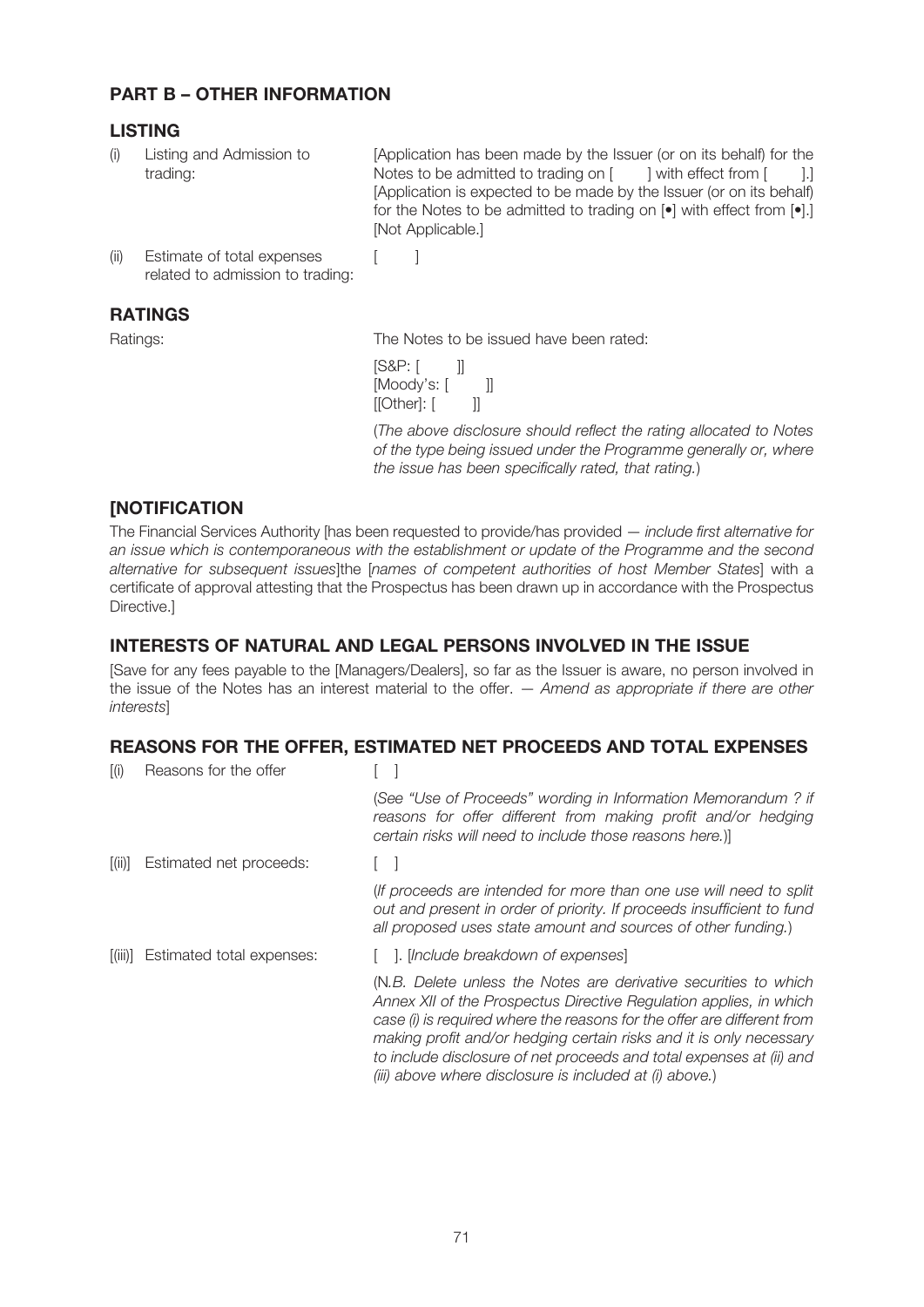# YIELD (FIXED RATE NOTES ONLY)

Indication of vield: The Contraction of vield:



The yield is calculated at the Issue Date on the basis of the Issue Price. It is not an indication of future yield.

#### PERFORMANCE OF INDEX/FORMULA, EXPLANATION OF EFFECT ON VALUE OF INVESTMENT AND ASSOCIATED RISKS AND OTHER INFORMATION CONCERNING THE UNDERLYING (INDEX-LINKED NOTES ONLY)

[Need to include details of where past and future performance and volatility of the index/formula can be obtained.]

[Where the underlying is an index need to include the name of the index and a description if composed by the Issuer and if the index is not composed by the Issuer need to include details of where the information about the index can be obtained. Where the underlying is not an index need to include equivalent information.]

[Include other information concerning the underlying required by paragraph 4.2 of Annex XII of the Prospective Directive Regulation.]

[(When completing the above paragraphs, consideration should be given as to whether such matters described constitute "significant new factors" and consequently trigger the need for a supplement to the Information Memorandum under Article 16 of the Prospectus Directive.)]

The Issuer [intends to provide post-issuance information [specify what information will be reported and where it can be obtained]] [1].

(N.B. This paragraph only applies if the Notes are derivative securities to which Annex XII of the Prospectus Directive Regulation applies.)

#### PERFORMANCE OF RATE[S] OF EXCHANGE AND EXPLANATION OF EFFECT ON VALUE OF INVESTMENT (Dual Currency Notes only)

[Need to include details of where past and future performance and volatility of the relevant rates can be obtained.]

[(When completing this paragraph, consideration should be given as to whether such matters described constitute "significant new factors" and consequently trigger the need for a supplement to the Information Memorandum under Article 16 of the Prospectus Directive.)]

(N.B. This paragraph only applies if the Notes are derivative securities to which Annex XII of the Prospectus Directive Regulation applies.)

#### OPERATIONAL INFORMATION

| <b>ISIN Code:</b>                                                                                                                                             |                                             |
|---------------------------------------------------------------------------------------------------------------------------------------------------------------|---------------------------------------------|
| Common Code:                                                                                                                                                  |                                             |
| Any clearing system(s) other<br>than Euroclear Bank S.A./N.V.<br>and Clearstream Banking,<br>société anonyme and the<br>relevant identification<br>number(s): | [Not Applicable/give name(s) and number(s)] |
| Delivery:                                                                                                                                                     | Delivery [against/free of] payment          |
| Names and addresses of<br>additional Paying Agent(s)<br>$($ if any $)$ :                                                                                      |                                             |
|                                                                                                                                                               |                                             |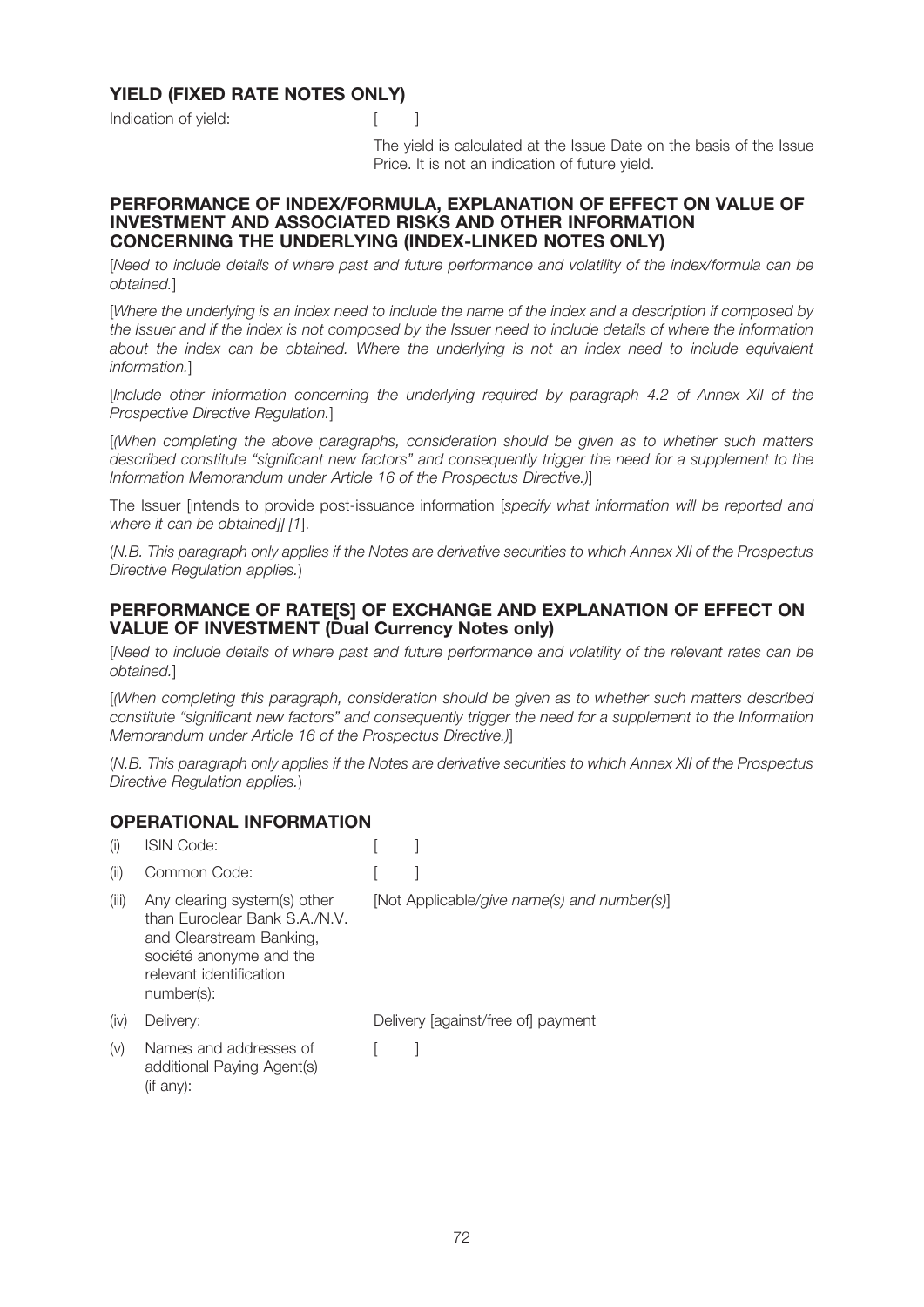# General Information

1. The admission of Notes to the Official List will be expressed as a percentage of their nominal amount (excluding accrued interest). It is expected that each Tranche of Notes which is to be admitted to the Official List and to trading on the London Stock Exchange's regulated market will be admitted separately as and when issued, subject only to the issue of a Global Note or Notes initially representing the Notes of such Tranche. Application has been made to the UK Listing Authority for Notes issued under the Programme to be admitted to the Official List and to the London Stock Exchange for such Notes to be admitted to trading on the London Stock Exchange's regulated market. The listing of the Programme in respect of Notes is expected to be granted on or before 23 December 2009.

The Dealer Agreement provides, that if the maintenance of the listing of any Notes has, in the opinion of the Issuer, become unduly onerous for any reason whatsoever, the Issuer shall be entitled to terminate such listing subject to its using its best endeavours promptly to list or admit to trading the Notes on an alternative stock exchange, within or outside the European Union, to be agreed between the Issuer and the relevant Dealer.

2. The Issuer has or will as soon as practicable obtain all necessary consents, approvals and authorisations in connection with the issue and performance of the Notes. The issue of Notes under the Programme was authorised by resolutions of the Board of Directors of the Issuer passed on 26 September 1997, 21 November 1997, 15 December 2000, 13 December 2001, 22 November 2002, 19 November 2004, 18 November 2005, 22 November 2006, 22 November 2007, 20 November 2008 and 25 November 2009. The increase in aggregate nominal amount of the Programme from U.S.\$2,000,000,000 to U.S.\$3,500,000,000 was authorised by a resolution of the Board of Directors of the Issuer passed on 22 November 2007 and the increase in aggregate nominal amount of the Programme from U.S.\$3,500,000,000 to U.S.\$4,000,000,000 was authorised by a resolution of the Board of Directors of the Issuer passed on 20 November 2008.

3. There has been no significant change in the financial or trading position of the Group since 31 August 2009 and no material adverse change in the financial position or prospects of the Issuer since the same date.

4. Neither the Issuer nor any of its Subsidiaries is or has been involved in any governmental, legal or arbitration proceedings (including any such proceedings which are pending or threatened of which the Issuer is aware), during a period covering at least the previous 12 months which may have, or have had in the recent past, significant effects on the Issuer and/or the Group's financial position or profitability.

5. Each Note, Coupon, Receipt and Talon will bear the following legend: "Any United States person who holds this obligation will be subject to limitations under the United States income tax laws, including the limitations provided in sections 165(j) and 1287(a) of the Internal Revenue Code".

6. The Notes have been accepted for clearance through Clearstream, Luxembourg and Euroclear. The Common Code and the International Securities Identification Number (ISIN) for each Tranche of Notes will be set out in the relevant Final Terms. If the Notes are to clear through an additional or alternative clearing system, the appropriate information will be specified in the applicable Final Terms.

The address of Clearstream, Luxembourg is Clearstream Banking, 42 Avenue JF Kennedy, L-1855 Luxembourg and the address of Euroclear is Euroclear Bank SA/NV, 1 Boulevard du Roi Albert II, B-1210 Brussels.

7. For so long as Notes may be issued pursuant to this Information Memorandum, the following documents will when published, be available, during usual business hours on any day (Saturdays, Sundays and public holidays excepted), for inspection at the registered office of the Issuer and the office of the Agent:

- (i) the Agency Agreement (which includes the form of the Global Notes, the Definitive Notes, the Receipts, the Coupons and the Talons), including any supplements thereto;
- (ii) the Dealer Agreement, including any supplements thereto;
- (iii) the Deed of Covenant;
- (iv) the Deed of Guarantee;
- (v) the constitution of the Issuer;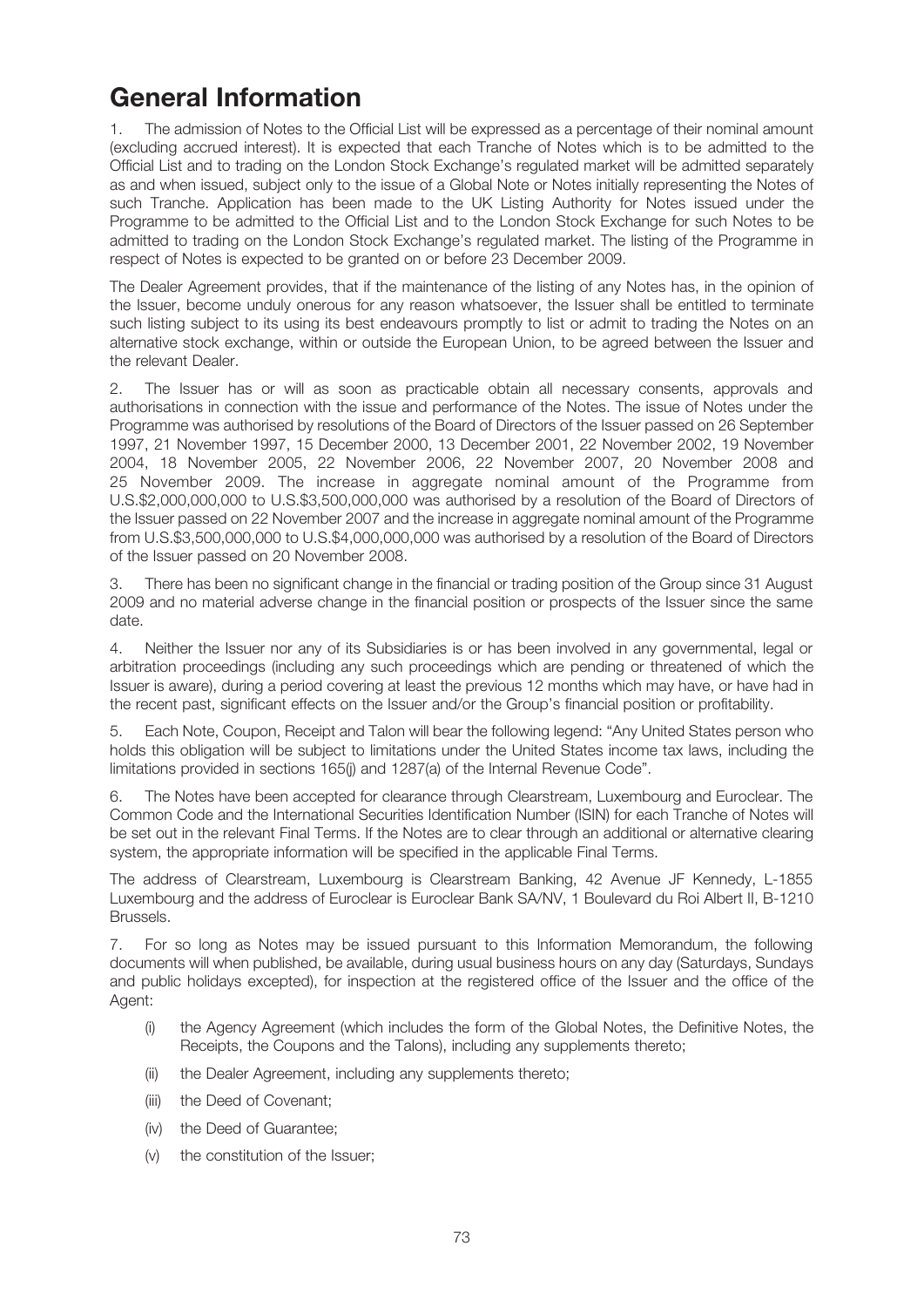- (vi) the published annual report and audited financial statements of the Issuer for the last two financial years and the most recently published interim accounts;
- (vii) each Final Terms for Notes that are admitted to the Official List and to trading by the London Stock Exchange or any other stock exchange (save that a Final Terms relating to a Note which is neither admitted to trading on a regulated market in the European Economic Area nor offered in the European Economic Area in circumstances where a prospectus is required to be published under the Prospectus Directive will only be available for inspection by a holder of such Note and such holder must produce evidence satisfactory to the Paying Agent as to the identity of such holder);
- (viii) a copy of this Information Memorandum together with any supplement to this Information Memorandum or further Information Memorandum; and
- (ix) a copy of the subscription agreement for Notes issued on a syndicated basis that are admitted to the Official List and to trading by the London Stock Exchange.

8. Copies of the latest annual consolidated accounts of the Issuer and the latest interim consolidated accounts of the Issuer may be obtained, and copies of the Agency Agreement will be available for inspection, at the specified offices of each of the Paying Agents during normal business hours, so long as anyofthe Notesisoutstanding.

9. KPMG, Chartered Accountants, have audited in compliance with Australian auditing standards, and rendered unqualified reports on, the accounts of the Issuer for each of the last three years ended 31 August 2009.

10. No Australian approvals are currently required for or in connection with the issue of the Notes by the Issuer or for or in connection with the performance and enforceability of such Notes, Coupons, Receipts or Talons (if any). However:

- (a) the specific approval of the Reserve Bank of Australia must be obtained in connection with certain payments and transactions having a prescribed connection with certain countries or named individuals, or entities (including individuals, or entities subject to United Nations sanctions or associated with terrorism) designated from time to time for the purposes of the Banking (Foreign Exchange) Regulations 1959 and other regulations in Australia; and
- (b) it is an offence to hold and use or deal with, allow to be used or dealt with, or facilitate the use of or dealing with certain assets, or to directly or indirectly make an asset available to certain named persons or entities associated with terrorism, pursuant to the Charter of the United Nations Act 1945 and the Charter of the United Nations (Dealing with Assets) Regulations 2008, unless the Minister for Foreign Affairs has given a written notice to permit such to occur.

11. The Issuer does not intend to provide any post-issuance information in relation to any issues of Notes.

12. Certain of the Dealers and their affiliates have engaged, and may in the future engage, in investment banking and/or commercial banking transactions with, and may perform services to the Issuer and its affiliates in the ordinary course of business.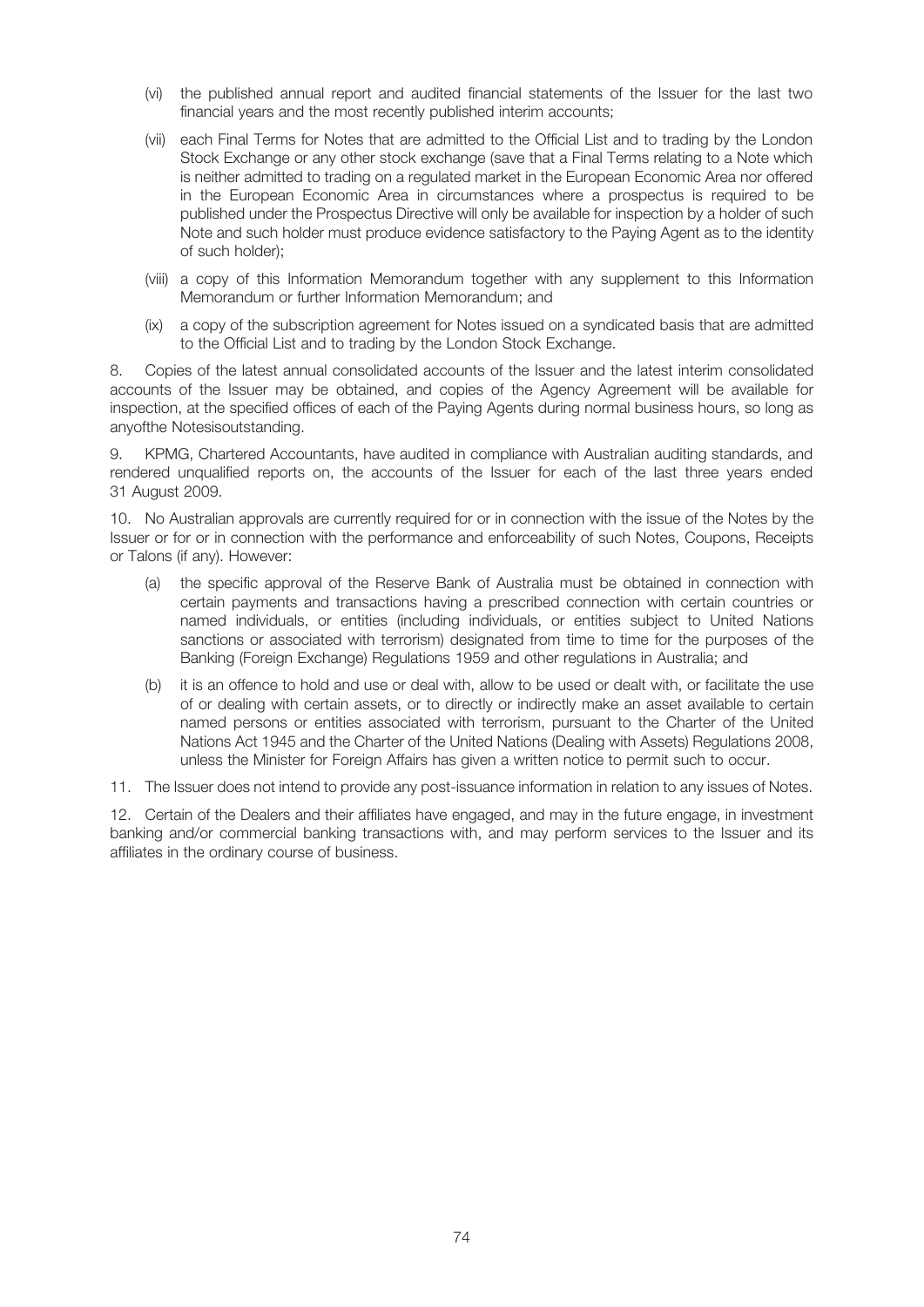# REGISTERED AND HEAD OFFICE OF THE ISSUER

Level 17, BOQ Centre 259 Queen Street Brisbane 4000 Queensland Australia

# ARRANGER

# UBS Limited

1 Finsbury Avenue London EC2M 2PP United Kingdom

# DEALERS

5 The North Colonnade Winchester House<br>Canary Wharf 1 Great Winchester St

8 Canada Square<br>London E14 5HQ

# The Royal Bank of Scotland plc UBS Limited

London EC2M 3UR United Kingdom United Kingdom

#### Barclays Bank PLC Deutsche Bank AG, London Branch

Canary Wharf 1 Great Winchester Street<br>
1 Great Winchester Street<br>
1 Great Minchester Street<br>
1 Great Minchester Street London EC2N 2DB United Kingdom United Kingdom

# **HSBC Bank plc Grands Sculare J.P. Morgan Securities Ltd.**<br>8 Canada Square **J25 London Wall**

London EC2Y 5AJ United Kingdom United Kingdom

### Macquarie Bank Limited Nomura International plc

ABN 46 008 583 542 Nomura House No. 1 Martin Place 1 St. Martin's-le-Grand Sydney NSW 2000 London EC1A 4NP Australia United Kingdom

135 Bishopsgate 135 Bishopsgate 1 Finsbury Avenue<br>
1 Finsbury Avenue<br>
1 London EC2M 3UR

### Westpac Banking Corporation, **Singapore**

77 Robinson Road SIA Building #19-00 Singapore 068896

# AGENT

### Citibank, N.A., London Branch

14th Floor, Citigroup Centre Canada Square Canary Wharf London E14 5LB United Kingdom